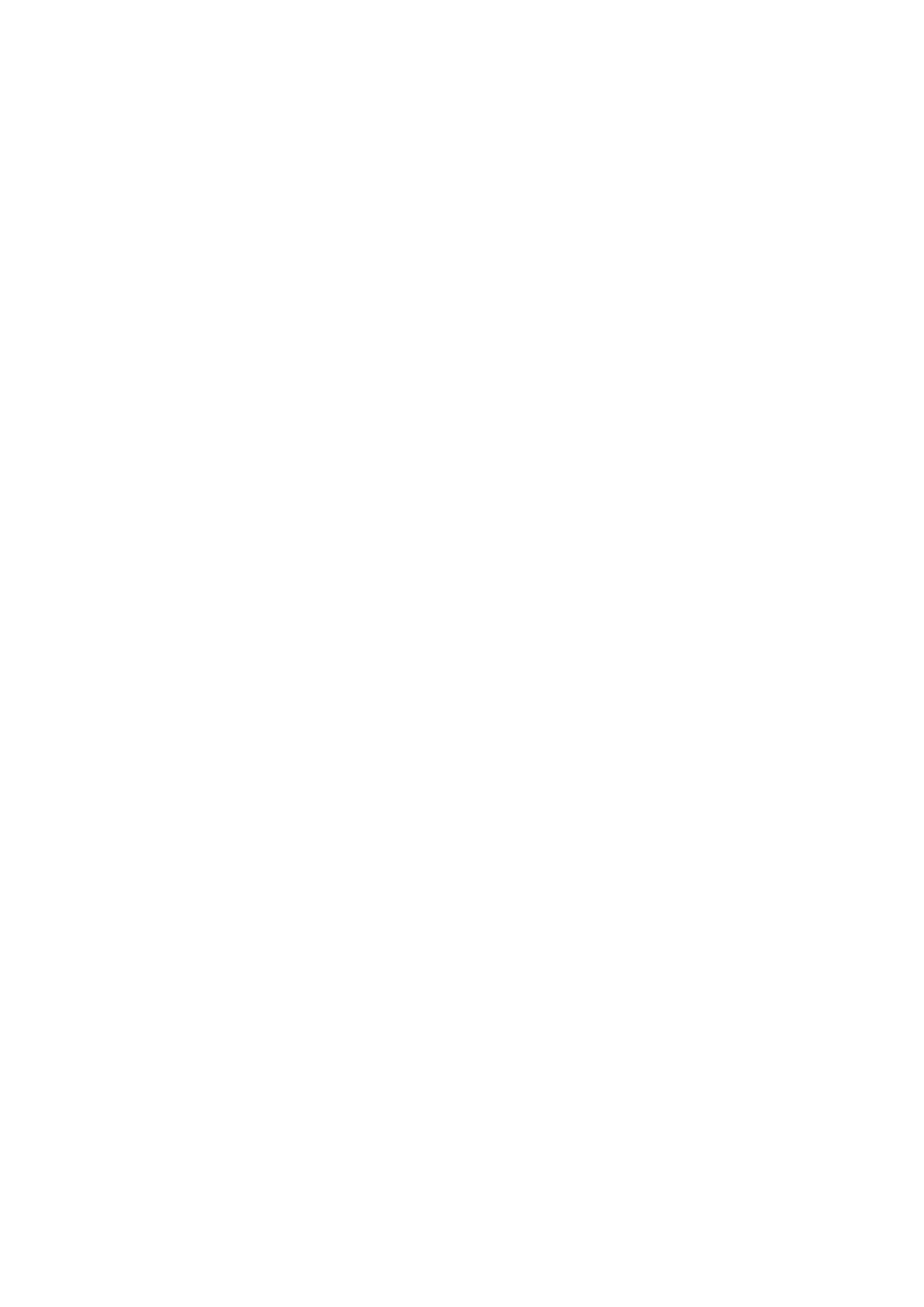## **Acknowledgements**

We wish to acknowledge with great gratitude all those who supported this study.

We express deep appreciation to the research coordinator Camilla Jordanwood and assistant researcher Seng Suy Lim, for their commitment and dedicated hard work over an extended period of time, which ensured quality analysis of rich primary findings from a range of sources covering an under-researched area in Cambodia.

We extend our appreciation to the Provincial Departments of Social Affairs, Veterans and Youth Rehabilitation and District Offices of Social Affairs, Veterans and Youth Rehabilitation who participated in the initial meetings of the Research Reference Group, as well as interviews and focus group discussions.

We extend our thanks to International Cooperation Cambodia - Project Sky and its manager, Sarah Chhin, for allowing the integration into this study of their own baseline research, including invaluable primary data on attitudes of children, young people and directors in residential care, analysis of stakeholder groups and methodology, which was replicated in new locations for the purposes of this study. We would also like to acknowledge FELM for their financial support of the original ICC-Project SKY research.

Our appreciation is also extended to Friends International and other NGO partners, who contributed valuable support in developing direction and focus, quality control and finalization of the research study as part of the Research Reference Group.

A special word of thanks to all participants including children, young people, families, national and sub-national government officials, residential care directors, volunteers, tourists, key informants from NGOs and the tourism industry, and adults who had formerly lived in residential care who generously shared information on their lives and donated both their time and ideas to this project. We are humbled by their stories.

We express thanks to the UNICEF Cambodia Child Protection team for their technical guidance and support to realize this research study.

Last but not least, we wish to acknowledge USAID and the German National Committee for UNICEF for their generous financial support that made this study possible.

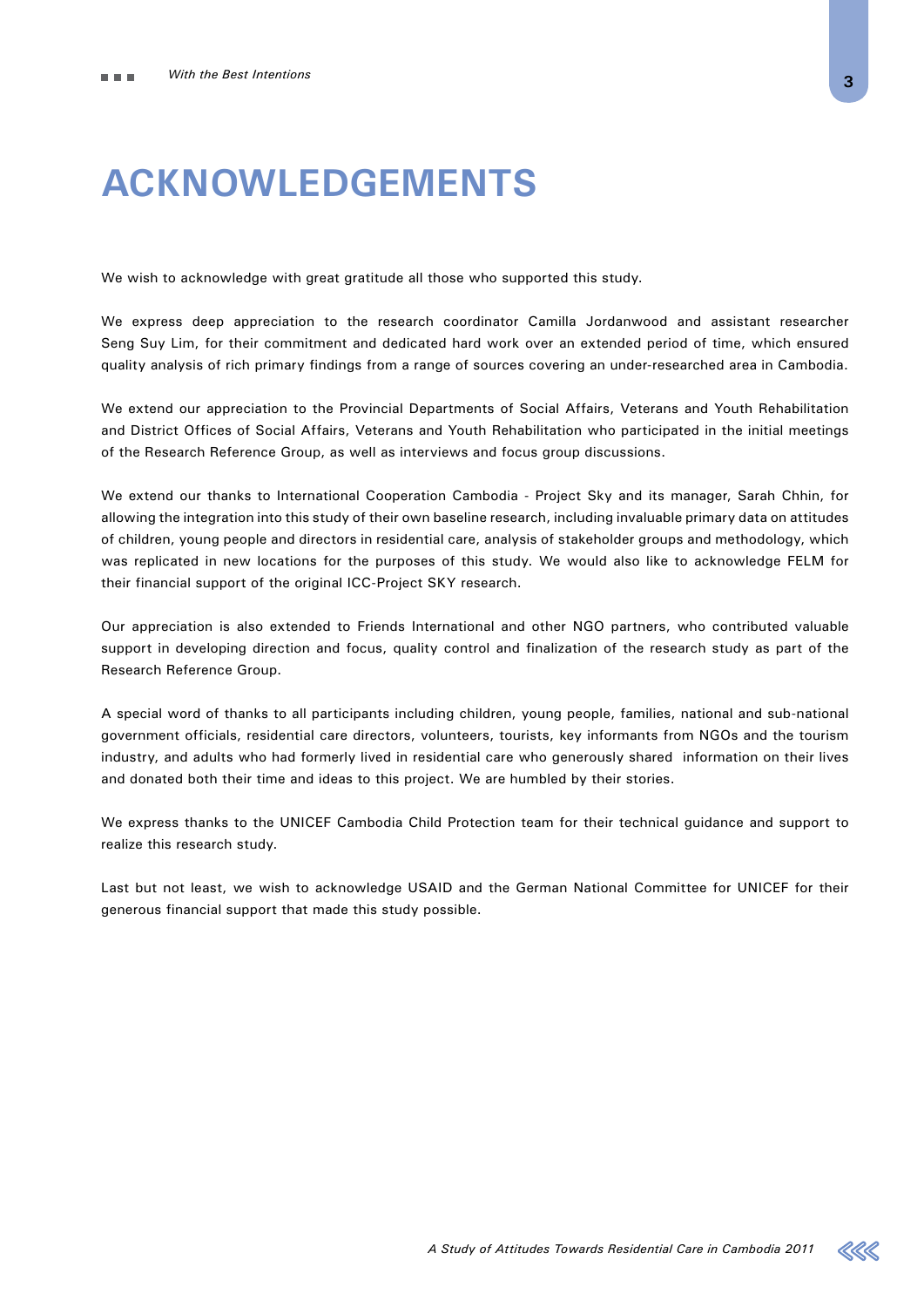## **Foreword**

Under the leadership of Samdach Hun Sen, Prime Minister of the Royal Government of Cambodia, the Kingdom of Cambodia has been progressing and has made achievements in all sectors, including child welfare. A Policy on Alternative Care for Children was adopted in 2006, which aims to ensure that children grow up in a family and in a community environment and promotes the principle that institutional care should be a last resort and a temporary solution for children. In 2006, Minimum Standards on Residential Care for Children were adopted, and in 2008 another set of Minimum Standards on Alternative Care for Children in the Community saw daylight. Both Minimum Standards set standards for residential and community-based care facilities and their care for children. In 2009, the implementation of the Policy on Alternative Care was further strengthened by the development on a draft Prakas on Procedures for Implementation of the Policy on Alternative care, which establishes a child welfare system in Cambodia.

The principle that institutional care should be a last resort and a temporary solution has not been fully engrained in the general mindset in Cambodia, where the number of institutions and children living in residential care continues to rise each year. The increasing trend of opening and placing children in residential care facilities is of great concern. International research demonstrates that institutionalization of children impacts negatively on social, physical, intellectual and emotional child development and that non-institutional care is recognized as providing children with a range of benefits compared to other forms of residential care. Moreover, institutionalization of vulnerable children when family and community-based options have not been explored, does not comply with the Royal Government of Cambodia 2006 Policy on Alternative Care for Children.

The Ministry of Social Affairs, Veterans and Youth Rehabilitation (MoSVY), with technical support from UNICEF, conducted this research to understand prevailing attitudes among a wide range of stakeholders on residential care in Cambodia and to generate evidence for policy and advocacy purposes. I am pleased to present the findings from this study and convey MoSVY's commitment and recommendations to donors, families, alternative care providers and relevant institutions and organi-zations at the national and sub-national levels.

The Ministry gladly welcomes feedback to the commitments and recommendations and is working in partnership with others to further strengthen national capacity to build a child welfare system, to achieve common goals to provide care and protection for vulnerable children and to act in the best interest of the child.

Phnom Penh, 07 October, 2011

**MINISTER**



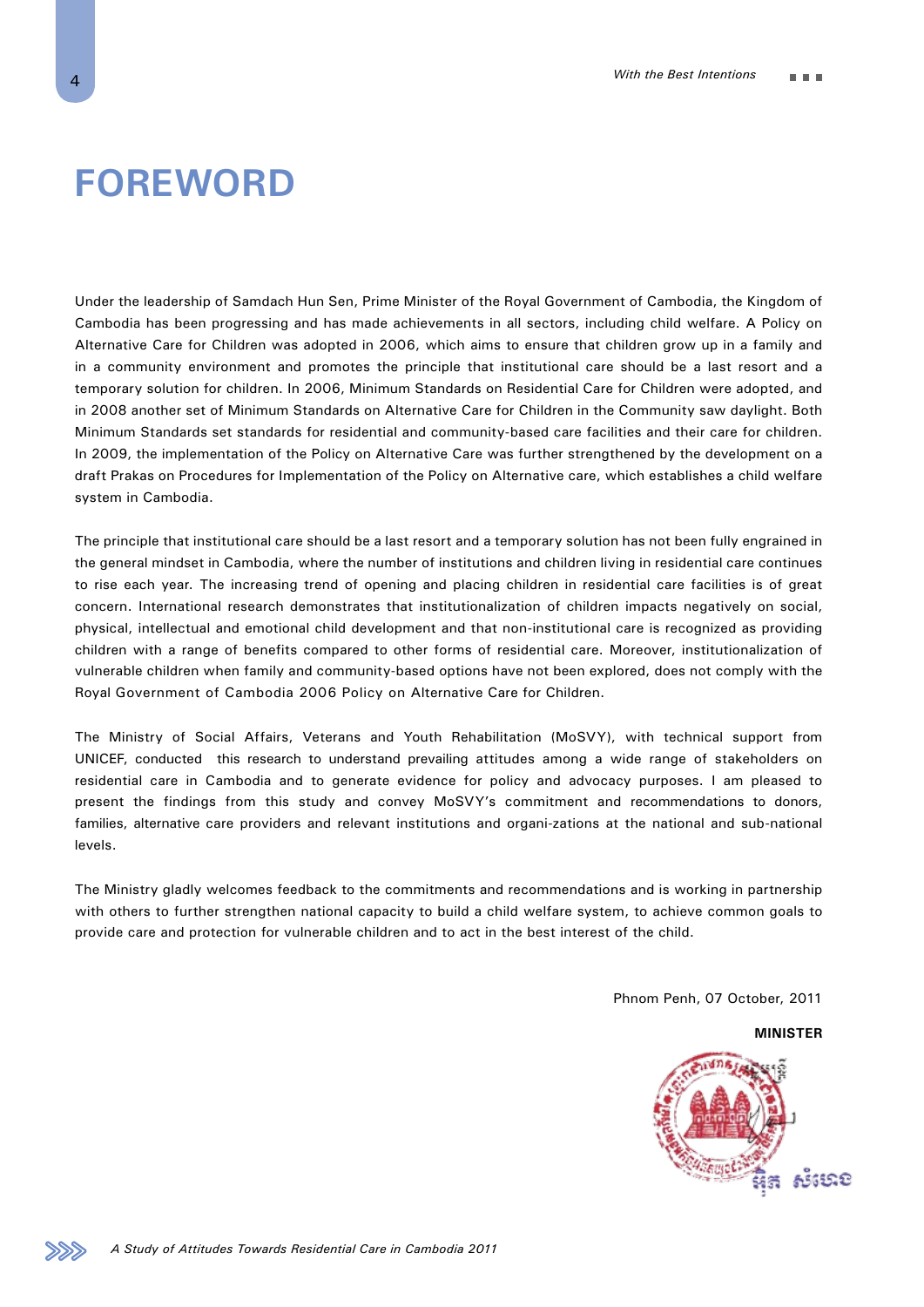# **CONTENTS**

| 1.     |                                                                                                |  |
|--------|------------------------------------------------------------------------------------------------|--|
| 2.     |                                                                                                |  |
| 2.1.   |                                                                                                |  |
| 2.2.   |                                                                                                |  |
| 2.3.   |                                                                                                |  |
| 2.3.1. |                                                                                                |  |
| 2.4.   |                                                                                                |  |
| 2.5.   | Literature review on the physical and psychological impact of residential care on children  18 |  |
| 2.5.1. |                                                                                                |  |
| 2.5.2. |                                                                                                |  |
| 2.5.3. |                                                                                                |  |
| 2.5.4. |                                                                                                |  |
| 3.     |                                                                                                |  |
| 3.1.   |                                                                                                |  |
| 3.1.1. |                                                                                                |  |
| 3.1.2. | Funding for residential care ………………………………………………………………………………………… 25                             |  |
| 3.1.3. |                                                                                                |  |
| 3.1.4. |                                                                                                |  |
| 3.2.   |                                                                                                |  |
| 3.2.1. |                                                                                                |  |
| 3.2.2. |                                                                                                |  |
| 3.2.3. |                                                                                                |  |
| 3.2.4. |                                                                                                |  |
| 3.2.5. |                                                                                                |  |
| 3.2.6. |                                                                                                |  |
| 3.3.   |                                                                                                |  |
| 3.3.1. |                                                                                                |  |
| 3.3.2. |                                                                                                |  |
| 3.3.3. |                                                                                                |  |
| 3.4.   |                                                                                                |  |
| 3.4.1. |                                                                                                |  |
| 3.4.2. | Physical/societal factors contributing to families placing children in care  42                |  |
| 3.4.3. |                                                                                                |  |

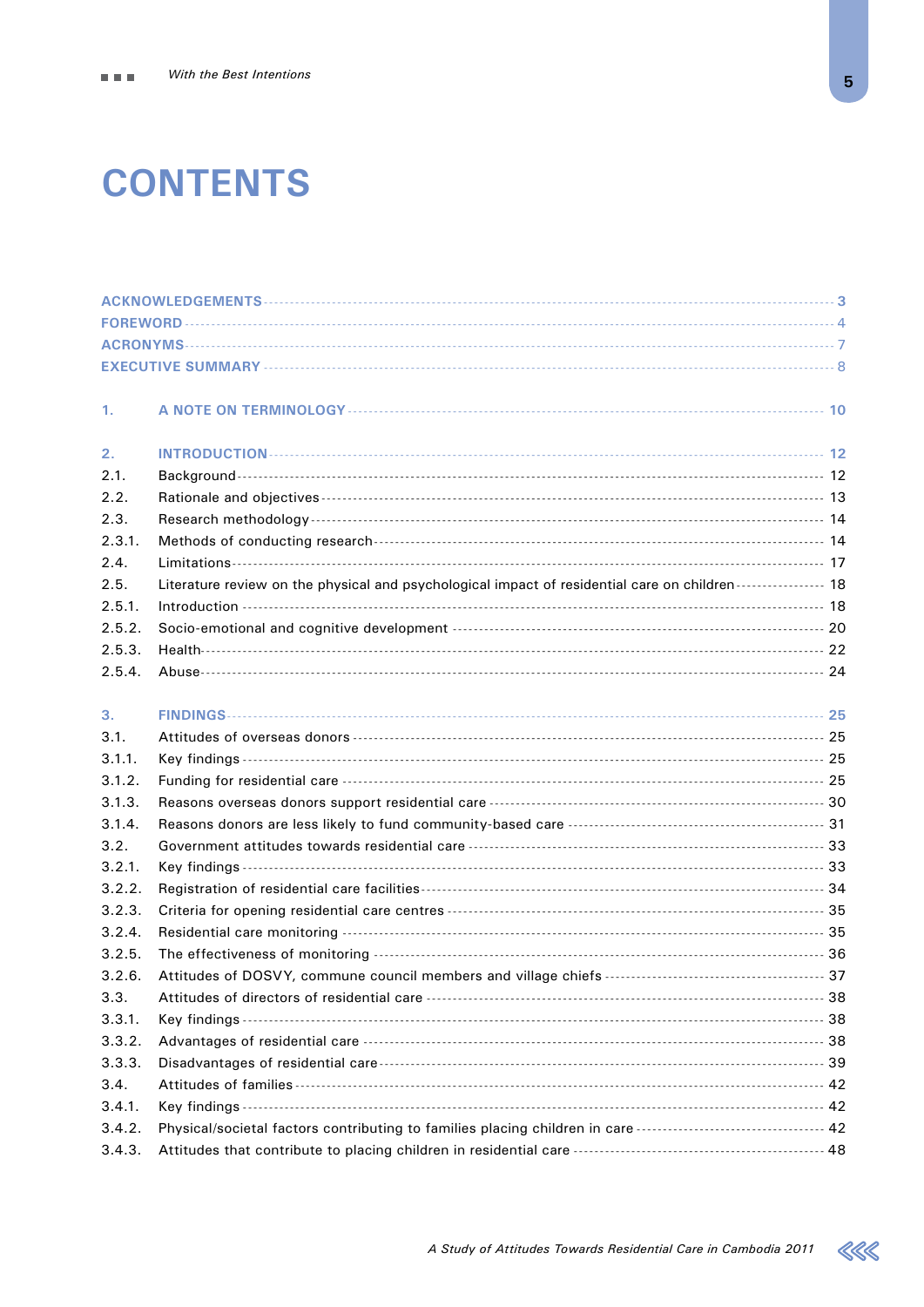| 3.4.4. |  |
|--------|--|
| 3.5.   |  |
| 3.5.1. |  |
| 3.5.2. |  |
| 3.5.3. |  |
| 3.6.   |  |
| 3.6.1. |  |
| 3.6.2. |  |
| 3.6.3. |  |
| 3.7.   |  |
| 4.     |  |
| 5.     |  |
| 5.1.   |  |
| 5.2.   |  |
| 5.3.   |  |
| 5.4.   |  |
| 5.5.   |  |
| 5.6.   |  |
|        |  |

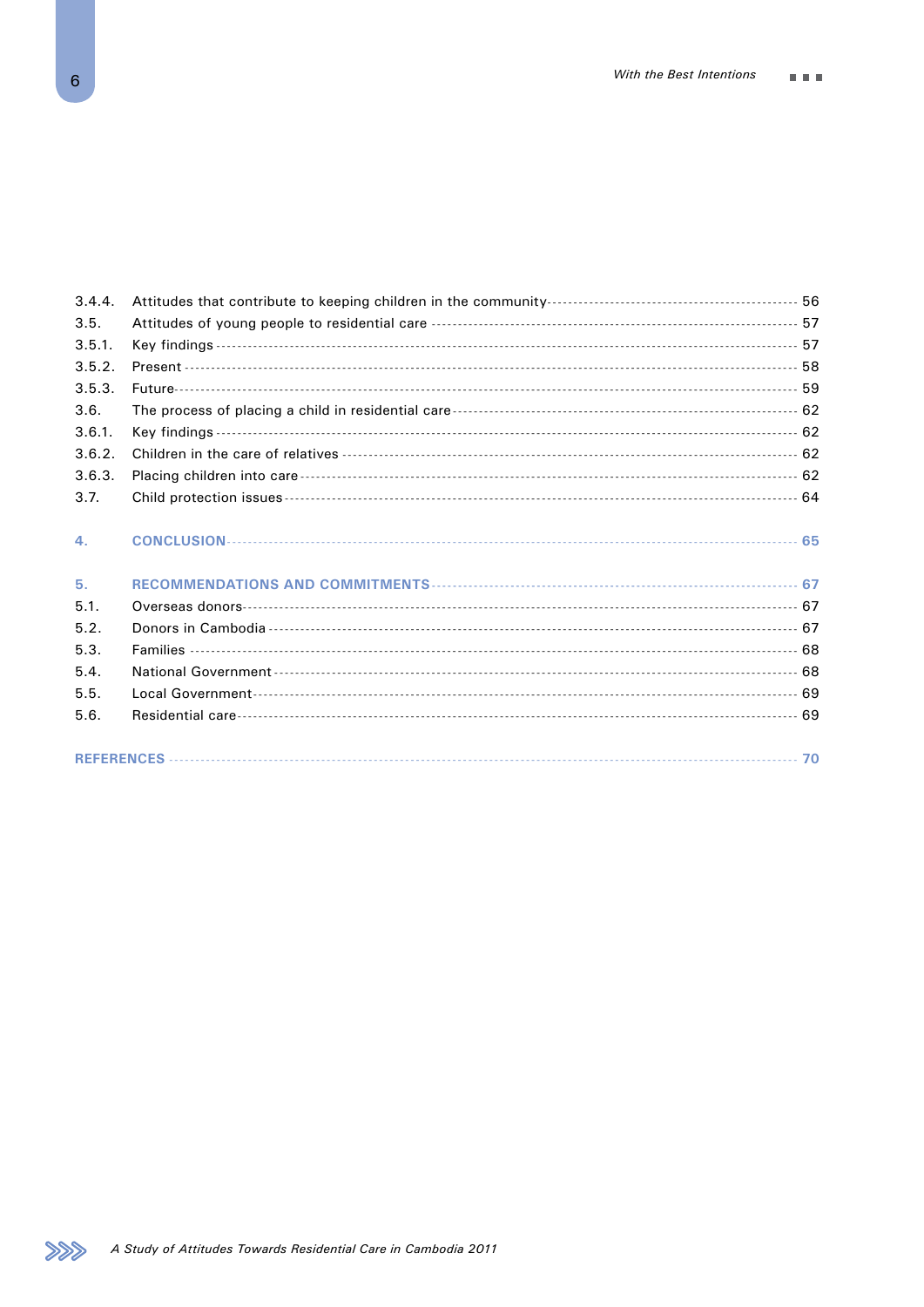# **Acronyms**

| <b>BEIP</b>    | <b>Bucharest Early Intervention Project</b>                          |
|----------------|----------------------------------------------------------------------|
| <b>COSECAM</b> | Coalition to Address Sexual Exploitation of Children in Cambodia     |
| <b>HOSEA</b>   | Helping Orphanages through Support, Education and Advice             |
| <b>HIV</b>     | Human Immunodeficiency Virus                                         |
| <b>ICC</b>     | International Cooperation Cambodia                                   |
| <b>MoSVY</b>   | Ministry of Social Affairs, Veterans and Youth Rehabilitation        |
| <b>MoRD</b>    | Ministry of Rural Development                                        |
| <b>MoCR</b>    | Ministry of Cults and Religion                                       |
| <b>MoFA</b>    | Ministry of Foreign Affairs                                          |
| Mol            | Ministry of Interior                                                 |
| <b>NGO</b>     | Non-Governmental Organization                                        |
| <b>NOVCTF</b>  | National Multi-sectoral Orphans and Vulnerable Children Task Force   |
| <b>DOSVY</b>   | District Office of Social Affairs, Veterans and Youth Rehabilitation |
| <b>OVC</b>     | Orphans and Vulnerable Children                                      |
| <b>RGC</b>     | Royal Government of Cambodia                                         |
| <b>UNCRC</b>   | United Nations Convention on the Rights of the Child                 |
| <b>UNICEF</b>  | United Nations Children's Fund                                       |

 $\ll$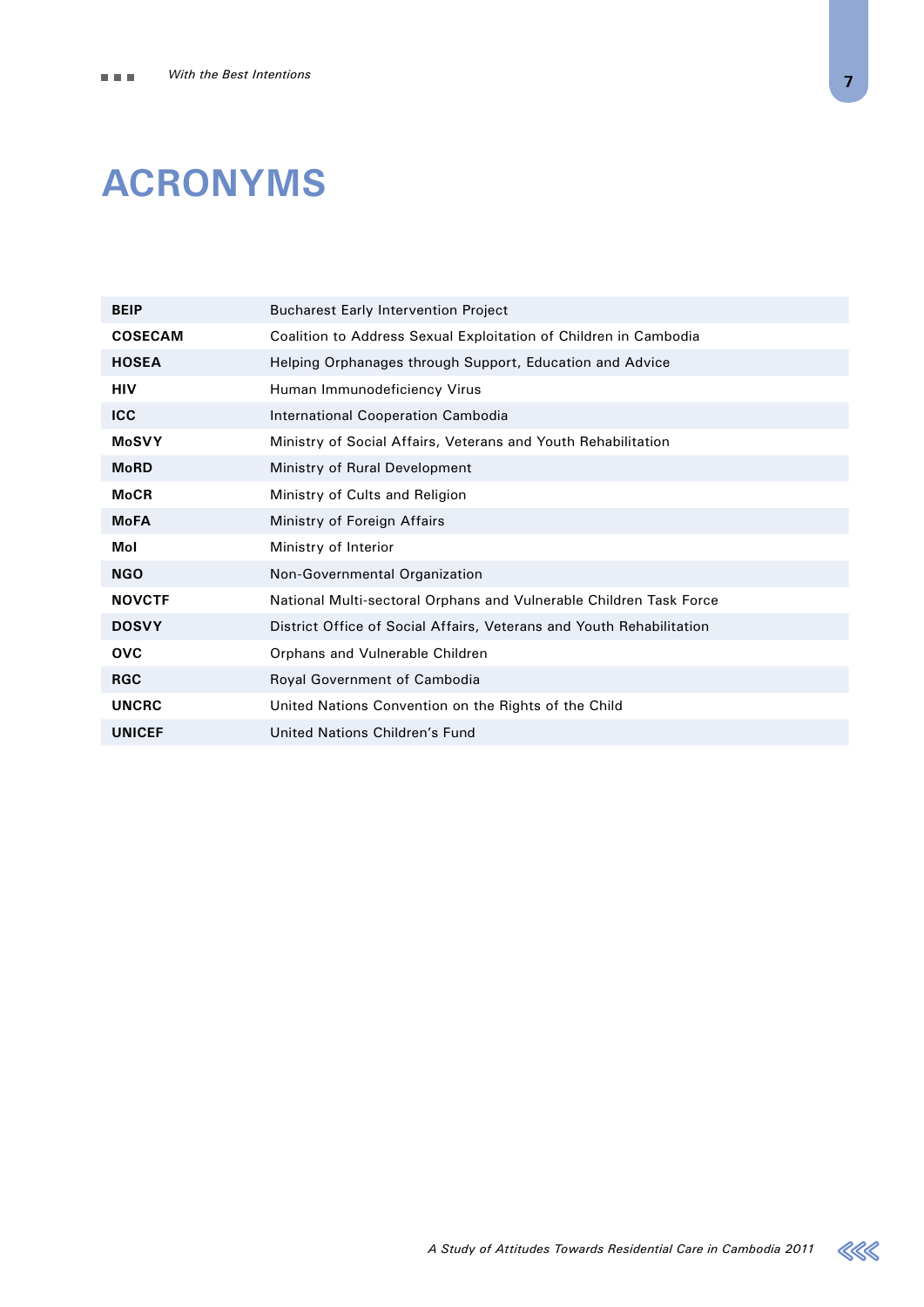## **Executive Summary**

Since 2005, Cambodia has seen a 75 per cent increase in the number of residential care facilities, with 269 residential care facilities housing 11,945 children in 2010. Government statistics demonstrate that over the past five years, 44 per cent of children who were placed in residential care were brought there by their parents or extended family, and 61 per cent of children who left residential care were reunited with their parents or extended family<sup>1</sup>. This situation is in sharp contrast to government policy, which in its 2006 Policy on Alternative Care for Children and the 2008 Minimum Standards on Alternative are for Children (herein referred to as the Minimum Standards2) notes that family and community-based care are the best option for children, with institutional care being a last resort and a temporary solution.

Sixty years of global research details the adverse impacts of residential care on the physical and emotional development of children. This body of research has shown that residential care can result in clinical personality disorders, growth and speech delays, and an impaired ability to re-enter society later in life. Residential care has also been shown to place children at risk of physical and sexual abuse. Cambodia has a long tradition of caring for vulnerable children within kinship care, and to this day, the majority of Cambodia's orphans live within the extended family. The rapid increase in residential care facilities threatens to erode these existing systems, and places children at risk.

In response to this situation, the Ministry of Social Affairs, Veterans and Youth Rehabilitation (MoSVY) and UNICEF commissioned this study to understand attitudes and beliefs that are contributing to the increase in residential care facilities. A research team was established to conduct the study.

Residential care appears to be the first-stop solution of individual overseas donors who, with the best intentions, provide support and funding to children in orphanages, often unaware of community-based care options. Since almost all residential care centres are funded by individuals from overseas, many centres turn to tourism to attract more donors. In the worst cases this becomes the basis for an *"orphanage tourism"* business, in which children are routinely asked to perform for, or befriend donors, and in some cases to actively solicit the funds to guarantee the residential centres' survival. Residential centres have also turned to international volunteers in the hopes of raising money. As a result, short-term volunteers, who have not undergone background checks, are frequently given access to children, which poses a child protection risk.

A high turnover of caregivers has also been shown to negatively impact children in care, who must repeatedly try to form emotional connections with different adults. Many volunteers see it as their role to provide love, thus building strong emotional bonds with the children. However, when volunteers leave, these bonds are broken and the children are once again left alone.

The Government of Cambodia supports family- and community-based care, and views residential care as a last resort. MoSVY has taken a strong stance in the Policy on Alternative Care for Children and the Minimum Standards, enacting policies and frameworks that favour family- and community-based care over residential care, but these have not been adequately enforced. MoSVY continues to register a high number of residential care centres every



<sup>1</sup> Ministry of Social Affairs, Veterans and Youth Rehabilitation, Alternative Care Database, 2005-2009.

<sup>&</sup>lt;sup>2</sup> Minimum Standards on Alternative Care for Children are comprised of Minimum Standards on Residential Care for Children (2006) and Minimum Standards Applicable to Alternative Care for Children in the Community (2008).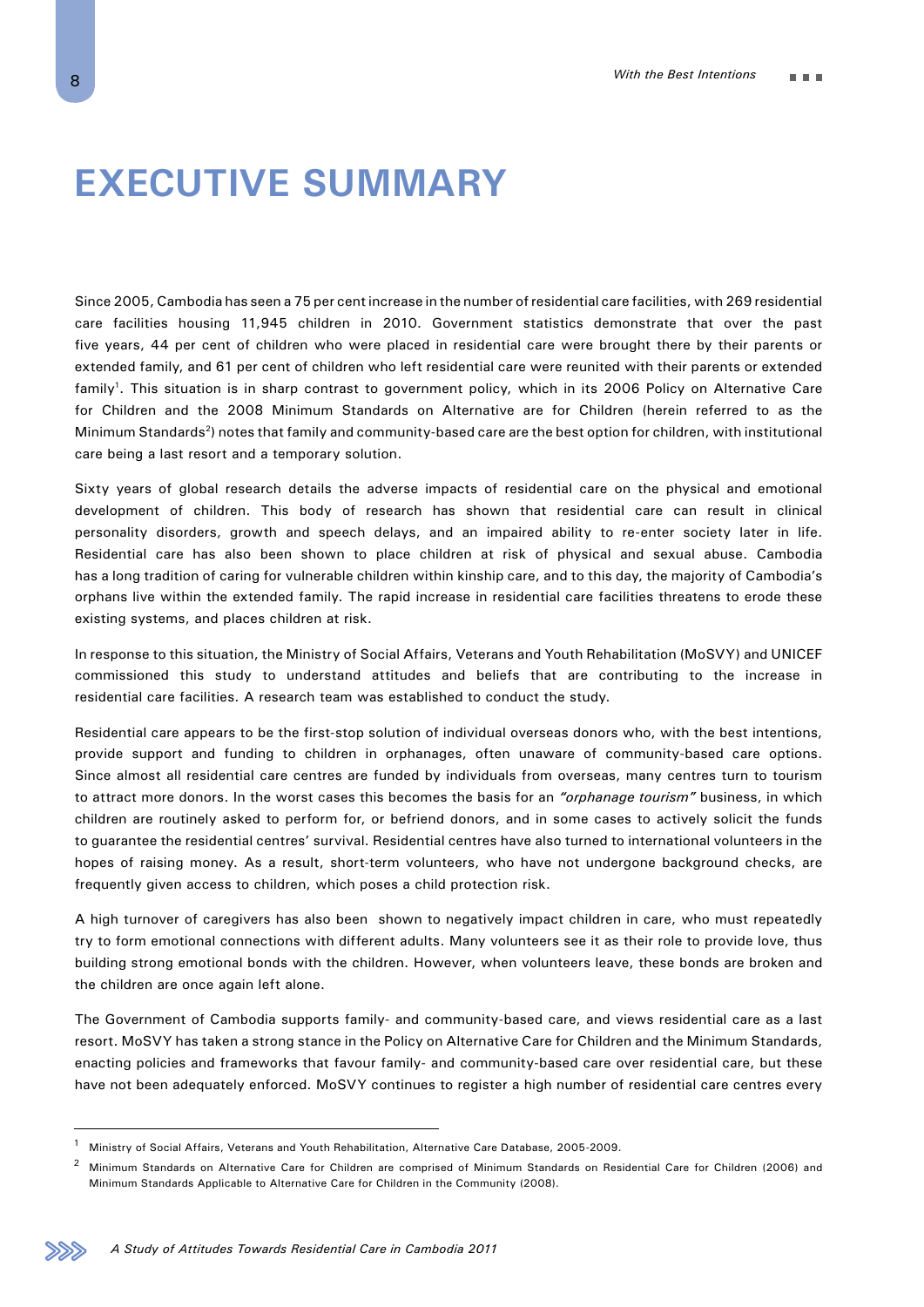year and has described itself as powerless to redirect the trend. Meanwhile, at the local government level, residential care receives a great deal of support. In surveys with Commune Council members and Village Chiefs, 70.7 per cent of respondents believed that residential care was the best option for a child without parents. Commune Council members and Village Chiefs often persuade families to put their children into residential care in the absence of alternative support mechanisms.

In most cases the signature of the Village Chief is required to place a child into residential care. Although Village Chiefs support residential care, many are also open to the idea of community-based care, noting that it would help to keep children with their families. If Village Chiefs are made aware of the potential negative impact of residential care, and are linked with community-based care and support options, they could be instrumental in helping poor families keep their children at home.

An estimated 30.1 per cent of Cambodians live below the poverty line (World Bank, 2009), and most of the families interviewed for this study were living in poor conditions. Cambodia lacks a social welfare network to support poor families in need, and residential care often fills that gap.Poor families explain that they want to provide the best for their children, but are often unable to provide them with food and education. While an array of other socio-economic factors such as remarriage, single parenting, large families and alcoholism contribute to the likelihood of placing a child in care, the single largest contributing factor for placement in residential care is education. In surveys conducted in the course of this research study, 91.9 per cent of family members agreed/definitely agreed that a poor family should send a child to an orphanage for education if they cannot afford to pay for the child's education themselves. Primary school education fees account for 26.5 per cent of non-food spending among the poorest households (World Bank, 2005). Faced with this reality, with the best intentions families choose to place their children in residential care, in the hope that it will offer a path out of poverty to a better life. The MoSVY database confirms that over the past five years, 45 per cent of children currently in residential care have primarily been placed there because of poverty.

Children often suffer as a result of being placed in residential care. Young people living in residential care, directors of facilities, and key informants all describe the negative effects of residential care on children. Children miss their families, develop tendencies towards dependency and show symptoms of *"indiscriminate affection".* They feel that their basic needs are not sufficiently met, and complain of a lack of freedom. Children note the lack of adequate love or warmth, or the inequality of affection, and worry about their ability to find a place in society in the future. Some children do not even receive the education that they were promised. Whilst a child's right to education is a fundamental right, the United Nations Convention on the Rights of the Child also clearly states that the family, as the fundamental group of society, should be afforded the necessary protection and assistance so it can assume its responsibilities<sup>3</sup>. It further notes that the child, for the full and harmonious development of his/her personality, should grow up in a family environment. It is fundamentally wrong to deny children their rights in one arena in favour of achieving rights in another. Parents and children should never be placed in the position of having to decide between education and family life.

United Nations Convention on the Rights of the Child, Preamble.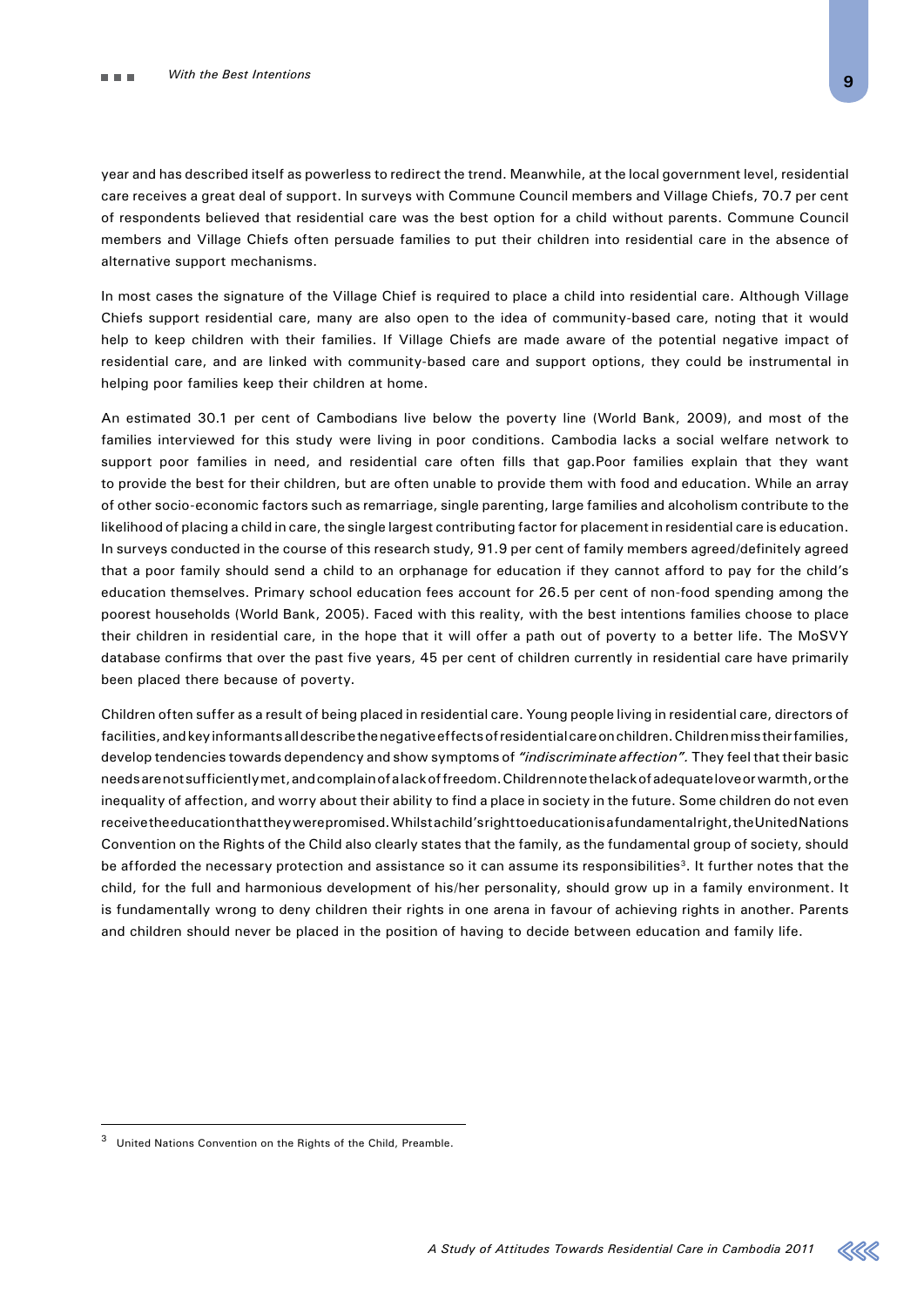# **A Note on Terminology 1**

In the interests of clarity and good practice the definitions used in this study are based on the Royal Government of Cambodia's Policy on Alternative Care for Children 2006 and the 2010 UN Guidelines for the Alternative Care of Children. By referencing both of these documents, MoSVY is attempting to establish a universal understanding and application of alternative care terminology to ensure harmonized approaches. The standard and consistent use of this terminology will ensure a common understanding amongst agencies concerned with children and their care, and will contribute to improved validity of research and recommendations.

**Alternative care** is defined in the Royal Government of Cambodia's Policy on Alternative Care for Children (2006) as *"care for orphaned and other vulnerable children who are not under the care of their biological parents".* It includes institutional or residential care and family and community-based care. It is further defined in the UN Guidelines for the Alternative Care of Children (2010) as signifying *"informal care: any private arrangement provided in a family environment, whereby a child is looked after on an on-going or indefinite basis by relatives or friends (informal kinship care) or by others in their individual capacity, at the initiative of the child, his/her parents or other person without this arrangement having been ordered by an administrative or judicial authority or a duly accredited body." [and] "formal care: all care provided in a family environment which has been ordered by a competent administrative body or judicial authority, and all care provided in a residential environment, including in private facilities whether or not as a result of administrative or judicial procedures" <sup>4</sup>*.

**Birth parent** is a child's biological parent, who may or may not be looking after the child.

**Child.** A child means every human being below the age of 18 years.

**Community-based care.** Any kind of support given to families with vulnerable children that helps them to support their children within their families.

**Foster care.** The Royal Government of Cambodia Alternative Care Policy describes foster care as the formal or informal care of the child by a family unrelated to the child. This relates most closely to the UN Guidelines definition of kinship care (see above) and thus foster care as used in this report refers to "*situations where children are placed by a competent authority for the purpose of alternative care in the domestic environment of a family other than the children's own family, which is selected, qualified, approved and supervised for providing such care".*

**Kinship care.** The Royal Government of Cambodia Alternative Care Policy describes kinship care as the full-time care of a child by a relative or another member of the child's extended family<sup>5</sup>. The UN Guidelines extend this definition to include *"close friends of the family known to the child".* Kinship care can be informal, a private arrangement, or formal, ordered through a competent administrative body or judicial authority.

<sup>4</sup> United Nations General Assembly, Resolution adopted by the General Assembly, Guidelines for the Alternative Care of Children, A/Res/64/142, April 2010.

<sup>5</sup> Better Care Network, Adoption. Available from: http://www.crin.org/bcn/topic \_ more.asp?topicID=1012&themeID=1012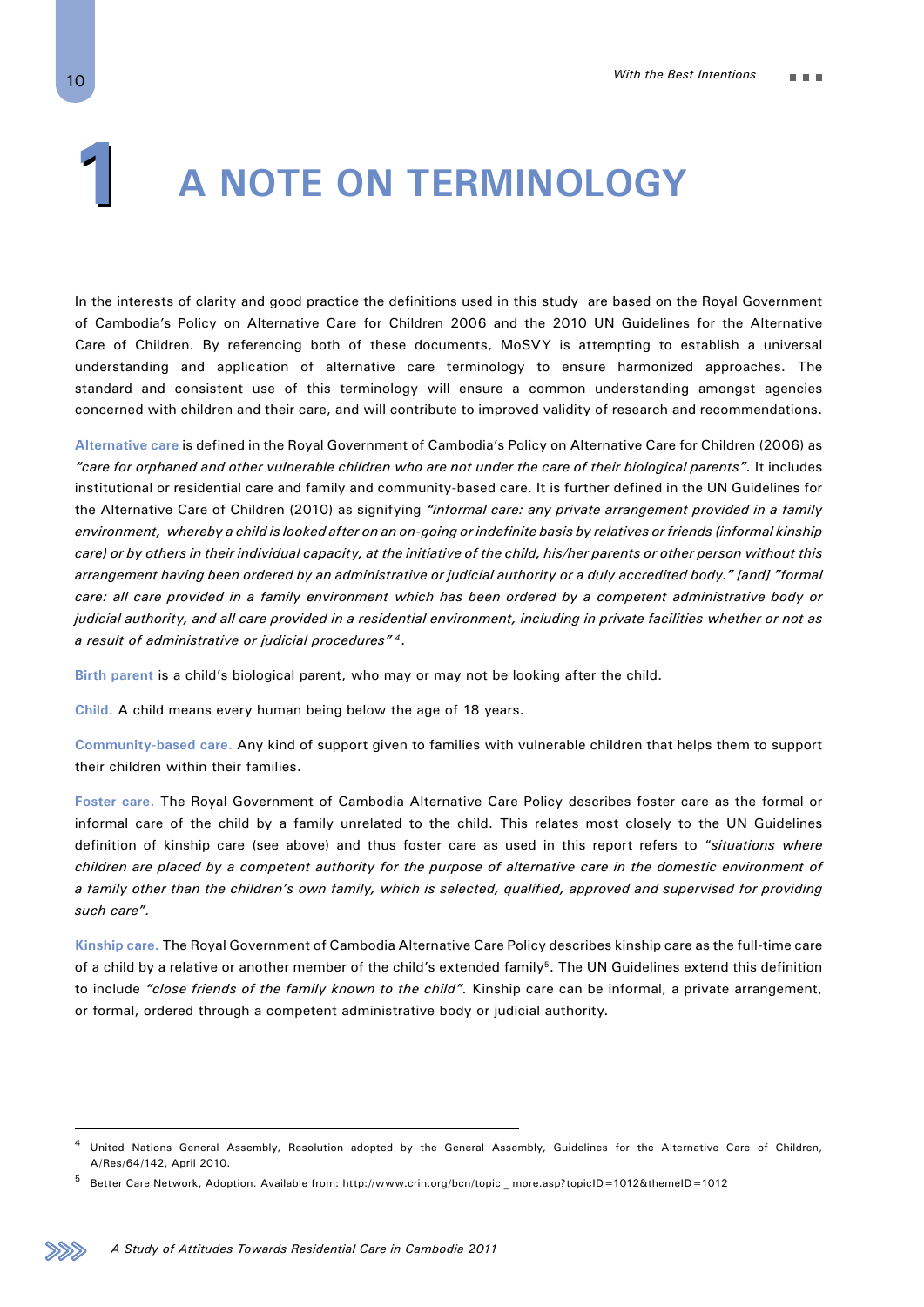**Orphan** is a child below the age of 18 who has lost one or both parents. A child who has lost both parents is referred to as a double orphan. A child who has lost his/her mother is a maternal orphan. A child who has lost his/her father is a paternal orphan.

**Pagoda-based care.** Buddhist monks, nuns and lay clergy provide children, usually boys, with food, shelter (accommodation), education etc. within the pagoda grounds.6

**Residential care** is a group living arrangement, in which renumerated adults provide care to children on a full-time basis.7 In Cambodia this encompasses both short-term centres, including recovery or child protection centres, and longer-term residential care facilities such as orphanages. Residential care and institutional care are used interchangeably<sup>8</sup>.

**Residential care centre/facility** are used interchangeably to describe a group living facility or centre in which remunerated adults provide care to children on a full time basis.



<sup>6</sup> MoSVY.Policy on Alternative Care for Children, 2006, p.11.

<sup>7</sup> MoSVY. Policy on Alternative Care for Children, 2006, p.9.

<sup>8</sup> Adopting the terminology established in Tolfree's global study of separated children in the developing world, Roots and Roofs (1995).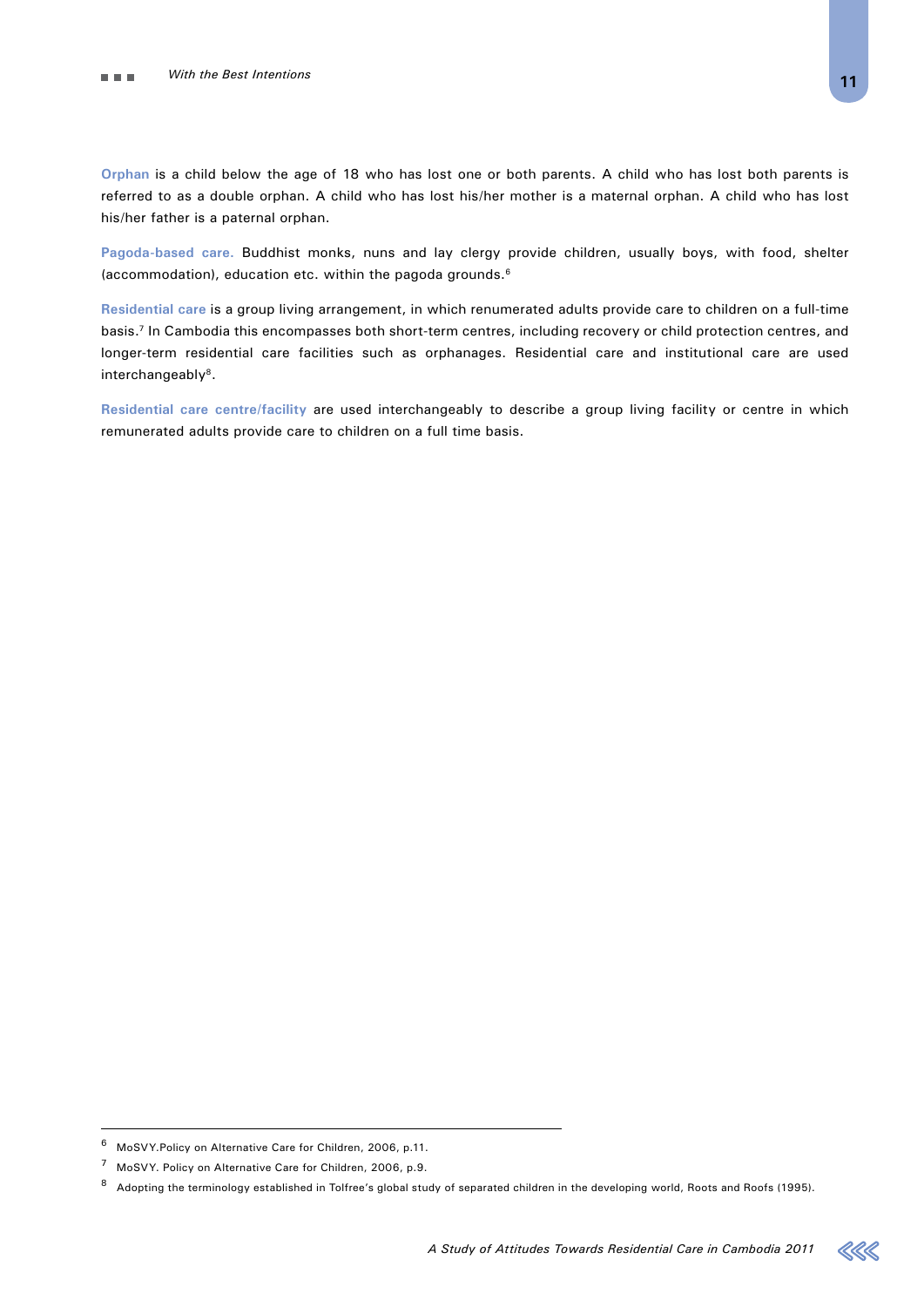# **Introduction 2**

## **2.1. Background**

Cambodia has an estimated 553,000 single and double orphans<sup>9</sup>, accounting for 8.8 per cent of all children. In comparison, the child population in residential care facilities remains relatively small at 11,945 (2.2 per cent)<sup>10</sup>. However, the MoSVY database shows that the majority of children in residential care are not double orphans, but children with parents. These children have been placed in care for a variety of reasons, which are investigated within this study. Cambodia is not isolated in this aspect. A Save the Children Alliance report cited many countries in which the percentage of children in residential care with one or more parents was over 80 per cent (Csaky, 2009). However, the vast majority of children without parental caregivers are cared for through traditional community and extended family forms of alternative care. In fact, MoSVY's Alternative Care database notes that 44 per cent of children in residential care facilities are brought there by their parents or extended family, and 61 per cent of children leaving residential care are reunited with their parents or extended family.

Increasingly, these traditional forms of non-residential alternative care are being replaced by residential facilities. Since 2005 the number of children in residential care in Cambodia has increased sharply, with the number of children in state orphanages remaining stable and significant proliferation in NGO run orphanages. Statistics provided by the MoSVY Alternative Care Database indicate that numbers have increased in the last five years by 75 per cent from 154 institutional care facilities in 2005 to 269 in 2010. MoSVY also recognizes that since residential care facilities are increasing rapidly and not all facilities within their database are registered with MoSVY, but instead with other ministries including the Ministry of Foreign Affairs, the Ministry of Interior and the Ministry of Rural Development, the actual numbers of children in residential care could be much higher, as residential care is increasingly utilized as an alternative to parental, traditional community and extended family forms of care.

The increasing trend to place children in residential facilities is a concern and does not comply with the policy of the Royal Government of Cambodia. In 2006, MoSVY developed the Policy on Alternative Care for Children, which was then followed by the Minimum Standards on Alternative Care for Children in 2008. Together these documents offer guidance and a regulatory framework for forms of alternative care. The Policy on Alternative Care for Children states that residential care should be a last resort and a temporary solution.





<sup>9</sup> NOVCTF. Orphans, children affected by HIV and other vulnerable children in Cambodia: a situation and response analysis. Cambodia: MoSVY/National AIDS Authority, 2008, p.15.

<sup>10</sup> MoSVY Alternative Care Database, December 2010.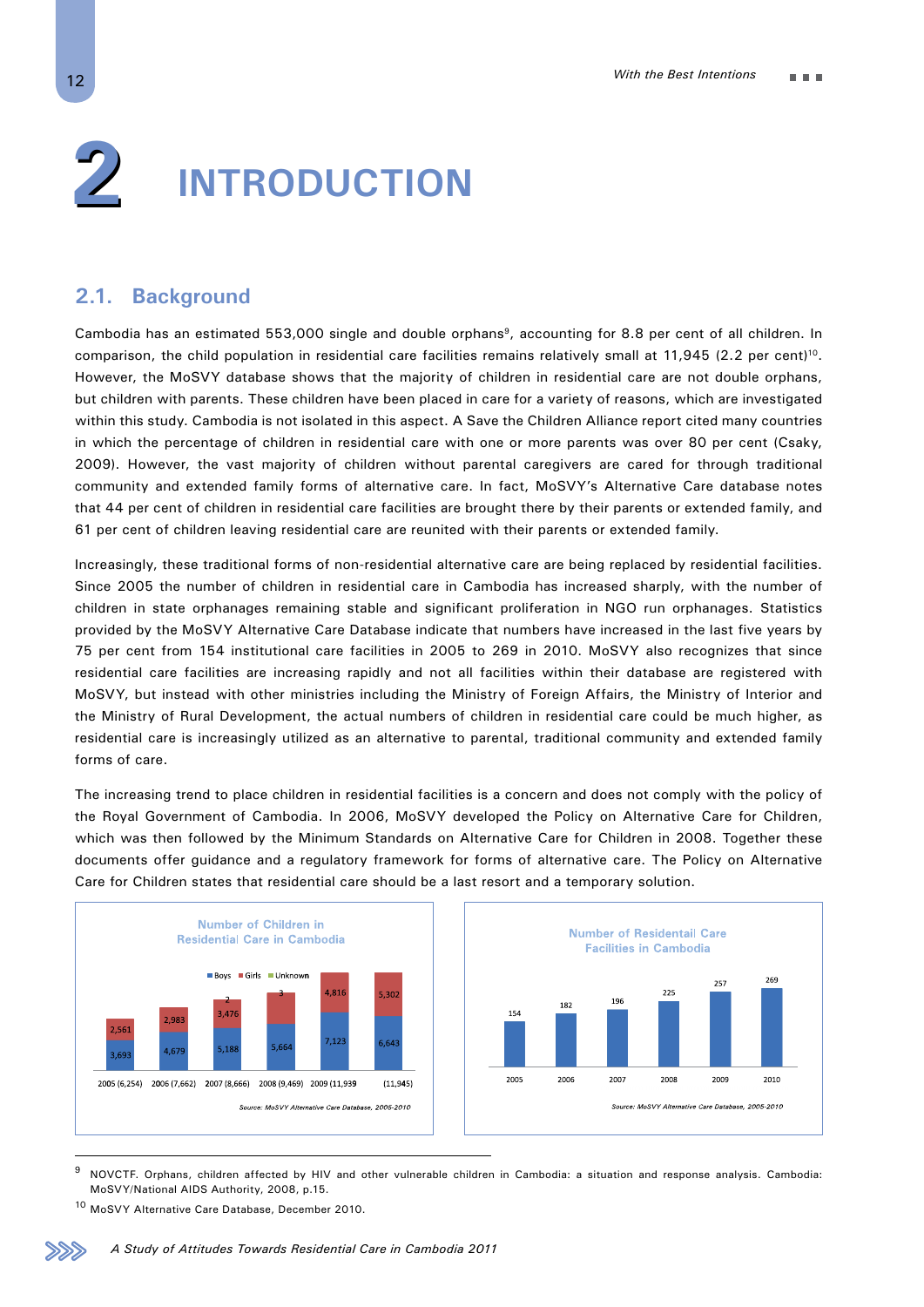The increase in placement of children in residential care in Cambodia is not in accordance with the principles of care articulated at the Stockholm conference on Children and Residential Care and the 2010 UN Guidelines for the Alternative Care of Children. Moreover, it is in contravention of the United Nations Convention on the Rights of the Child (UNCRC) to which Cambodia is a signatory. Residential care withholds several rights granted to children in the UNCRC<sup>11</sup>, which are summarized below:

- $\geq$ The child, for the full and harmonious development of his or her personality should grow up in a family environment (Preamble),
- $\geqslant$ In all actions concerning children…the best interests of the child shall be a primary consideration (Article 3),
- $\geqslant$ The child shall have the right to know and be cared for by his or her parents (Article 7),
- $\blacktriangleright$ State parties shall ensure that a child shall not be separated from his or her parents, unless such a separation is in the best interests of the child (Article 9),
- $\geqslant$ The child has the right to be heard in any judicial proceedings affecting them (Articles 12, 13 and 14),
- ➣ Children within the care of any person have the right to protection from physical or mental violence, injury and abuse, neglect or negligent maltreatment (Article 19),
- $\geqslant$ A child deprived of his or her family environment shall be accorded special protection and assistance from the State (Article 20).

International research has indicated that family-based care is recognized as providing children with a range of benefits compared to other forms of residential care and avoids the risks associated with institutionalization, such as delays in social, physical, intellectual and emotional development.<sup>12</sup>

Despite government policy and negative outcomes for children, the number of residential care facilities continues to grow each year in Cambodia. MoSVY and UNICEF seek to address this issue by developing, in cooperation with relevant government agencies and NGOs, public awareness campaigns and corresponding advocacy materials to promote family-based care and encourage community-based family support over institutional care. This research study was developed to identify the attitudes amongst a wide range of stakeholders that influence the increase in residential care, and to use this information to feed into child welfare policy development, inform advocacy dialogue on de-institutionalisation and promote family and community-based forms of alternative care for children.

## **2.2. Rationale and objectives**

This qualitative study seeks to understand prevailing attitudes towards residential care in Cambodia and build evidence for policy and advocacy purposes, particularly public awareness campaigns. This research is also important in light of the growing realization that a comprehensive social protection system is needed in Cambodia, with the provision of family and child welfare services being an important component. As residential care is perceived as one of the few services available to vulnerable families, it is essential to know the norms and attitudes that drive families, communities and donors to support residential care. This will help to target messages and plan appropriate community-based services in the future. Central research questions that directed the focus of this research were: *"What are the attitudes of families, communities, government, donors and providers towards residential care in Cambodia?" and "Could these attitudes be influencing the increase in residential care in Cambodia?"*

 $11$  This is the summary of a list originally compiled by Richard Carter, in Family Matters, 2005.

<sup>&</sup>lt;sup>12</sup> This research is examined in detail in the literature review.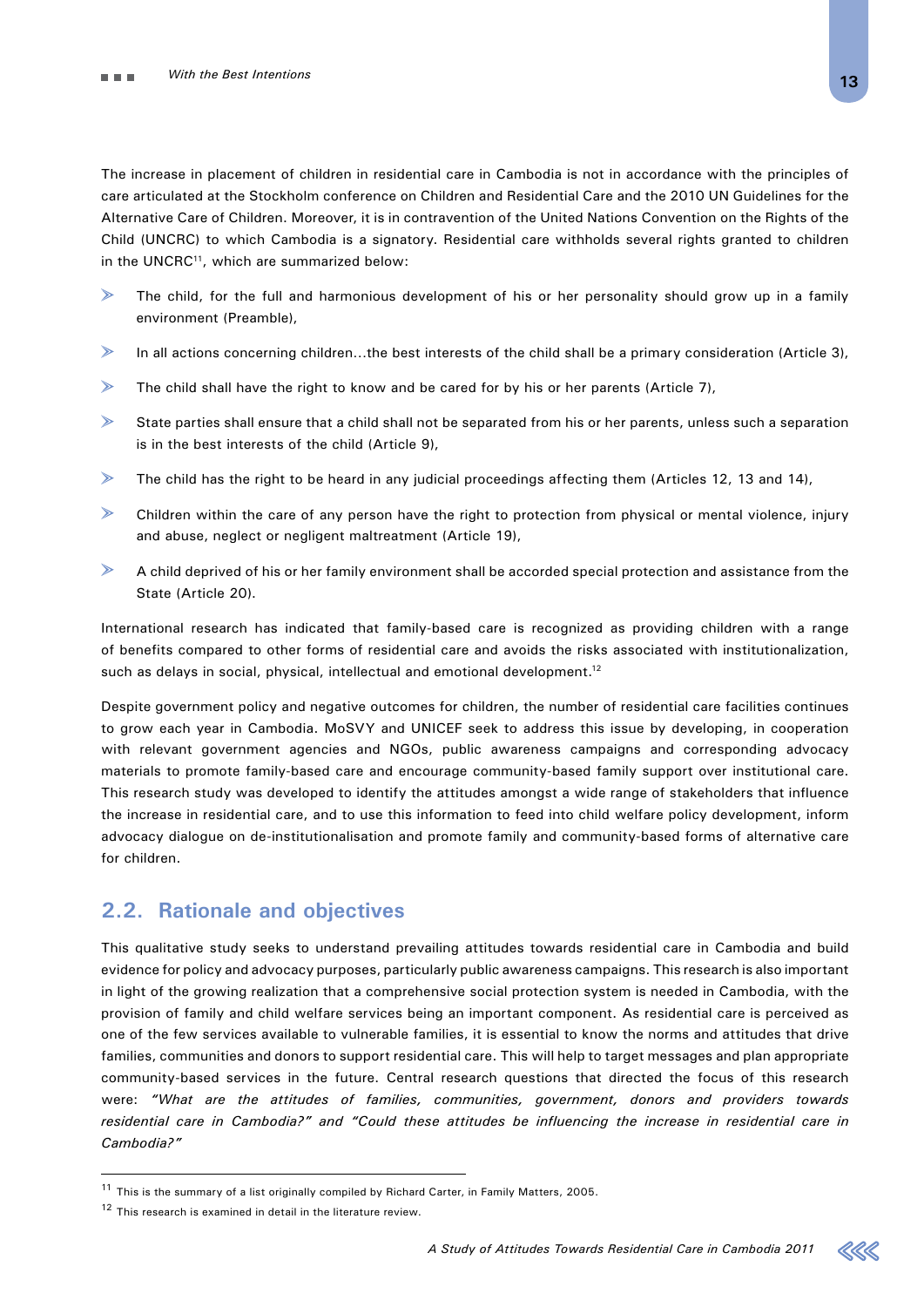## **2.3. Research methodology**

Primary and secondary qualitative research was conducted by the research team in 2009 on attitudes of families, national and local government, residential care directors, overseas donors and volunteers, key informants from NGOs and the tourism industry, and adults who had formerly lived in residential care as children. The research was conducted in five districts in Phnom Penh, Kampong Thom, Battambang and Siem Reap. Interviews were recorded by taking notes and the majority were also recorded digitally.

A second round of quantitative research was conducted by the research team in 2010 using surveys with three primary stakeholder groups: families, government officials and tourists.

Qualitative and quantitative research into the attitudes of children and residential care directors was conducted by the ICC-Project Sky research team in Phnom Penh in 2007 and in Kampong Thom and Battambang in 2009. Primary data were recorded by note-taking and integrated into the analysis of the final research study.

## **2.3.1. Methods of conducting research**

Research was conducted through semi-structured interviews, focus group discussions, in-depth email questionnaires and secondary printed and online data sources. Semi-structured interviews were conducted with almost all stakeholder groups, allowing in-depth investigation of opinions and attitudes. Children, however, were not interviewed one-on-one because it was felt that they might feel uncomfortable with outside researchers or feel pressured to talk. Interviews were conducted with vulnerable families as well as randomly selected families from communities to get a sense of prevailing attitudes of the public. Donors and volunteers were interviewed when possible, but those who were overseas at the time of research were contacted through in-depth email questionnaires. All semi-structured interviews were conducted by the same researcher, accompanied by a translator. The interviews were recorded and translation was checked at a later date. The researcher introduced basic subject areas, and then built questions based on the participants' response.

Focus group discussions involved conversations, participatory games and drawings. A special effort was made to ensure that focus groups with children and young people were child-friendly.

Focus group discussions were thought to be a less invasive method of working with children and young people in residential care because they would be with their peers, and could choose more easily whether or not to speak. The research team also decided not to ask young people to discuss their past, or the benefits and disadvantages of living in residential care, since this may have been traumatic for young people who had no other options at the time.

The findings from the first round of research were used to design the second round of surveys. Printed and online publicity from residential care organizations were reviewed. This included promotional leaflets distributed via residential care centres, websites and volunteer weblogs<sup>13</sup>.

### **Sample**

This study was conducted in five districts within four provinces: one in Phnom Penh, one in Kampong Thom, two in Battambang and one in Siem Reap. Communities were chosen in consultation with MoSVY, local service providers, and UNICEF's child protection specialists. Provinces were identified using the following criteria:



<sup>13</sup> A weblog is a personal diary posted on the internet.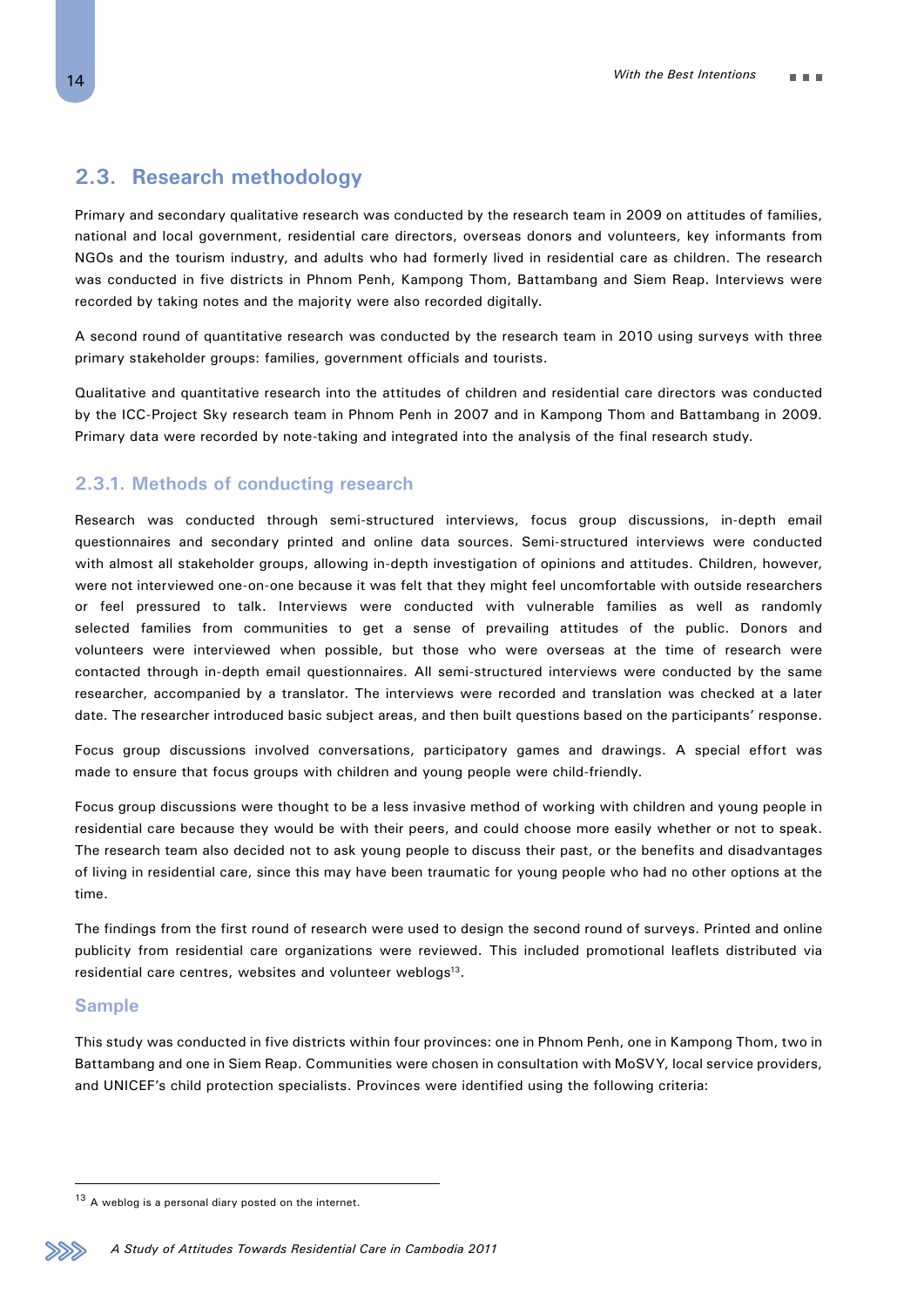- $\geqslant$ Large numbers of residential care facilities and high numbers of children in residential care (Phnom Penh City, Battambang City, Siem Reap City).
- $\geq$ High levels of residential care tourism (Siem Reap City).
- $\geqslant$ A representative sample of rural and urban facilities (Kampong Thom and Reaksmei Sanghavillage in rural Battambang).

In total, 151 participants took part in semi-structured interviews, 992 participants took part in focus group discussions, six participants completed in-depth questionnaires, 1,798 par-ticipants completed surveys and 24 promotional documents were reviewed. These numbers are disaggregated below.

#### *Children over the age of 15 in residential care*

Focus group discussions: 634 participants. Surveys: 63414 participants.

*Children over 15 living in the community* Focus group discussions: 153 participants. Surveys: 153 participants.

*Adults who had formerly been in residential care* Semi-structured interviews: 5 participants.

*Families with children in residential care* Semi-structured interviews: 45 participants.

*Families with vulnerable children living at home* Semi-structured interviews: 42 participants.

#### *General families from communities*

Focus group discussions: 153 participants. Surveys: 385 participants.

#### *Residential care directors*

Semi-structured interviews: 14 participants. Focus group discussions: 52 participants.

#### *Government members*

Semi-structured interviews: 16 participants (MoSVY: 3, DoSVY and Commune Councils: 9, Village Chiefs: 4). Surveys: 315 participants.

*Donors to and volunteers in residential care* Semi-structured interviews: 6 participants. In-depth email questionnaires: 6 participants.

*Residential care centre promotional documents*  Leaflets: 10. Websites: 10. Weblogs: 4.

*Tourists*

Surveys: 311 participants.

*Key informants from NGOs, civil society and the tourism industry*

Semi-structured interviews: 23 participants.

<sup>&</sup>lt;sup>14</sup> The same children and young adults took part in focus group discussions and completed surveys. All other participants took part in only one form of research.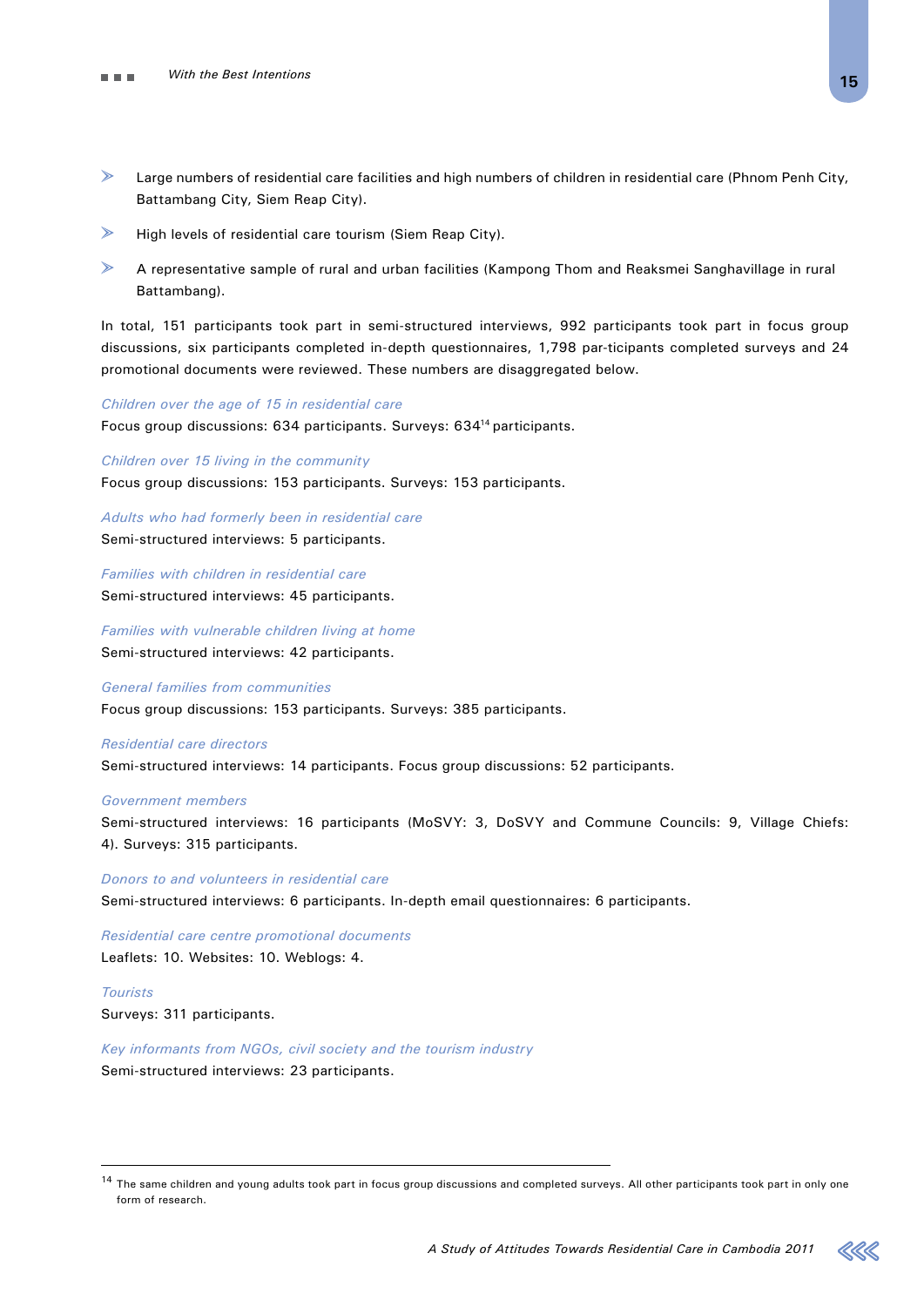Purposive sampling was used throughout the study, except with the general survey, in which random sampling was used. Children and young adults in residential care were contacted through the centres themselves, and children and young adults in the community were contacted through youth groups. Families with vulnerable children living at home, who took part in semi-structured interviews, were identified according to one or more of the following criteria:

- $\rightarrow$ Identified as vulnerable by a local NGO and as a result were receiving some form of aid, usually in the form of a food subsidy;
- $\rightarrow$ Had previously been approached by residential care centre staff who offered to place their child in residential care;
- $\mathbb{R}$ Had previously been forced to place a child in the care of an extended family member.

The research team tried to ensure equal representation of men, women and elders within families, but was unable to achieve this. Fewer men were interviewed than women. Some facilitators argued that this was due to the fact that vulnerable children were more likely to come from families that did not have a father living at home, but others said it was due to the work schedule of men. The research team, however, did attempt to work around people's work schedules by conducting interviews on weekends or in the evenings when necessary. These interviews were conducted in order to compare the attitudes of families that had decided to place children in care, with those of families who considered placing children in families, but had decided against it.

Families with children in residential care were located through NGOs and residential care centres. The initial intention had been to interview an equal number of families with children in care, and families with vulnerable children living in the community in each district. However, it became clear that fewer families living in Phnom Penh put their children into residential care; children in residential care centres in Phnom Penh come almost entirely from the provinces.

Families with children from communities were contacted in order to identify prevailing attitudes of the local community towards residential care. Residential care directors were also took part in focus group discussions according to their availability.<sup>15</sup>

Interviews with government were specific to the location. In Phnom Penh, members of MoSVY were interviewed, and in the provinces members of DoSVY, Commune Councils and Village Chiefs were interviewed.

Donors and volunteers were contacted through key informants to take part in semi-structured interviews and in-depth email questionnaires. Multilateral donors, NGOs, civil society and members of the tourism industry were interviewed as key informants. Promotional documents were collected in Phnom Penh and Siem Reap. All websites and blog posts used for analysis were printed out and kept in research logs.

## **Ethical considerations**

#### **Consent**

Consent was sought from all participants after informing them of the purpose and timescale of the research. Participants were informed that:

- $\rightarrow$ They had the right not to participate;
- $\blacktriangleright$ They had the right to discontinue at any time;
- $\geqslant$ All information would be confidential.

<sup>&</sup>lt;sup>15</sup> For example, many residential care directors were willing to talk in Phnom Penh, whereas in Siem Reap some said they were too busy or preferred to voice their opinions in the focus group discussions. In Reaksmei Sangha there was only one residential care director.

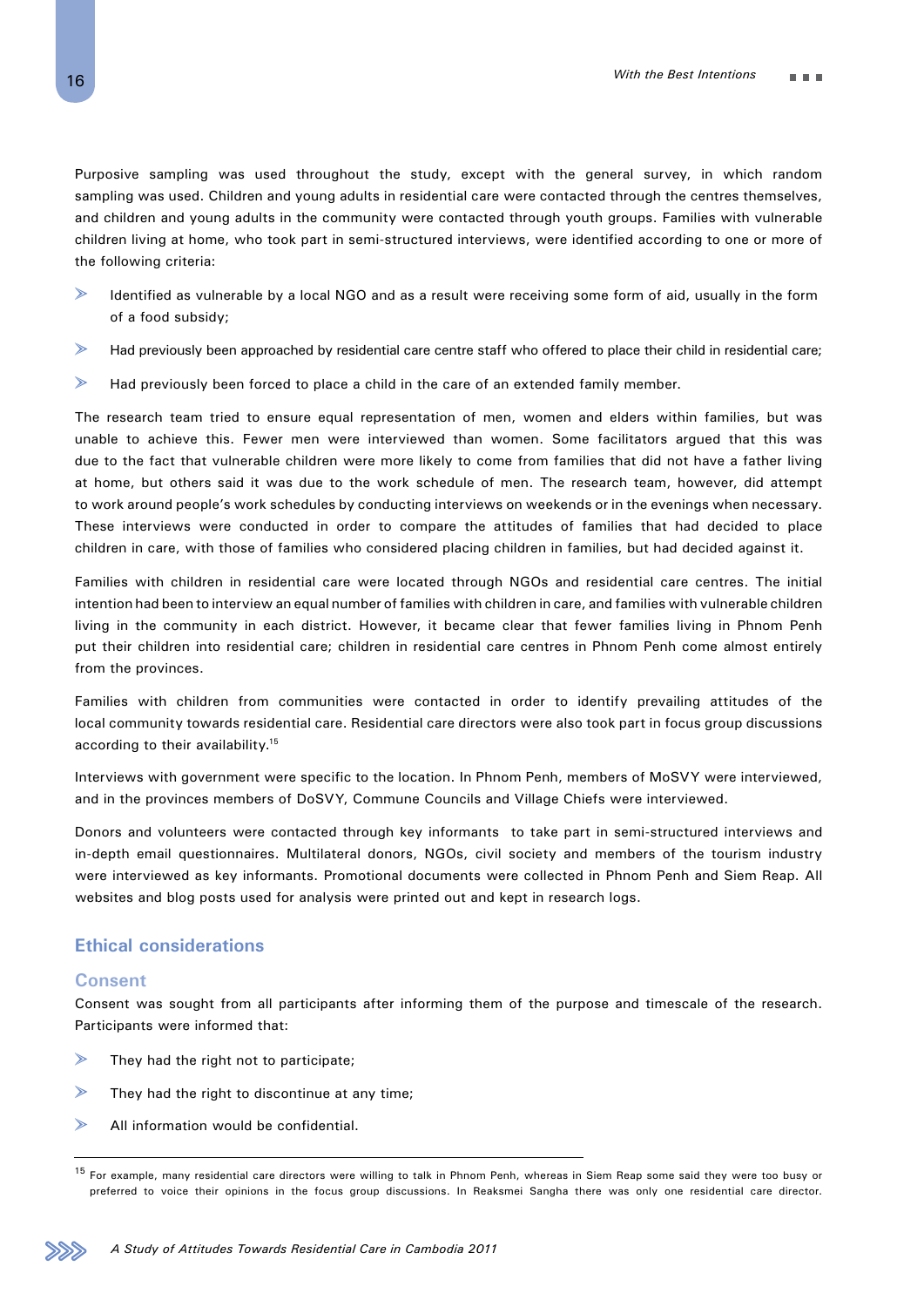Many participants were illiterate, and many were rightfully wary of signing papers. In these cases the consent form was read aloud, and verbal consent was given and recorded. Consent for surveys was emailed to the researcher. Consent for children and young people to take part in the research was sought from both residential care directors and from children and young people themselves. It was made clear that they could choose not to participate, but if they later changed their mind, they could join in the activity at any time.

It was also made clear to each group that if an individual decided not to be involved in an activity, noone would force them to join in. This gave children and young people freedom to be involved in activities they felt comfortable with, and to sit out of those they did not. This freedom is recorded in the results themselves, where full numbers in some activities cannot be accounted for, or where some parts of papers are left blank.

#### **Research with children**

The research team focused on children over the age of 15 due to the complex considerations of doing research with young children. A series of ethical safeguards were followed when working with children and young people, including a set of guidelines, which ensured no adult was alone with a child, adults treated children with respect, and children were free to stop at any time.

Children were contacted through residential care centres and youth groups, but all children in the centres who fitted the research age criteria were invited to participate in focus group discussions. This prevented staff from residential centres having to select child participants. Staff from residential centres were kept separate from focus group discussions so that they could not hear the children's conversations.

Materials for focus group discussions were designed to be child-friendly using child-centered participatory techniques, including drawing and games. All focus group materials were accessible to the illiterate.

#### **Protecting participants from harm**

All research records are confidential and no names or identifying information are used in the report, with the exception of documents already in the public domain, such as published documents available on the internet or leaflets distributed in public venues.

If participants became upset during an interview, they were asked if they wanted to stop. If participants had not previously heard about residential care facilities, the researcher was careful not to introduce them to such facilities.

### **Unrealistic expectations**

The research team made it clear to all participants how the research would be used, and that it would not result in programmatic support from UNICEF or other development organizations at a later date.

## **2.4. Limitations**

- This is a study of attitudes and therefore records what people report they think and believe. When investigating attitudes it is important to remember that people often shade the truth and offer an improved version of events, reflecting what they think the researcher wants to hear. However, many of the different groups in this research gave similar responses, which, for the most part, were in line with existing literature.
- During the research planning phase, it was decided to add Siem Reap to the list of target provinces, due to reports of thriving residential care tourism in the town. However, budget and time concerns meant that it was not possible for Project Sky to conduct focus group discussions with children and young people in Siem Reap.

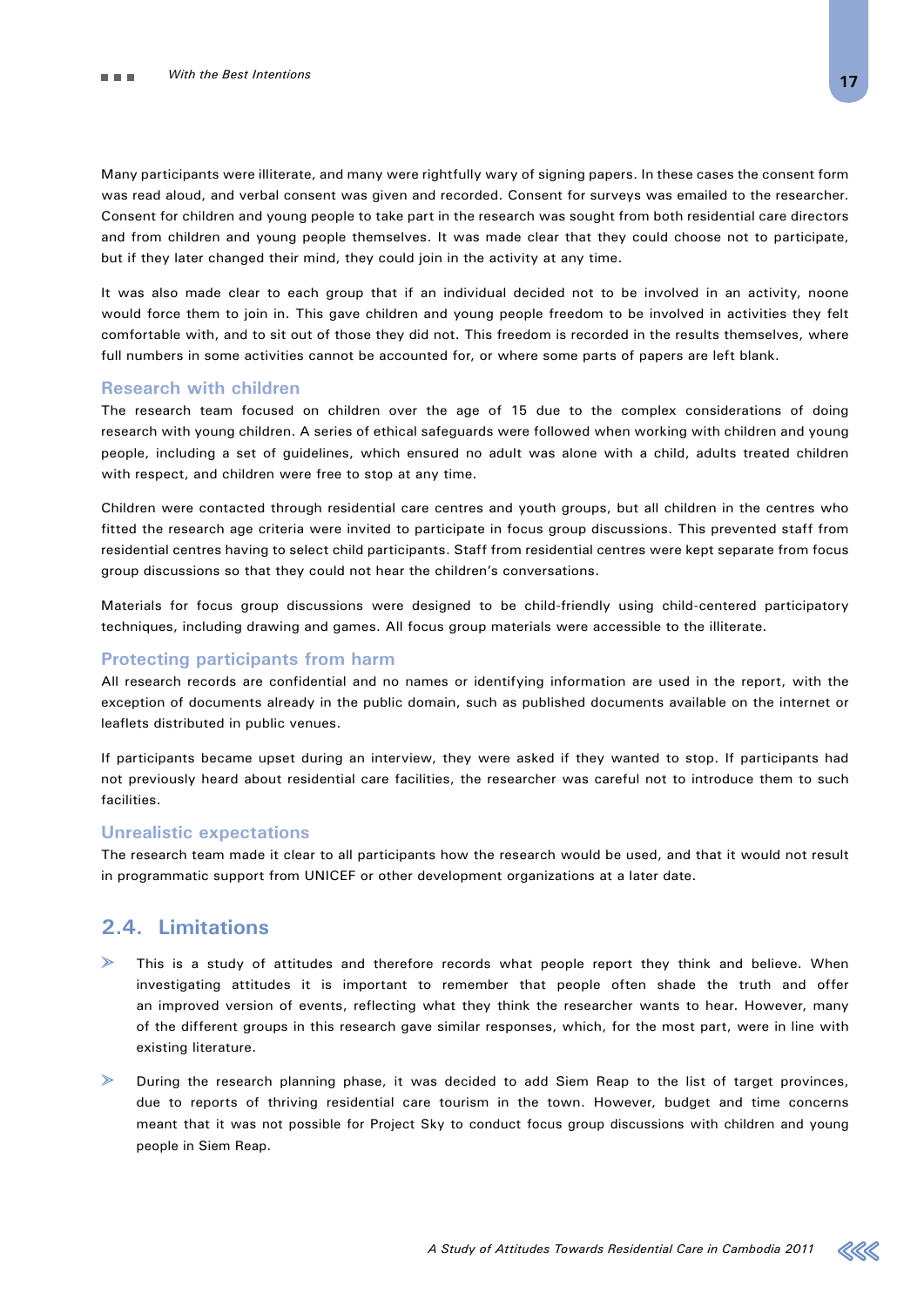- $\mathcal{P}$ In order to involve government, local DoSVY staff helped organize the research plan. Many families who participated in this research were contacted through organizations that work closely with DoSVY. This may have influenced the sample selected and the responses they gave.
- $\mathcal{P}$ Participants may have viewed the research coordinator as a possible donor. Although the research team was clear that participation in the research would not result in programmatic support, this prior belief may have influenced the answers participants gave.
- $\geqslant$ When conducting research with families, the research team made an effort to hear from an equal sample of mothers, fathers and elders. However, despite all efforts, the team was unable to find as many men to talk to as women. Some attributed this to the work schedule of men, whilst others said that when a father lived at home a child was less likely to bevulnerable, and that many vulnerable families did not have a father living in the house.
- $\mathcal{P}$ The initial round of research contributed by Project Sky was conducted in 2007. It was therefore not conducted at the same time as the rest of the research and it limited the scope of inquiry of the second round of research.
- $\mathcal{P}$ More focus group discussions with children were held in Phnom Penh than in other provinces and this may have prejudiced the data in terms of representing the views of children in urbanresidential care centres.
- $\geq$ Young people over the age of 15 living in residential care were contacted through residential care directors. Residential care staff facilitated bringing children to the research workshop and focus group discussions. This may have influenced the ability of the young people to speak freely. However, staff did not listen to discussions.
- $\geqslant$ All research was conducted and recorded in Khmer, then translated and analysed in English. It may be possible that nuances of participants' views were altered in the process of translation.
- $\mathcal{P}$ Foursquare Children of Promise, an organization that runs over 100 residential care facilities in Cambodia, refused to allow any of their staff to take part in the research, although many other participants (for example families, government members and former staff) spoke about experiences with Foursquare.

## **2.5. A literature review of studies on the physical and psychological impact of residential care on children**

## **2.5.1. Introduction**

For more than sixty years and across every continent, the impact of residential care on children has been thoroughly researched. The majority of findings conclude that institutionalization prevents the healthy development of children, and that these effects can last long into adulthood. This review will evaluate studies that look at the impact of residential care on the social, emotional and cognitive development of children. It will also assess how residential care affects the health of children and the likelihood of children being victims of abuse.

While initial studies focused on residential care in developed countries of the West, there is a growing body of research on institutional care in developing nations. Given the volume of international studies, this review will focus on the most influential. It will begin by looking at the work of Goldfarb and Bowlby (Bowlby 1951; Goldfarb 1943) whose early studies described the negative impact that residential care can have on children and established the importance for young children of attachment to a parent. It will then look at the studies by Tizard (Tizard and Hodges, Tizard and Rees, 1975), which first characterized the behaviour disorder known as Reactive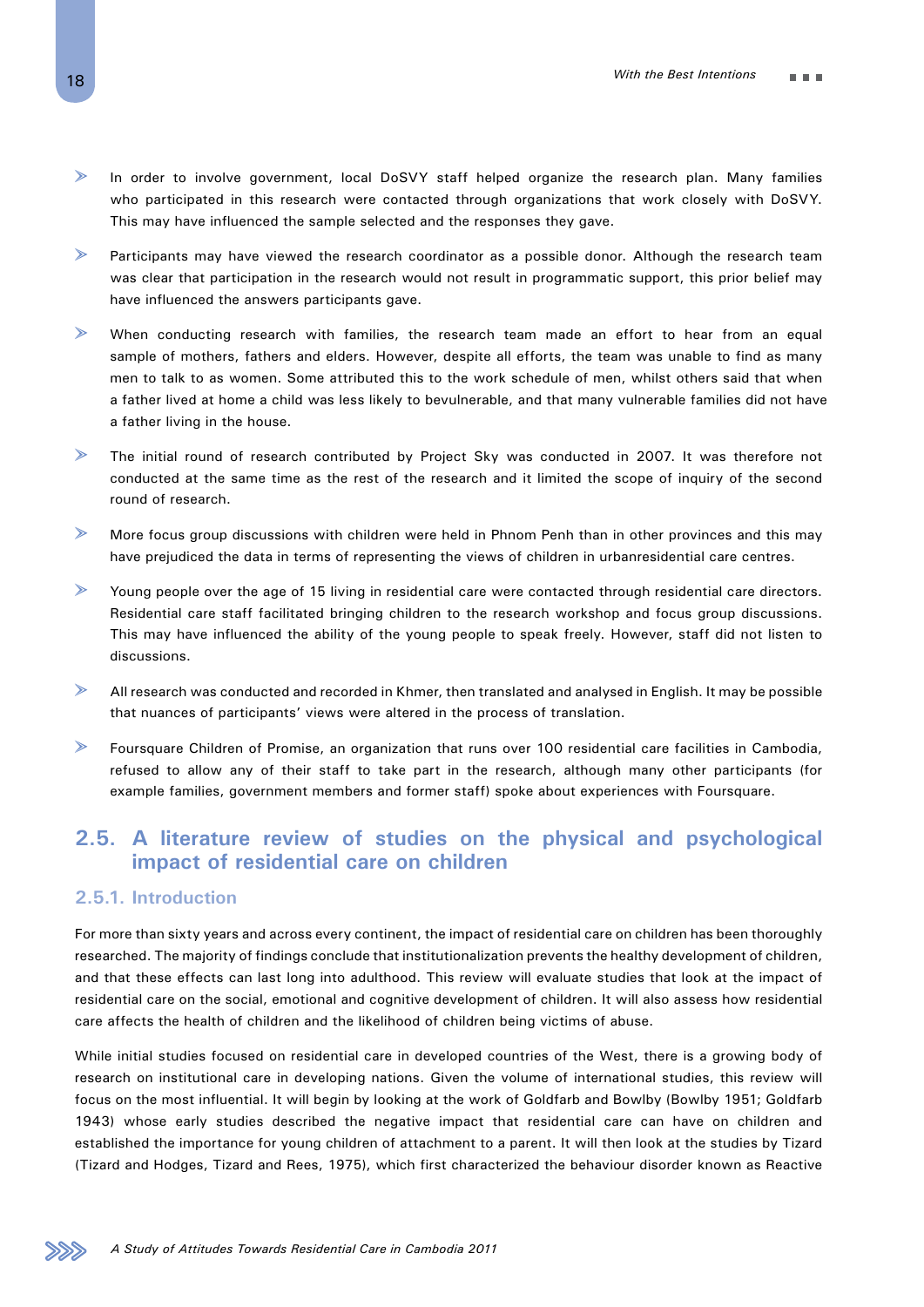Attachment Disorder, which is a common effect of residential care. Next, it will look at the long-term effects of residential care on emotional health and social skills by looking at the studies of Rutter and Quinton (Rutter and Quinton, 1984). Following this, it will summarize the findings of several studies from the ground-breaking Bucharest Early Intervention Project (2005 and 2007), which has found evidence of both the negative effect of institutionalization on the physical workings of the brain and cognitive development, particularly among children under the age of three.

Next, it will reference three large-scale studies, which looked at the impact of residential care centres in a diverse range of countries across the world. These studies took the debate out of Western Europe and into the wider world. In 1991, Save the Children conducted a global research study in more than 20 developing countries on issues concerning the care of separated children, both in residential care and in community alternatives (Tolfree, 1991). This influential study described in detail the negative effects of residential care on children in developing countries and advocated for a move towards preventing family separation. Family Matters, published by EveryChild in 2005, was a further comprehensive study of institutional childcare in Central and Eastern Europe and the former Soviet Union (Carter, 2005). Drawing on examples and studies from a large number of countries, this study reinforced the view that residential care has a negative impact on the health and development of children. In 2009, members of staff at Duke University in the United States conducted a study entitled *A Comparison of the Wellbeing of Orphans and Abandoned Children Ages 6-12 in Institutional and Community-Based Care Settings in Five Less Wealthy Nations* (Whetten et al., 2009). The study took place in six locations across five countries and randomly sampled 1,357 children living in institutions and 658 children who were either abandoned by both parents or double orphans living in the community, but not receiving external support from any organization. The study compared cognitive functioning, emotion, behaviour, physical health and growth.

Published research on residential care in Cambodia is scarce. Only four studies<sup>16</sup> on residential care have been published in the last decade. In 2001, Daigle and Dybdal conducted a survey of providers of alternative care in Cambodia, in which the research team conducted interviews with non-governmental and governmental staff of organizations providing alternative care for children. The study had some limitations, in that the results relied on the assertions of the organizations' staff and there was no independent observation of conditions. Nor were the opinions of children, the recipients of this care, included. The findings, therefore, may have been biased towards a positive view of care. However, the survey did produce many interesting findings, which are referred to later in this review. In 2002, International Cooperation Cambodia's (ICC) Helping Orphanages through Support, Education and Advice (HOSEA) Project conducted a survey of alternative childcare in Phnom Penh and Kandal Province, which looked at staff and service provision in residential care. Finally, in 2004 Vijghen produced a small desk study for the Coalition to Address Sexual Exploitation of Children in Cambodia (COSECAM) on child recovery centres and the discrepancy between intentions and realities in residential care in Cambodia.

In 2009, Roisin Boyle conducted a study entitled *My Heart is Here, Alternative Care and Reintegration of Child Trafficking Victims and Other Vulnerable Children in Cambodia.* This study focused on the wellbeing of children in shelters, the majority of whom had been trafficked, abused or were living on the street when they entered the shelter. Shelters for children who have been victimized by their families play a different role than residential care centres. Children in these shelters have a complex range of needs, and their relationships with their families are often different than those of other children. In these circumstances, reintegrating a child back into their own family could be dangerous if a parent had trafficked the child in the first place. Children who have been victimized by their families may need additional counselling and support. Additional research is needed on the role of rehabilitation shelters for children in Cambodia and whether there is a disproportionate reliance on residential care for child victims.



<sup>16</sup> Four studies known to the author.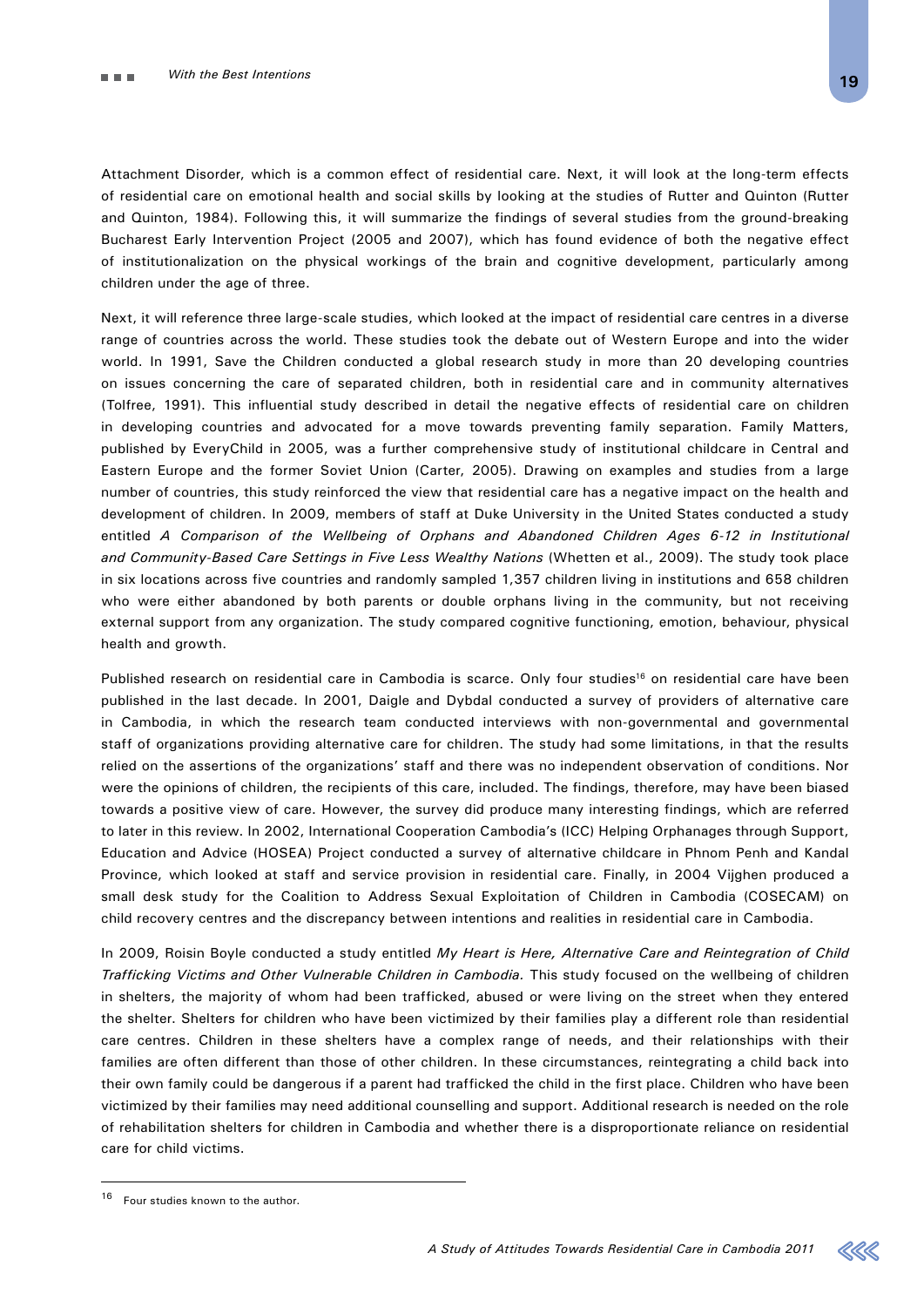## **2.5.2. Socio-emotional and cognitive development**

Research into the emotional and social effects of residential care has a long history.<sup>17</sup> In 1943, Goldfarb conducted an observational study in the United States that compared 40 six-year old children in residential care with 40 six-year old children in foster care. The report recorded the children's behaviour against a series of behavioural markers. Those in residential care showed high levels of hyper-activity and mental retardation, among other symptoms. Based on his findings, Goldfarb developed the characterization of *"institutional syndrome",* which included hyperactivity and indiscriminate demand for affection.18 Children showing *"indiscriminate demand for affection"* are unusually friendly towards others, including strangers. Goldfarb went on to conduct a number of studies throughout his career, focusing on the negative effect of residential care on social and emotional development.

The work of Goldfarb informed the influential monograph of Bowlby, *Maternal Care and Mental Health* (1951), which was published by the World Health Organization in 14 different languages. Bowlby argued that in order for children to develop normally, they require strong attachment to a *mother* figure early in life.19 Subsequent studies have argued that the term *mother* is too limiting and that this attachment can be formed by other caregivers, such as fathers or grandparents (Ainsworth, 1974; Tolfree, 1995; Rutter, 1981).

Tolfree (1995) argues that the term *maternal* should be expanded to describe the range of family caregivers often found in developing countries. Tolfree (1995) and Rutter (1981) revisited Bowlby's work arguing that other forms of deprivation found in residential care, such as lack of stimulation from the environment, might also influence the effects of maternal deprivation that Bowlby described. However, Bowlby's premise that strong interpersonal relationships are crucial to a child's development is still widely accepted. Bowlby further argued that the need of children for a maternal figure could not be met in institutions, which suffer from a high staff turnover and a low ratio of staff to children.

In the 1960s, Tizard conducted research on children who had been placed in residential care in England (Tizard and Hodges, 1978; Tizard and Rees, 1975). She identified a group of 65 children who had been placed in residential care at birth. She first visited these children at age two and then returned when they were four years old. At this point only 26 remained in the institution; the rest had either been adopted or returned to their families. The 26 that remained were assessed, and eight were found to be emotionally withdrawn, ten displayed indiscriminate affection and the remaining eight had formed attachments to caregivers within the institution (Tizard and Rees, 1975). The findings of these studies formed the basis for the description of Reactive Attachment Disorder, which can manifest itself as being either emotionally withdrawn or indiscriminately social, and is recognized as a clinical disorder by the World Health Organization (1992).

Rutter and Quinton (1984) conducted a study that tracked women who had been in residential care as young children over a long period. In this study, 94 women who had been in group homes as children were followed by the researchers over a 20 year period and compared to 41 women who had never been in residential care. The study found that women who had been institutionalized had higher rates of personality disorders and marital issues than the control group, but also cautioned that both genetic and environmental factors may be at play. The study also demonstrated how positive experiences later in life could modify the effects of residential care.

<sup>17</sup> Starting with the early observational studies of Lowrey (1940) and Spritz (1945) that described the behaviours of institutionalized children. These studies are not included here because we decided for the sake of brevity to focus on studies that had the largest impact.

<sup>&</sup>lt;sup>18</sup> This study built on the ideas of Lowrey's (1940) study that found children who had lived in institutions for significant periods of their childhood formed partial love attachments and showed over-affection and aggression.

<sup>19</sup> Kuhn et al. (1998) in *Response to Maternal Separation: Mechanism and Mediators* found that maternal deprivation in rats produced a decrease in enzymes and synthesis, among other abnormalities.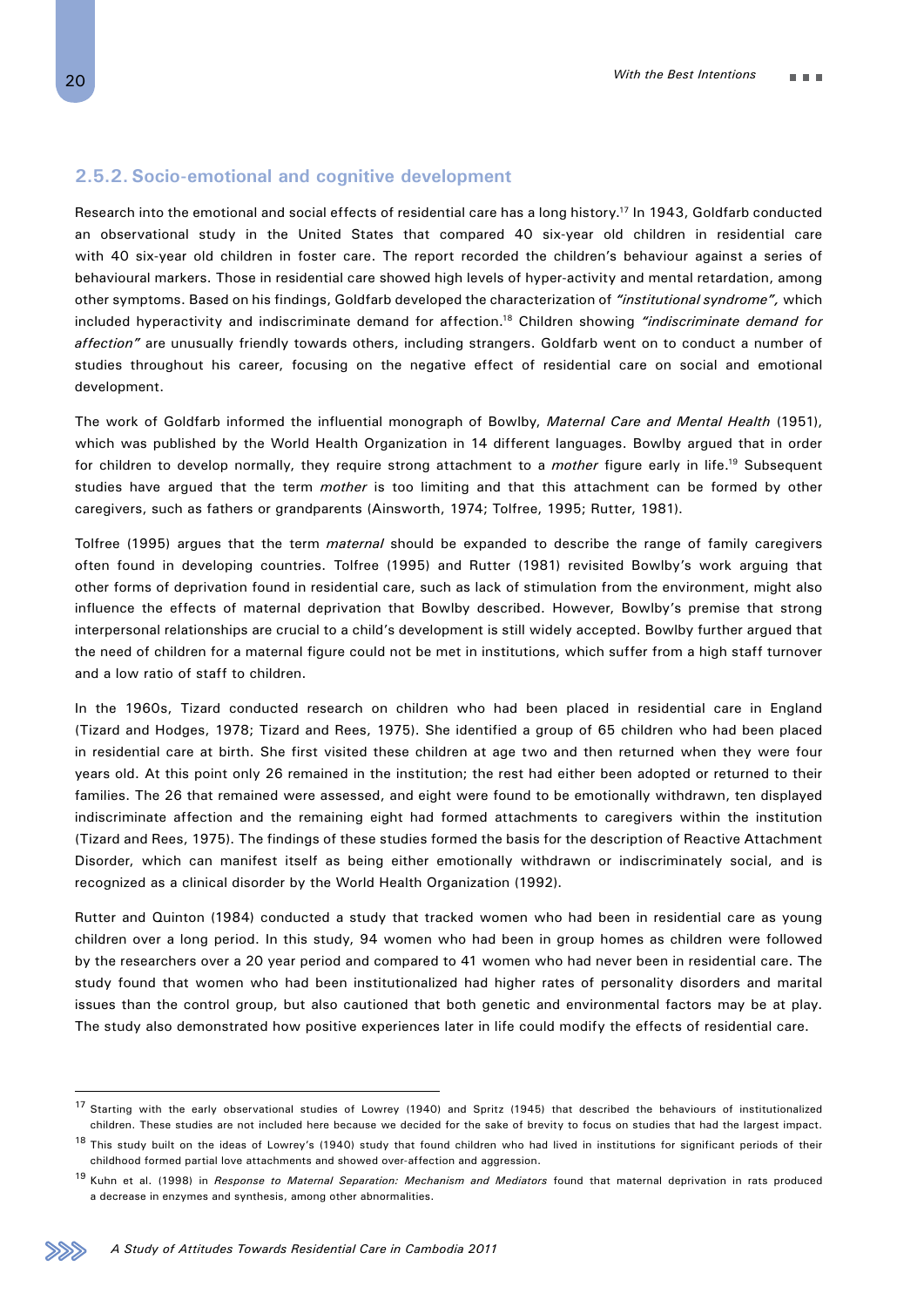More recently, beginning in 2003, The Bucharest Early Intervention Project (BEIP) conducted a series of studies comparing the development of children in residential care facilities with non-institutionalized children and children who had left institutions for foster homes (2005, 2007). A random sample of 208 children with a mean age of 22 months took part in the study. Several studies have been released as a result of this project and a few are noted below.

Parker et al. (2005) looked at the impact of early institutional rearing on the brain. The study measured the ability to discriminate facial expressions of emotion, using event-related potentials, which measure electrical activity in the brain. In Bucharest, Romania, 72 children (aged 7-32 months) who had been living in residential care were compared with 33 children (aged 8-32 months) who had never been institutionalized. Differences between the two groups suggested that early institutionalization disrupts the neurocircuitry involved in the recognition of faces by young children. In other words, institutionalization is shown to have an effect on the physical workings of the brain.

Zeanah et al. (2005) examined the effect of institutions on attachment—the child's ability to bond with a significant caregiver—looking at 136 institutionalized children and 72 children living in the community (aged 12-31 months). The study assessed children using ratings of attachment behaviours and caregiver's descriptions. It found that children raised in institutions showed serious disturbances of attachment and established a correlation between quality of care giving and a child's ability to form attachments.

Nelson et al. (2007)<sup>20</sup> looked at cognitive recovery in children who had previously been placed in institutions. One hundred and thirty six children were assessed at the beginning of the study after which 68 were randomly selected and moved to foster care, leaving another 68 still in residential care. The study also looked at 72 children who had never been in care. Children were assessed using the Bayley Scales of Infant Development and the Wechsler Preschool Primary Scale of Intelligence, two widely recognized international assessment tools, and tracked through to 54 months of age. Children who had remained in residential care had markedly lower scores of cognitive development than the other two groups. Children who had been moved into foster care showed improvement in cognitive scores, with those who had moved at a younger age showing more improvement than those who had moved when they were older.

The study of Whetten et al. (2009) compared orphaned or abandoned children in institutions with similar children who lived in the community, but received no external aid or support. They found that children in institutions fared better in cognitive tests, presumably because children in institutions were more likely to have received school support. Again, the study by Whetten et al. implies that institutions can function as an avenue to forms of support, which improve children's lives, but it fails to evaluate the effect that this support could have had if given to children living in their communities. Moreover, the study looked at children aged six and above, who had been resident in institutions for three years. It was therefore unable to gauge the long-term impact of institutionalization on children.

Social factors can result in children who have been in residential care finding it difficult to adapt to society later in life. Save the Children's global research study, referenced earlier, confirmed that children in institutions in developing countries display the same inability to make and sustain relationships as those mentioned in the European studies above. However, it also noted that children in residential care in the developing world are seldom prepared to enter society upon leaving the institution. Significantly, the study found,



<sup>&</sup>lt;sup>20</sup> All research with voung children in institutions raises ethical concerns since the ability of children under the age of 10 or 11 to give informed consent is questionable, and in residential care the legal guardian of children is, in most cases, the organization being researched. The BEIP posed additional ethical concerns because it organized a foster care programme in order to be able to randomly assign children either to foster care or to let them remain in the institution. The project was cleared by ethical committees in government and in academia, however the fact remains that it intervened in the life of very young children in institutions.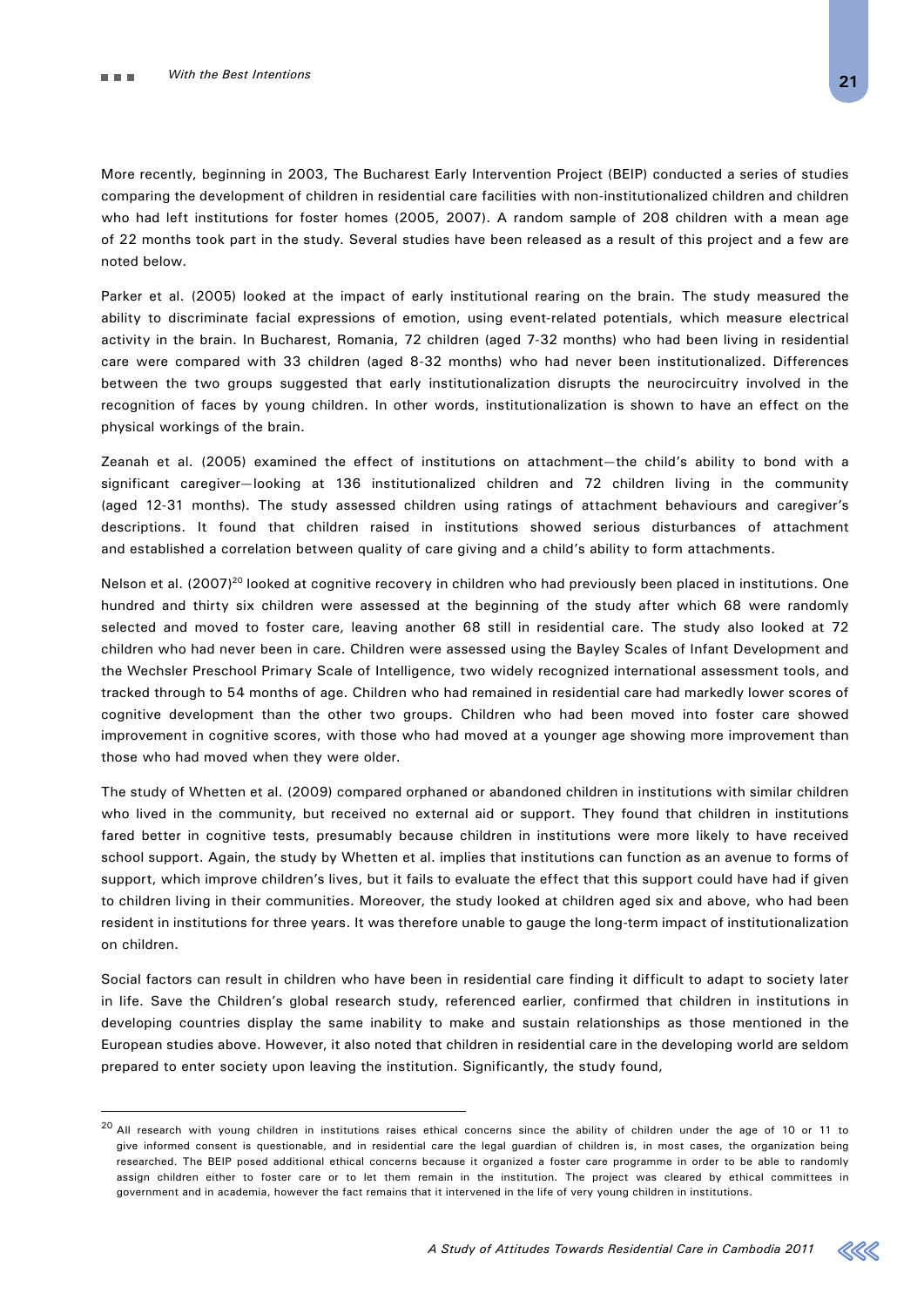*"Institutionalized children are likely to face an uncertain future as young adults. Frequently denied opportunities*  for learning about the roles and skills needed for adult life, and deprived of the emotional experiences which are *necessary for healthy social adjustment, they face the uncertainty of a future without the support of parents… it is no surprise to find that many of these young people are unable to cope successfully in society and may even seek refuge in dependency-creating environments such as prisons or psychiatric hospitals"* (p.8).

These findings were echoed by Vijghen's (2004) small study entitled *Child Recovery Centres in Cambodia,* which found that although children graduating from these recovery shelters had some vocational training it was often inadequate or inappropriate for the job market, and that many were unable to support themselves once they had left the institution. The *Project Survey of Alternative Child Care in Phnom Penh and Kandal*, conducted by ICC/HOSEA in 2001, found that although most children in residential care received primary education, vocational skills training was inadequate. The training offered *"few opportunities to break away from traditional roles and jobs, (i.e. girls study sewing or cosmetology and boys study mechanics or woodworking), and that a lack of innovation in the subjects studied meant that young adults entered "an already saturated job market"* (p.15).

Boyle's (2009) study noted that while children perceived themselves as having greater educational opportunities within residential care, most did not study at a level appropriate to their age. She also found that staff were poorly trained and that children had very high expectations of employment once they left the centre, but seldom had corresponding levels of experience. ICC/HOSEA (2001) also found that high expectations were common amongst children in residential care centres, but did not match the reality of the Cambodian job market, in which family often plays a part in securing positions and orphans suffer discrimination. Boyle (2009) found that many children had remained at the centre after the age of 18 and said that most were unhappy about the thought of leaving the centre. Boyle interprets this as evidence that the shelter is fulfilling children's needs<sup>21</sup>, but alternatively it can be interpreted as the failure of the shelter to plan for reintegration into the community for those over 18.

## **2.5.3. Health**

Studies have found that children in residential care are more at risk of contracting or carrying infectious diseases. In their paper for *American Paediatrics*, Frank et al. (1996) cite several studies that found higher levels of infections in children who have been living in residential care. In an article for the medical journal *The Lancet,* Simasathien et al. (1980) in Thailand found that children in a residential care centre there had developed a resistance to ampicillin and chloramphenicolas, a treatment for *Haemophilu-sinfluenzae* type B. Frank et al. (1996) argue that children in close contact in any kind of institution are more likely to contract and spread disease. They reference the 1994 American Academy of Paediatrics *RedBook,* which states, "*Infants and young children who are brought together in groups for care have a higher rate of infection, greater severity of illness, and increased risk for acquisition of resistant organisms".* 

Frank et al. (1996) argue that *"The three factors most consistently linked to infectious disease transmission in group care have been young ages of the children, institutional versus family day-care, and hours spent in the institutional setting"* (p.571), noting that all three are present in residential care. Using data about infection rates from day care centres they then go on to argue that children in residential care would be similarly, if not more at risk, of respiratory and gastro-intestinal infections. Moreover, they note that *"effective infection control policies (isolation…strict sterilization procedures for toys and eating)"* would be *"difficult to reconcile with the infant's* 



 $21$  Boyle also attempted to assess emotional wellbeing. However, her study did not use an internationally recognized cognitive/ social assessment method, and many of her interviews with children were conducted whilst residential staff members were present. Children were also selected by staff members which may have placed children under pressure to say they were happy to please staff.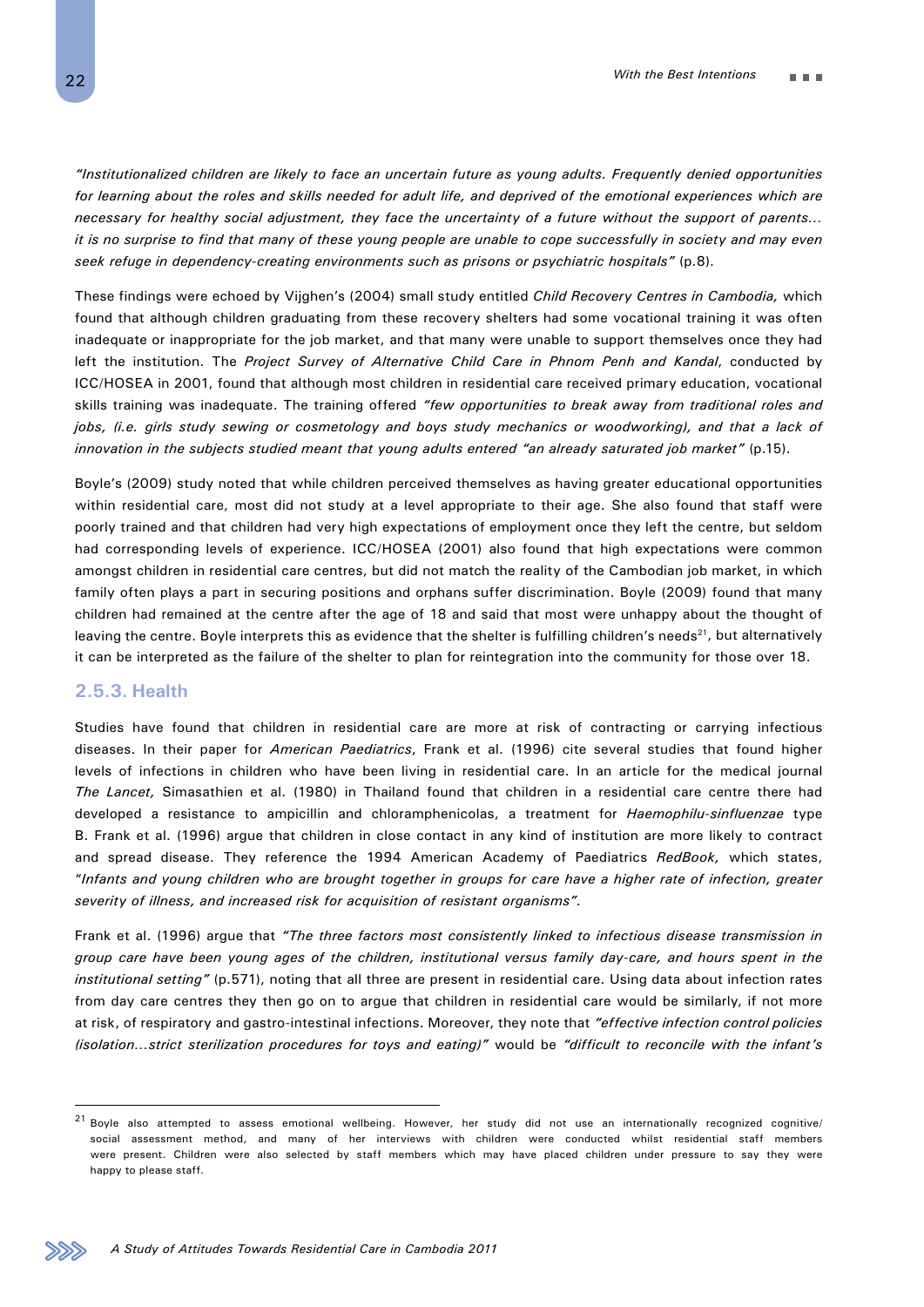*psychological and developmental needs for frequent and intense interpersonal contact* (pp.569-578). They note it would also be difficult in a residential care centre to isolate infectious children.

In Cambodia, Daigle and Dybdal's (2001) survey found that 90 per cent of government and 92 per cent of nongovernment residential care centres said they provided health care to the children. As noted earlier, this survey only included the views of residential care directors. The quality of health care provided and an evaluation of the health of the children in residential care were beyond the scope of the survey. It is therefore difficult to know how accurate these ascertains are.

Frank et al. (1996) also argue that residential care can have a negative effect on children's nutrition. Daigle and Dybdal's (2001) survey found, not surprisingly, that almost all residential care centres reported providing food to the children. Boyle (2009) noted that most children said they received more food than they previously did before coming to the shelter, but also noted evidence of food shortages amongst the shelters visited. Moreover, Frank et al. (1996) argue in their paper that even providing food may not be enough: *"The growth failure historically noted in institutionalized infants and young children did not necessarily reflect insufficient quantity and quality of available food, but too few caregivers to assure that the available food was fed to those too young to feed themselves"* (p.571). They also note that multiple caregivers feeding children have been shown to result in lower growth rates.

The recent study by Whetten et al. (2009) compared the nutritional health of orphans and abandoned children in residential care with children who were receiving no additional support and were living within the community. This study found that the health and physical growth of children in institutions were generally *better* than those of orphaned/abandoned children in the community. However, this study compared children who were in institutions, receiving support in terms of additional food and education, with children who were orphaned or abandoned but continued to live with their communities *without* receiving any additional aid or support. The study shows that children receiving this extra support have better health, but it fails to examine what would happen to children were they able to receive this support whilst living in their communities.

In Tolfree's (1995) study for Save the Children, he found that the reason most often given by parents for placing their children in care is poverty. This was also found to be true for Cambodia in Daigle and Dybdal's survey in 2001. Tolfree (1995) argued that poor parents assume the level of physical care given to their children will be higher than that which they could provide alone, and that their children will be better fed. However, according to the study, this was not necessarily the case. Although the physical care provided in most residential care centres in his study was *"at least of a minimally acceptable standard"* (p.84), it was not the case in every instance. In 2005, EveryChild (Carter, 2005) conducted an extensive study of institutional childcare in Central and Eastern Europe and the former Soviet Union. This study also found several instances in which children were malnourished, underfed, and unable to access medical care because of the remote location of the institution. In Cambodia, Boyle (2009) also noted instances of food shortages at the shelters visited during her study.

Existing studies offer contradictory conclusions on the impact of residential care on health and nutrition. Daigal and Dybdal (2001), Whetten et al. (2009), and Boyle (2009) suggest that many residential care facilities do meet basic nutrition and health needs. Tolfree (1995), Carter (2005) and Frank et al. (1996), note this is not always the case, and argue that residential care can place children at increased risk of disease and sickness. There has been no medical study of the health and nutrition situation within Cambodian residential care centres. It is an area that merits more research.

*A Study of Attitudes Towards Residential Care in Cambodia 2011*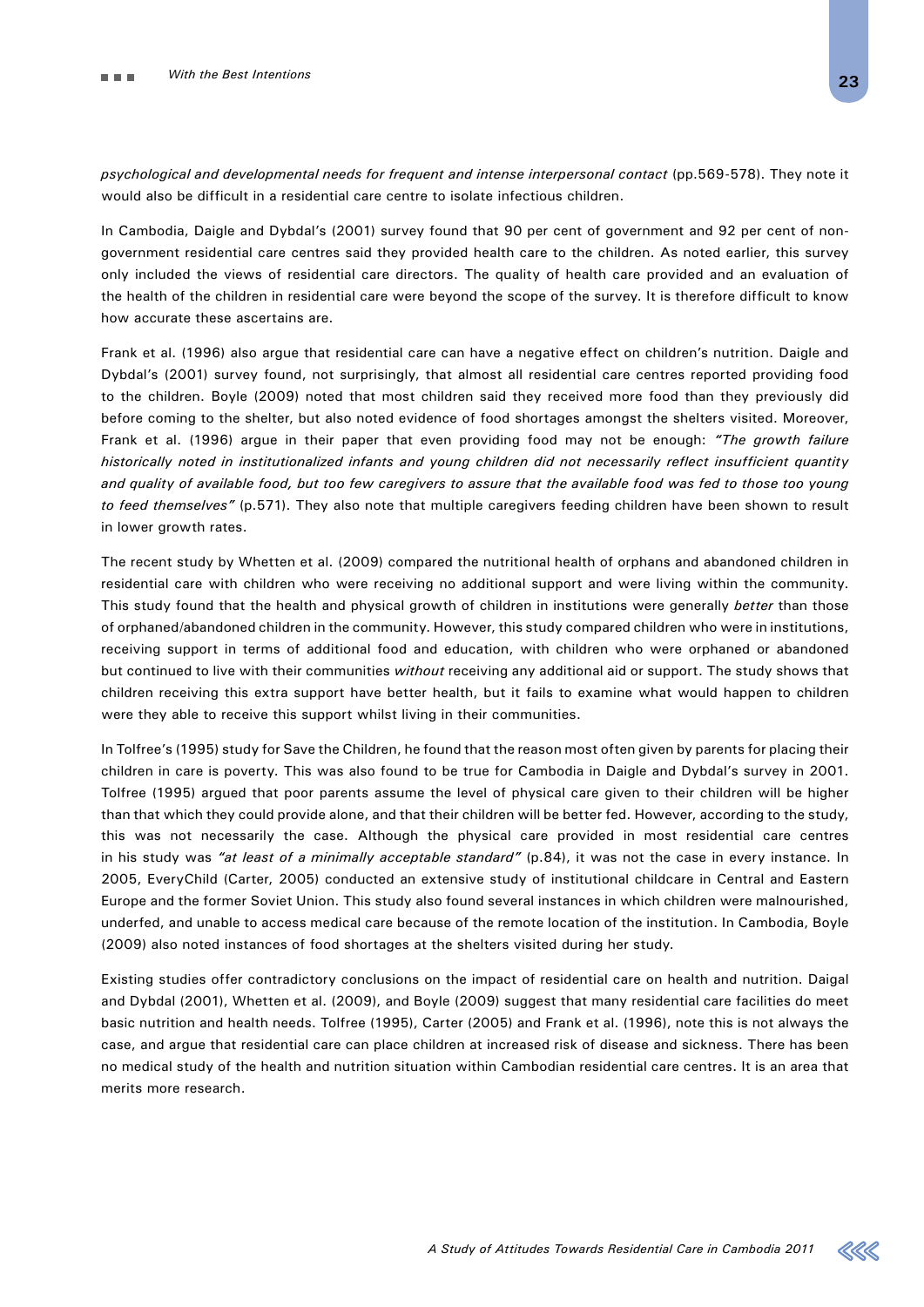## **2.5.4. Abuse**

Children living in residential care are potentially more vulnerable to abuse. Over the last 20 years, overwhelming evidence has been uncovered, which irrefutably links residential care to prolonged, systematic and institutionalized abuse of children. The *Report on the Commission to Enquire into Child Abuse in Ireland* investigated cases of physical and sexual abuse in residential facilities between 1914 and 2000 and identified 800 perpetrators. EveryChild (Carter, 2005 found several instances of reported abuse in its study of residential care in Eastern Europe. The *Alternative Report of Non-Governmental Organizations of Kazakhstan* (2002) found that 63 per cent of children in children's homes had been physically abused. Human Rights Watch reported on the abuse of children by staff in institutions in Russia, noting cases of extreme physical abuse and degrading punishment (Human Rights Watch, 1998). The report found sexual abuse of children by staff and noted that older children within the institutions bullied younger children. A survey of 3,164 children in residential care facilities in Romania found that nearly half reported that being beaten was a routine punishment (Stativa, 2000). This violation has affected many generations of children and has required governments and other service providers, including the Catholic Church, to make significant court ordered compensation payments to victims.

There is a duty on the State to provide care and protection for children without parents or whose parents cannot look after them appropriately<sup>22</sup>. Thus, most countries need to provide temporary substitute care until a permanent solution for a child to grow up in a family environment can be found. This is because research has consistently shown that children who grow up in residential care, no matter how good the conditions or how caring the staff, are at significant risk of harm in terms of *"attachment disorder, developmental delay and neural atrophy in the developing brain"* and that this *"neglect and damage caused by early privation of parenting is equivalent to violence to a young child"* (World Health Organization, 2005).

There has been less research on abuse in institutions in developing countries than is warranted, presumably because of the difficulty of conducting such research. Ethical considerations, the fact that children suffering abuse within institutions could be difficult to access, and might not feel free to speak about abuse at the hands of those running the institutions, are some of the possible explanations for this lack of research. Tolfree (1995) found anecdotal evidence of the physical, emotional and sexual abuse of children in institutions noting, *"That it is not surprising that firm evidence about its incidence is extremely difficult to find"* (pp.108-9). However, he felt that *"a sufficient number of allegations were encountered to suggest that abuses are far from being isolated occurrences"* (p.109). A study on child abuse in India in 2007 found that 52 per cent had been beaten (Kacker et al.). Recent reports from Iraq have found a high level of abuse and neglect, particularly among children with disabilities.<sup>23</sup> In Cambodia, Vijghen's desk study of 2004 found a few incidences of abuse, which it said had been appropriately handled. ICC/HOSEA (2001) found that residential care facilities reported a much higher use of abusive forms of punishment than more humane forms, such as a reduction of privileges or giving extra jobs. Boyle's (2009) study noted the use of degrading chores as punishment. There has been no in-depth research into incidences of abuse in Cambodian residential care facilities. However, research has been conducted into the safeguards within institutions that would help to protect children from abuse by staff. ICC/HOSEA (2001) found that many residential facilities did not require references from their staff upon hiring. Boyle's (2009) study found that some children felt uncomfortable talking to staff and that in some institutions the staff-to-child ratio was as low as 81:1, which might make it difficult for a child to find someone to report abuse to. Daigle and Dybdal (2001) argued that protective measures safeguarding children would include *"common rules that apply to the staff's responsibilities in the daily protection of children"* (p.109), which the survey found were lacking in facilities surveyed.

<sup>&</sup>lt;sup>22</sup> As guaranteed in the UN Convention on the Rights of the Child, Article 20, to which Cambodia is a signatory.

<sup>23</sup> http://www.guardian.co.uk/world/2007/jun/20/iraq.simontisdall.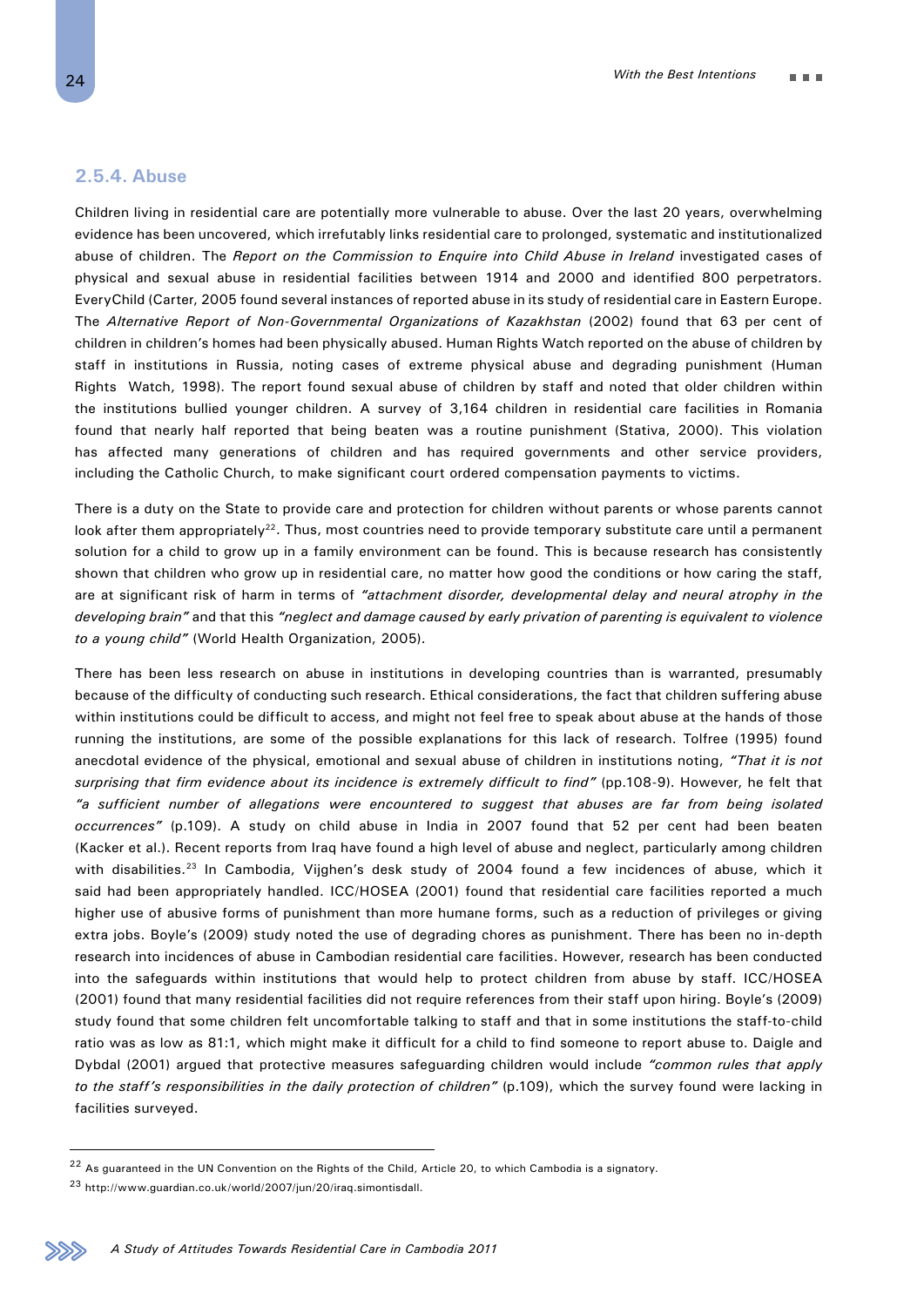

## **3.1. Attitudes of overseas donors**

## **3.1.1. Key findings**

- Overseas donors are the main funders of residential care. Most donors have limited awareness of alternatives to residential care, such as community-based care.
- $\mathbf{r}$ Many residential care centres have begun turning to tourism to attract funders, and in doing so are putting children at risk.

## **3.1.2. Funding for residential care**

### *Overseas donors are core funders of residential care in Cambodia*

While MoSVY does not keep records of the funding sources for residential care centres, government staff who register and monitor centres estimate that they are almost 100 per cent foreign funded<sup>24</sup>. Despite many efforts, the research team was unable to find any residential centres that were predominantly Khmer funded and was unable to locate any Cambodian donors. We were able to talk to Cambodians who had started residential care centres, but they survived on overseas support. We were also unable to find residential care centres that were funded by international or multilateral organizations. This may be because of the international movement away from institutionalization and towards family-based care. The anecdotal evidence collected during this research suggests that private overseas donors are the main source of funding for residential care. Moreover, even the large NGO residential care service providers in Cambodia solicit the bulk of their donations from private individuals through sponsorship and church donation programmes.

International volunteers also play an important role in funding residential care. The role of volunteers will be discussed in some detail below, however it is important to note that volunteers can grow to be core funders of residential care centres. Many volunteers retain a relationship with the organization after their visit, and may begin fundraising or donating their own money.

*"I came out with a volunteer organization…later I made two more trips. I started teaching English but in the end I did all sorts of things…handling donors, sponsorship programmes etc…Now I'm back in the Netherlands so I'm not directly involved anymore but I raise money and donate bimonthly"* (former volunteer, in-depth Internet survey).

*"Without my help the orphanage would probably have had to close its doors a long time ago"* (former volunteer, in-depth Internet survey).

*"Some of these volunteers are young kids, but they can come from wealthy families, and when they go home they can lead to some pretty big donations"* (residential care director, interview).



 $24$  Not all residential care centres are foreign funded. The Cambodian Government does contribute to funding 21 government residential care centres, with additional support from an overseas organization.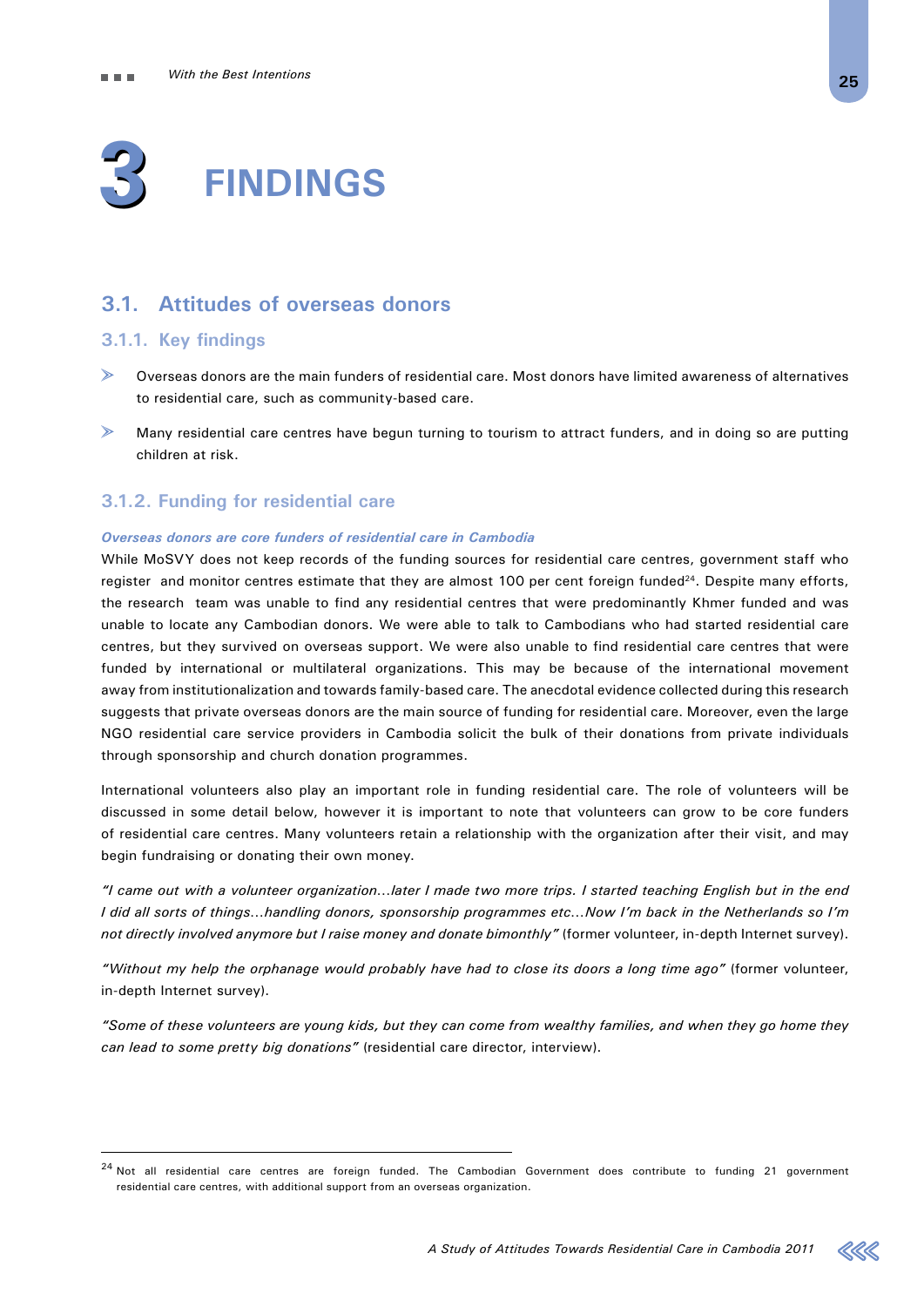#### *Residential care centres have uncertain or inadequate funding*

Residential care centres often suffer from insecure or inadequate funds and a lack of long-term financial stability. As noted earlier, the majority of residential care centres raise funds from individual donors and churches, some relying on just one or two individuals. Directors explained that it was hard to engage in long-term planning because individual donors were fickle. One noted the effect of the global financial crisis on fundraising, explaining that it was getting harder to raise money.

*"He* [founder] *would tell us to buy land and then sell it, he would decide to build the perfect school then change his mind. It was always harder to get funding at the end of the year because he lived on an annual fixed endowment, and money got tight at the end of the year"* (interview, former residential care centre director).

This financial insecurity is exacerbated by the fact that so many residential care centres rely in some way on volunteers, some of whom have taken on essential roles such as book keeping or as board members. No volunteers described training Cambodian counterparts to build institutional knowledge. This places residential care centres in a vulnerable position when volunteers leave.

Shortage of money was a constant theme among interviewees.

*"Countless times during my connection the orphanage has been down to the last kilo of rice and the bank account nearly empty…annulment was considered an option when financial problems got severe last year"* (volunteer and donor, in-depth internet interview).

*"The director of that orphanage called us and said 'Please intervene for us with the director (of our organization) at headquarters. The kids here cannot go to school because we have no money. The children here go to the rice fields to catch fish for the centre'"* (MoSVY staff member, interview).

*"There are lots of problems in the orphanage…the children do not have money for uniforms or stationary for school…the director is also a moto-dop driver"* (Commune Council member, interview).

International studies have repeatedly shown that providing residential care is more expensive than caring for children in the community. In Eastern Europe and the Former Soviet Union, research has found that cost-per-user for residential care is six times more expensive than providing social services to vulnerable families or voluntary kinship carers and three times more expensive than professional foster care (Save the Children, 2009). Several studies in Africa have found that residential care costs at least four times more than placing a child in a foster home and as much as ten times more than aid to support children in their families in the community (Over and Ainsworth, 1997; Desmond and Gow, 2001; Prywes et al., 2004). Residential care is a costly option for the care of separated children, and individual donors seldom engage in long-term financial planning to meet this cost. The abrupt closure of a residential facility due to financial insecurity could place children in a very vulnerable situation.

#### *Relationship between orphanage tourism and funding of residential care*

As a result of their reliance on individual overseas donors, many residential care centres have established links with the tourism industry. For example, tuk-tuks<sup>25</sup> in Phnom Penh advertise tours to *"orphanages"*. Two key informants alleged that tuk-tuk drivers receive a commission for bringing volunteers to the residential care centre, although the researcher was unable to confirm this. In Siem Reap and Phnom Penh, flyers advertising *"orphanage tours"* are distributed in a large number of cafes and hotels.



 $^{25}$  A tuk-tuk is a three wheel open-sided vehicle, used as an alternative to a taxi.

<sup>26</sup> Website: the lighthouse.co.uk, accessed June 2010.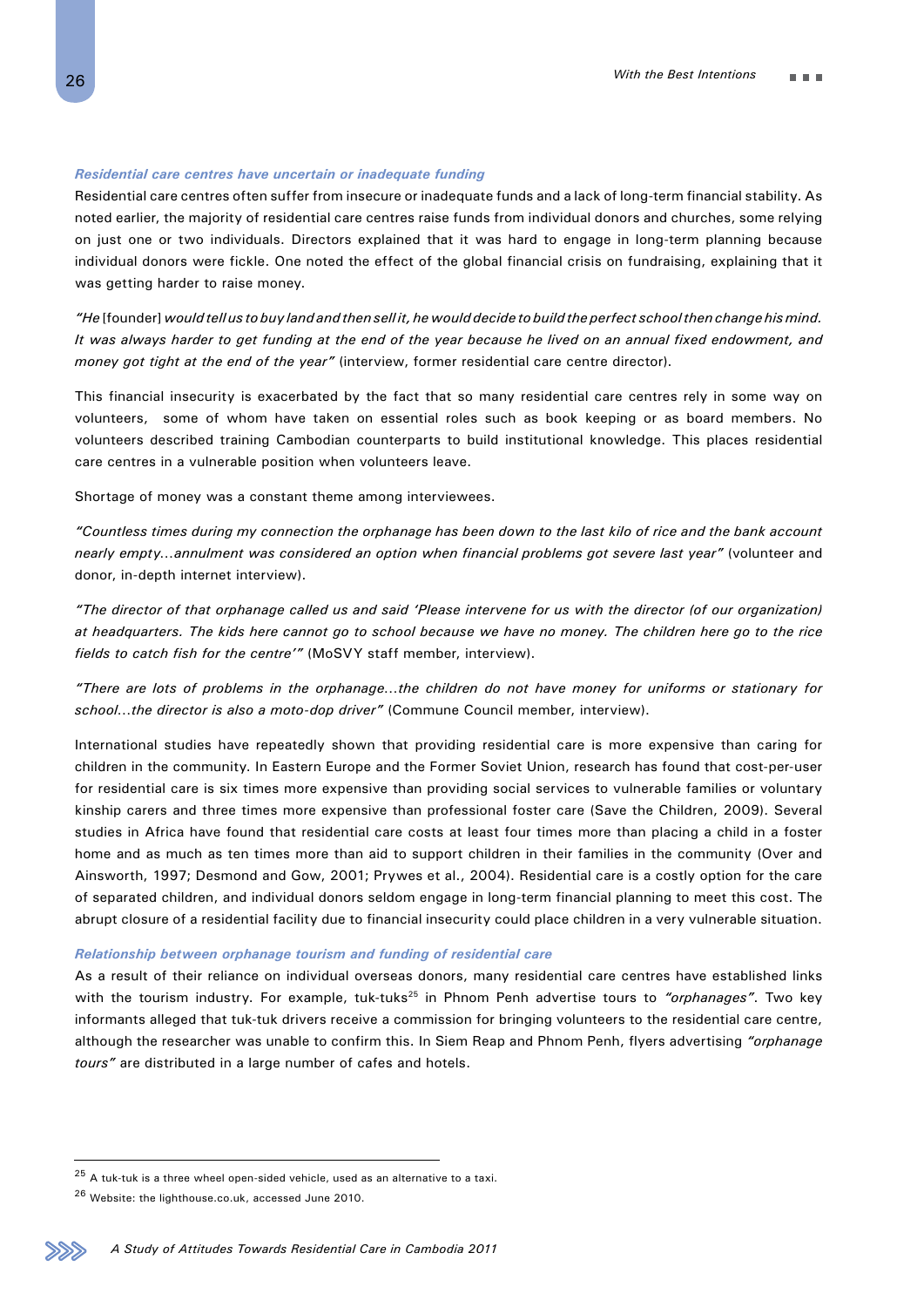*"[The orphanage] does not receive any form of funding from official bodies, currently the only support comes from donation by locals and tourists. The money and food received is barely enough to keep the orphanage running"* (residential care centre website).26

In many cases children are involved in fundraising for their own care and support. Almost all residential care facility contacted uses pictures of children in their promotional material. The use of images of vulnerable children is considered controversial for many reasons, not least because graduates of residential care often suffer from social stigma, which may be exacerbated by the breach of privacy involved in publishing their images and identities. However, while young children may be too young to understand that the use of photos for fundraising may be harmful, others may feel unable to complain since they rely entirely on those taking the photographs for food and shelter. Some residential care centres sell bracelets made by the children and even t-shirts with drawings of *"orphans"* on them.

Many residential care centres train the children to perform *apsara* dancing27, which is often promoted on their flyers and websites. Whilst some residential care centres make an effort to limit this activity, others advertise performances every evening. In an article in the Phnom Penh Post newspaper, a residential care director admits that the children in his care sometimes practice dancing until 11pm.<sup>28</sup> Several people described children being asked to perform or fundraise late at night in dangerous situations. One residential care director explained that he sent children in his care out to hand out flyers at the Killing Fields and a key informant from the tourism industry said that children were regularly made to beg for funds in bars at night.

*"We survive because we teach dance to children and earn money"* (residential care director, focus group discussion).

*"The charity show is the children's life"* (promotional document).29

*"The children present traditional Khmer dancing every Saturday…it's a show you won't want to miss"* <sup>30</sup> (promotional document).

*"All the orphanages in Siem Reap have children perform apsara to raise money, but we do it in the right way, in nice hotels… to publicize our project, while others send their children out at night"31* (interview, residential care staff member).

*"The children go through the Pub Street at ten at night, wearing a sign that says please support us, handing out flyers, playing instruments, they stop at every bar, there are all these drunk travellers, and they are handing out ten and twenty dollar bills, and clapping. These are seven year olds out at ten at night, basically begging. Would you want that for your own child?"* (Key informant from the tourism industry, interview).

The majority of children in Cambodia's residential care centres do have living parents. However, the residential care centres do not ask parents for consent for children to be used in fundraising activities for the centres. One former volunteer described leaving a residential care centre because the children were spending so much time dancing that they were not able to study. Children were forced to dance whether they wanted to or not.<sup>32</sup>

 $27$  One director noted that the children in his centre offer kick-boxing performances.

<sup>28</sup> Scollay and Nara, Phnom Penh Post, 4-17 January 2002.

<sup>29</sup> Acodo Orphanage Siem Reap, promotional flyer, 30 October 2009.

<sup>30</sup> Acodo Orphanage Siem Reap, promotional flyer, 2009.

 $31$  One director in Siem Reap disputed this saying they did not require their children to dance.

<sup>32</sup> Interview on Aljezeera television, 8 November 2008: http://www.youtube.com/watch?v=emYlQf-7piA, accessed 30 November 2009.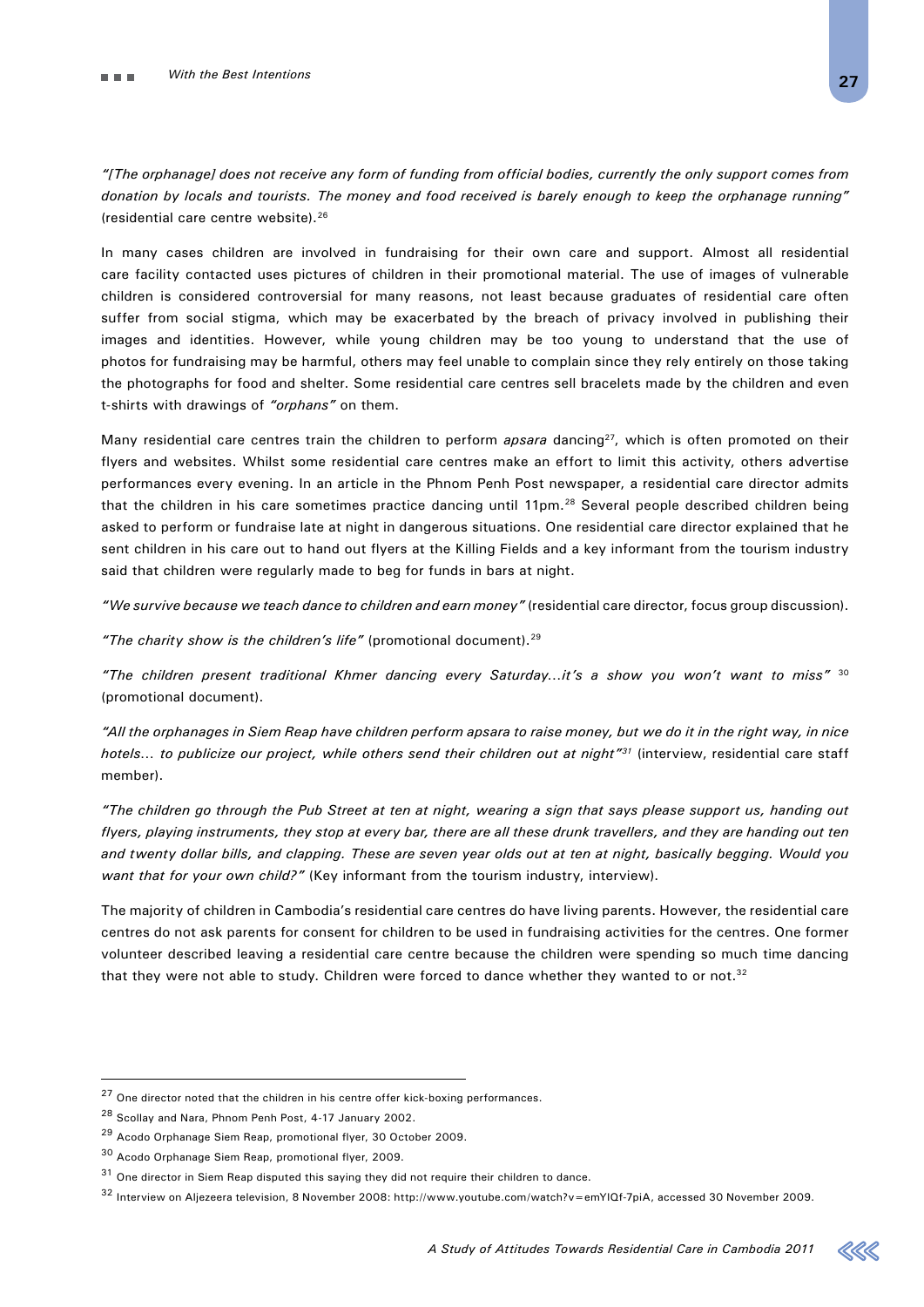#### *Unmonitored funds*

Residential care centres generate funds that are unaccountable or in some cases provide profit. The findings demonstrate that most residential care centres do not have to account to donors for money collected, either in large sums or in donation boxes by children walking down Pub Street at night or after a dance performance. One former volunteer described seeing a foreigner, who had visited a centre on a previous trip, hand \$7,000 in cash to a director without asking for a receipt and with no intention to follow up on the use of the money. Those who donate in this way have no way of knowing where their money will actually go. There is no guarantee that the money raised from apsara performances goes towards the welfare of the children.

Several participants complained about the absence of financial accountability within residential care facilities. However, complaints were hard to substantiate because ministries and institutions including, MoSVY, do not operate systems to regulate NGO residential care centres.

*"The accounting is not clear. This is part of the problem. The orphans have no salary; they are just provided with food and education"* (former volunteer, quoted in a newspaper article).33

*"We got thousands of dollars…but I don't know where the money went"* (former residential care staff member quoted in the same article).<sup>34</sup>

*"We had a falling out when I asked a question about where the donors money went. This resulted in the entire orphanage being called into a two and a half hour denunciation of me"* (former volunteer, in-depth interview).

*"[We] have had difficulties because of rumours of corruption and a lack of transparency, we have no corruption now, we had difficulties because of corruption in the past"* (residential care director, focus group discussion).

There are several overseas organizations that charge volunteers money in return for finding them work placements in charity organizations, including residential care centres in Cambodia. These organizations charge as much as US\$4,540 for a three-month placement, not including the flight.<sup>35</sup> However, according to key informants the organizations do not generally give money to the residential care centres they work with arguing that this would increase corruption. Some of these organizations ask that the residential care centres provide room and board to the volunteers, whilst others provide this separately. Although some of these companies are 'not-for-profit' others are run as businesses and it is in their interest to place as many volunteers as possible to maximize their profit. One former employee describes scrambling to find places for all the volunteers who had signed up.

One website of a faith-based organization offers donors the chance to start an "orphanage" and a church at the same time. The site explains that for US\$2,000 a month an individual or an overseas church group can build and fund an orphanage that will be physically attached to a church. This suggests that children are being used as a way to fund the building of churches.

*"The children receive Christian care and upbringing and the church realizes a debt free facility"* (promotional document).36

#### *The cost of relying on volunteers*

Volunteers usually have few or no applicable skills to work in residential care facilities. The websites of for-profit volunteer organizations stress that volunteers do not need to have prior experience or specific qualifications.

<sup>33</sup> Scollay and Nara, Phnom Penh Post, 4-17 January 2002.

<sup>34</sup> Scollay and Nara, Phnom Penh Post, 4-17 January 2002.

<sup>35</sup> http://www.projects-abroad.org/prices/?content=prices-in-usd/, accessed 31 October 2009.

<sup>36</sup> http://www.foursquareorphans.org/about \_ fcop.htm, accessed November 2009.

 $^{37}$ http://www.foursquareorphans.org/about \_ fcop.htm, accessed November 2009.

<sup>38</sup> http://www.projects-abroad.org/, accessed October 2009.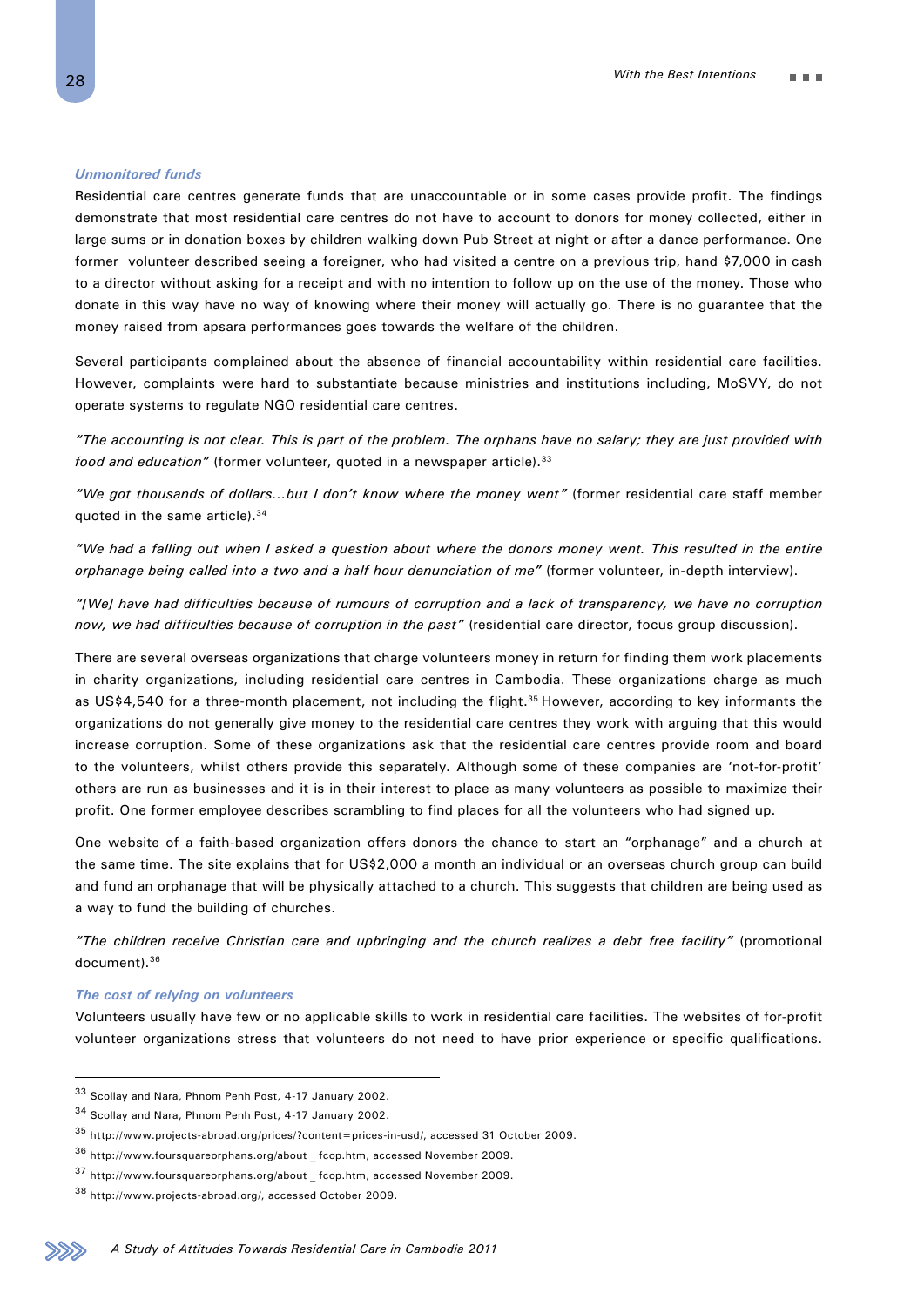Some organizations give volunteers a brief training, but as one key informant explained, this can cause problems. She explained that due to the high turnover of volunteers, and the unchanging training curriculum, children in residential care centre schools find themselves singing *"Heads, Shoulders, Knees and Toes"* every Monday of the month.

*"No skills are necessary. Our English teachers do not need Toefl"* (promotional document).37

*"I wasn't sure what to expect, but to be honest, I don't think she [the children's centre staff member] did either. She took me into one of the classrooms (where there were 50 four-year olds sat at their desks) and introduced me*  to all of the children. Then she told me I could teach. You can imagine the surprised look on my face as I hadn't *prepared anything and wasn't expecting to have to teach"* (Internet blog, former volunteer).38

*"If you are a volunteer, the people and systems at the place where you work should be better when you leave. For*  example, if a volunteer just teaches English to kids, then when they leave, although the kids may have learnt *something, the organization is the same, there is a void. Volunteers should teach teachers instead, so that when they leave, the organization can keep on teaching English without them. But many volunteers are more concerned with their own need to have fun as travellers, and it's more fun to teach kids"* (key informant from the tourism industry, interview).

In other blogs,<sup>39</sup> volunteers describe being given large amounts of access to children, dressing them after baths, feeding them, and giving them hugs. Interviews and organization's websites suggest that the organizations do not conduct background checks on volunteers, which was confirmed by the HOSEA survey (2001). The open access of volunteers to children presents a significant child protection risk.

*"A lot of visitors go there. A number of volunteers are completely unsupervised. You just walk in and play with the kids. No screening, no background checks. Come when you want, stay as many days as you want. They take anybody. I have seen male volunteers alone unsupervised with children, I have seen them upstairs on the floor where no one else is. They have rules against this, but it happens all the time"* (former volunteer, interview).

Many promotional documents suggest the main role of volunteers is providing love. The researcher was often greeted at a residential care centre by children who ran up expecting hugs or to sit on her lap, asking questions in English. This behaviour is consistent with indiscriminate affection, a manifestation of RAD, a personality disorder associated with residential care, and discussed at length in the literature review. Residential care centres typically have a low ratio of staff to children, and children may not be receiving adequate adult attention and nurturing. This is one of the reasons residential care centres give for accepting volunteers. *"Our children need love,"* one director explained. However, many residential care centres accept volunteers for as little as one hour, and few volunteers described working at the centre for longer than three months. It has long been argued that a constant turnover of caregivers can have a detrimental effect on children's development (Bowlby, 1951).

*"We know you may not be able to stay for very long but the children have so much energy and love to play everyday that any time you can spend is greatly appreciated…there is no need to call in advance, just show up!"* (promotional document)<sup>40</sup>

*"It is difficult to see the children repeatedly build up friendships with volunteers only for them to leave every few months. Sometimes the children were heart broken, after having been left at previous points in their lives"* (former volunteer, in-depth Internet survey).



<sup>39</sup> http://www.projects-abroad.org/, accessed October 2009.

<sup>40</sup> http://www.lighthouseorphanage.co.uk/, accessed June 2010.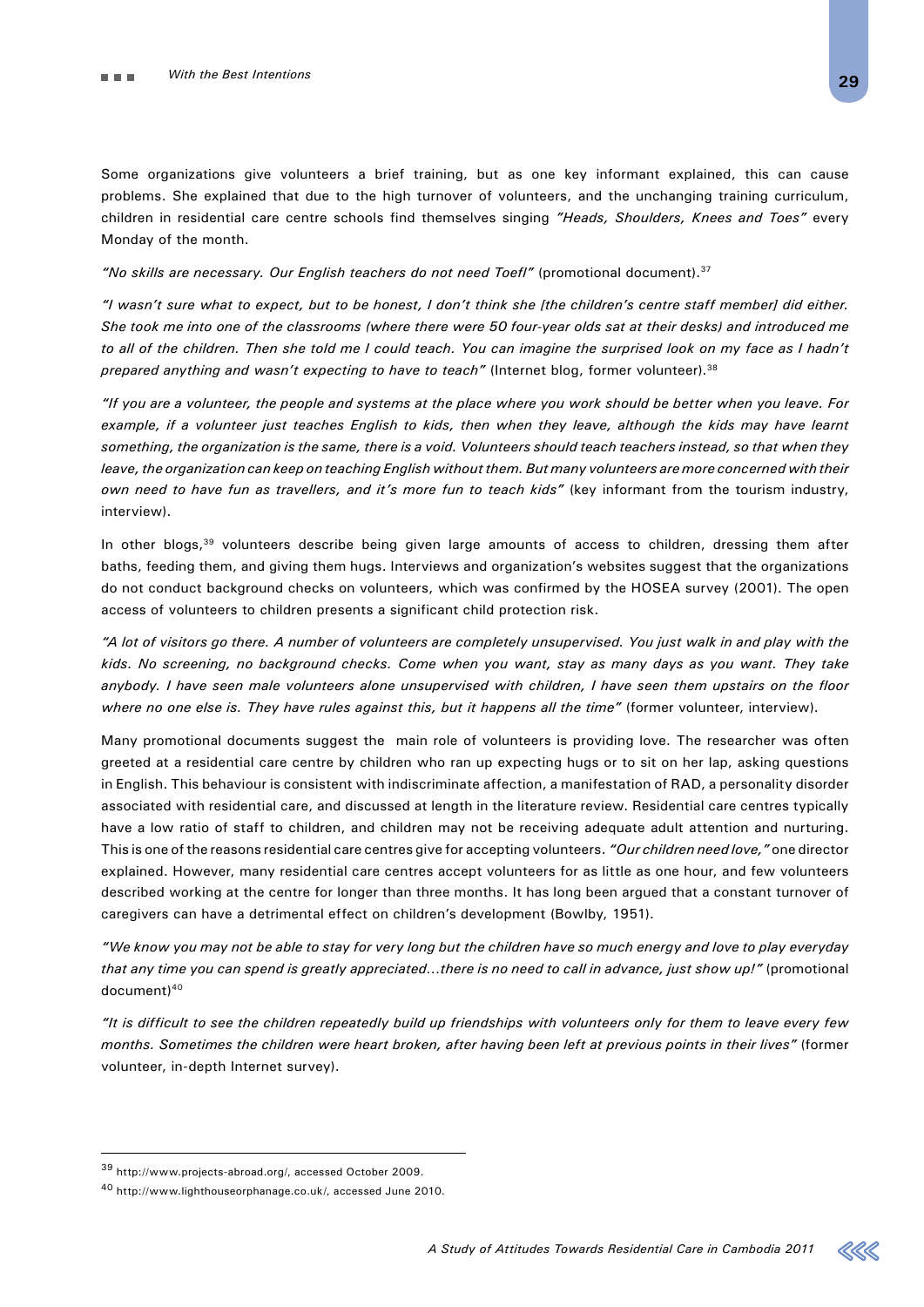Volunteers arriving without skills can place a burden on both the residential care facility and the children within it. While they can provide attention to the children, this attention is not long-term or sustainable since they usually leave after a few months. They are given unsupervised access to the children, which poses a significant child protection risk. Nevertheless, open access for volunteers to residential care centres in Siem Reap, and to a lesser extent in Phnom Penh, continues to be the norm.

### **3.1.3. Reasons overseas donors support residential care**

This research found that most residential care centres are started and/or supported by individuals trying to improve the situation of those less fortunate than themselves. Many foreigners had visited Cambodia and seen children who appeared to be homeless and they felt moved to help.

*"I started out of a naive idea of wanting to do something for the world after high school… it was the idea of doing something for others"* (former volunteer, in-depth Internet survey).

*"The centre was started by [two foreigners] who visited Cambodia in the nineties. They saw the poverty here, and felt strongly that they wanted to help in some way"* (key informant, interview).

Many overseas donors first became interested in residential care centres when they were working as volunteers. They chose to volunteer because they believed it would offer them a unique lifetime experience. This position was reinforced by promotional documents that presented volunteering as a form of adventure tourism.

*"I wanted to do something special in the summer holidays before starting university. My first visit was curiosity… and a test of myself to see how I would cope in a difficult situation"* (former volunteer, in-depth Internet survey).

*"I wanted something meaningful, I wanted an experience like this and to see how people live"* (former volunteer, in-depth Internet survey).

*"You will be working on your own development… you are creating a special bond with the children, the country… a unique experience to never forget"* (promotional document).41

Findings indicated that a proportion of donors also intended to promote Western culture through residential care centres. In some cases this took the form of a religious influence as noted in the text box below. In other instances residential care centres created an environment that was more in line with western society. In these centres, the buildings and conditions represented western norms and were usually better than those surrounding the centre.42 The culture within these centres incorporated many non-Cambodian features into the education curriculum, recreational time (e.g. playing foreign sports) and language. In some centres, English was the dominant language and the children spoke only rudimentary Khmer. One centre had changed the names of the children, naming them after the American friends of the main donor<sup>43</sup>.



<sup>41</sup> Pure Volunteering and Supporting Children in Cambodia, promotional leaflet, October 2009.

 $42$  It is important to note, however, that the material conditions in these residential care centres were unusual, and that most NGO foreign funded residential care centres do not meet the Minimum Standards.

 $43$  Residential care centres run by the Cambodian Government were often reported and observed to be providing a high level of material provision, including traditional Cambodian sports and cultural activities exceeding the Minimum Standards.

<sup>44</sup> The MoSVY database does not keep records of religious affiliation, but staff noted that most residential care centres were Buddhist and there was also one Muslim residential care centre. However, MoSVY does keep records of the organizations that run residential centres and the largest implementer of residential care facilities is a Christian organization which runs over 100 residential care centres in Cambodia. It also has a prosthelitizing mission, as noted on its website: www.foursquareorphans.org, accessed 30 November 2009, and http://berkleycenter.georgetown.edu/interviews/a-discussion-with-pastor-ted-olbrich-country-director-offoursquare-children-of-promise-and-stephen-billington-co-founder-of-home-of-english-international-school, accessed 5 September 2010.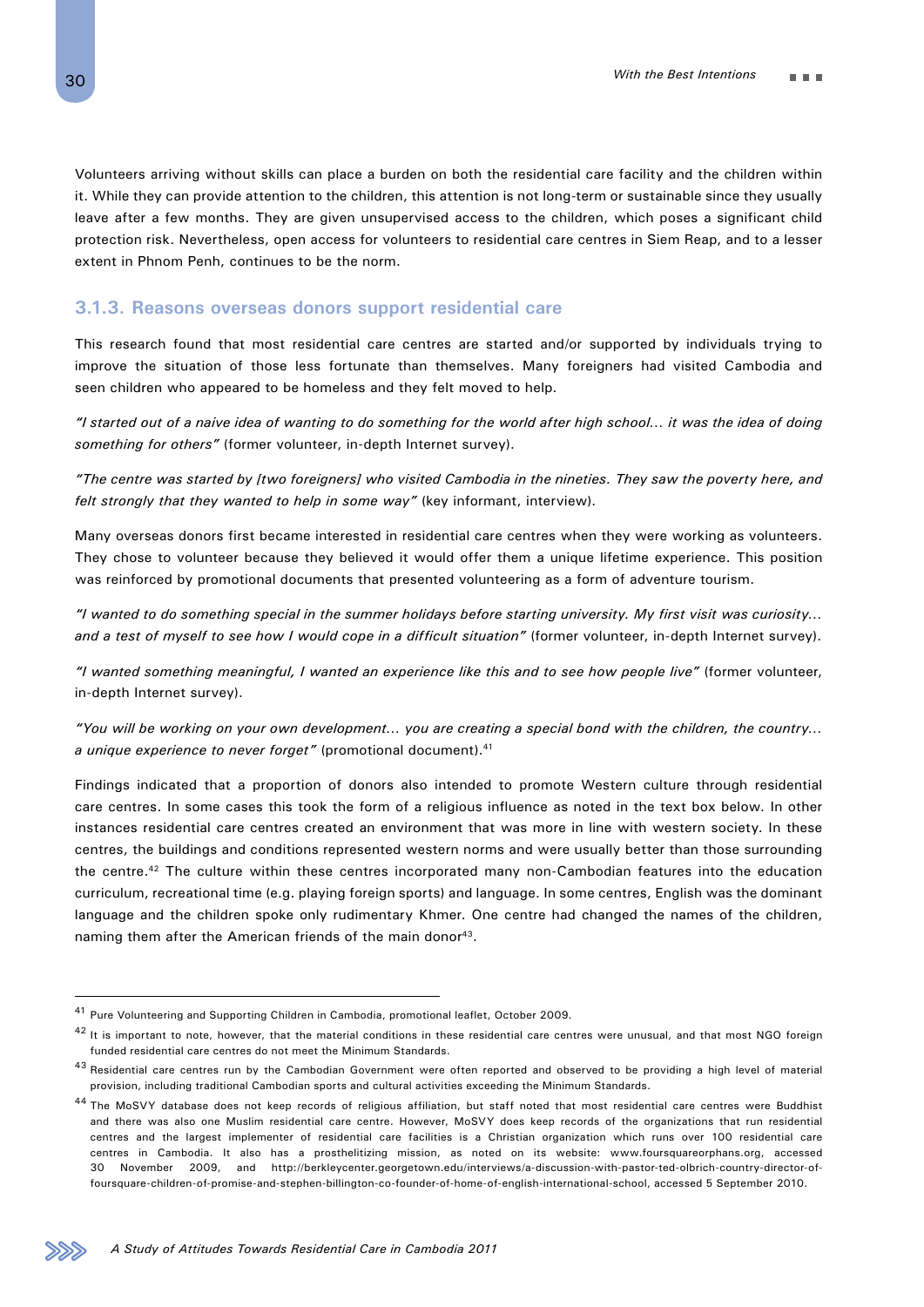## **The role of Christianity in residential care in Cambodia**

Many Christian NGOs within Cambodia have been very active in promoting community-based care. World Vision has strongly articulated its policy in favour of community-based care in the document *"Analysis and Programming Suggestions for Community-based Care Models"* (2009). World Vision and Halo run large foster care and reintegration projects and ICC/HOSEA and Project Sky are both dedicated to reducing the number of children in residential care and promoting community solutions for separated children.

At the same time MoSVY statistics from 2008 indicate that more than a third of residential care centres are owned and managed by Christian faith-based organizations.44 Many of these have a declared proselytizing mission whilst others are clear that their purpose is not converting children in their care.

*"I am a Christian but the children are Buddhists. We take the kids to the pagoda and invite the monks in on Buddhist holidays. We want the kids to be part of their culture"* (residential care director, interview).

"*It is their own decision, we do not force them but we organize a place to pray here"* (residential care director, interview).

*"We proselytize everybody…we will never force a child to be a Christian, but we've never had one choose not to be one. They're like fish falling into a pond"* (residential care founder, published interview).45

*"I was at a conference and a colleague from another organization said to me, 'The only way to evangelize the next generation is to put them in orphanages to convert them"* (key informant, interview).

MoSVY data indicate that the majority of Christian residential care centres promote converting the children to Christianity as part of their role. One director of a residential care centre for children affected by HIV had offered to accept some children from a Christian residential care centre that did not have adequate medical facilities. He recalled being told they would not transfer the children unless he could guarantee they would be raised as Christians. One large Christian NGO advertises on its website that every orphanage is literally part of the church (the two buildings are connected). It notes that all the children are raised with Christian care and keeps web visitors and donors up to date on the evangelizing activities of the young people. Many residential care facilities are run by a single organization that is openly hostile towards Buddhism, as noted on its website, quoted below.

*"There is relative freedom to preach the Gospel of Jesus Christ with the exception of arbitrary government 'requirements'. These are not born of ideological*  beliefs as much as the greed and political pressure of the Buddhist majority.<sup>"47</sup>

## **3.1.4. Reasons donors are less likely to fund community-based care**

#### *Lack of knowledge amongst donors*

Some residential care centres are started by umbrella organizations with years of experience. However, as Greenfield noted in his PhD Thesis (2004), *The Gulf between Rhetoric and Reality*, residential care centres are often started by private individuals who have little or no previous experience working with NGOs or with children. This was also found in the research conducted for this study. Key informants and donors told stories of traveling in Cambodia, seeing children who appeared to be homeless, orphaned or abandoned and deciding to do something about it. In many cases there appeared to be a lack of assessment of the needs of the children involved, or of the organizations already offering services to these children (as illustrated in the text box below).

Tourists play a major role in funding residential care. However, when asked in surveys about the best option for children without parents, they overwhelmingly favoured living with a relative (65 per cent) above living in an orphanage (16 per cent). Tourists supported family-based care in theory, but in practice they donated funds to residential care. When asked if they would consider donating money to an orphanage, a combined 91.8 per cent answered yes, maybe or I already have.



 $^{45}$ http://berkleycenter.georgetown.edu/interviews/a-discussion-with-pastor-ted-olbrich-country-director-of-foursquare-children-of-promiseand-stephen-billington-co-founder-of-home-of-english-international-school, accessed 5 September 2010.

<sup>47</sup> http://www.foursquareorphans.org/about \_ fcop.htm, accessed 30 November 2009.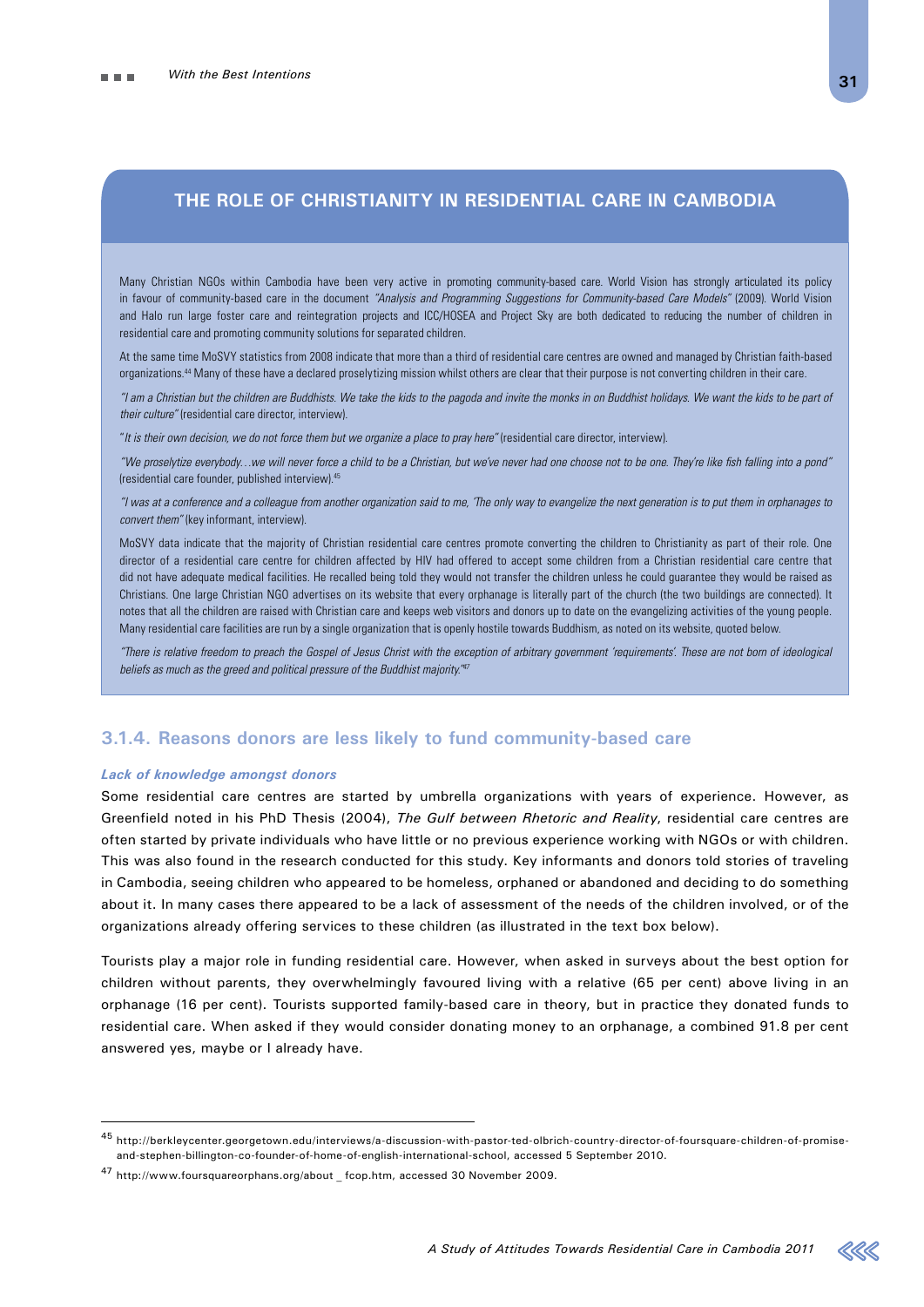Many tourists were unaware that the majority of children in residential care in Cambodia were not double orphans. Almost half (49.3 per cent) of tourists believed that the main reason children were in orphanages was because they did not have parents. Only 2 per cent believed that children were in residential care to receive an education, whereas 34 per cent of local government gave this as the main reason.

These findings indicate that overseas tourists are unaware of the real situation in Cambodian residential care centres and that they continue to fund them, in spite of their expressed belief in family-care options.



#### *Fundraising*

The results of this research demonstrate that overseas donors prefer to fund residential care centres because it is easier to raise funds to support them. Residential care centres frequently offer donors an ongoing relationship with a specific child, which in many cases acts as a surrogate parent-child relationship. The research also found that donors prefer to fund children because they are perceived as more innocent than adults.

*"Impoverished and abandoned, they have no one to care for them…You can communicate with your sponsored child, get to know your sponsored child. That's what they hope for the most, to know that someone is out there somewhere in the world—who knows them and cares about them"* (promotional document).48

*"It is hard to raise money…without something concrete…people want to see an impact in a picture, they are afraid to give money for a professors salary but are willing to give to sponsor a child because you can do this with photos…letters from children are very important…it's a pity…we prefer children to stay with their families"*  (residential care director, interview).

#### *Mistrust of families*

Findings indicate that a number of donors and residential care centre staff mistrust families. Some feel that money given to support children in families would be squandered. This opinion was not borne out by research, as discussed in more detail later. In fact, most of the extremely poor families who were being given monthly food support did send their children to school.

*"I think the orphanage has more control, I really know where the money goes, all parents want their kids to go to school but there is a risk"* (volunteer, interview).

*"If I give the families money they will spend it on other things, not on the children"* (residential care director, focus group discussion).



<sup>48</sup> http://www.foursquareorphans.org/about \_ fcop.htm, accessed November 2009.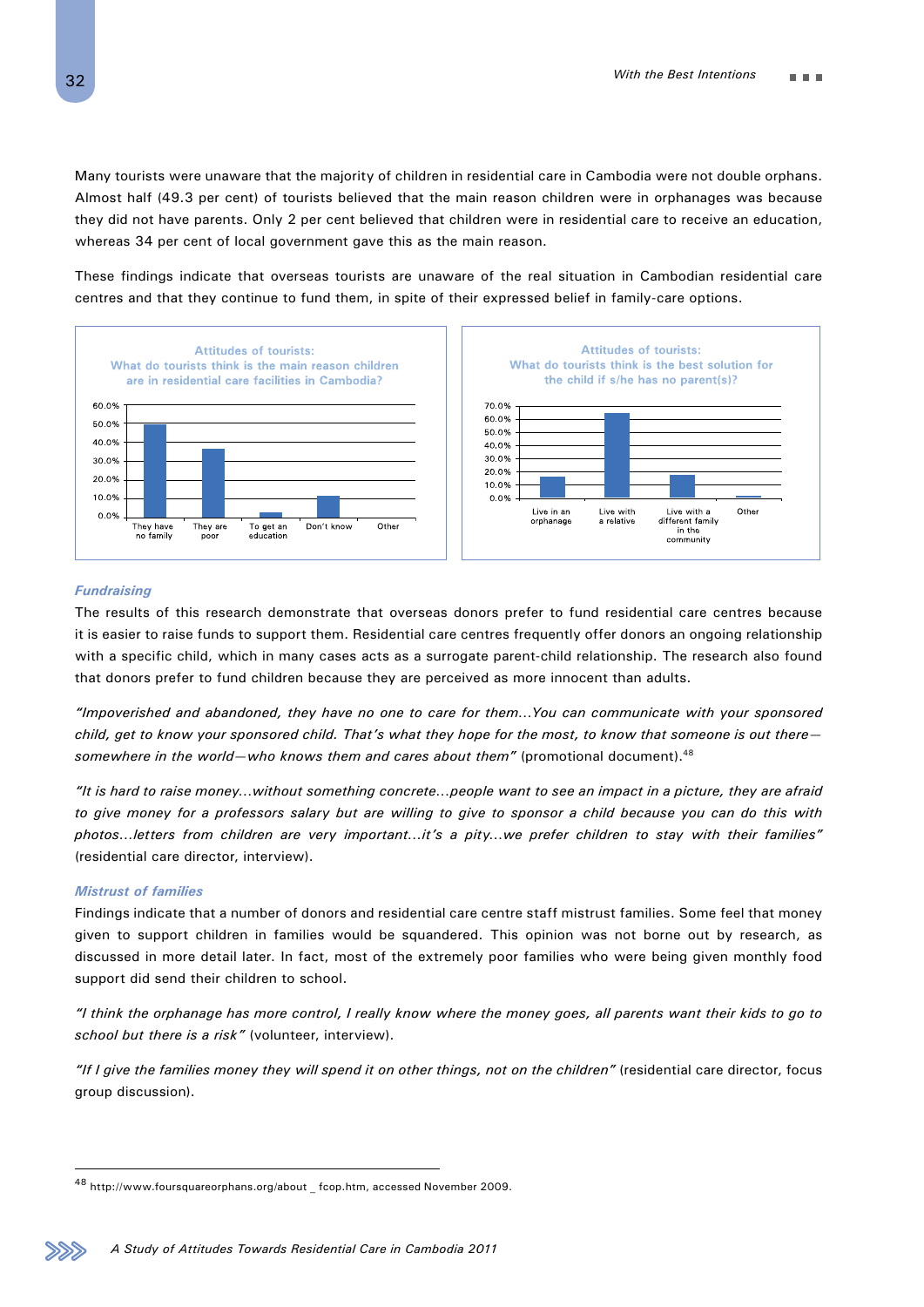## **A residential care director describes opening a centre**

The director/founder of a rural residential care centre describes factors impacting his decision to open his centre and the difficult process of recruiting children:

*"I was an orphan myself. Years later I was working in business with a foreigner for a year in Poipet. He asked me one day "*What would you need to make your life better?' I said I wanted to be a farmer and to start an orphanage. He didn't say anything at that time, but later he bought the farm and gave me a little *money to start the orphanage. He wanted my dream to come true and even though it's difficult now, it came true.* 

*I spent a couple months just going around to find kids. It's quite difficult to find children, a lot of children don't want to come to the centre, the people they live with don't want to let the children come because the children make money. I am so tired sometimes… A lot of them only need money and when I ask them to let the children stay at the centre they say "no"…*

*But right now we have problems because we are running out of money. I asked them for money to start a farm project…so we don't have to buy food at*  the market so they gave me some money and we'll see what happens. I also want to buy a taxi to run a taxi service, which would mean next year I don't *need to ask for money because I would have a business"* (residential care director and founder, interview).

*"I don't know if it's the consequence of the war, but here you take care of your own family first above all else, fostering here in Asia where people only care about their (own) families, and trafficking is a reality, without strong oversight, it could be a disaster"* (donor, interview).

*"The temptation to sell orphaned children by impoverished relatives is making family placements risky…the family system has been compromised by the selling of children, especially young girls, who can bring up to \$700 when*  sold into the brothel system" (Internet website).<sup>49 50</sup>

Family problems, including broken families, have been linked with the trafficking of children (Arensen, 2004). The research team was unable to locate any reports that suggest children have been or are likely to be trafficked from foster programmes. One review of a foster care programme noted isolated incidences of children feeling that they were not treated equally within the home. However, most children visited in the review spoke positively of their experiences (Vuthy et al., 2006). During this period there was a high profile media case of a child in foster care being exploited and abused.<sup>51</sup> There has, however, been little research undertaken into the potential for abuse in residential care in Cambodia, although international research referenced in the literature review suggests this is widespread. During the research period, there was also another media report of a child being severely physically abused in a residential care centre.<sup>52</sup>

## **3.2. Government attitudes towards residential care**

### **3.2.1. Key findings**

- MoSVY is committed to a policy that promotes family- and community-based care and monitors residential care facilities to improve conditions. However, there needs to be much stronger enforcement of policies already in place.
- Most residential care facilities require Village Chiefs to give their signature whenever a child is placed in care. The majority of Village Chiefs support residential care. Few had heard of community-based care options and, when the concept was introduced, they felt this would also be a good option.

<sup>&</sup>lt;sup>49</sup> It is important to note that this extreme view point was not representative of most residential care organizations, although the organization expressing it does run a very large number of institutional centres in Cambodia.

 $^{50}$ http://www.foursquareorphans.org/about  $\_$  fcop.htm, accessed November 2009.

<sup>51</sup> Loy, R. Phnom Penh Post, 3 December 2009.

<sup>52</sup> Chan Than, P. Cambodia Daily, 4 November 2009.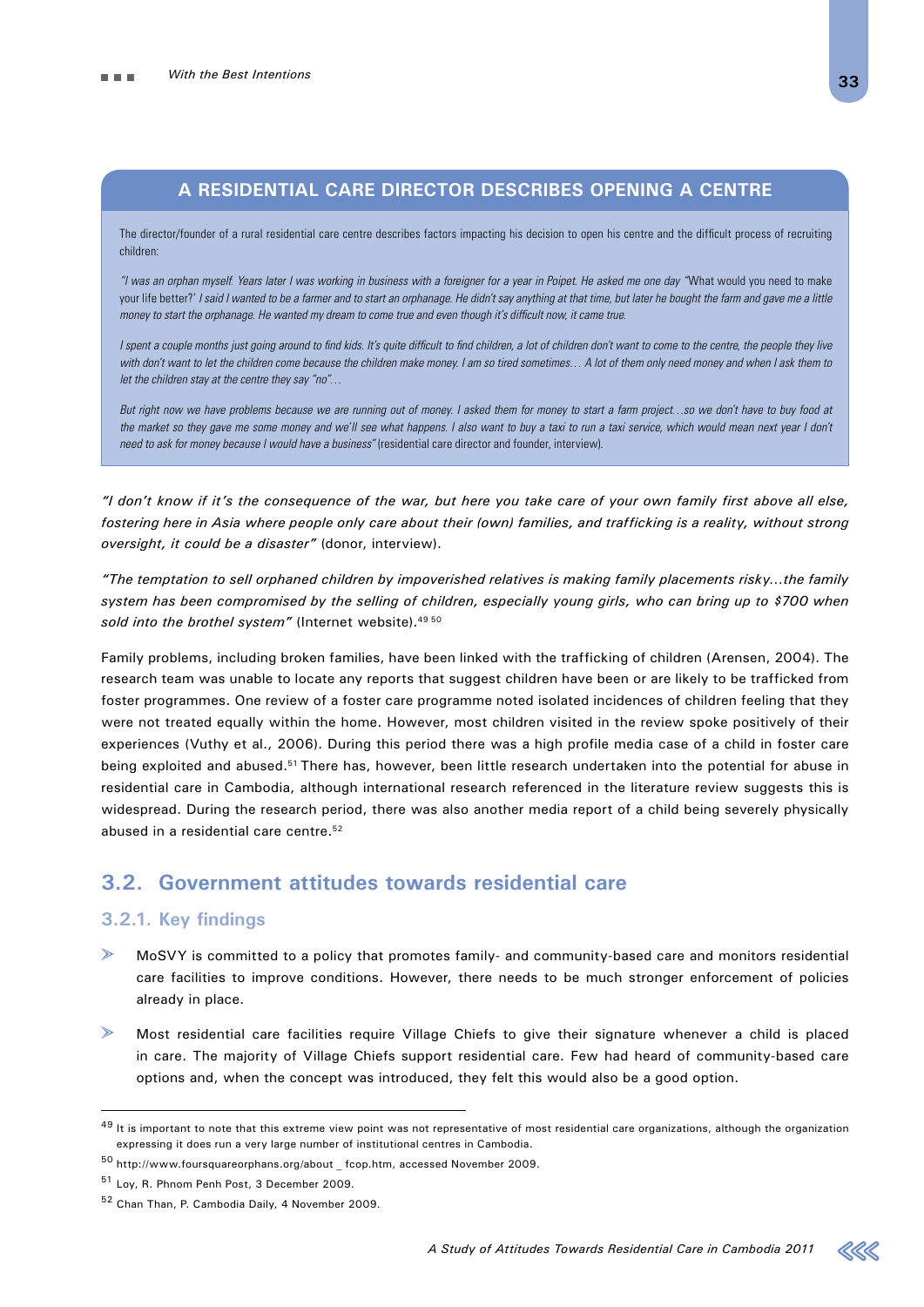## **3.2.2. Registration of residential care facilities**

Whilst NGOs are required to register in order to operate in Cambodia, not all register with the same ministry making thorough regulation and enforcement of minimum standards difficult. However, MoSVY is generally seen as the primary agency with responsibility for oversight of organizations providing care to children, and currently works to ensure all such organizations register with their ministry. Some key informants described MoSVY as having been biased towards residential care in the past. However, in recent interviews conducted for this research, the prevailing attitude of MoSVY staff in Phnom Penh was that residential care should be a last resort and a temporary solution after community care options have been explored and exhausted. As one official noted, our ideal is *"livelihood support to families so that a family can keep their children at home, providing basic needs."* The Ministry is also actively engaged in developing initiatives to support family-based care for children, including the introduction of a new Prakas<sup>53</sup> on Procedures to Implement the 2006 Policy on Alternative Care for Children, which places family-based care as its priority option and lays down procedures for family preservation, alternative care placement and permanency planning. However, despite MoSVY's expressed preference for family-based care, the population of children in residential care in Cambodia has increased by 75 per cent over fiveyears.<sup>54</sup>

As noted above, there is no legal requirement for organizations providing overnight accommodation to children under 18 to register with MoSVY. No data are available on the number of residential care centres that were either unregistered or registered with an alternative ministry, including the Ministry of Rural Development (MoRD), the Ministry of Cults and Religion (MoCR), the Ministry of Interior (MoI) and the Ministry of Foreign Affairs (MoFA). Some key informants believed that residential care centres avoided entering into agreements with MoSVY in order to avoid having to comply with the Minimum Standards. Most respondents, however, believed that the prevailing reason for non-registration was limited organization on the part of other ministries.<sup>55</sup>

There was however a report of an isolated incidence of good practice.

*"On one occasion Foreign Affairs would not register an organization without a supporting letter from MoSVY"*  (MoSVY staff member, interview).

Unregistered residential care centres were described as posing a special threat to children's wellbeing. Most MoSVY staff said they did not have jurisdiction over residential centres that are not registered with them and, on some occasions, MoSVY personnel have been refused entry at unregistered facilities.

There is not yet a mechanism for conducting background checks on potential staff members and, as noted in the literature review, previous research has demonstrated that residential care centre staff lack training and adequate knowledge of early childhood development. Residential care centres therefore need a strong management structure in place to assure children's safety and wellbeing. The very fact that some residential care centres are unregistered suggests that they may be avoiding doing so because they are not taking adequate care of children. Unregistered residential care centres should be a primary target for investigation.

<sup>53</sup> A Prakas is a ministerial regulation.

<sup>54</sup> According to MoSVY's Alternative Care Database, which indicates that numbers have increased from 154 institutional care facilities in 2005 to 269 in 2010.

<sup>&</sup>lt;sup>55</sup> Current regulations do not specify the need for a residential care facility to register with MoSVY if the centre has been registered with another Ministry.

<sup>56</sup> http://berkleycenter.georgetown.edu/interviews/a-discussion-with-pastor-ted-olbrich-country-director-of-foursquare-children-ofpromise-and-stephen-billington-co-founder-of-home-of-english-international-school, accessed 5 September 2010.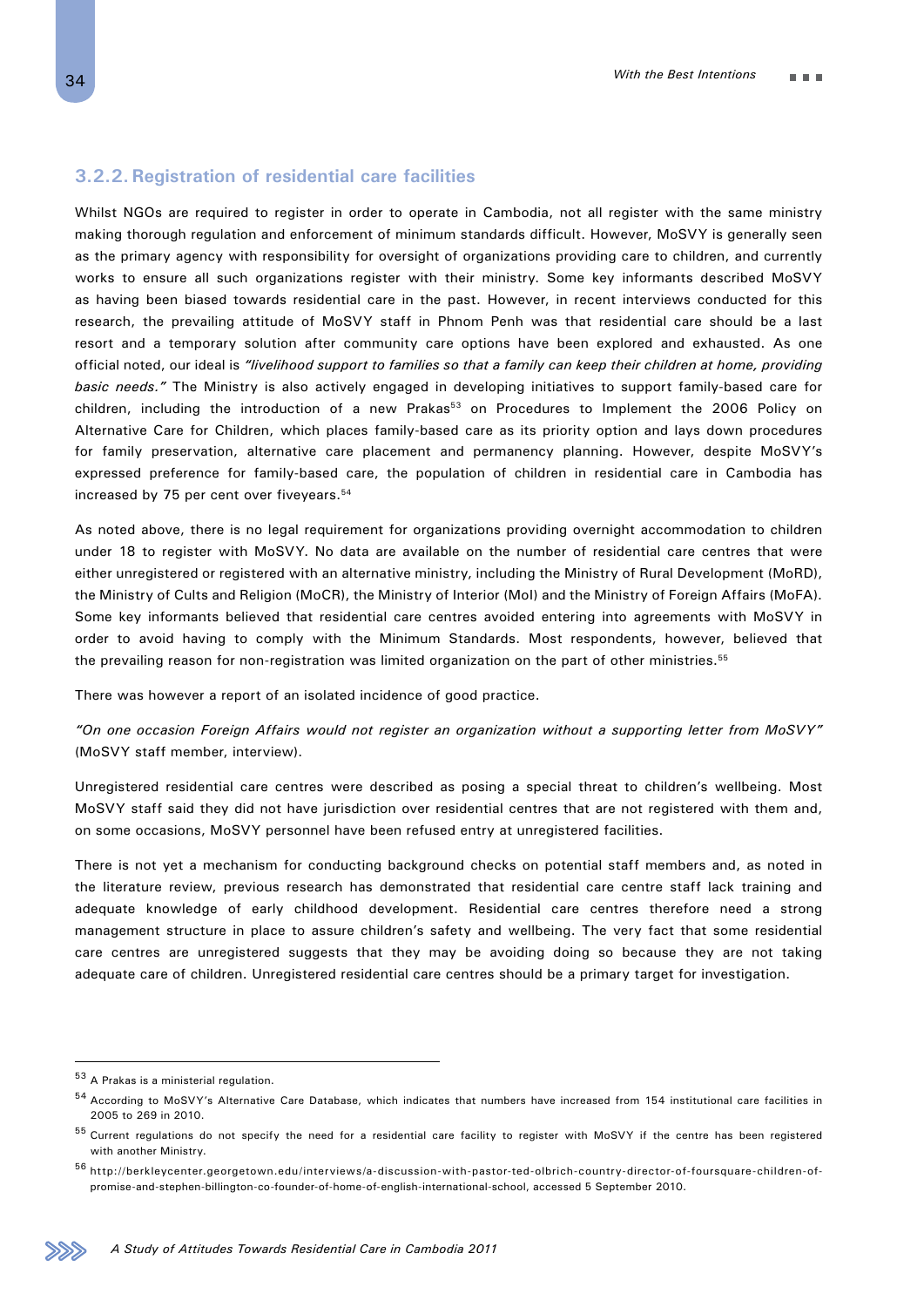## **Registration of residential care facilities**

Excerpts from a conversation between Ethan Carroll (EC) and Ted Olbrich (TO). Pastor Olbrich discusses the structure of Foursquare Cambodia. This interview was published on the website of Berkeley Center for Religion, Peace and World Affairs at Georgetown University<sup>56</sup>. The interview illustrates the difficulties that MoSVY faces in relation to alternative care.

EC: *"What is your relationship with the government?"*

TO: *"I would rather get a whole lot done and not have to mess with the government…We're not an international NGO. When they rubber stamped our Local NGO papers, they gave us permission to house orphans and teach the distinctives and practices of the Christian faith in our training centers. So, technically, they are not churches, they're training centers for the teaching of the distinctives and practices of the Christian faith."*

#### EC: *"So is that how the orphanages are registered?"*

TO: *"They're registered as churches with the Ministry of Cults and Religions, but technically, we're under three different ministries. We're the only NGO in the country that's under three ministries. We're under the Ministry of Interior, which is the one who gave us our original license. We're under the Ministry of Cults and Religions because of our church affiliation, and we're under the Ministry of Social Affairs, Veteran and Youth Rehabilitation because we have orphans."*

EC: *"How recent is that?"*

TO: *"That was about six, seven, eight years ago. They came in and they said, 'You've got more orphans than anybody in the country and you're not having anything to do with us. This is not right!'*

*And we said 'Well, we're under the Ministry of Interior, so go fight with them.'*

*So they did and the Ministry of Interior said 'Well yeah, we're fine with them, what's your problem?'*

*Well then they came back and said 'Well you should be under us… we want to inspect you and make sure you meet our standards.'*

*I said, 'Well what are your standards?' So they gave me their list, and I went through it…I said… 'We're glad to cooperate with you.' But I said, 'There's two things we won't do.' One is, the second line was 'You will not proselytize,' and I said, 'We proselytize everybody,' so I said, 'No deal. Scratch it or we're not joining your club. We are a Christian organization'…Well then they got mad and left, and about two weeks or a month later they came back and said, 'Ok, we'll agree to what you want'. So we have a special memorandum of understanding where we're allowed to proselytize and we don't have to hire them."*

### **3.2.3. Criteria for opening residential care centres**

Regulations and requirements on opening residential care centres are unclear. As noted above, registration with the Ministry of Foreign Affairs and/or the Ministry of Interior is required to operate as an NGO. However, there is no specific guidance for children's service providers.

Experience in the field of childcare is not an official requirement of many residential care centres, nor is it a requirement of the Minimum Standards. The lack of background checks for both founders and staff places children at risk. Many participants alleged that those founding and working in residential centres had records of misconduct. It is important to note that these allegations are difficult to substantiate, although in at least two cases a current residential care centre director is reported to have served a prison term for offences against children, and a residential care founder was arrested for alleged sexual abuse.<sup>57</sup> A stringent set of enforceable guidelines for who can open residential centres could prevent such cases.

## **3.2.4. Residential care monitoring**

MoSVY has developed a monitoring tool based on the Minimum Standards on Alternative Care for Children, which is used to monitor registered residential care centres. The Ministry provides annual training, development and orientation to the Provincial Department of Social Affairs. Following this, the Provincial staff undertake a



<sup>57</sup> The Straits Times, 23 October 2010: http://www.straitstimes.com/BreakingNews/SEAsia/Story/STIStory \_ 594418.html, accessed January 2011.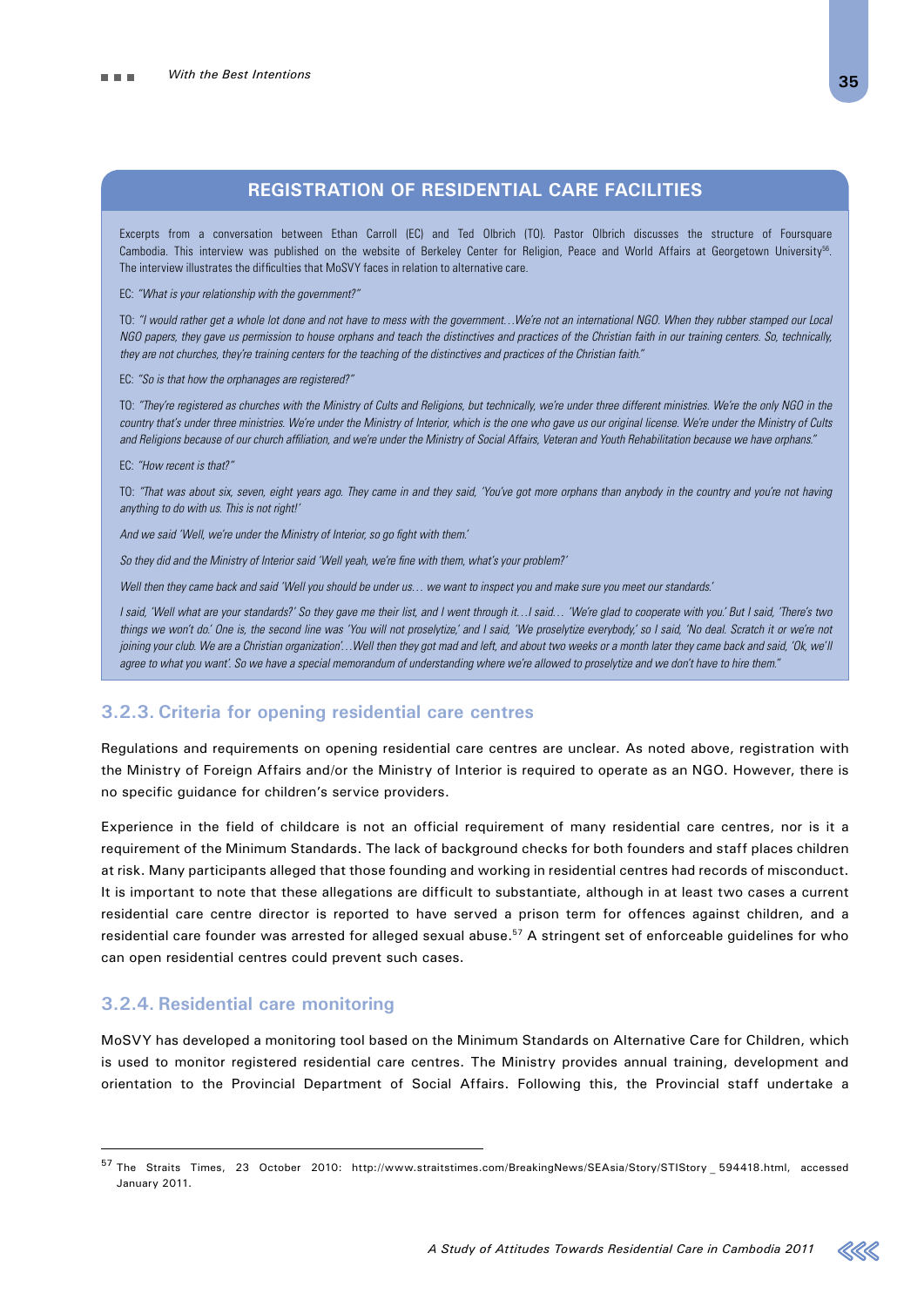## **Example of response to complaints against an organization**

During the course of the research one specific organization that runs many residential centres was reported to be offering low standards of care. Commune Council members and other residential care directors in different districts mentioned the organization. A government staff member reported receiving a call from a director of one of the organization's residential centres requesting that the government pressure the NGO's head office in Phnom Penh to send more food for the children. He claimed the children had to spend their day fishing instead of attending school because the centre did not have enough money for food. This claim was echoed in a different province, in which a government official reported visiting the residential centre and finding no children. A staff member told him they were out working in the rice fields, transplanting seedlings to earn money instead of attending school.

In another district a Commune Council member noted he had just called a meeting with the local director of one of the organization's residential centres because the centre did not have enough money to send the children to school. He went on to describe that children and young people from the ages of 4-20 were sleeping in the same room on a single mat. All of these cases were described by either government or Commune Council members and had occurred over a one year period. When asked whether MoSVY could suspend this organization or force them to change their behaviours, MoSVY replied that they would ask them to change. When asked if they could prevent them from opening more residential care facilities until their current facilities met the Minimum Standards, a MoSVY official responded, *"We don't have the power to prevent them starting."*

monitoring exercise of all the residential care centres registered with MoSVY in their province. The data forms are then returned to Phnom Penh for inclusion in the Alternative Care Database and concerns raised with the Alternative Care and Inspection Office of the MoSVY Department of Child Welfare.

## **3.2.5. The effectiveness of monitoring**

The Minimum Standards set clear guidelines for residential centres. The MoSVY database from 2008 estimates that 64 per cent of residential centres comply with the guidelines, explaining "Some minimum standards cannot be implemented, for example like ponds being fenced off, because of the expense." When residential centres fail to meet the Minimum Standards, MoSVY "asks them to improve and if they do not, this may lead to suspension," explained one MoSVY staff member. However, the same person could only think of two examples in which residential centres had been forced to close and explained that this was because the centres had housed only one or two children. In interviews with government staff members and key informants, no one offered examples of residential care centres being forced to close because of failure to meet the Minimum Standards.

Two key informants said that in the past year a residential care director had been accused of raping a child. Both MoSVY and the provincial authorities believed the other party had jurisdiction in this case. This confusion resulted in a delayed response. Eventually, the director in question was fired (it is unclear by whom) and the organization has reportedly begun to consider a child protection policy.

Some participants felt that cultural factors limited MoSVY's ability to act against residential care. There is a lack of critical assessment on the type of aid that is provided by donors to residential care and this was attributed to cultural beliefs.

*"I have often witnessed the government not in a position to say 'no' to an NGO, the Ministry says 'Our donors come to Cambodia, they come and bring money, so we cannot change, we are bound by the donor"* (key informant, interview).

Both Gourley (2009) and O'Leary and Nee (2001) describe the importance of the donor and the expectation that the donor should not be challenged by the recipient. These studies suggest that the government may feel pressured to acquiesce to the wishes of donors, who have been shown to favour residential care.

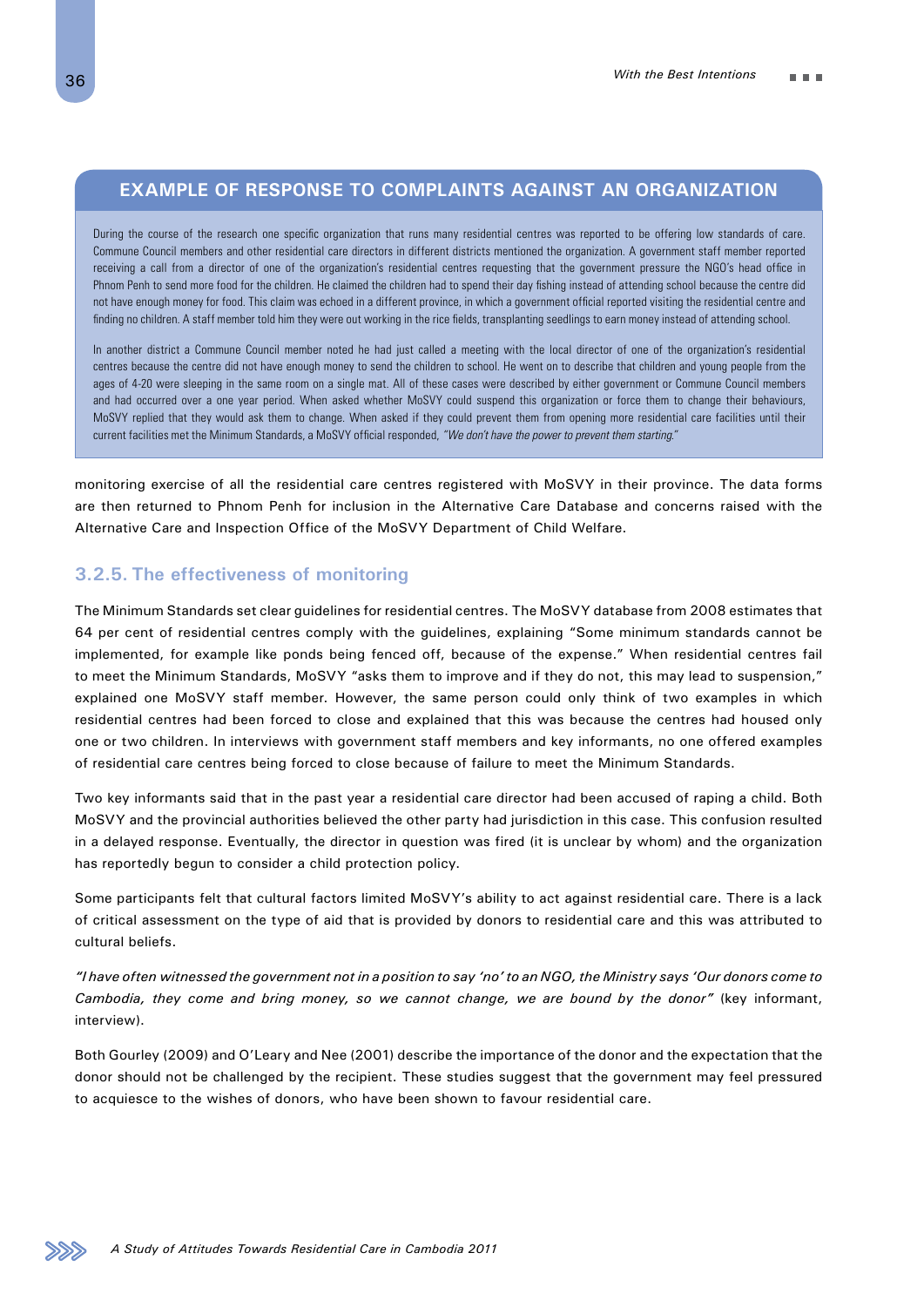At the same time, participants gave examples of good practice on behalf of MoSVY. Several government residential care directors explained that MoSVY required them to make sure that children were not placed in residential care unnecessarily. They explained that when they were approached to take a child into residential care, they would first try to find an option within the community instead. This was not an unusual story. An NGO described working closely with a government residential care centre, so that when families approached them to place children in care, they were instead directed to the NGO that offered community-based support, keeping the children with their families. Families confirmed this. The government residential care directors were aware of the MoSVY position that residential care should be a last resort and were acting upon this. This was in contrast to non-government residential care directors who described actively soliciting children for their centres.

# **3.2.6. Attitudes of DoSVY, Commune Council members and Village Chiefs**

#### *Local Government*

Commune Council members and Village Chiefs strongly supported residential care options. In surveys, 70.7 per cent said the best solution for a child with no parents was to live in an orphanage. Many residential care directors explained that Village Chiefs in the provinces would supply them with lists of the poor whom they approached when looking for children to place in their institutions. Village Chiefs confirmed that this was the case, with one noting he had helped the residential care director to register the centre and visited every group head in the village to promote it to vulnerable families. Like many other Village Chiefs, he explained that he wanted the children to go to the centre in order to study. Food and education were cited as the major benefits of residential care. A quarter (25 per cent) of Commune Council members and Village Chiefs said poverty was the main reason children went into residential care centres<sup>58</sup>. Poverty was frequently associated with child labour and one chief described trying to recruit children for the residential care centre. He said the children refused because they felt sorry for their families who relied upon their earnings.

# **Example of good practice**

The director of a government residential care centre explained that his centre only accepted children after an investigation of their circumstances and with MoSVY approval. A family had requested to place a child in residential care and, at the request of the ministry, he travelled to the child's home to investigate the family situation. The child and his three siblings were living with their aunt. Her husband had left her and she was unable to support her children with her business running a coffee shop. He spoke with the aunt and connected her with a programme that supported families in the community. He explained that she was happy because she did not want to send her children away.

*"Children living in the community need to make money to support themselves, but they do not need to do this in the orphanage…there they have more time to study"* (Village Chief, interview).

*"Their relatives are also so poor, and cannot afford to take them"* (Village Chief, interview).

Education was the most commonly given reason for placing children in residential care. Around a third (34.9 per cent) of Commune Council members and Village Chiefs surveyed believed it was the main reason children were placed in orphanages and 84.5 per cent agreed/definitely agreed that a very poor family should send a child to an orphanage for education if they cannot afford to pay for the child's education in the village. Moreover, 85.6 per cent agreed/definitely agreed that children in orphanages receive a better education than children in the village. Education was linked to development and described as the key to the future. Poor families were described as unable to pay for their children's education. The views of local government on education and poverty were very much in line with those of the families interviewed, which are examined in detail



 $58\,$  Poverty was the third most popular answer after education and no parents.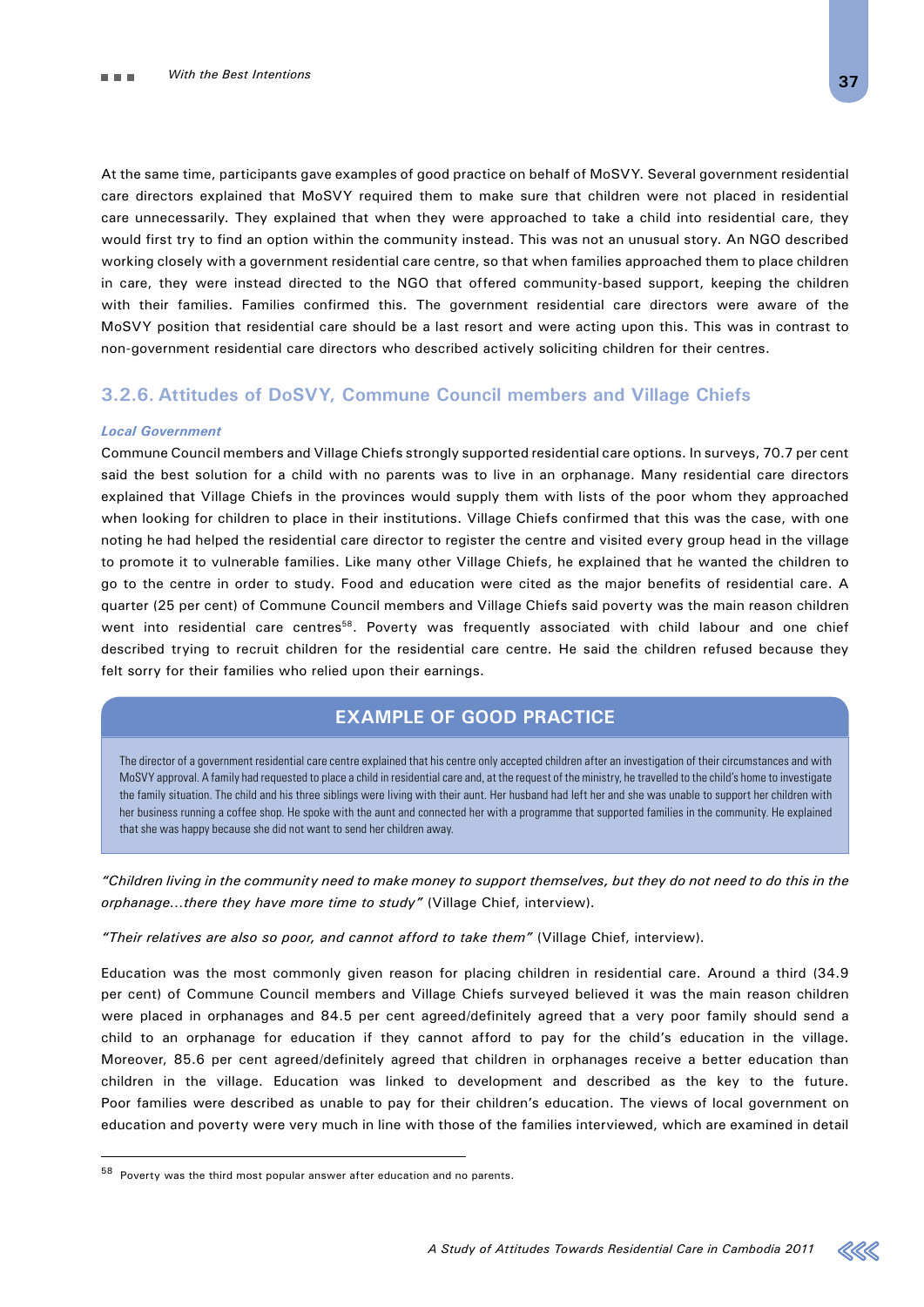later in the report. Some Village Chiefs said that the community attempted to support children from poor families and orphans whenever possible, but that this was inadequate.

*"The community can help but cannot help a lot. The community can provide little things, but this is not the same as parents taking care of their own children. The help is not enough though we try our best"* (Village Chief, interview).

They explained that when children (orphans or otherwise) are sent to live with other relatives, this is done through informal channels. The Village Chief is not consulted or involved in these cases. The Village Chief is usually consulted, however, when a child is placed in residential care. Most facilities require the signature of the Village Chief and a member of the Commune Council before they will accept a child and most families confirmed this was common practice. This was particularly true for families who had placed children in government institutions or who had placed children in care recently. It appears that the process of placing a child in care is becoming more formalized.

Although most Village Chiefs described residential centres as appropriate and common options for orphans or vulnerable children, in deeper discussion more nuanced positions emerged. Many Village Chiefs had little or no knowledge of livelihood support programmes, which could support families to keep children at home. Others felt families were important to children.

*"It is better to keep children with their relatives, but if there is no choice we have to send them to an orphanage"* (Village Chief, interview).

Another said that the best solution for a child is support for an education, but that if support was given to families this would enable the children to study and help their parents to earn, having two good results.

# **3.3. Attitudes of directors to residential care**

### **3.3.1. Key findings**

↘ Residential care directors feel that there are strengths and weaknesses within their facilities. While they view residential care as providing many benefits for children, such as food, accommodation and education, they also recognize its failings. Many describe the negative impact of residential care on children, describing some children as lacking in emotional support, dependant and isolated from society.

### **3.3.2. Advantages of residential care**

The findings demonstrated that residential care directors acknowledge there are both advantages and disadvantages to the type of care they offer. Most directors thought the main advantage of residential care was the provision of basic needs, such as food, accommodation, health care and education, which parents were sometimes unable to cover themselves.

*"We provide a house, shelter, clothes, food and medical care. We offer a good education…Most families are very poor and don't have money to support their children…who will not have an opportunity to study"* (residential care director).

Some directors also mentioned that the residential care centre also offered social benefits. They felt that it provided a moral education, was more modern, better organized and paid more attention to children. One noted that children in care were more confident, while another said that the children's relatives could be *"depressing"*.

*"Residential care organizes children well, it has specific goals for them. It's more effective than living with relatives. Some families are good, but most don't pay attention to their children"* (residential care director, focus group discussion).

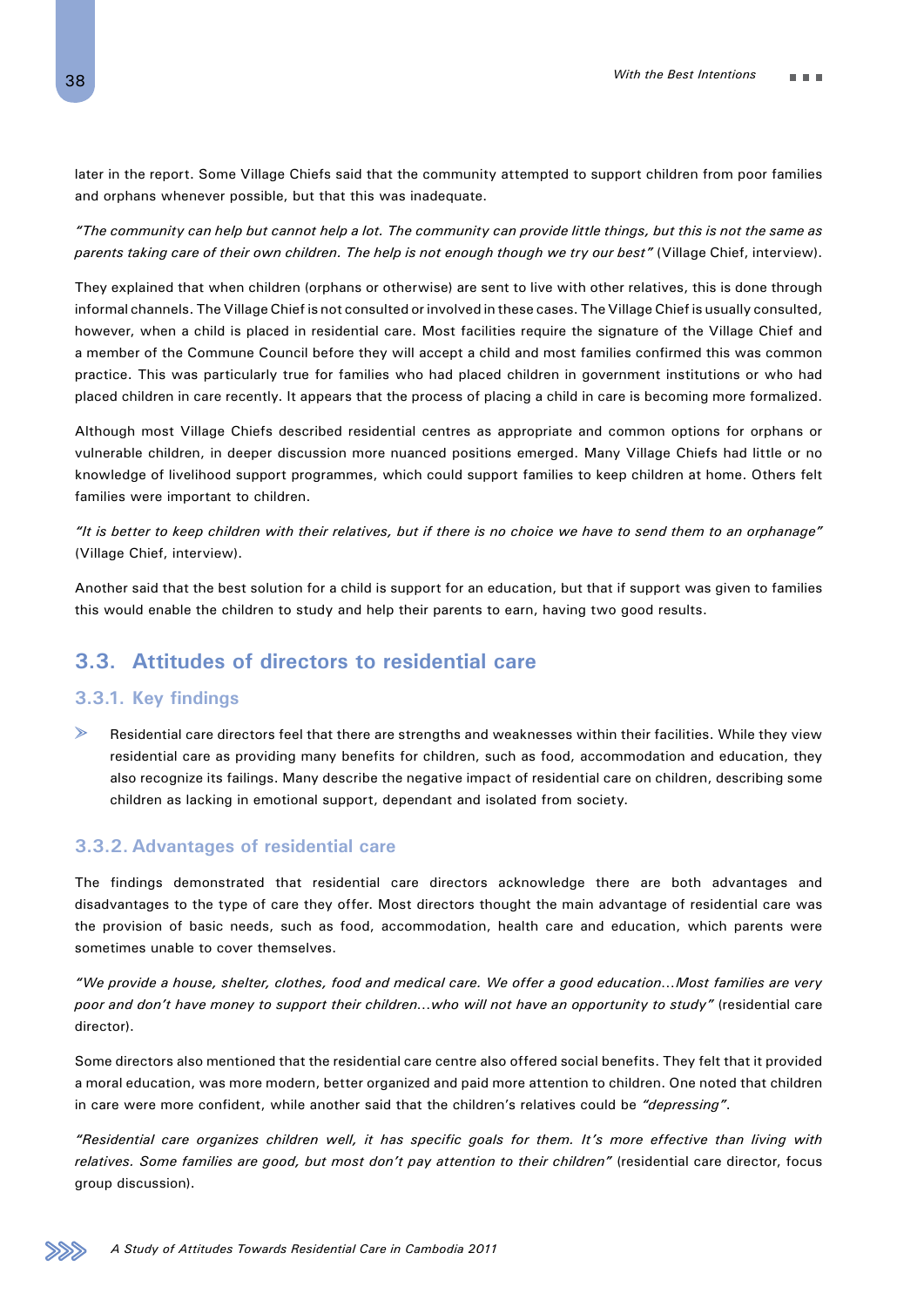Many directors said the environment in the community placed the children at risk of being victims of drugs, trafficking, gangs or domestic abuse.

*"In the community they can be abused by their brothers or sisters, and other people. Living at home is more dangerous…they can ask the children to do something like child labour, and sometimes they [parents] hit them because there is no one to stop them. They can force the children"* (deputy director of a residential care centre, interview).

Some directors said their residential care centres had a child protection policy, which prevented abuse within the residential care centre and so children were safer in the centre than in the villages. However, as noted in the literature review, child protection policies are absent in most residential care centres (ICC/HOSEA, 2001).

# **3.3.3. Disadvantages of residential care**

#### *Lack of provisions*

The research found that directors were aware of the disadvantages of residential care. Some directors said that residential care facilities were not able to provide enough for children. This finding was in line with Boyle's (2010) study of shelters in Cambodia that found child-to-staff ratios in some cases were as high as 81:1. Other directors were conflicted and felt the advantage of residential care was that it provided material needs, however they also felt it was unable to meet all these needs.

*"Children are not able to receive all they want"* (residential care director, focus group discussion).

*"The orphanage where I worked before lacked a lot. They lacked school stationary and uniforms. We had to ask permission from the teachers to send children without paying extra money and they weren't happy when they saw us. The children all slept together on a mat"* (residential care director).

*"It's difficult to give them enough attention when they study because there are so many children"* (residential care director, interview).

*"Children lack warmth from their caregiver because there are a lot of children"* (residential care director, focus group discussion).

#### *Children miss their families*

Many directors said that children missed their families. They said it was difficult for the children to be separated from their parents and that they lacked family role models.

*"[Children] do not have enough time to see how families are built"* (residential care director, focus group discussion).

A few talked about the difficulty children have in forming relationships within the residential care centre, noting that older boys and girls were forbidden to form attachments and this was hard for them.

At the same time residential care directors had very mixed attitudes about contact with families. Some explained that their ideal project would support families to help them raise children at home. Others shared efforts they had made to keep children in the villages instead of bringing them to the centre. Some residential care centres also supported active community-based care projects and exercised good gate-keeping to ensure that residential care was in fact a last resort and a temporary solution. This was in stark contrast to some other directors who viewed children's families with suspicion.

As discussed later, most children visit their homes twice a year. Many residential care directors viewed this contact as positive, explaining it was good for children to get to know their communities. However, some directors did not approve of family visits and parents described being discouraged from visiting by directors, resulting in what Tolfree (2005) termed "a withering of ties".

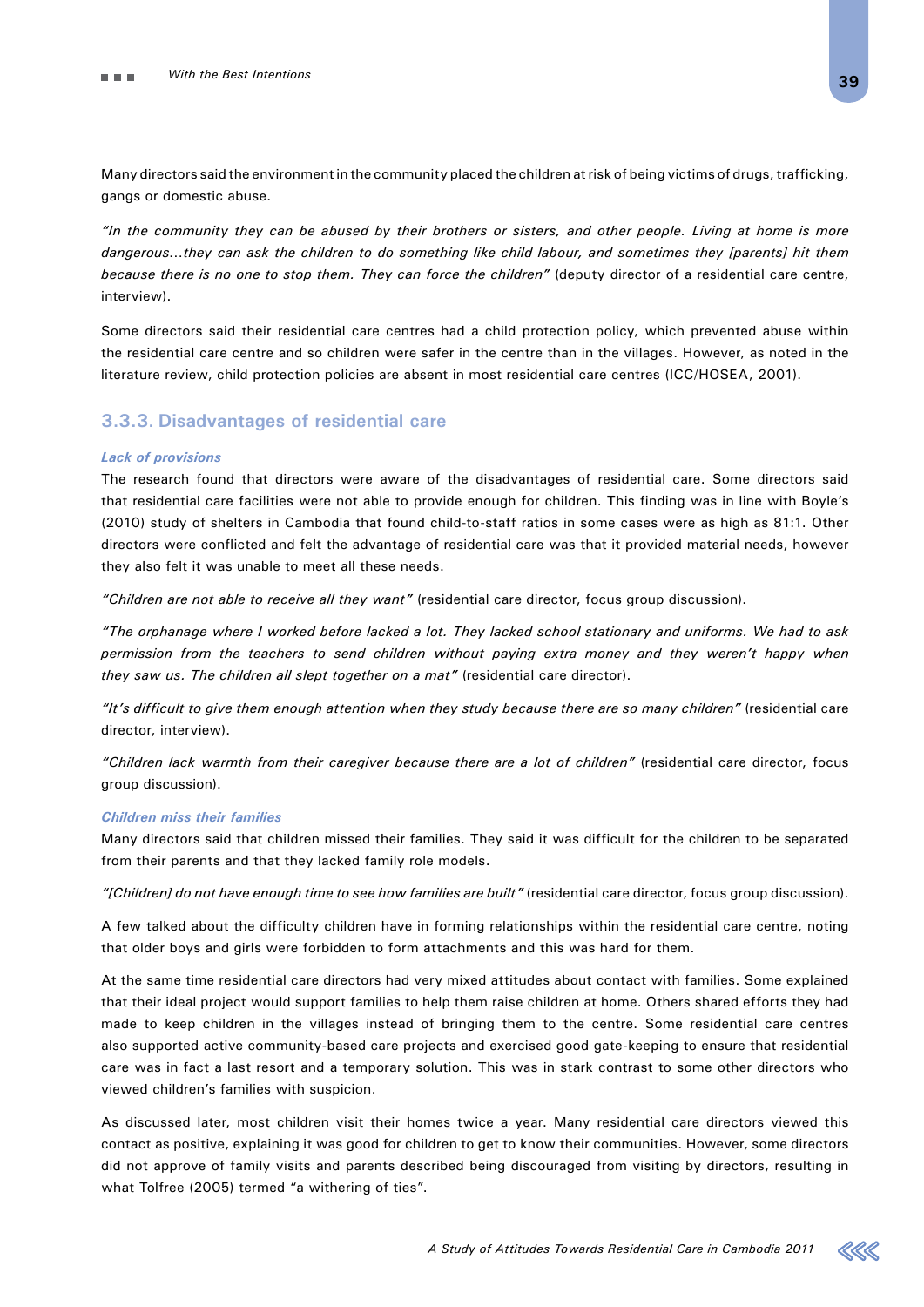# **Two differing attitudes towards recruitment, gate-keeping, assessment and reintegration**

One NGO had approximately 200 children in residential care and supported 800 children to live with their families in community-based care. The director explained that the organization would prefer to keep children at home and exercised strong gate-keeping practices to actively steer families towards the community-based care programme, though this was not always possible. He gave an example of a father who had bought a child to the centre a week before. The mother had recently died and both the father and the child were HIV positive. The father was in the military and lived in the barracks and his parents were also deceased. He said he had no living relatives. In this case, the director said they would accept the child. He also mentioned that the project continually reassessed children's condition, and worked to reintegrate them into the community as quickly as possible. *"Our hope is that the family situation is improved through grassroots organizations and LNGOS, where the family is supported to raise a child in a loving environment"* (residential care director, interview).

A second NGO ran a residential care centre that housed orphans, children with HIV, vulnerable children and children from the community. The deputy director explained that when the organization wanted to recruit more children, they visited the Commune Council members or Village Chiefs. The Village Chiefs then gave them information about who was poor in the community, "so we could choose and select children to live here." The children were usually living with relatives or single parents when the residential care centre contacted them.

The programme did not reassess the situation of children after they had been admitted, nor did it try to reintegrate children back into the village community. There were several adults age 18 and over living in the centre that had come as young children and did not have plans to leave.

*"I used to visit a lot when she was young, but now she is older I don't go any more"* (mother of a child in residential care, interview).

*"I do not visit because I do not want to disturb his studies"* (mother of a child in residential care).

*"The orphanage does not allow children to visit parents, they try to cut the connection…when they [children] want to meet their parents they come secretly, the children sneak out of the orphanage without anyone knowing"* (mother of a child in residential care).

#### *Dependency of children in residential care*

Many directors noted that children in their care suffered from a lack of motivation. Some described children as "lazy" or "dependant", saying that children were unwilling to take responsibility for themselves.

*"They cannot solve problems by themselves because the manager provides everything for them, and they don't care anymore"* (residential care director, focus group discussion).

#### *Integration into society*

Many residential care directors noted that children in their care lack exposure to the community. Several noted that they had a number of young people in their care who did not want to leave. Most of the directors viewed this as a problem. However some understood the role of the residential care centre to be caring for children, but not preparing them to live independently.

*"Another child was nineteen years old. His friend called him and asked him to leave the orphanage. He went to work in a restaurant. Then he came back. He liked it better here and we are happy to take him back. He explained that outside there was no food or shelter…he will live here forever now"* (residential care director, interview).

*"They [the children] don't have communication with outsiders"* (residential care director, focus group discussion).

*"They look at life differently than children in society… they find it hard to adapt to society"* (residential care director, focus group discussion).

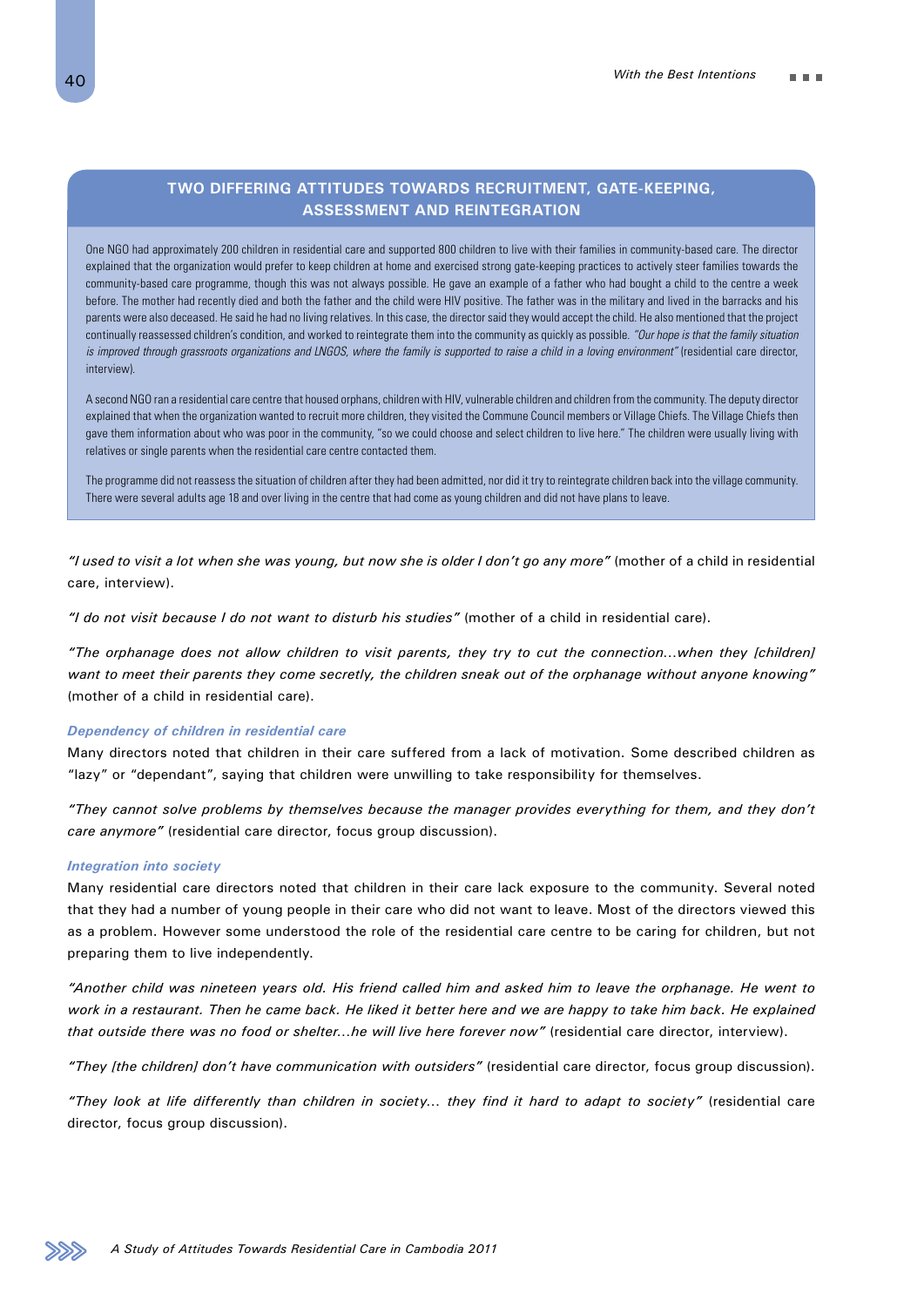Faced with the problem of many children staying on in residential care, many directors explained that they felt it was their responsibility to care for these children as long as they needed help.

*"We want the children to think of the centre as a lifelong family, from which they can come and go"* (residential care director, focus group discussion).

They said they also gave support to children once they had moved into the community. However, one adult who had formerly lived in care described being forced to leave without any support and a key informant said she had also seen this happen several times.

The Minimum Standards notes that residential care should be a "temporary solution". As noted earlier, a few residential care directors actively worked to re-integrate children into the community as soon as possible. However, most thought that their job was to provide for children until adulthood and had not considered re-integration. One key informant explained that she had worked with a residential care centre to help them re-integrate a girl with her family. Later, the centre revisited the family, decided the girl looked unhappy and took her back to the residential care centre against the parents' wishes.

Most directors said that their centres had prepared children to transition to the outside world through providing vocational skills training, although some admitted they had not planned ahead.

*"My children are only 15, it's too soon to think about the future"* (residential care director).

The research team made a concerted effort to explain the difference between vocational skills, which train people to do certain jobs, and life skills, which train people how to live in society. However, a great deal of confusion prevailed and when asked if the children in their care had learnt any life skills, most directors listed vocational skills instead. A few, however, did list some skills they would like to offer to the children including:

*"Lessons in living independently" "Choosing a mate" "Relationships with family" "How to love each other" "How to love children"* (Residential care directors, focus group discussions)

Many directors showed that they were aware of issues faced by children in residential care. When directors described children as lacking love and warmth, being unmotivated and being unprepared to live in society, they were describing effects of residential care that have already been documented in research overseas. Bowlby (1951), Rutter (1972, 1979), Tizard and Hodges (1975) and Tizard and Rees (1975) all documented the devastating effects that lack of affection can have on the development of a child and Rutter and Quinton (1984) noted that previously institutionalized children can lack motivation and experience great difficulty in adapting to outside society. Directors know that children have these problems and, because they are unable to leave, many young people still end up living at their centres when they are over 20 years old. In their comments, directors described the negative effects of institutionalization. The awareness of these effects could be the first step in a process of effecting change.

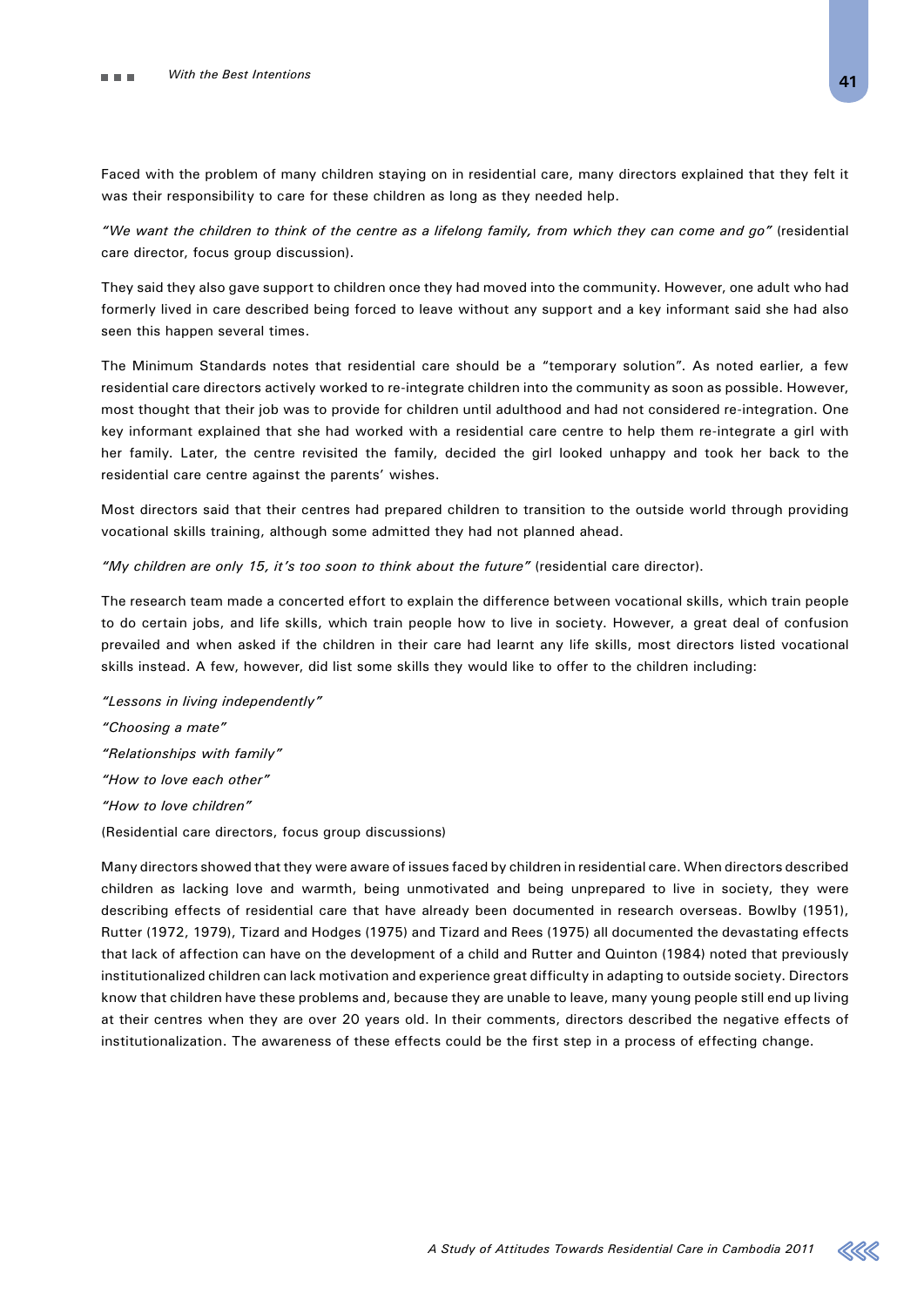# **3.4. Attitudes of families**

# **3.4.1. Key findings**

- $\mathbf{L}$ Poverty places families in a vulnerable position, in which they are more likely to place a child into residential care for the sake of the child. However, when families are offered community-based care options, most prefer to keep their children at home.
- $\geq$ Families migrating for work often leave children in the care of elderly relatives and fear for the welfare of their children when the grandparents die or grow too old to provide for them. However, the elderly express a strong desire to live with and care for their grandchildren.
- $\mathbb{R}$ Education is the primary reason why poor families place their children in care. Most residential care centres offer education and extra classes. However, most centres also send children to local state primary schools. Many children in residential care are not studying at grade level and some are illiterate.

# **3.4.2. Physical/societal factors contributing to families placing children in care**

#### *Poverty places children at risk*

As the research was conducted in Phnom Penh, Kampong Thom, Battambang and Siem Reap, families came from a range of rural and urban backgrounds. Nevertheless, most families that were interviewed spoke about poverty in detail. This was true for both families with children in residential care and families with children at home. Almost all families with children in residential care said poverty had contributed towards their decision to place their children in care. Meanwhile, many of those still living with their children said they were afraid they would not be able to provide for their children due to poverty. Families repeatedly explained that poverty increases the vulnerability of their children.

Poverty is a major cause of admittance into residential care both in Cambodia and worldwide. In Brazil and Sri Lanka studies found that 50 per cent of children were reported to have been placed in residential care due to poverty (IPEA, 2004; Save the Children, 2005). In Tolfree's (1997) global study he also noted this as a significant contributing factor.

An estimated 30.1 per cent of Cambodians live below the poverty line.<sup>59</sup> The global economic crisis has impacted Cambodia<sup>60</sup> with a 3 per cent decrease in growth.<sup>61</sup> This has been coupled by an increase in the price of basic foodstuffs, such as rice, over the last four years as well as an increase in land prices.

Those families most likely to be faced with the decision about whether to place a child in residential care due to poverty are likely to be amongst the poorest in the country.

Most families interviewed lived in stark poverty. The majority lived in houses with walls made of palm grass, scavenged fabric or corrugated iron. Some had only one wall. Many of the families reported recent flooding of their homes, and in a few homes 'black' water, signifying untreated sewage, ran below or around the houses. In Kampong Thom, many of the houses were still flooded due to Typhoon Ketsana and reachable only by boat or by wading several hundred meters through water. In Reaksmei Sangha in Battambang, several houses were reachable only by walking through fields that had just been demined. The families explained that until this year they had carried

<sup>&</sup>lt;sup>59</sup> This figure is based on the poverty headcount for Cambodia from the Cambodia Socio-Economic Survey 2007, published in 2009.

 $60$  UN inter-agency study on the impact of food prices on child labour and education in Cambodia, Phnom Penh, 2009.

 $61$  The CIA factbook, accessed December 2009: https://www.cia.gov/library/publications/the-world-factbook/geos/cb.html.

<sup>62</sup> A trailer that attaches to a bicycle for transporting goods.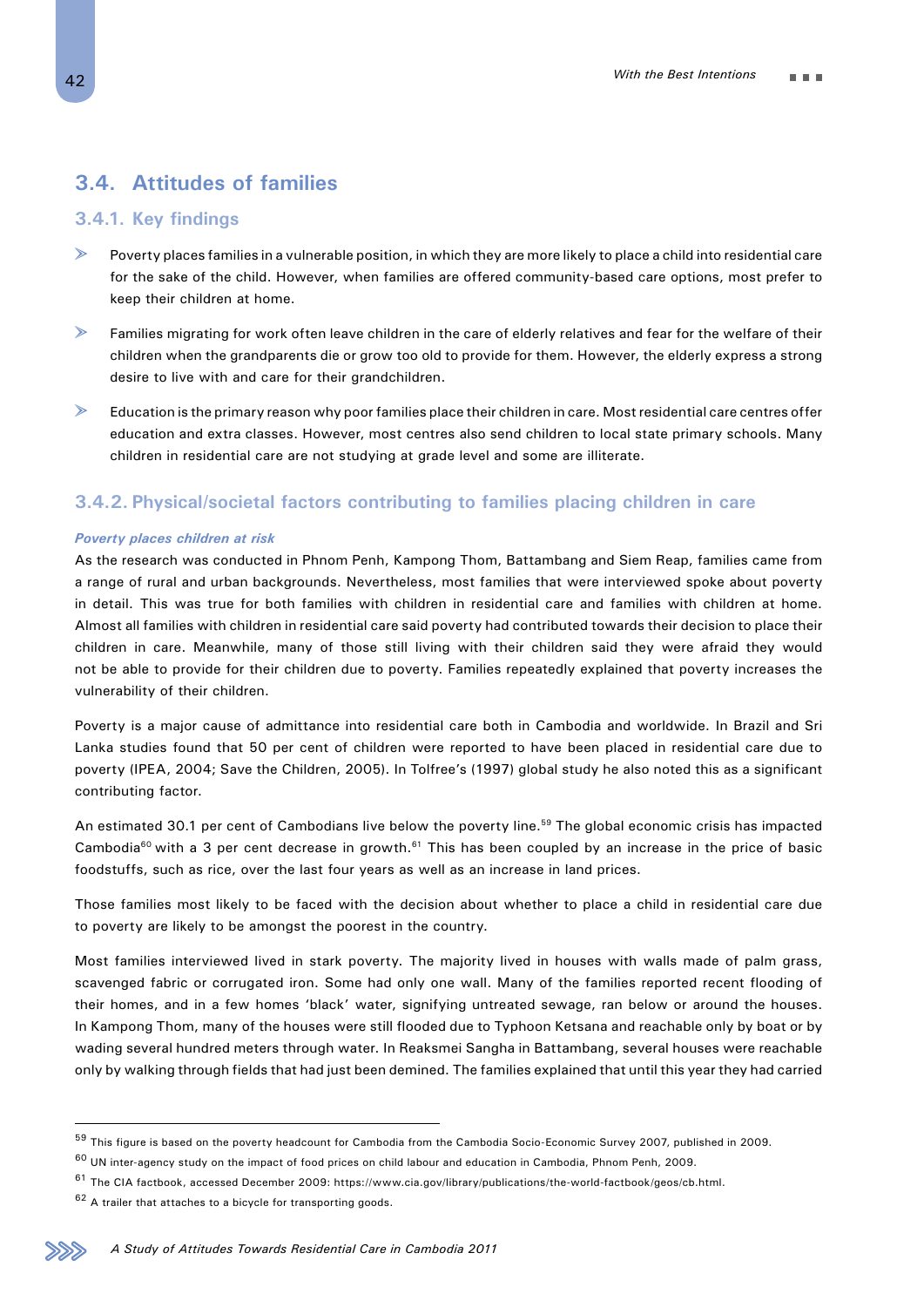the children or warned them to stay on the path. Some families owned their land and houses, some owned just the structures and others were renting their homes. One grandmother was squatting on land beside the train-tracks; another had only recently stopped living on pagoda land. Some participants had no building in which to live and one father of a child in residential care slept in the bicycle *remork62*, which he used to transport goods for a fee during the day.

Many families described their difficulty surviving and talked about the problem of finding enough to eat. Some described living on a diet of porridge not rice, picking wild vegetables to sell, or catching crabs or fish to survive. Others talked about the problem of earning enough money. Many explained that they had no land on which to grow rice and they worked as hired labourers for others.

# **The defining role of poverty in the lives of families interviewed**

Almost all parents interviewed described the struggle to survive. Several people became visibly upset whilst they spoke, describing the physical and emotional strain.

*"I have no house, I have only my own body"* (mother of a child in residential care, interview).

*"We earn enough for the morning, but not for the evening"* (comment made by several family members in different interviews and focus group discussions).

*"The crops fail, we plant them but when it is time to harvest they are as small as your thumb, or have been spoiled by insects"* (father caring for his child at home, focus group discussion).

*"The price of rice is higher, the price of coal, [which she sells] is lower, people loan money and cannot pay it back"* (mother caring for her child at home, focus group discussion).

"The government does not have enough factories for people to work here" (father caring for his child at home, focus group discussion).

*"There are so many bike repair men, and so few customers"* (father of child in residential care, interview).

*"Most parents are unable to raise children, to support them to go to school, or to give them enough food"* (Village Chief, interview).

*"If I had money I would have kept my grandchildren because they would have been able to study harder here. Others who have enough money do not send their children" (grandmother of a child in residential care).*

#### *Factors which exacerbate poverty*

Several factors exacerbate poverty, adding to the vulnerability of children within affected families. The findings demonstrated that the death of a parent, divorce and remarriage all contributed to a decision to place a poor child in residential care.

*"My husband left me, and he might as well be dead. Now my children cannot receive higher education because I have no money"* (interview, mother of child living in the community).

*"When the father died, the mother remarried, and put the four children into an orphanage. She never comes back"* (grandmother of a child living in the community, interview).

The research also concluded that alcohol abuse, the death of a child, illness, and a large number of children were contributing factors.

*"I lost my thinking when my children died…I sent the other child to the orphanage. That child is still alive".* (mother of a child in residential care, interview).

*"I had an abdominal operation and now I can't do anything. I could not find money to support my children because I was so sick and they were too young to support themselves"* (mother of a child in residential care, interview).

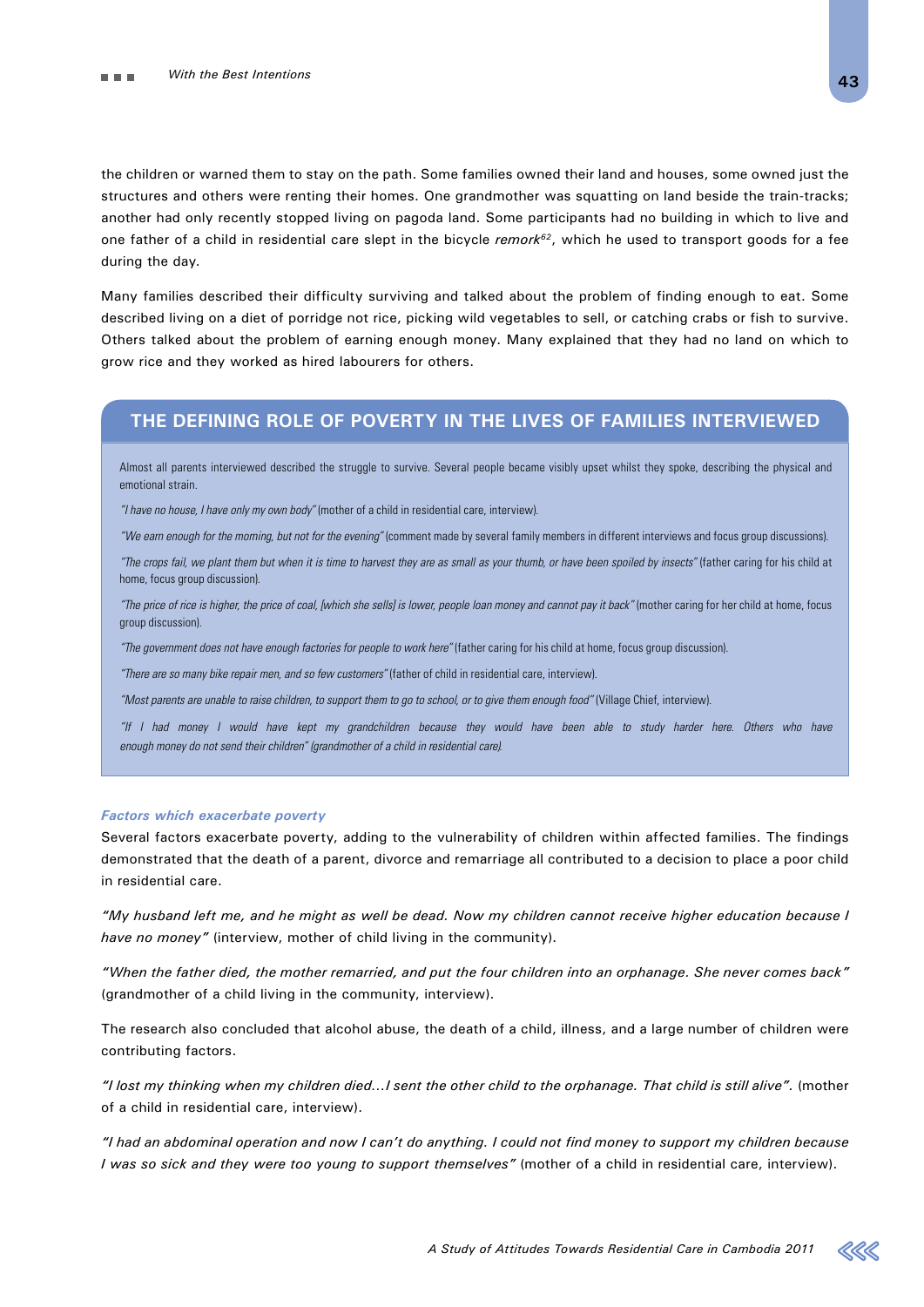*"In the community when children are sick…the parents go into debt...In the orphanage they have money for treatment"* (Village Chief, interview).

Many of the families interviewed said they did not own land, and those that did, often owned only their own housing plots. The Khmer language has different words for land used to farm rice and land used to farm crops for sale. Rice land is viewed as necessary for survival since many subsist on rice they grow for their own consumption.

*"If my children had stayed I would have had to sell my land, but now, when they leave the orphanage they will have land, can get a job and build a house here"* (mother of a child in residential care, interview).

*"If someone has land it is ok for them, when I have land I will take my child back"* (father of a child in residential care, interview).

Land also plays a role in the issue of reintegration of children into their communities when they are adults.

*"If you take a child without parents into residential care they will lose their claim to their land, and never get it back"* (key informant, interview).

Migration is another factor that impacts residential care. In Battambang, Kampong Thom and, to a lesser degree, in Siem Reap many families spoke of migrating to Thailand because they were not able to make a living in Cambodia. A Village Chief in northern Battambang estimated that 50 per cent of the village had gone to Thailand, and in a focus group in this area most of the grandmothers were caring for children of parents who had left for Thailand. Migration separates children from their parents, and a few participants explained that people who have migrated sometimes disappear completely. Some elders described caring for grandchildren whose parents had left and had never been heard of again, whilst others reported receiving remittances. Parents described the high emotional cost of migration.

*"It is very hard to leave, in one minute you miss your child, you work but your emotions are with your child, you work*  but your soul is with your child. When I think of this I want to cry. If we had enough we would never have gone. *It is not that we don't love our children"* (father of a child living in residential care, interview).

Migration was also described as the first step that can lead to placing a child in care. Several residential care directors said their centres housed children whose parents had migrated for work.

*"We have no information about them [the children's' parents who had migrated to Thailand], and we raise our grandchildren, but my husband is 70 and I am 60. What will happen to the children when we have no money or are too old to support them?"* (grandmother of children living in the community, interview).

*"When parents go to Thailand to look for work, if they send back money it is ok, but if not there are problems…Their children live with relatives or grandparents or monks. In this case the best solution is an orphanage, because the orphanage manages them well"* (Village Chief, interview).

However, other parents explained that migration was preferable to placing a child in residential care because parents can return from migration and reclaim their child, whereas residential care was seen as a permanent solution.

#### *Availability of social welfare services*

The lack of social welfare services is a further factor that contributes to families placing their children into residential care. Residential care was described by families, staff and local government members as playing a role akin to that of a social services network. Residential care centres take in children with a range of vulnerabilities, even those who have needs that might be more effectively and appropriately addressed through other interventions.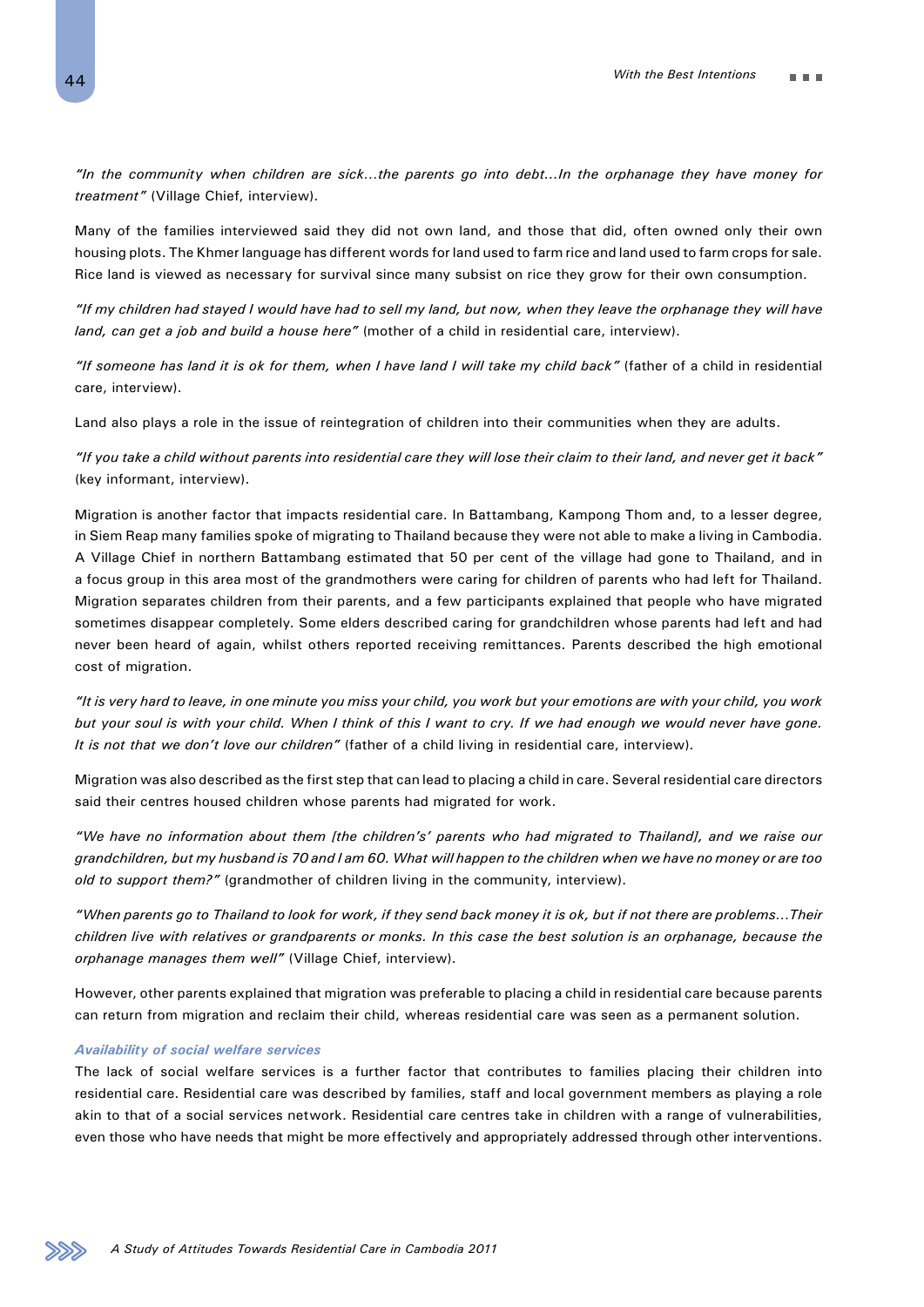# **Case study: Factors influencing the decision to place a child in residential care**

In most cases the decision to place a child in residential care was the result of a constellation of factors. In the following study a mother details how poverty, abandonment by her husband, a lack of property, a large family and the inability to provide an education for her child influenced her decision to place her child in care. At the end she explains that the recent economic downturn has caused her to consider sending another child into care.

One mother has six children and has sent one child into residential care. The child in care was described as *"around 8"* and had been in care for two years.

The mother had been married, but the husband had left to marry another woman and *"sometimes visits, sometimes not."* She lives in someone else's home and said it takes all her efforts to find enough money to buy rice.

She had seen a residential care staff member walking through the village and approached him to ask if he would take one of her children due to her poverty. He agreed and the process was completed without involving the Village Chief. She did not discuss the decision with the child, but says she chose this daughter because she had mentioned wanting to get an education. None of her other children go to school.

The mother has never visited the residential care centre because she says she lacks the money to pay for the trip, but her daughter returns twice a year on national holidays. She does not know the name of the centre where her daughter lives.

The mother explained that her daughter does not want to return to the village when she leaves the residential care centre because *"she realizes her parents are poor."* The mother thinks she will go to town and be an educated person and says if she returns to the village *"she would have to beg".*

Recent floods have placed her in an increasingly difficult economic position and she would now like to place another child in residential care.

*"We accept abandoned children, street children, trafficked children, children who use drugs, victims of domestic violence…children of convicted people"* (residential care staff, interview).

*"We accept children with mental illness, deaf and blind children and children with physical disabilities resulting from polio. Relatives do not like to raise those kinds of kids so they send them here63"* (residential care director, interview).

Staff in residential centres usually lack the skills to care for children with specific needs (ICC/HOSEA, 2001). Few residential care centres or shelters have staff trained to work therapeutically with victims of trafficking or abuse, or to help drug addicts through a process of withdrawal (Boyle, 2010)<sup>64</sup>. Children with disabilities are also not being properly cared for and their needs are often not met.

Residential care was also presented as a solution for children in difficult situations at home.

*"There was a mother who was mistreating her child, beating and pinching her, so I asked her to let me take the child to an orphanage"* (Commune Council member, interview).

*"Their father married a woman and the child was forced by the stepmother to look after the goats and not attend school, so an official saw this and took the child to the orphanage"* (Commune Council member, interview).

*"One boy came from a situation that was very bad. The small children in the house worked carrying big wood for charcoal; they never went to school but spent the whole day in the forest. I visited many times…until I could take him to the centre"* (residential care director, interview).

However, the children were frequently placed in residential care without other options being explored. Cambodia lacks a comprehensive social protection system and therefore government officials will turn to the services they



 $63$  The director later explained that the centre staff were not trained to work with children with special needs, nor do they have special equipment.

 $64$  It must be stated again that there are a wide range of care alternatives within Cambodia, and during the course of the research one rehabilitation centre was visited that had highly trained therapeutic staff assisting traumatized children. This unfortunately was not the norm.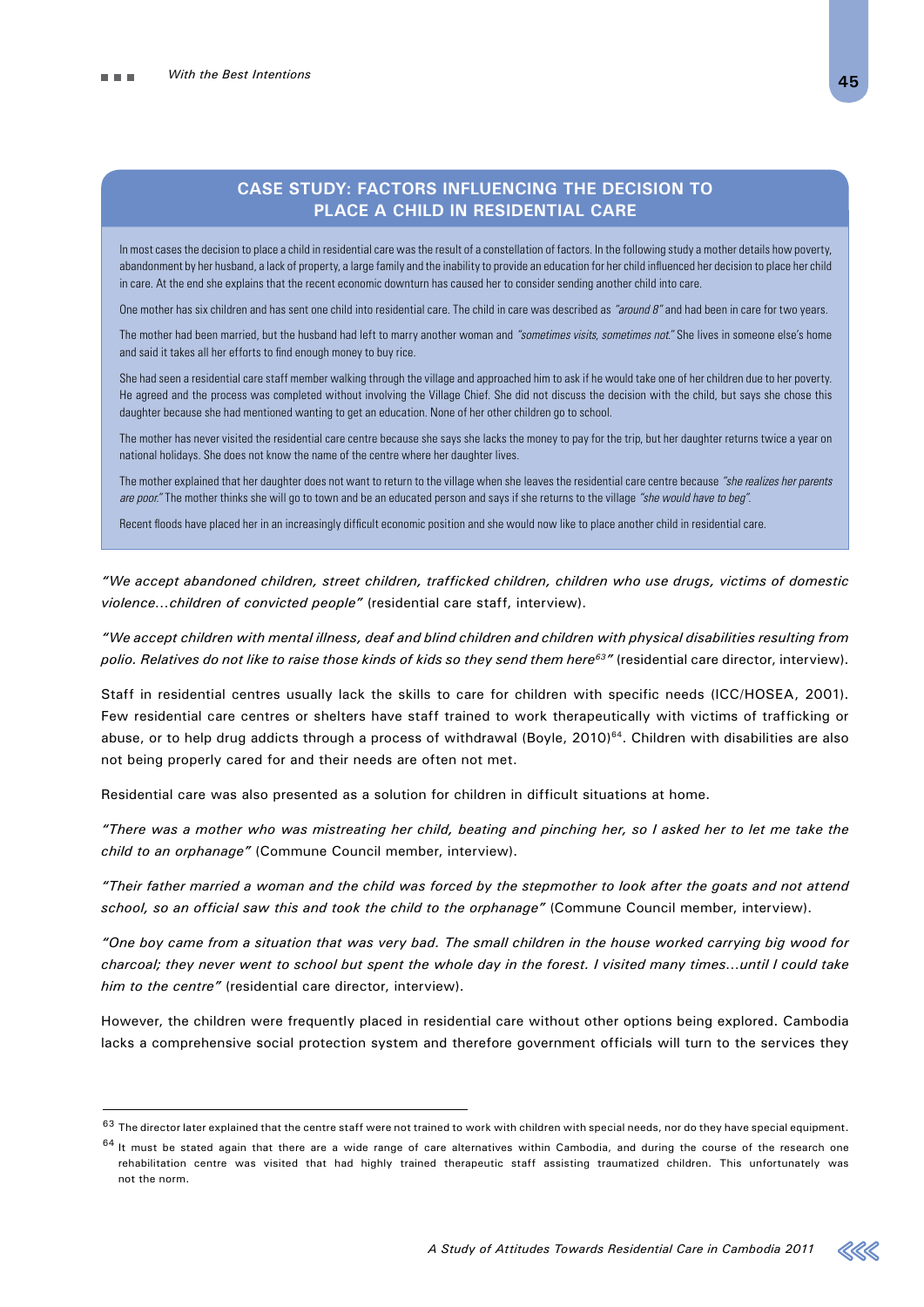know to find solutions for children in need. Residential care centres have a high profile in their communities and are visible and available. However, when officials are exposed to alternative forms of care, attitudes can change towards promotion of family- and community-based forms of alternative care.

#### *Awareness of options impacts decisions*

Poverty was consistently given as a reason for sending a child to residential care. However, families with children at home were observed to be equally as poor and often mentioned that poverty was a crucial issue in their lives as well. Some of these families received support in the form of food or school support, while others did not. Most of those who received support explained that this helped them care for their children and said they did not want to send their children into residential care. Some of those who did not receive support had never heard of residential care or knew very little about it. But many of those families that had heard of residential care, and did not receive support, said they would like to send their children into residential care. These families spoke of the difficulty of providing for their children and said that the children would be better provided for in an institution. In other words, poverty affected all families interviewed regardless of whether they had children in care or not. It certainly contributed to the vulnerability of children. However, many interviews suggested that the deciding factors that pushed families to place a child in care were a) whether they knew someone at the institution or knew something about the institution, and b) whether they were offered a different form of support in the community that helped them keep their child at home. This suggests that building and publicizing residential care facilities will increase the number of children within them and that the increase in children in residential care is based on supply rather than need. It also suggests that support to vulnerable families helps to prevent them sending their children into residential care.

#### *Role of the elderly*

Grandparents in Cambodia play an important role in raising children whose parents have died, migrated or abandoned them. Grandparents interviewed for this study described themselves as having a special connection with their grandchildren. The elders interviewed confirmed this view, with many saying they felt compassion<sup>65</sup> for their grandchildren.

*"Parents love once, but grandparents love double"* (comment made by a few different parents, interviews and focus group discussions).

*"Grandparents love grandchildren as much as parents, maybe my mother loves my son even more than me. This is the Khmer way"* (father caring for his children at home, interview).

Many grandparents also described going to extraordinary lengths to support their grandchildren.

*"My grandchildren are my blood. Even when I cannot sell enough to survive, I will borrow money at interest to support my children"* (grandmother caring for her children at home, focus group discussion).

*"Sometimes I don't feed myself but I keep the food for my grandchildren"* (grandmother caring for her children at home, interview).

A key informant also described a conversation with an orphaned child in a village who explained that it was good she could live with her grandmother because it meant she could visit her mother's grave. Cambodian Buddhism places a great deal of importance on the relationship with deceased ancestors. *Pchum Benh* is a religious holiday in which most Cambodians visit the pagoda in which their ancestors were cremated to make offerings to their ghosts. Cambodian Buddhists believe that the ghosts will bring bad luck to their descendants if these offerings are not made. Children who live far from the site of their parents' cremation may believe that this could cause them problems in their daily life.

 $65$  The Cambodian word "anut" is imprecisely translated as compassion. The roughest approximation is love, pity and compassion.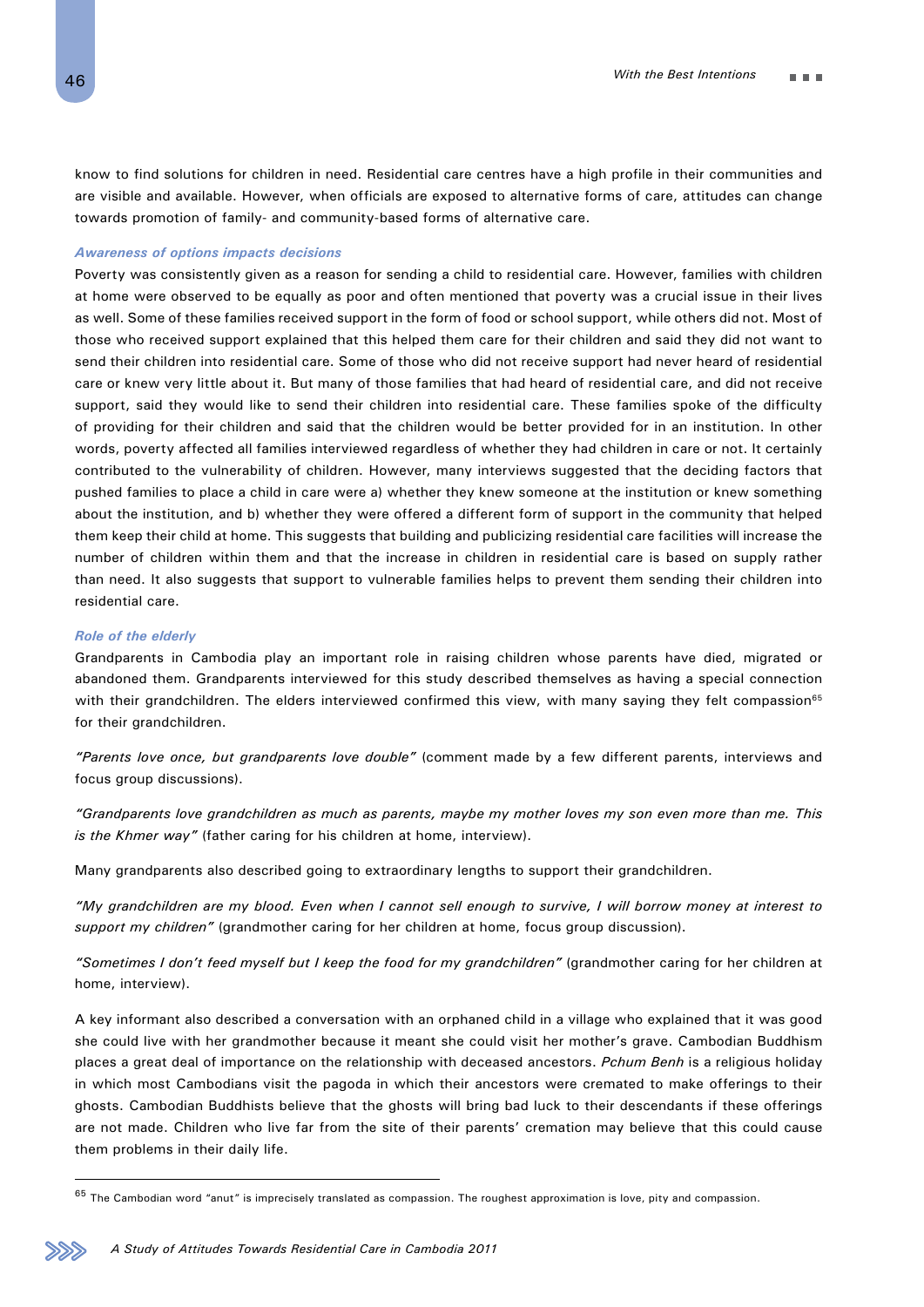### **Case study: A grandmother receiving assistance to care for her children at home**

One elderly woman interviewed lived in a house with a dirt floor. She wore dark glasses and when she took them off her eyes were streaming water, appearing to be infected. She was very thin, wore ragged clothes and was caring for two grandchildren, aged 10 and 15. She had never received an education, but was determined that this would not be the case for her grandchildren. She said they had always attended school and had never repeated a year.

The family was supported by a local NGO, who gave them a monthly donation of rice, vegetable oil, salt and an annual donation of school uniforms. The organization also encouraged her to keep her children in school, whilst another family member helped with school fees.

She had heard that residential care facilities offered children a good education, but said she was not willing to *"cut her feelings"* to separate from her grandchildren. Despite difficulties, she wanted to continue to care for her grandchildren.

Grandparents described both love and a sense of obligation towards their grandchildren, but they also revealed that caring for young children at an advanced age could be an incredible burden, as illustrated in the case study above. On the other hand, others explained that their grandchildren were a source of support. Some explained that grandchildren could help with household chores like gathering water, and one noted,

*"When I am sick at night my grandchild, who is six, can help me and tell his aunt and uncle to bring food"* (grandmother caring for her grandchild at home, interview).

Many elderly caregivers expressed concern for the future of their grandchildren, worrying about what would happen to their grandchildren after they died.

# **Case study: Two grandparents who are raising five grandchildren in their home**

This study illustrates how migration increases the vulnerability of children. It shows how a combination of love, religious belief and support from NGOs has helped a family stay together.

The parents of the grandchildren migrated to Thailand about fifteen years ago. One daughter left because her husband was physically abusive. The grandfather does not hear from the parents nor does he know where they are.

Both grandparents are literate and he completed grade nine. They own their house, but the farming land they own has land mines and they are afraid to farm it. They grow food for themselves on someone else's land. He sells traditional medicine to women who have just given birth and his wife works as a midwife and as an occasional day labourer. He has received some support from an NGO that gave him two cows.

#### *The grandmother said:*

*"It is hard to take responsibility for them. I have to get up in the morning to cook their rice, and work until ten at night. I worry for the children…I am willing to*  be employed to pick and shell peanuts and to take out cassava, I am the oldest one on the KohYoun<sup>66</sup> truck...I borrow rice and don't pay yet...sometimes I get *money from being a midwife, sometimes not, we find money for food one meal at a time."*

*The grandfather then explained that he was caring for his grandchildren for merit in accordance with his Buddhist beliefs, adding:*

*"I don't care if they are grateful to me or not …because it is the act itself."*

All the children go to school except for the eldest who is 17, who left school because the family was too poor to continue sending him and they needed an extra income. He works washing motorbikes. The second eldest is in grade 10, and the grandparents must pay money to his teachers and for extra lessons. The youngest three children are able to attend primary school for free because an organization pays the teachers' salary supplements to prevent the teachers asking for extra money from students. The grandchildren are also in a children's club run by an NGO that encourages and monitors school attendance.

There is a residential care centre in the village, but it has never approached this family. The grandparents approve of the assistance it gives to families, but do not want to send their own children. They explain that their grandchildren keep them busy and that they would not be able to "cut their feelings" to send them. They also feel the children would be miserable without their family.



 $^{66}$  Traditional Cambodian tractor/truck that delivers day hire labourers to the fields.

 $67$  In contrast, only 16.3 per cent chose "live with a relative" and 2.5 per cent chose "live with a different family in the community".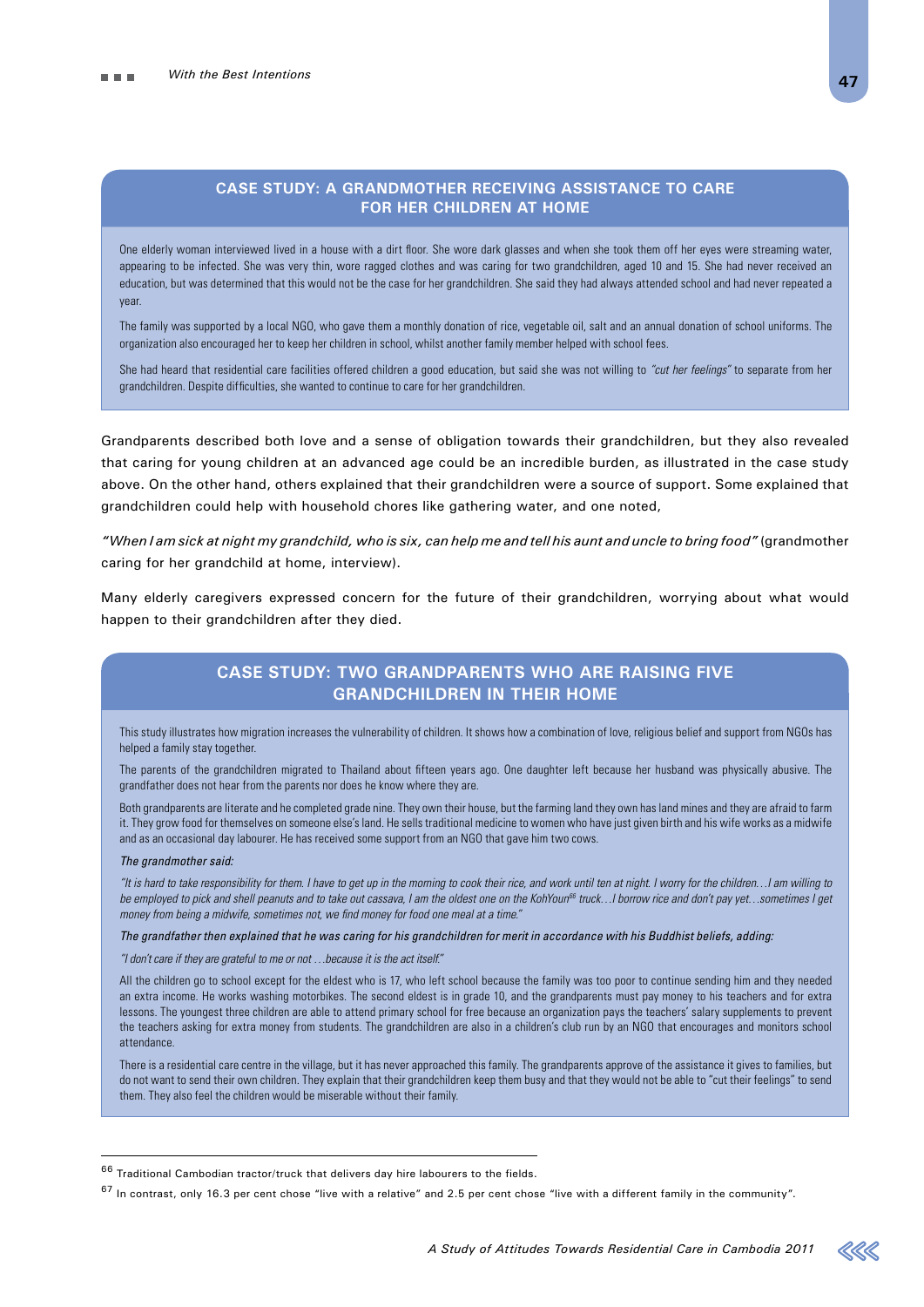# **3.4.3. Attitudes that contribute to placing children in residential care**

Families recognize the value of raising a child within a family unit as 61.1 per cent of families surveyed agreed/ definitely agreed that families are better at raising children than orphanages. At the same time families were found to support, overwhelmingly, residential care as an option for children without parents. When asked to select the best solution for a child without parents, 79.6 per cent chose an orphanage<sup>67</sup>. Families believed that residential care could offer advantages such as education and a better future that would not be available to poor children living in the village. These were believed to supersede the advantages of home life. However, as noted below, education and a good future are in no way guaranteed by residential care centres.



#### *The belief that residential centres offer a good education*

Education was cited as a major reason for placing children in residential care in almost every interview conducted for this research. It was mentioned by MoSVY staff, local government, residential care directors and families, both with and without children in care. A significant 89.4 per cent of families believed children in residential care received a better education than those living in the village, and 91.9 per cent of families surveyed agreed/definitely agreed with the statement *"A very poor family should send a child to an orphanage for education if they cannot afford to pay for the child's education in the village".*

Education was usually mentioned in connection with poverty: the poor cannot provide for their children's education and therefore putthem into residential care; the rich do not have to make this choice.

In principle, public education in Cambodia is free. In reality, however, teachers are paid very little and as a result take *"informal school fees"* from parents. In addition, parents must pay for school books and uniforms. Many also need to provide bicycles to help children get to school in the higher grades when schools are further away. A World Bank report in 2005 noted,

*"The average schooling expenditure per primary school child accounted for 26.5 per cent of non-food spending among poorest households"* (p.64).

Many families said they had sent their children to residential care because they could not afford to send them to school themselves. This is in line with MoSVY data, which show that children in the 6-12 age group form the



<sup>68</sup> MoSVY's database of registered residential care facilities shows a spike in the number of children admitted to care at primary school, grade 1.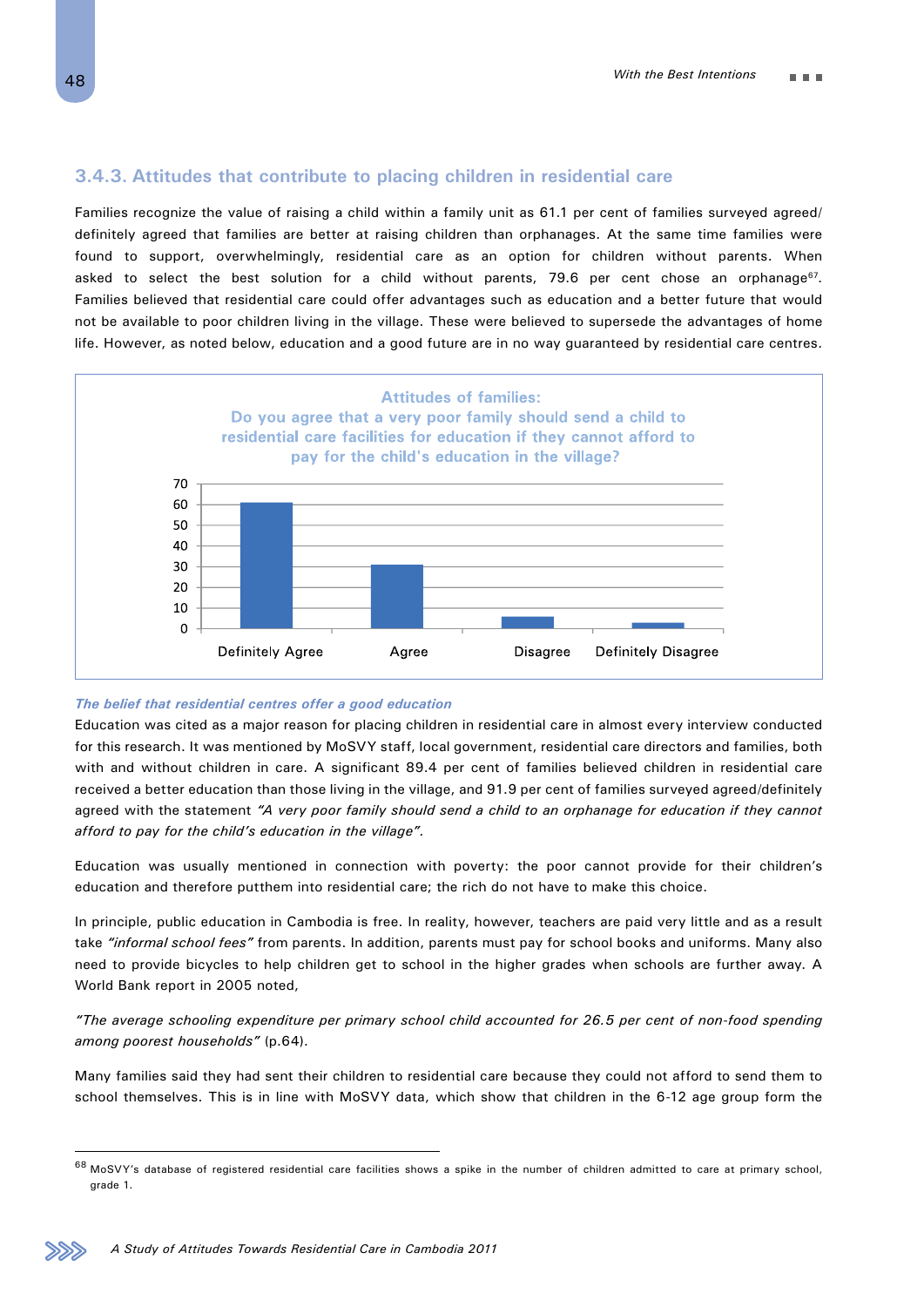largest number of new admissions to residential care centres annually. There is no disaggregated data, but the assumption is that this ties in with admission in time for grade 1.<sup>68</sup> Many families, both with and without children in residential care, mentioned the cost of informal school fees.

*"My child complained that at exam time he needed extra money, and we didn't have it so he stopped studying"* (mother caring for her child at home, focus group discussion).

Parents also said that it was hard to pay for uniforms and books. A few noted that their children suffered because they had to walk several kilometres to school and they could not afford bicycles or the bicycles they bought always broke down. They said children always arrived late as a result and were embarrassed to walk to school so they stopped attending. Although most villages are close to primary schools, this was not true of secondary schools, which were often described as being many kilometres away.

#### *The value of education*

#### *Illiteracy*

Most parents and grandparents that were interviewed described themselves as illiterate or said they only had one or two years of education. Many had lived through the Khmer Rouge period, which disrupted their education. Several expressed regret that they had not learned to read and hoped to save their children from a similar fate. Residential care was seen as a solution to this problem.

*"It was the war, we had to run away, there was never any time to study"* (grandmother caring for a child at home, interview).

*"My family almost sent me to an orphanage, but my mother didn't want to cut ties. But I didn't go to school and now I cannot even write my name…when I see people reading a book I want to cry because I have no education"* (aunt caring for a child at home, focus group discussion).

*"I am illiterate, and I don't want my children to live like me"* (mother caring for a child in her home, focus group discussion).

*"Children are illiterate when they come to orphanages, and one year later they can read"* (father of child living at home, interview).

#### *The cost of illiteracy*

Parents explained that there were few options for those who did not go to school. Children without an education were described as being poor and forced to *"live by physical labour"*, as opposed to the educated who *"worked with their minds".* Many families viewed education as the path to a better life and providing a good education was viewed as a way of showing love. A lack of education was described as creating a cycle of poverty and many parents viewed the education offered by residential centres as a way to break out of this trap.

*"Those without education seem like boats without rudders, and those with education can get jobs"* (mother of a child in residential care, interview).

*"I do not want my children to have to work as hard as I do. I want them to have an education"* (father of a child in residential care).

*"When they do not go to school they live by physical labour. Even when they marry they remain poor. Uneducated people marry uneducated people and the ignorance goes on to their children"* (grandfather, focus group discussion).

*"If they had lived with me their future would have been bad. They might have picked up waste/scavenged for the whole of their lives"* (mother of a child in residential care, interview).

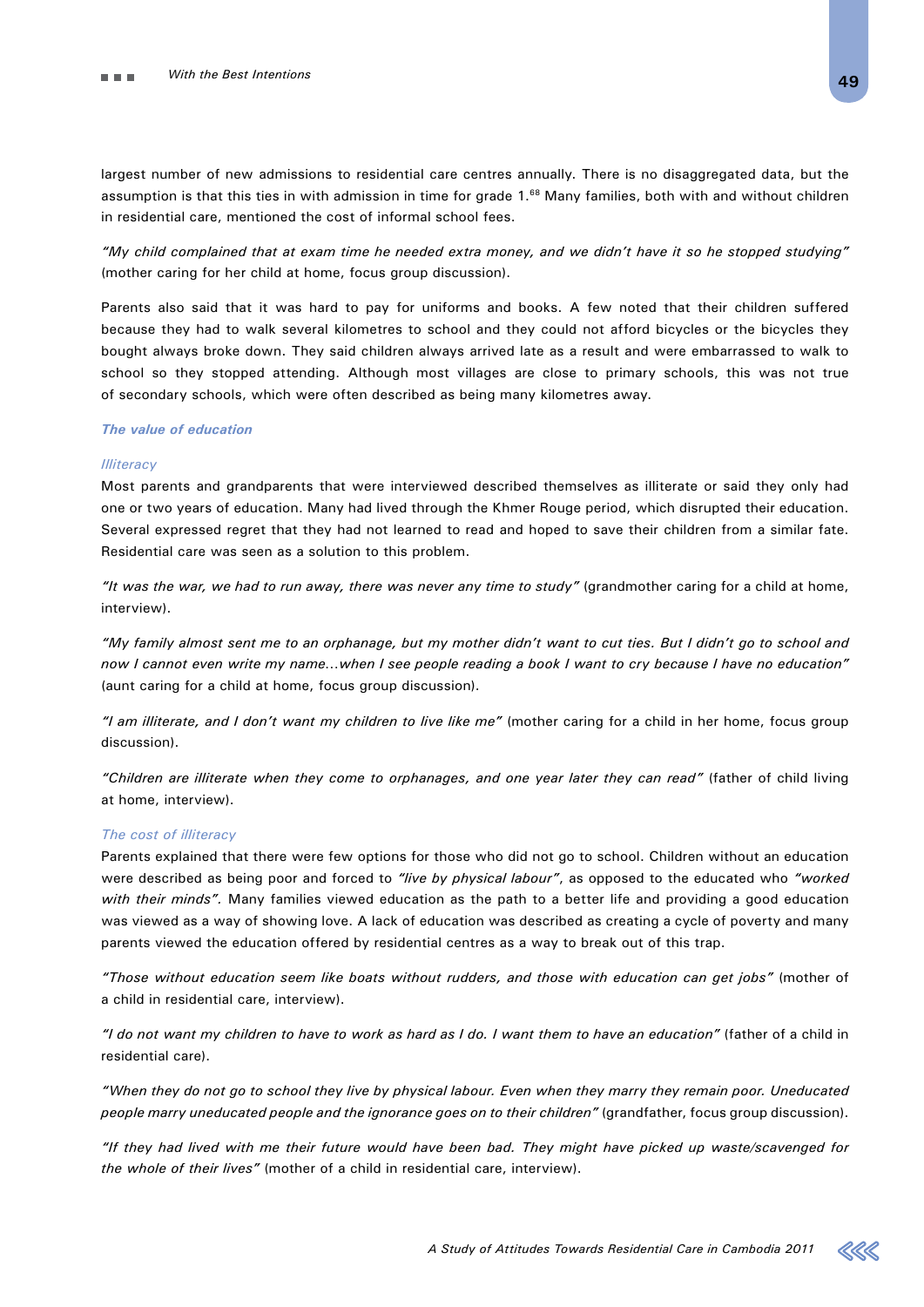#### *Education and morality*

Education was closely linked to being a *"good person"* by many participants in the study. Focus group members described those with education as having *"knowledge and respect".* This may be because of the close relationship between education and Buddhism in Cambodia, a country in which the main path to education has traditionally been through the pagoda. One key informant explained that before he left the village to pursue his education no one listened to what he said, but now when he returned people took him seriously. Those without education on the other hand were viewed as morally suspect. Many participants believed that education would prevent children from becoming rebellious youths.

*"Those who have education can see good things, and copy and follow"* (father of a child in residential care, interview).

*"The uneducated cannot lead a good life and will do bad things"* (Commune Council member, interview).

*"In Khmer we call those who are uneducated 'gangsters'"* (father, focus group discussion).

#### *Education and understanding*

The distinction between those with an education and those without was viewed as a defining feature of a person's identity. Education was seen to assign morality, and those without it were viewed with suspicion, as seen above. However, a few participants felt it went deeper than that.

*"It is hard to talk to uneducated people, they have a hard time understanding"* (mother, focus group discussion).

*"I am illiterate. Life is hard when you are illiterate, when someone speaks to me I cannot understand what they say"* (mother of a child in residential care, interview).

This woman implied that a lack of schooling had undermined her perceived ability to understand the spoken word.

#### *Education and the future*

Most families with children living at home did not articulate a clear vision for the future of their children. However, parents with children in residential care felt the future of their children depended on the institution. They repeatedly said that they believed the residential centre would give their child an education and that this would lead to a job in town. Whilst some parents believed their children would do vocational training and work as mechanics nearby, others had possibly unrealistic expectations.

*"When they are knowledgeable they can do any work, without knowledge they can do nothing"* (mother of a child in residential care, interview).

*"If you have an education you can become a medical doctor and live and study abroad"* (mother of a child in residential care, interview).

#### *Education in residential centres69*

Most parents say they send their children to residential care so they can get an education. The majority of residential care centres reported offering education to children<sup>70</sup>. However, the quality of education varied. Many institutions said they send the children in their care to the local primary schools. In some cases the residential centres pay the informal fees for the children, but some directors explained they asked the teachers to waive these fees. One director explained this made things difficult because the teachers resented the children from the centre because they did not pay.



 $^{69}$  It is important to note here that this study is not an evaluation of residential centres. The views on education noted here are the views of participants, as described to the research team. They should not be assumed to offer an evaluation of education in residential centres across Cambodia.

 $^{70}$  In Daigle and Dayble's (2001) survey of residential care in Cambodia almost all residential care facilities said they offered education to the children in their care. admitted to care at primary school, grade 1.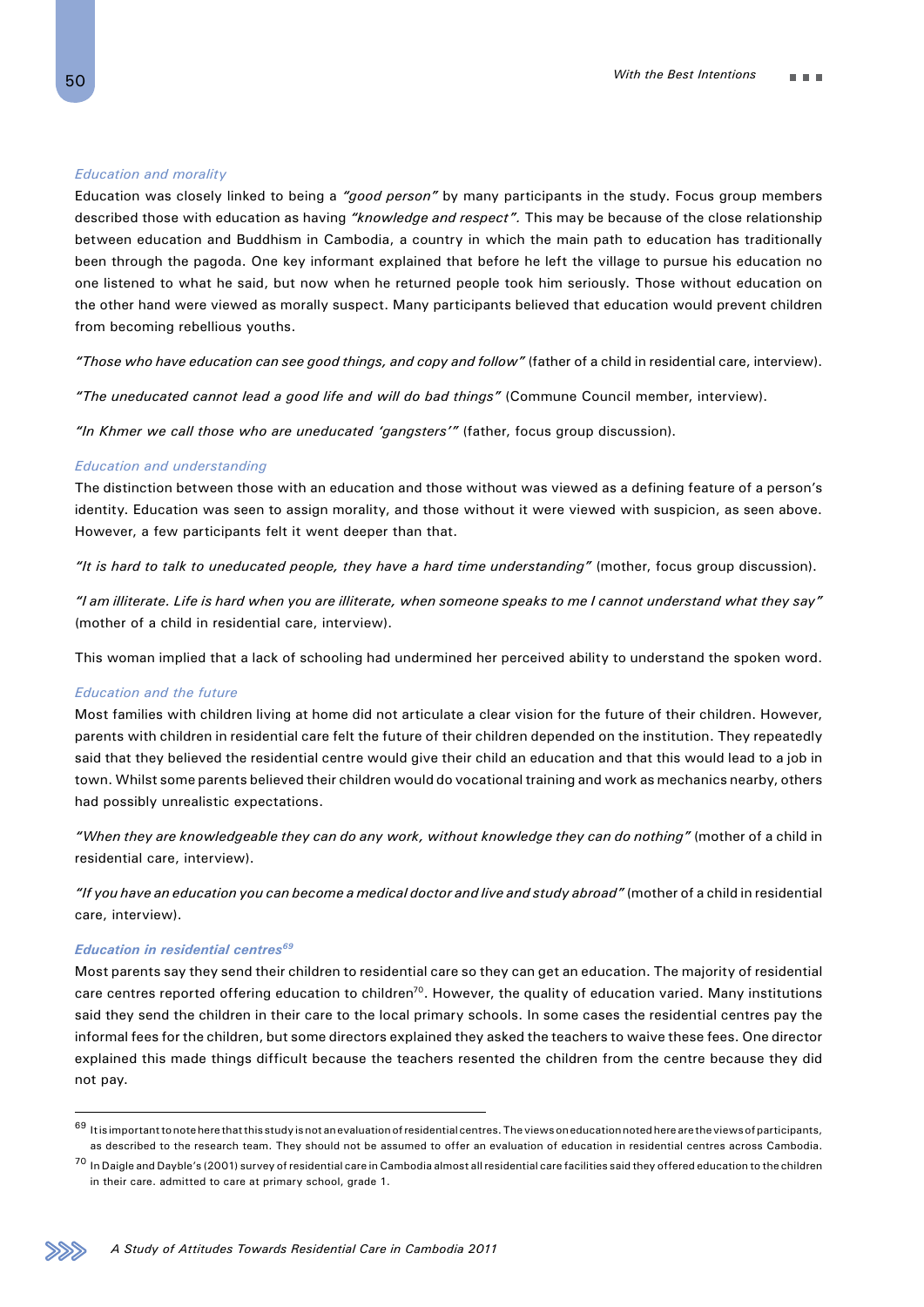*"The teachers make the children sit at the back because they don't have money. The teachers look down on children from the centre and the children are embarrassed because they study without paying money"* (residential care director, interview).

It also appears that some centres are not sending the children to school everyday. As noted before, a few participants described children in residential centres being made to work in the rice fields instead of going to school. Others described children being taken out of class to give an apsara dance performance whenever a group of tourists arrived.

One key informant explained that parents also send their children to residential centres because they are often based in urban centres and there is a perception that urban schools are better. Teachers graduating from college with high scores are given first choice of where to work and they are less likely to choose poor rural villages. This may also relate to the parents stated desire to help their children move from a rural lifestyle to an urban one, from manual labour to *"mental"* labour.

Some key informants mentioned residential centres that ran their own schools for children within the centre. In some cases these were described as being of a very high standard. However, in this research, few parents mentioned children attending these kinds of schools and no residential care directors that were interviewed reporting running them. It was, however, common to hear of after-school programmes within residential centres. These after-school programmes were sometimes described as functioning as an additional school, offering many of the subjects covered in the National Curriculum. Parents explained that children in these schools would quickly advance.

*"The child [I know] in the foreign orphanage is better off than mine, they are the same age but she is in grade nine, and mine is in Grade 6"* (mother caring for her child at home, interview).

Many residential care directors reported offering specific after-school lessons, particularly English classes. In Siem Reap some also reported offering Japanese, Korean and French in order to prepare children for jobs in the tourism industry. Some directors also said they offered sports, arts and vocational training. Several participants cited extra lessons as one of the benefits of residential centres.

Some residential care directors said their organizations also paid for higher education for children who qualified. The highest levels of government have also offered government university scholarships for any child who qualifies from a residential care centre. However, most residential care directors did not think their centres could provide funds for higher education.

#### *Time to study*

Some residential care directors explained that children in their centres had more time to study and fewer distractions. They said that children in residential care did not have to worry about survival and were therefore more able to concentrate on their studies. They also said children in the community were more likely to skip school and go for a walk or play<sup>71</sup> after school, which would negatively impact their studies.

#### *Residential care centres are viewed primarily as schools*

Several key informants described residential centres as acting like *"boarding schools for children from the country".* Their main purpose was described as offering a good education in an urban environment. The confusion between residential centres and schools was reflected by a focus group of parents from the community, who said:

*"We request an orphanage be built in our village so that we can send our children in the day time and bring them home at night."*



 $71$  The Khmer word for this "daeur ling" literally means go for a walk, but is used to mean play or skip studies.

 $72$  The Cambodian word "ksai" literally means string and is used to describe a social connection.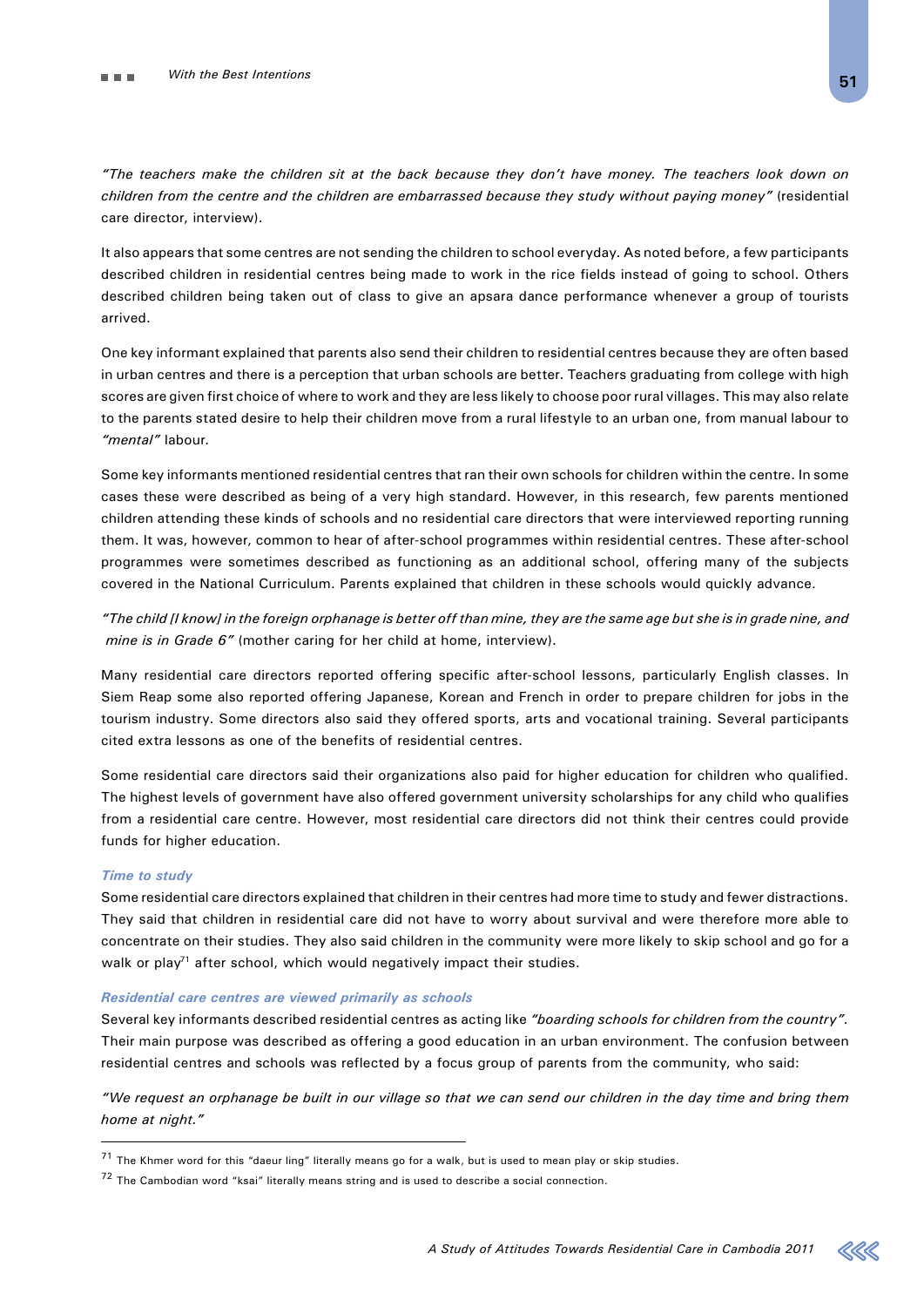In some cases middle-class parents described residential care as an attractive option due to the education offered.

*"It seems hard to others when they want to go there and they have no strings72"* (mother caring for her child at home, interview).

*"If I was poorer they would accept my child. I would send her, to give her a bright future"* (mother caring for her child at home, interview).

# **Is residential care perceived as boarding school?**

A director of a residential care centre in an urban area explained that residential care is often perceived as a form of boarding school. He explained that even relatively wealthy members of the community hope to send their children to residential care to advance their education. He told the following story, which he felt illustrated his point.

A child in the centre had died due to a fall whilst playing sports. The next day a man visited the centre and began accusing the staff of negligence for not taking better care of the child. The organization asked who he was and he replied that he was the child's father. The organization went back to their records, which noted the child was an orphan and the father was dead. These records had been confirmed and signed by the Village Chief. It became clear that this man was not only the father, but also the Village Chief and he had falsified documents to get his own child into the residential centre. In these cases the residential care centre is apparently viewed as an educational centre rather than a home for orphaned children.

Several participants explained that it was common for the children of the staff to live in the institution and this was observed during the research. One key informant described working in a residential centre in which *"some parents paid for their children to go there".*

#### *Education and work or household duties*

Several participants mentioned that children in the community had to support their families and this affected their education.

*"Children at home have to work to support their daily life…they do not go to school and it harms their development"* (DoSVY staff member, interview).

*"If she stayed with me she would have to take care of this little one [gesturing to a toddler at her feet] when I go to work, but since she went to the orphanage I leave the little one with the neighbours"* (mother of a child in residential care, interview).

*"If I gave him to the relatives he would only herd cows, not go to school"* (mother of a child in residential care, interview).

Residential care directors and local government members said that some parents refuse to let their children go into residential care because they rely on their children's income. One Village Chief said that in his village it was the children themselves who had refused to go because they pitied their parents and wanted to stay to contribute to the household income.

*"All orphanages have the same problem; parents come to pick children up at 14 or 15 to get them to work on the farm"* (director of residential care, focus group discussion).

However, no parents said that they had refused to send their children because they preferred them to work.

The International Labour Organization's (2001) Child Labour Survey in Cambodia found that 86.6 per cent of economically active children worked as unpaid family workers. The Labour Code of Cambodia says that children can be involved in light work73. Save the Children Norway's report on children's rights in Cambodia also

 $73$  As long as it is not hazardous and does not interfere with their schooling or development.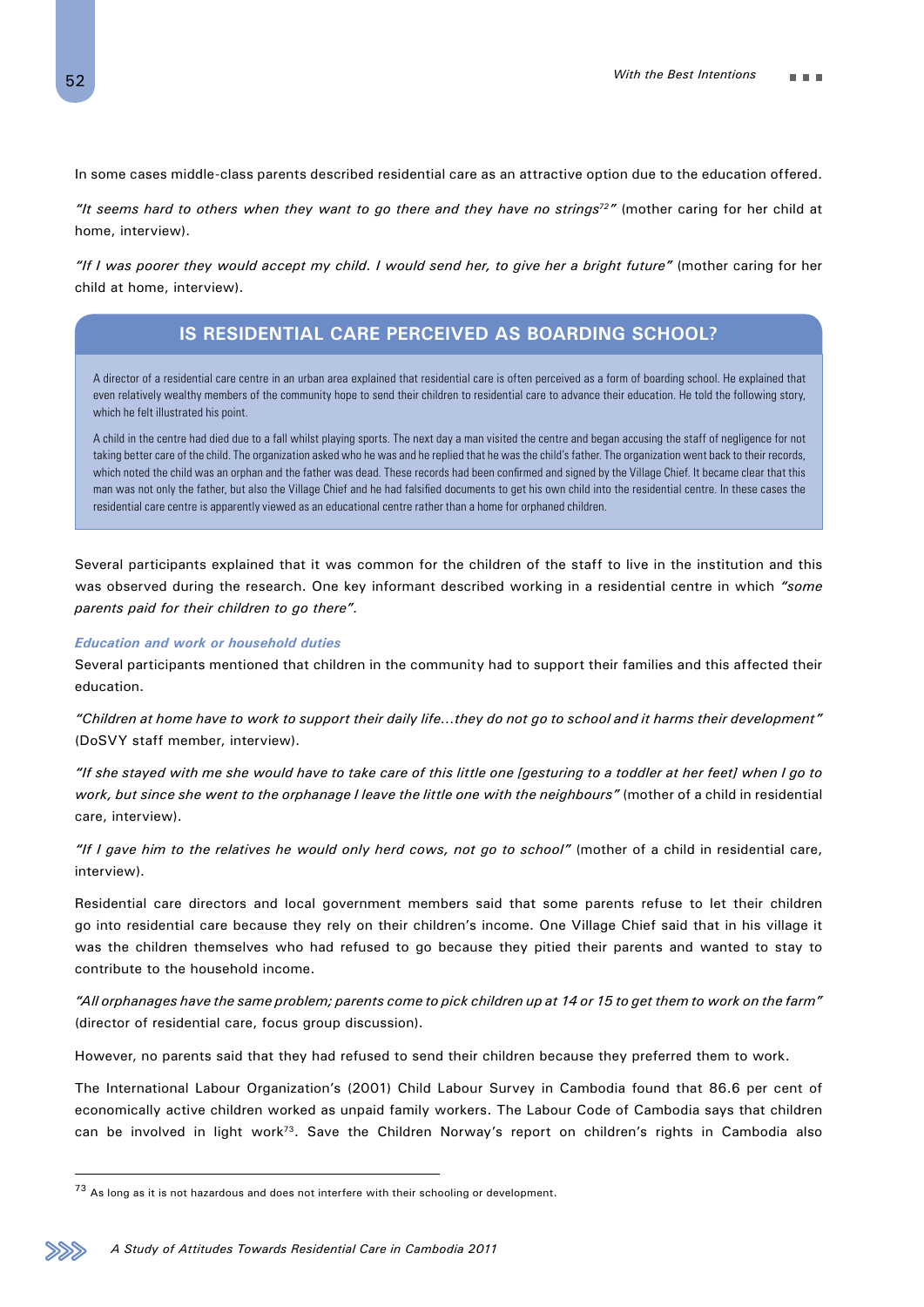detailed the many chores a child does in a family that keep the child busy from dawn to dusk (Jordanwood 2008). These factors can all negatively impact on a child's access to education.

#### *Education and community-based care*

As stated earlier, certain donors do not want to fund community-based care projects because they do not trust that families will distribute the money for children. Meanwhile, residential care directors said that children in the community were more at risk of skipping school or going for walks instead of studying. However, several community interviews gave opposite views. Families who had children living with them at home and were receiving some kind of support from NGOs placed a high value on education. Almost every family receiving support in the community was sending their child to school. A grandmother in a house with a dirt floor, who received a bag of rice and cooking supplies once a month, was managing to educate all five of her grandchildren.

*"The organization gives me food which helps me to save money so my child can go to school"* (mother caring for her child at home, interview).

These families were living in very poor conditions, on a par, or more often below, those of their immediate neighbours. Nevertheless, their children were receiving an education. In one village an NGO had set up a project, which paid the salaries of the school teachers, so that parents were not required to pay *"informal school fees."* In this village the residential care director said he had to recruit children for his centre from a distance and took very few children from the town.

These families also said that their children did not skip school. They said the organization encouraged children to attend and that the children were good students.

Most families placed an almost blind faith in the ability of residential care facilities to provide an education for their children. Many parents had not visited the residential centres in which their children were placed and felt that the child was now the full responsibility of the facility. Some residential care facilities do offer a high standard of education, but this is by no means true for all. Key informants and families reported that some residential care facilities were unable to afford fees to send children to school and that children were working instead. During focus groups with children age 15-23 living in residential care centres, just over half said they were at the appropriate grade for their age. Most children enter residential care facilities at six or seven, so children age 15 or above would have already spent several years in residential care. The fact that so many children were not studying at their grade level calls into question the education that residential care facilities provide. Moreover, several child participants at the research workshops for children were illiterate. Families were placing their children into care for their education and yet some 15 year olds were still unable to read.

Most residential care directors and families said that children in residential care are sent to local primary schools. However, the cost of paying for the informal school fees and educational supplies for a child is minimal when compared with the cost of housing, feeding and paying for school. Vulnerable children could receive educational support and remain living with their families within their communities for a fraction of the cost of supporting a child in residential care. A child should not be forced to choose between an education and a family.

#### *Other beliefs or attitudes that contribute to placing children in residential care*

#### *The residential care centre as a "better parent"*

In surveys, most parents agreed/strongly agreed with the statement that families are better at raising children than orphanages. However, a significant number of families (38.9 per cent) disagreed/strongly disagreed with this statement. Previous research (Gourley, 2009) has also noted that families said they felt their ability to parent their children was insufficient. Children in residential care were described as more respectful because participants

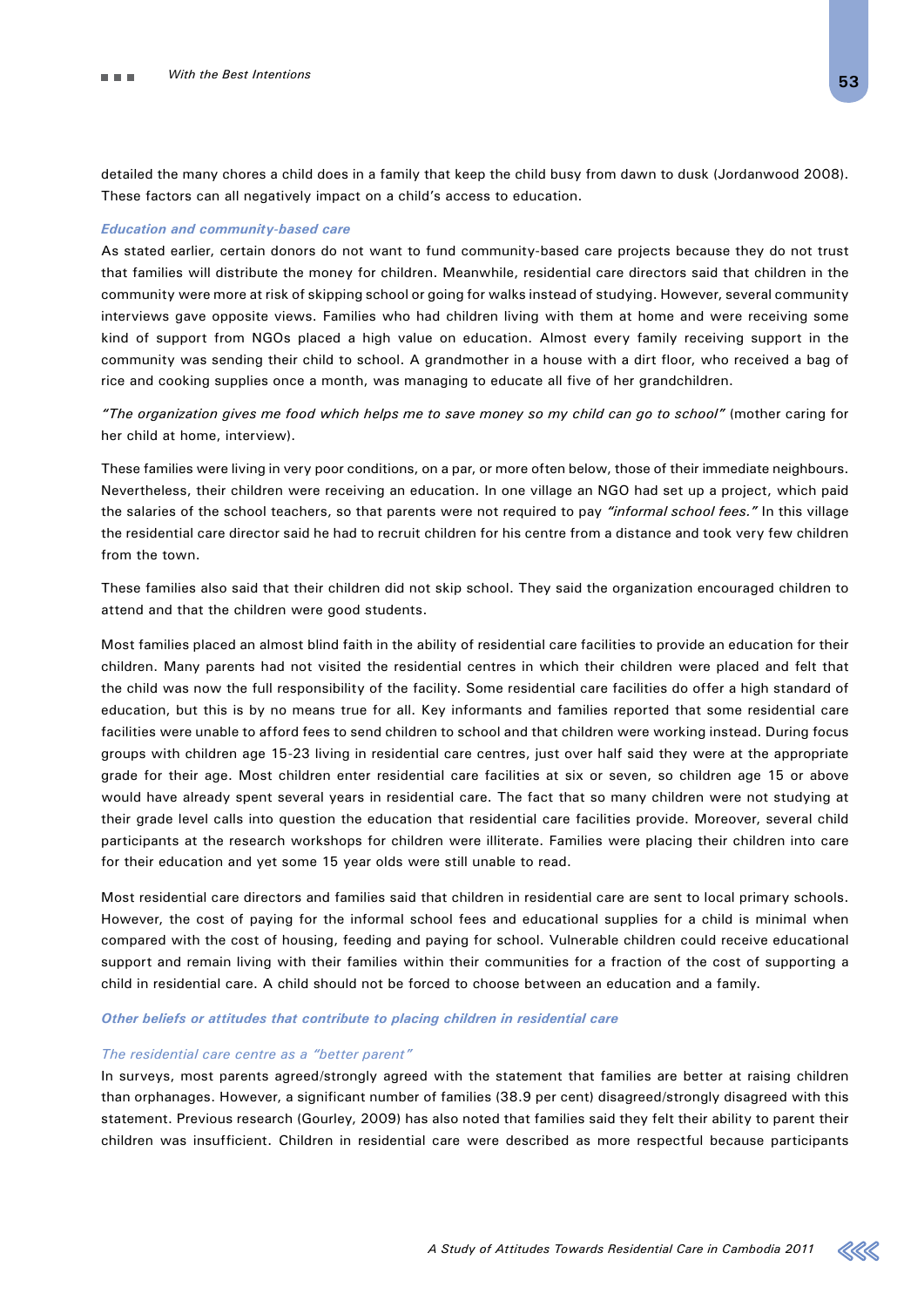believed institutions were more able to manage children. Some participants blamed parents, who were described as too busy or disinterested.

*"Children in the orphanage are better children, they are respectful, they respect the elderly and do their work"* (mother caring for her children at home, focus group discussion).

*"Children behave better there because there is clear management and children are more afraid of teachers than parents"* (Commune Council member, interview).

*"Poor parents do not have time to monitor their children's studies, but in our orphanage we manage them well"* (residential care director, focus group discussion).

*"There is no support for children of poor families to be good…poor children don't get good advice from parents"* (Commune Council member, interview).

Some participants felt that children were too free in the community and that residential care provided the necessary structure. Children were often described as *"going for walks"* in the community, which was frowned upon.

*"A child's point of view is different than ours. They think only of the fun they can have in the present, not of their futures. When they are happy and playing they don't want to come back [to work] but here it is different, here they study. If they were to go to the village they would have freedom and become undisciplined"* (residential care director, interview).

# **A community member describes how residential care is used as a disciplinary shelter**

*"The family wants to send their child to an orphanage because he is hard to advise, the child is a gang member, he is bad/broken74. He does not do housework. He does not obey his grandmother; he does not go to school. He plays pool and games. He tries to run away from his grandmother.*

He is the child of the first wife. When the father remarried the new family didn't like his behaviour so they sent him to the grandmother. He was sent to meet *the uncle who is a policeman to get advice, but he did not take the advice. The uncle wanted to arrest him, but he is unable to. So now he wants to send him to the orphanage because he thinks they will make him obey. There is good discipline there".*

#### *Rebellion*

Many felt children in the community might fall in with *"bad friends".* They were described as more at risk of joining gangs, and participants said the residential care centre would offer a form of protection.

*"In the orphanage I don't have to worry about rebellious youths who could mistreat my children"* (mother with a child in residential care, interview).

*"There is no hope that the children who stay can be good people"* (mother with a child in residential care,interview).

Residential care was also described as a remedial option for children already involved in gangs, as the example in the inset demonstrates.

#### *The belief that residential care is an avenue to modern/urban life*

Some participants explained that a residential centre was a good option for children because it was both modern and urban. Several participants believed that residential care centres served as a springboard to move from a rural to



<sup>74</sup> Koatch is a Khmer word that directly translated means broken, but it used to mean bad.

 $^{75}$  In Khmer a karaoke girl is a euphemism for sex worker. However, not all girls who work in karaoke bars engage in sex with customers.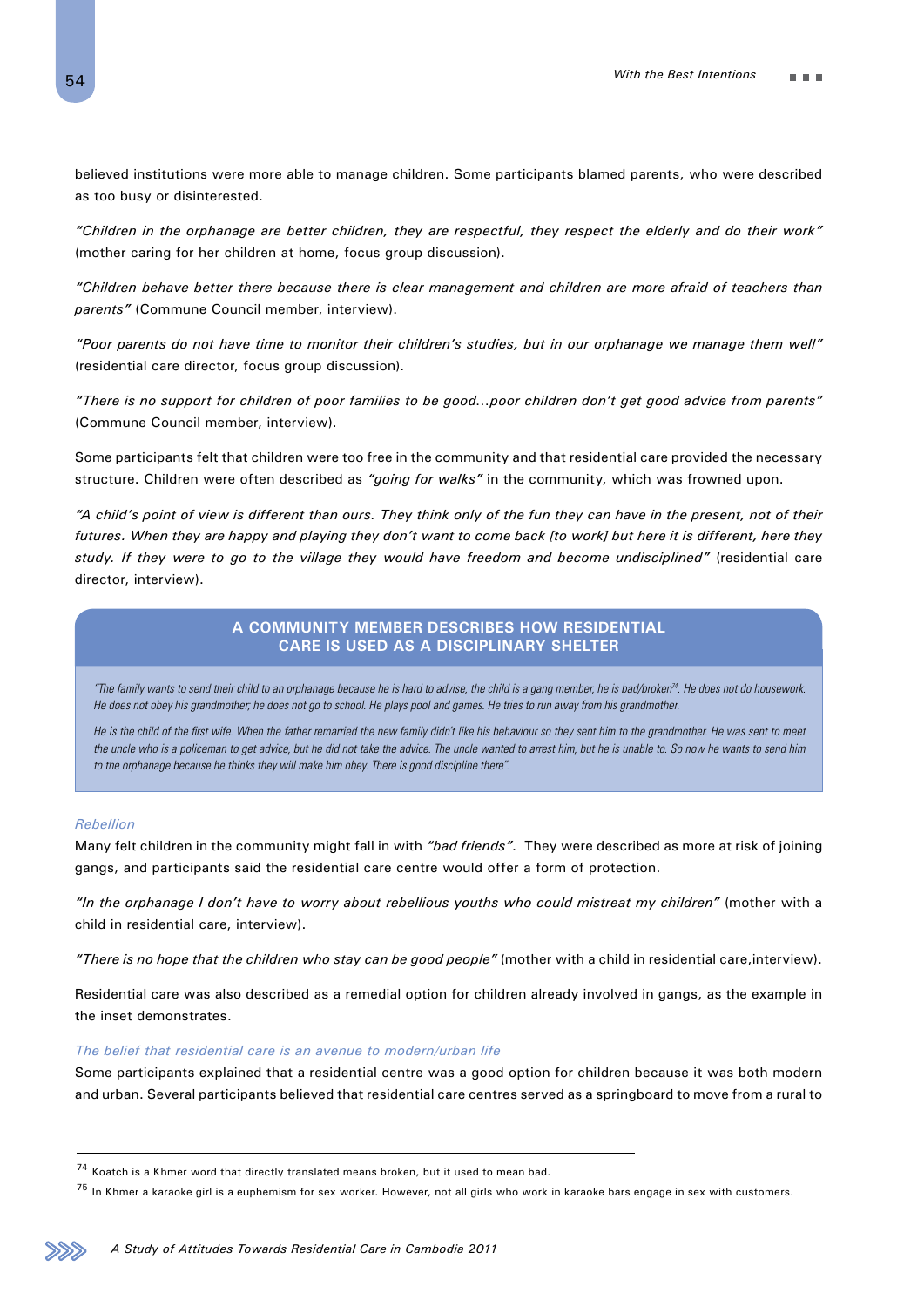an urban existence. In surveys, 80.5 per cent of families said they agreed/strongly agreed with the statement *"Children in orphanages will have a better future than children in the village."*

*"They [the children in the residential care centres] don't belong in the village anymore, these children have computer skills, they dress differently, they are modern kids now"* (residential care director, focus group discussion).

*"Most [graduates] go to town, not back to the village, because there is nothing for them there but farming"* (residential care director, focus group discussion).

#### *Discrimination/prejudice*

In some cases prejudice amongst the community was described as increasing vulnerability of children. A great aunt explained that she cared for her grandchild because his father had married a *"karaoke woman" 75* before his death and the child was therefore ostracized. Another woman explained that she was unable to rely on her relatives for help because they shunned her due to her poverty. She said this caused her to place her child in residential care. A key informant described being approached by a community that requested she start an orphanage for the children whose parents had died of HIV because the community felt that these children contained bad spirits.

#### *Peer pressure*

Both supporters and detractors of residential care used peer pressure. Some participants felt that families who refused to take in their relatives should feel shame. However, many more felt that it was the duty of poor families to send their children to residential care. Members of district and local government described persuading parents to send children to residential care for the good of the child. Families also reported being persuaded in this way. Some mothers spoke with pride in their voices, explaining they had made a sacrifice for the greater good.

*"They said they were willing to live with hardship rather than send the child to the orphanage, but if they live with the grandparents they will have no development. They think it is good, but it is not good"* (DoSVY staff member, interview).

*"My relatives persuaded me to send [my child]. I was praised for sending him, for realizing I was unable to raise him myself"* (mother with a child in residential care, interview).

### **Peer pressure: An example from a focus group discussion with mothers from the community**

In one focus group discussion a woman commended her brothers' efforts to keep his family together. The group, however, disagreed with her viewpoint and felt that the children would be better off in residential care. The following brief excerpt illustrates the commonly held social values that pressure families into placing children into residential care.

One participant says: *"My younger brother has seven children; he cuts water lilies to support his family. Three meals a day cost a lot. Sometimes the children miss school to cut water lilies. And one of his children works for another family doing housework and sends money back to her family."*

Another participant interrupts: *"The poor should be sent to orphanages."*

The first woman replies:*"He tries his best, but he cannot cut his feelings."*

The second responds:"*It would be better for him to cut his feelings and send his children to an orphanage to get an education."*

Another group member adds: *"When they are sick they receive medicine."*

The second woman says: *"It is not good to keep them with their family but if the family is not willing to send them, they cannot cut feelings."*

The first woman closes the topic saying: *"Even though they are miserable he is willing to keep them, and it is better than sending them."*

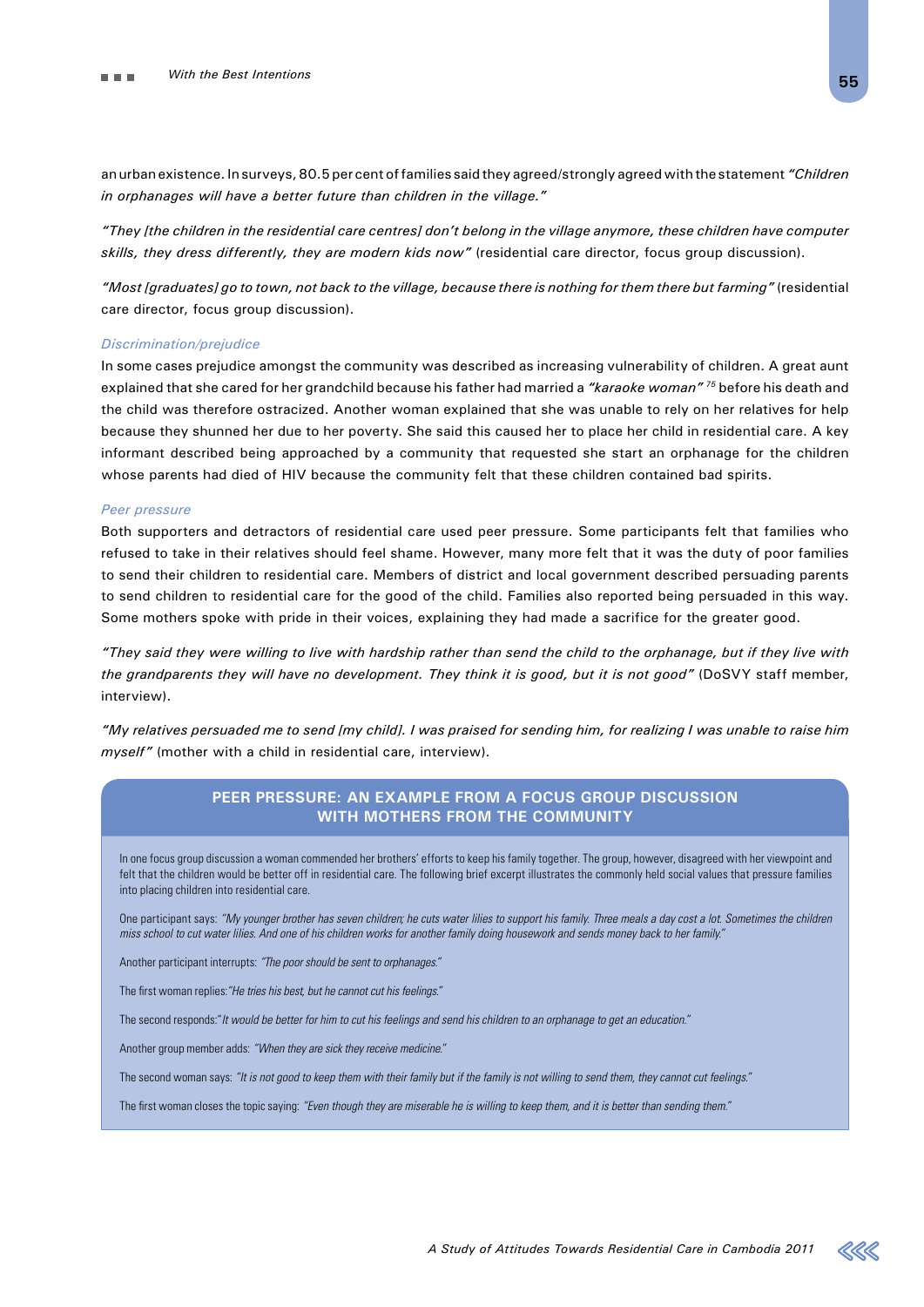#### *Gender*

MoSVY's database of registered residential care facilities shows that there are consistently more boys in residential care than girls. In 2008, there were 58 per cent boys and 42 per cent girls in residential care nationwide. Families did not explain why more boys were sent than girls, but some key informants felt this was due to the belief that girls were more at risk in residential care and more useful at home. Others said that in Cambodian families preference is sometimes given to a boy's education.

### **3.4.4. Attitudes that contribute to keeping children in the community**

#### *Love*

Many parents and elders interviewed during this study had considered placing a child in residential care and had decided against it. The most common reason given for this was love for the child. They explained that they were unable to *"cut their feelings."* Parents explained that young children needed a mother's warmth. Several felt embarrassed that their love for their child made them unable to send them away.

During the research, parents were often observed showing great affection for their children, cuddling them, playfully tickling them, stroking their hair, twining and untwining fingers. This is worth noting because it is the experience of the research team that Cambodian culture is less expressive than many western cultures and as a result people are less likely to talk about their feelings. However, parents displayed their love for their children in other ways.

Many families who had sent children to residential care described a sense of loss for both caregivers and children. Some parents loved their children, but felt they had to let them go "to help the child".

*"According to my living standard I should send them, but according to my feelings I cannot"* (mother caring for her child at home, interview).

*"They miss me so much, and the youngest one when he is sick he misses me. I take pity on them but I cannot solve the problem, the problem is the money to support them"* (grandmother of a child in residential care, interview).

*"I missed them. I fell asleep crying after they first left. They missed me too but I told them not to, I said when you grow up you can live with me"* (mother with a child in residential care, interview).

A few children who had returned home after a period in residential care explained they returned because they missed their parents. One boy said he had cried every night until his aunt who worked at the centre brought him home to his mother. A residential care graduate spoke of feeling lonely for his first months in the institution, and residential care directors also noted that children missed their families. Several parents said they were unable to send all their children and decided to keep one child at home.

*"If they have three they will send two…they need a child to live with for warmth"* (residential care director, interview).

Parents also expressed fear that their children would blame them later in life for having abandoned them. A community member explained that later in life children might be angry with their parents and one mother began to cry as she described her fear that her children would resent her later in life for placing them in care.<sup>76</sup>

Parents repeatedly expressed the belief that they were sending children to residential care for their own good. The belief that parents can both love children and also send them away was illustrated when a three year old child walked in during an interview with a mother who had already sent an older child to an institution. *"Do you want to go?"* she asked the child, who firmly answered *"No". "But they will give you food, they will give you an education"*  she replied whilst kissing and tickling the child.

 $76$  The researcher stopped asking questions as soon as the mother began to cry and the interview was gently terminated.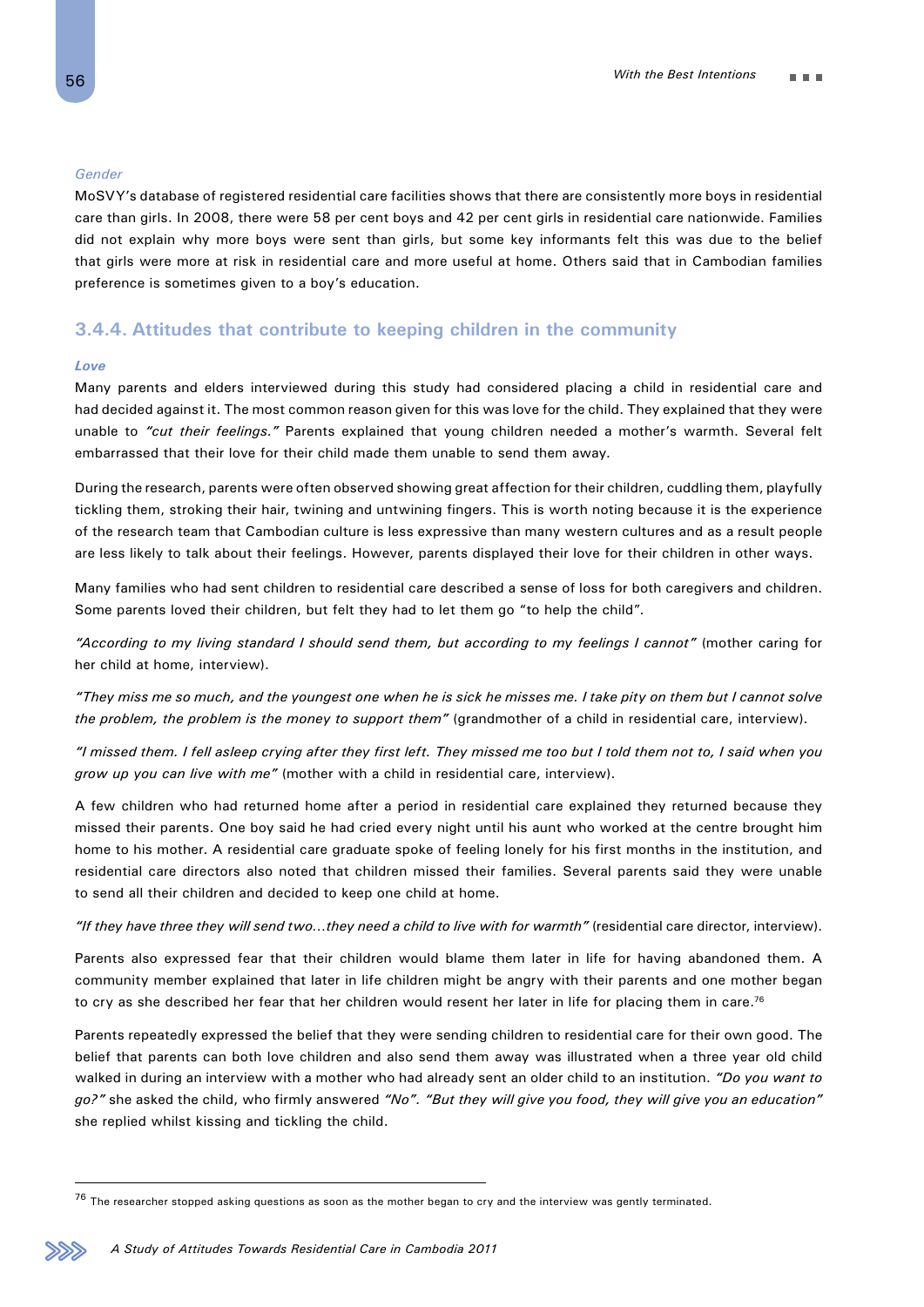#### *Khmer family*

Participants also felt that the strong sense of family obligation in Cambodia helped families keep children at home. Many families receiving some kind of livelihood support said they would never send away their children because they were blood. Several grandparents were very clear about their sense of obligation towards family. One father explained that family would feel ashamed if they did not take in an orphan.

#### *Merit*

A small number of grandparents mentioned that they were raising their grandchildren in order to accrue merit. According to Buddhist belief those who do good in this life accrue merit, which helps them attain a higher status in their next reincarnation.

#### *Mistrust of residential care*

Some families who had chosen not to place their children in residential care explained they did this because they did not trust the centre to provide adequate care. One grandmother said she was afraid that children in residential centres would be mistreated or bullied. There was a repeated belief stated that children are at risk when they are *"far from our [the parents'] eyes".*

*"We don't leave our children because they are blood, and in the orphanage we are afraid they won't get the same amount of care as with us"* (grandmother, focus group discussion).

*"If I gave my children they could be mistreated or trafficked…I don't trust anyone else"* (father caring for his children at home, interview).

The expressions of love and familial responsibility were in sharp contrast to the stated opinions of some donors and residential care directors who thought families were untrustworthy, wanted their children at home for the free labour they offered, or were likely to abuse or sell their children. In making these arguments, donors and directors are calling into question the family unit itself. Their argument, taken to their conclusion, would imply that all poor children in Cambodia should be placed in residential care for their own good.

# **3.5. Attitudes of young people to residential care**

Research was conducted with both young people aged 15-25 living in residential care and with control groups of children of a similar age living in the community. The research with young people in residential care focused on their present lives and their futures. It did not ask about their past since it was felt this might have been too invasive or emotionally upsetting.

# **3.5.1. Key findings**

- Many children in residential care feel that the institutions fail to provide adequate physical care or education.
- $\geqslant$ They also feel that their emotional needs are not met and complain of a lack of personal freedom and love.
- $\geqslant$ Children in residential care fear for their futures, worrying that they will not be able to find jobs or will be forced into crime. They are afraid they will not be able to adapt to the outside world and will suffer from a lack of community support.
- $\triangleright$ Only 1.8 per cent of children or young people in residential care that were surveyed anticipate being independent at age 18. Meanwhile 76.3 per cent anticipate they will be independent when they have a job. However only 78.5 per cent of young people in residential care aged 15-22 that were surveyed actually have a job. This suggests that older children staying in residential care are inadequately prepared to enter society and live independently.

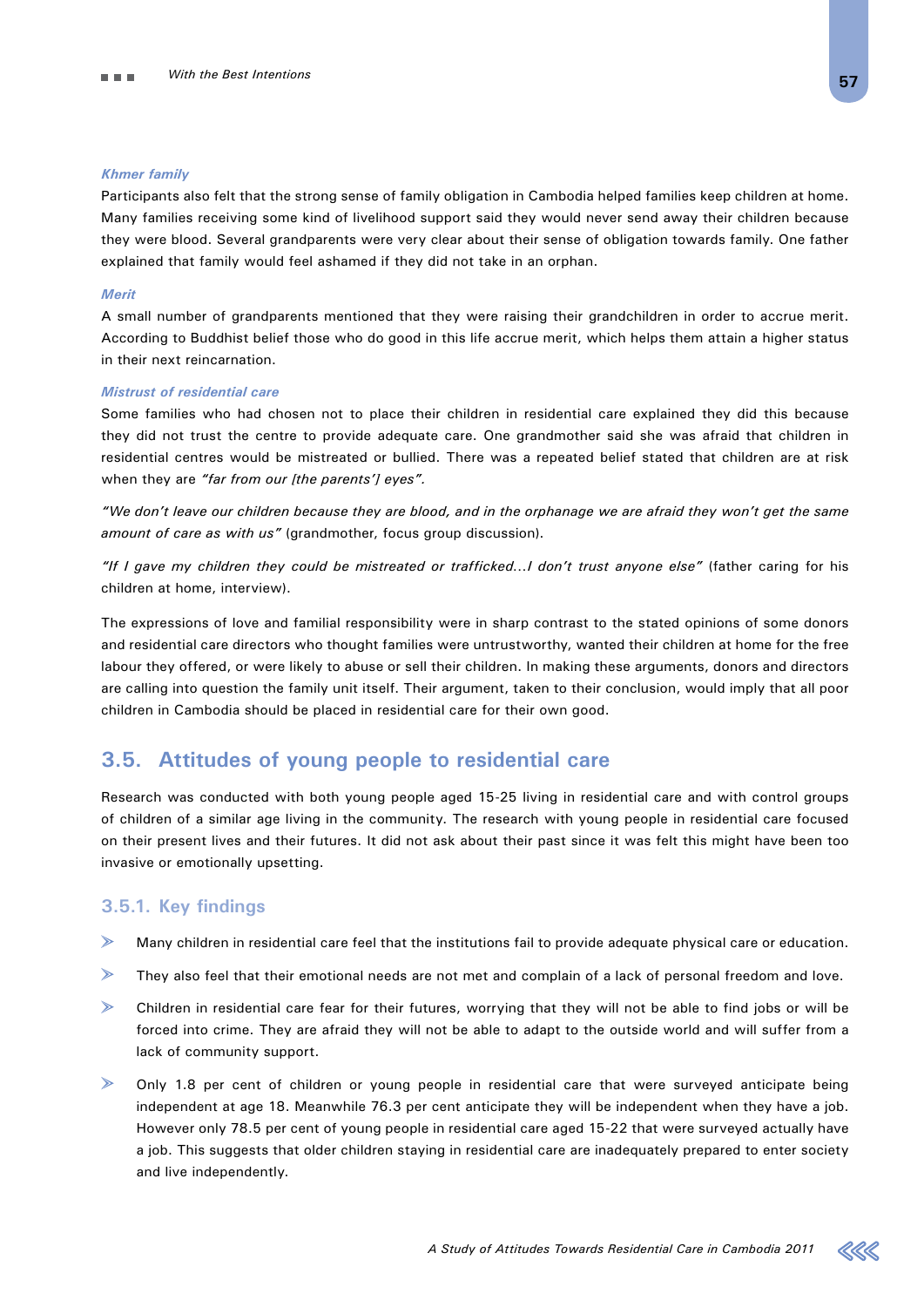### **3.5.2. Present**

#### *Material concerns*

Young people in residential care described the residential care facilities as lacking in physical necessities. Many children said that the facilities did not have enough beds. Others said there was not enough food and that they wished they had 'modern' clothes to wear. A few also said they wanted jewellery or make-up. A common theme was that young people did not have their own personal money.

Many young people also mentioned that they wanted more help with education. Some said they no longer studied and they were angry with themselves that they had stopped. Others said they lacked the money for extra lessons, transport or uniforms. Some mentioned they wanted to be able to take extra lessons in languages outside the centre.

### *Social/emotional concerns*

#### *Personal freedom*

Many young people expressed frustration with the lack of personal freedom. They wanted to be able to go for walks or to go outside more often. They did not feel free to express themselves, saying that they were often prevented from speaking out, offering opinions or protesting. In one workshop when the research team asked the children for their opinions about their futures, the group burst out in applause noting they were happy to be asked.

*"It always depends on the staff's opinions, not the children's opinions"* (child in residential care, focus group discussion).

*"The director does things without telling us the reason why"* (child in residential care, focus group discussion).

Save the Children Norway's study of child participation in Cambodia found that children are not encouraged to express themselves or speak out within their homes (Jordanwood, 2008). It appears that this situation is exacerbated within residential care because the hierarchical patronage structure discussed in Gourley (2009) is also in play. Children are at the lower end of both of these structures and are not believed to be entitled to speak out. As one mother who had taken her child out of residential care noted, when her child was sick he did not dare to tell the staff.

#### *Emotional concerns*

Many children said they lacked warmth and love and that they lacked *"someone to depend on".* Some said that they wanted someone to encourage them and care for them.

*"The staff get angry when we get homesick and want to run away from the centre"* (child in residential care, focus group discussion).

Some said staff did not love them equally and were unfair and would take sides in disputes. Others said they felt that it was unfair that they didn't have sponsors, like the other children. A few said staff were abusive and threatened children.

*"The staff cheat us to get things for themselves"* (child in residential care, focus group discussion).

*"The staff look down on the children"* (child in residential care, focus group discussion).

Some young people mentioned the issue of rumours and gossip, noting that both other children and staff talked about each other behind their backs. They described this as very upsetting and wished others would discuss issues with them directly instead.

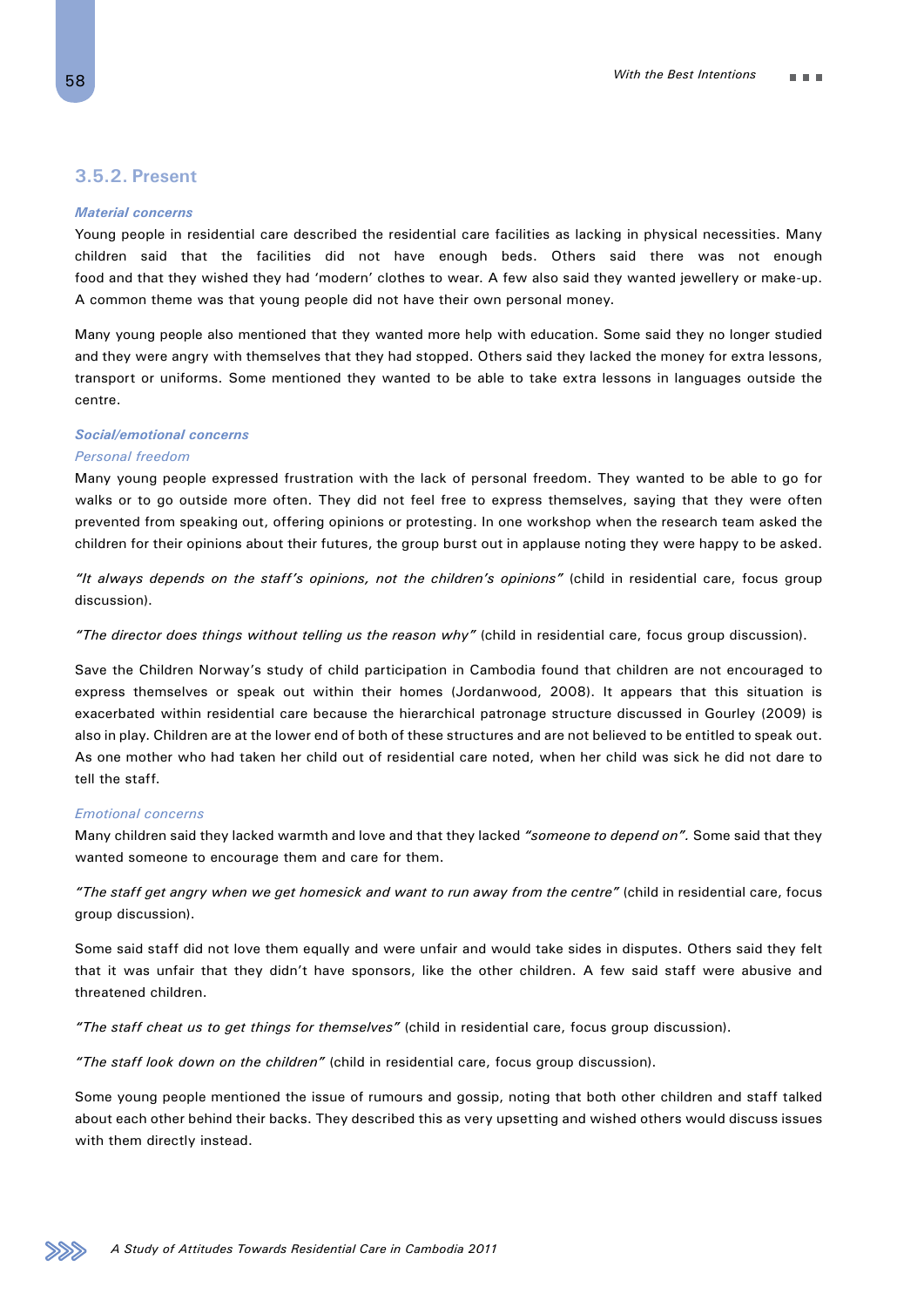# **3.5.3. Future**

Young people, both in residential care and in the community, were asked to discuss their feelings and attitudes towards the future. Both groups felt a mix of positive and negative feelings towards the future, many noting they were excited and happy about starting new lives and the freedom they would have outside the facility, but were afraid of what the future might bring.

Young people in the community and residential care were concerned about finding accommodation and jobs and being able to continue their studies in the future. They were also worried about crime. However, as will be seen, young people in residential care tended to be much more specific in their description of their fears and also more worried.

Both young people in residential care and those living in the community worried about where they would live in the future. However, those in the community focused on the need to find a place to stay, while those in residential care spoke also of the result of this i.e. being homeless.

*"I will have to find somewhere to live by myself"* (child in residential care, focus group discussion).

*"I am afraid of being vulnerable again"* (child in residential care, focus group discussion).

Both groups also worried about finding jobs. A few young people in residential care added that they would have no support networks to help them do this or would not have appropriate work clothes to wear. While young people in the community described this fear in general terms ("I worry that I won't be able to find a job"), young people in residential care were more specific and appeared more afraid. They mentioned a number of fears not mentioned by young people in the community, including fear that:

- *"…I will be like a beggar"*
- *"…be a servant in a house"*
- *"…will have to work in hard labour"*
- *"…will end up scavenging rubbish"*
- *"…to be scorned/looked down on by colleagues"*

(Children in residential care, focus group discussions).

Young people in residential care may have had real reasons to worry about future jobs. The MoSVY database of registered residential care centres shows many young people stay on in residential care after the age of 18.In several provinces the rate of children leaving after 18 was as low as over 50 per cent. The lack of planning amongst residential care directors for reintegration of children was noted earlier.

Moreover, in Cambodian society great value is placed on the role and responsibility of the family (Gourley, 2009). Families are expected to help their relatives find jobs and, as one key informant noted, will often allow out-of-town relatives to stay with them while they start their careers. These connections would most likely be unavailable to young people leaving residential care. In this study, the general expectation of families was that children would find jobs in urban centres. Some young people in residential care centres wanted to learn rural farming skills. However, many families who had sent children to the centres said they did not own land. In Margaret Posnett's study for ICC/Project Sky (2010) on residential care, she found that families were wary of the suggestion that children might return to and require support from their parents.

#### *Education*

Both young people in the community and in residential care worried that they would be unable to complete their studies due to lack of money. This is a real concern for both groups since a small percentage of the population attend

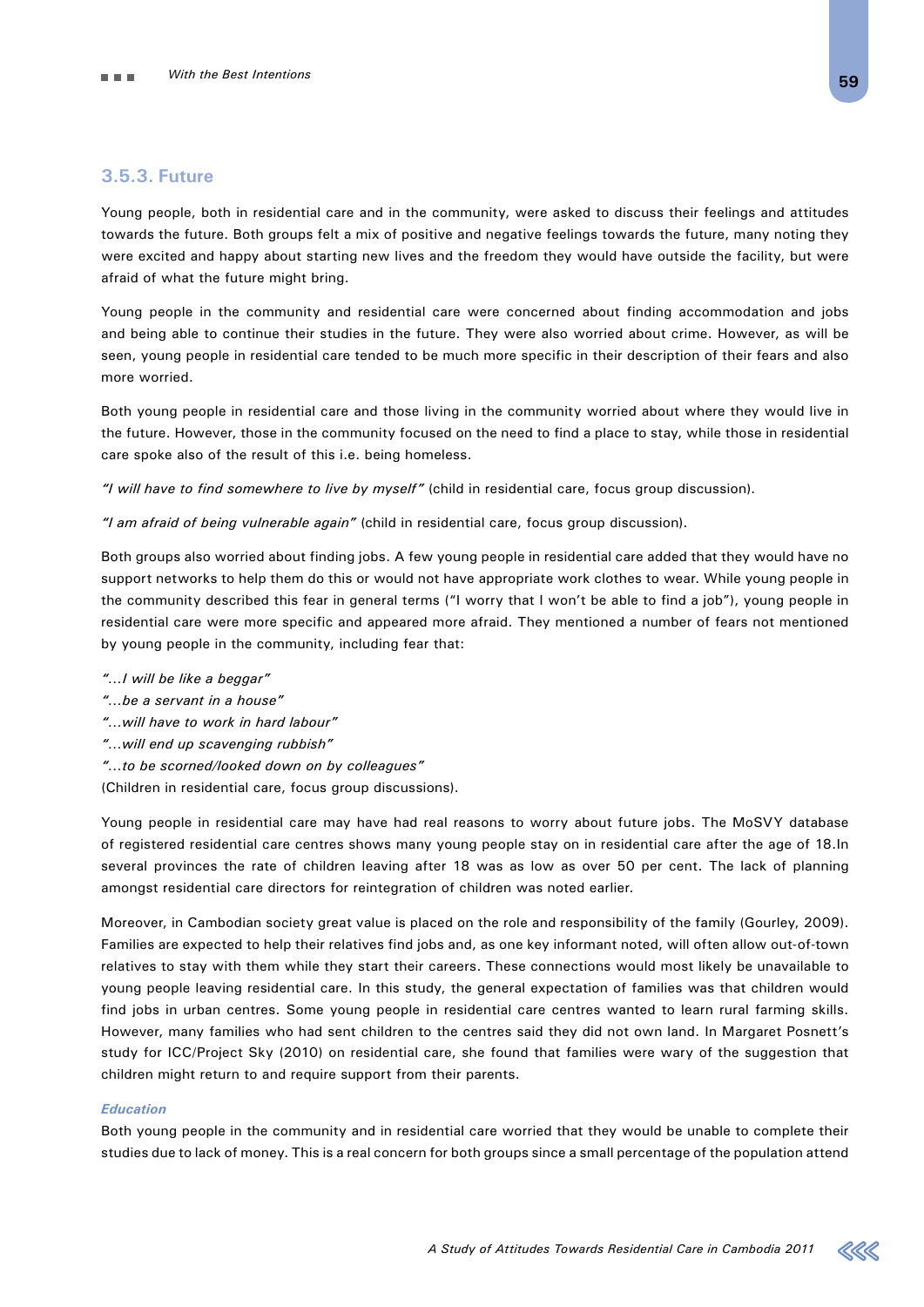higher education in Cambodia. Many young people in residential care said they had always expected to go to university. This goal seems unrealistic given the lack of funds of many residential care centres and the fact that many of the children were not at the appropriate grade level in school.

Many residential care centres offered some form of vocational training. In many cases this was divided along gender lines, with girls being offered classes in cosmetology and boys being offered courses in mechanics. Both boys and girls were offered training in computer and sewing skills. There appeared to be a lack of creativity in classes offered and there were few links to outside jobs, a fact also noted in Vijghen's report on residential care in 2004. Young people in residential care that were interviewed for this study were less likely to be interested in vocational training, having been raised to believe that they would be able to attend university. Many young people had expectations that were probably unrealistic given their circumstances. When asked which jobs they wanted to do in the future, most gave professional positions, such as doctors, lawyers or teachers. One young person said that "If you can read and write you can get a job", which seems optimistic given Cambodia's high level of unemployment. Interviews with former graduates of residential care found that they had difficulty finding work despite some of them having a high level of education.

#### *Problems in society*

When young people in the community talked about future problems in society, they focused on larger societal issues about which they were quite well informed. They mentioned corruption, the global economic crisis, insufficient government regulations, the supply of water and electricity and environmental concerns such as deforestation and the hole in the ozone layer. They also spoke of needing to live on good terms with their neighbours, but to a much lesser extent than those in residential care.

When young people in residential care talked about future problems they might face in society, they were much more interpersonal. They focused more on issues such as "doing what normal people in the community do". They talked about wanting to know how to solve problems or understand social situations.

*"I don't know how to live in society"* (child in residential care, focus group discussion).

Both groups mentioned the effect of crime on their futures, however for young people in the community crime was mentioned much less frequently and described in general terms of gangs, robbery and drugs. For young people in residential care, on the other hand, crime was a central concern. They too were afraid of gangs, being robbed and drugs, but they also voiced that *"being tricked by others"* or being trafficked were large concerns. One young person described his fears about leaving saying,

#### *"I feel like a duck in a cage, afraid someone will cook it."*

The greatest difference between the opinions of young people in the community and in residential care on the issue of crime is that those in care were also afraid of becoming criminals. They said they were afraid of,

- *"…being forced to traffic drugs."*
- *"…being forced to rob."*
- *"…afraid I'll have to be a gang member."*
- *"…hitting my mother to get drugs."*
- *"…afraid I will have to fight for land."*

(Children in residential care, focus group discussion).

<sup>77</sup> According to the MoSVY database of registered residential care facilities in Cambodia.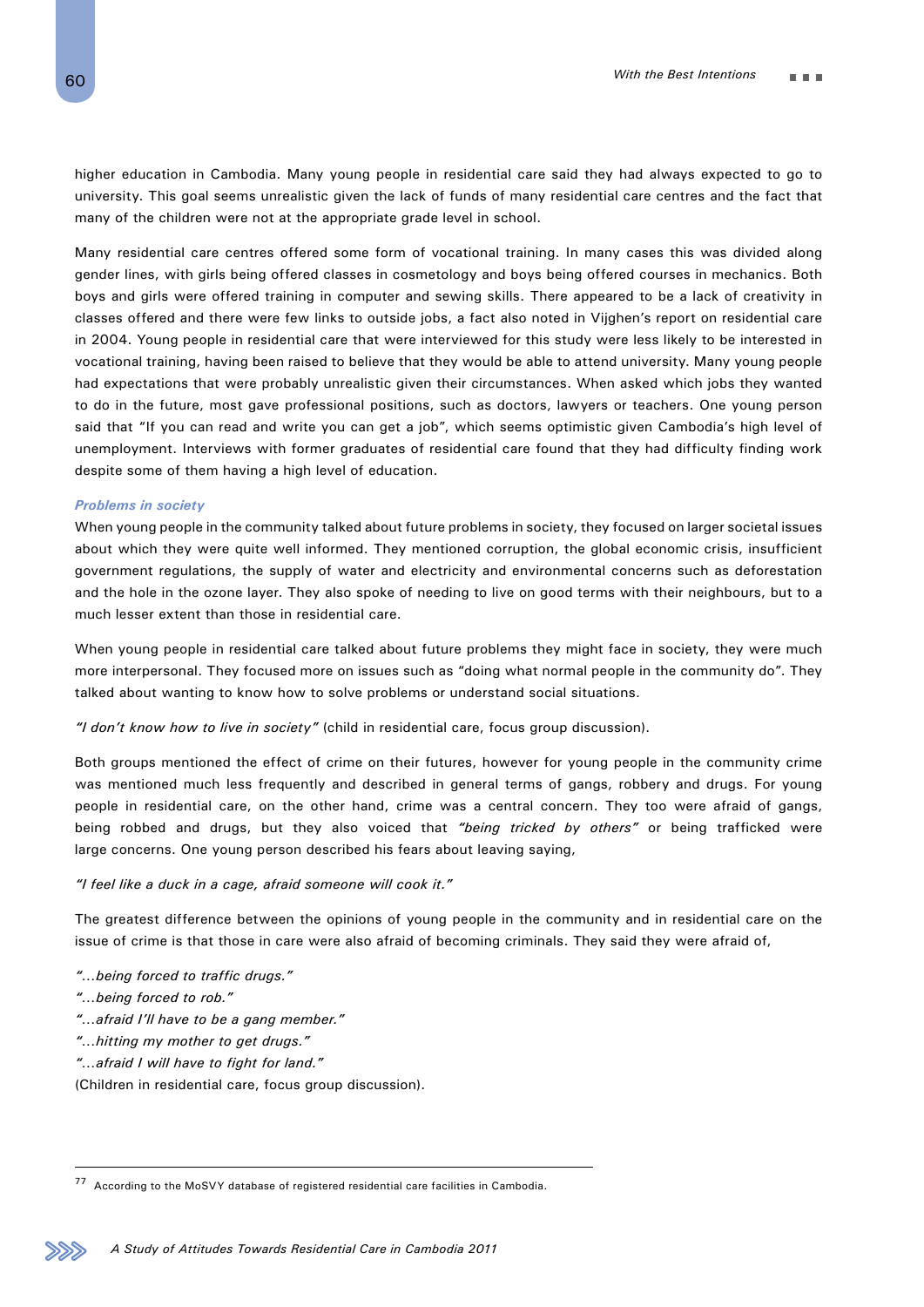#### *Support networks*

Very few young people in the community voiced concern about a lack of support networks in the future. This issue, however, was of great concern to young peoplein residential care. They spoke at length about their worries. They said they worried they would have no one to depend on, no one to encourage them, no one to care for them or help them with their problems. One young person said he wanted someone in the future to help encourage him if he had emotional problems. Many said they would miss love and support. These fears were specific to the young people in residential care and may have been well founded. Adults who had formerly lived in residential care shared these concerns:

*"I never think about marriage. I do not have enough money to get married. If I had stayed in the village I might have been able to get married. I do not have a lot of friends; my only friend is someone who used to be* a teacher at the orphanage. I feel lonely. I would like to be a normal person" (adult graduate of residential care, interview).

#### *Discrimination*

Many people in residential care said they currently suffered from discrimination because they lived in care and feared this would also be true in the future.

#### *Family contact*

Many young people in residential care said they lived with their siblings, which suggests that residential care facilities place a value on keeping children together. However, one noted she was afraid of leaving the centre because she was afraid that her siblings would fall under the influence of bad children after she had gone.

Most young people said they visited their families once or twice a year for the major Khmer holidays of PchumBenh and Khmer New Year. Families with children in government residential care facilities, which in 2008 comprised 11 per cent of facilities nationwide<sup>77</sup>, said that their children visited approximately twice a month and noted that families could stay with the children when they were sick.

# **Case study: A graduate of residential care**

This case illustrates how residential care can leave children with no support network to help them re-enter society. Dara<sup>78</sup> has a high level of education, but he has no family, friends or home to support his first steps in the world of work. He hopes that his sponsor overseas will help him get a job and seems unaware that this is an unrealistic expectation.

Dara is 18 years old and still lives in the residential care centre in which he grew up. He has lived there for ten years and finished grade 12 the previous year. He still studies English in the mornings with the younger residents. He describes his daily schedule,:

*"I feed the fish, I read books in the library and cook with my house-mother. I play basketball."*

He is currently unemployed and has no concrete plans for his future. He says:

*"Next year I hope that I can find a good job, I know how to cook and I can communicate with people from around the world. I hope my sponsor mother overseas will get me a job overseas but she says no, it is very expensive".*

He explains that he has no mother or father and that his grandparents and brother live in the village. He says he visits his grandfather frequently, but hasn't seen his brother in years. He doesn't feel he can go back to live in the village and says:

*"It's difficult for me because I don't have a home town. I used to have friends at the local school, but they have moved on and now I have none. Sometimes I worry that I will be alone; it's difficult for me to live because I have never been alone. It's hard to live alone and to buy food and to clean clothes.... I don't know where I will live".*



<sup>78</sup> Names have been changed to protect individual identities.

<sup>79</sup> This study was not published.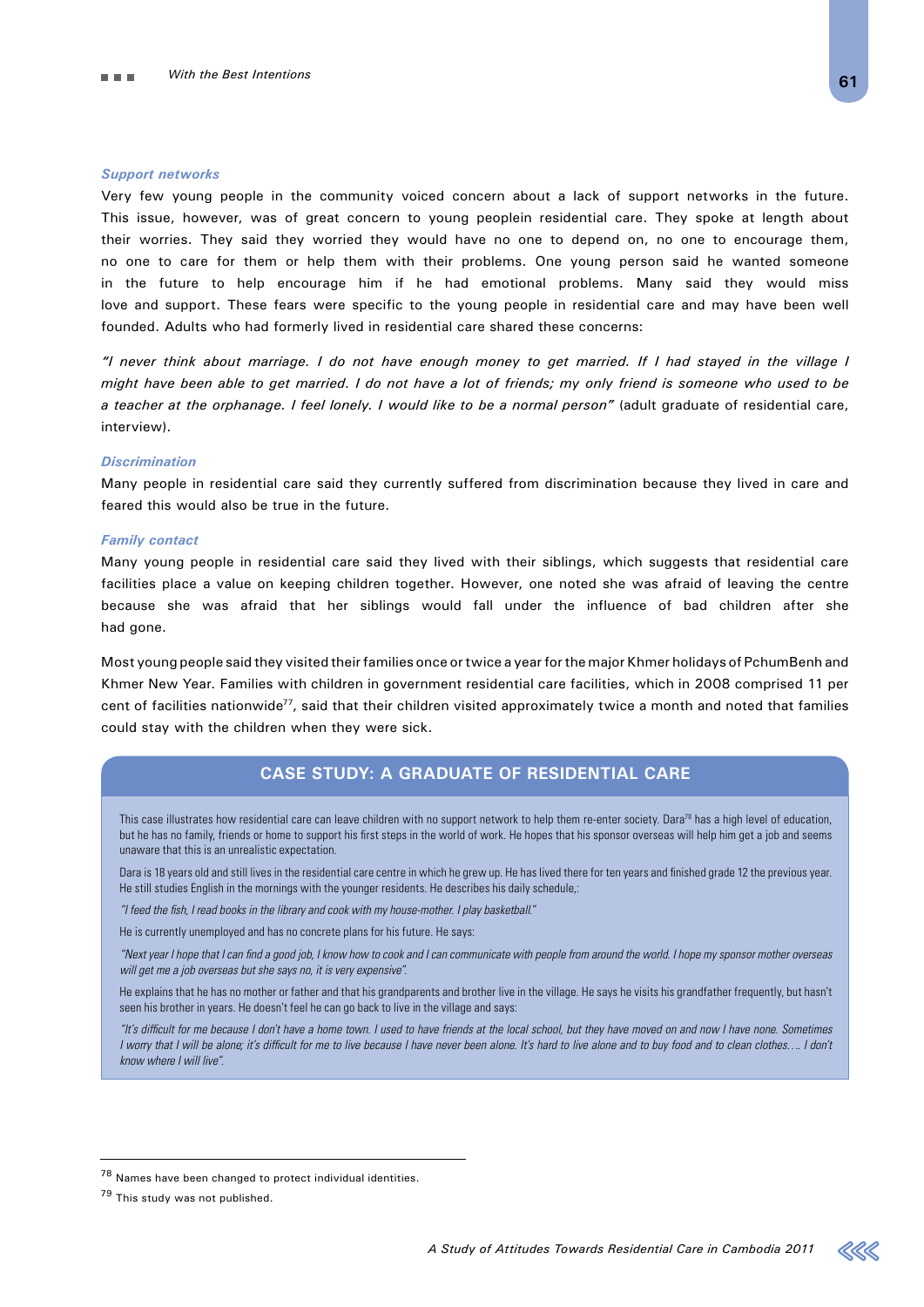# **3.6. The process of placing a child in residential care**

# **3.6.1. Key findings**

- $\geqslant$ Traditionally, Cambodian's have cared for separated children through kinship networks.
- $\geq$ The large increase in residential care facilities is creating a situation in which residential care centres are doing outreach through local government and communities to bring children to their centres.

# **3.6.2. Children in the care of relatives**

Susan Andrews (2008), in her study for UNICEF *Keeping Them Home79,* found that traditional Cambodian culture has a long established tradition of caring for vulnerable children within the community. This was also found in this research.

*"Extended family here is very strong. Everyone is related somehow and there is a much stronger memory of how people are related. The idea of an orphan is different in Khmer or western cultures"* (key informant, interview).

Village Chiefs interviewed for this study confirmed that it was much more common for children whose parents were unable to care for them to live with relatives.

*"When relatives are poor to even offer rice we send them to someone we know a little bit, like a neighbour. We send them for a while, we only send them to survive"* (grandmother, focus group discussion).

One father explained that this is always done with the understanding that the parents can reclaim the children when their financial circumstances have improved. Some participants spoke very positively about the experiences of children with relatives. No participants described poor treatment of children living with relatives in the course of this study, but it has been mentioned in another study by Posnett (2010).

*"I treat her the same as my own child, she calls me "mother"* (aunt raising a niece, focus group discussion).

# **3.6.3. Placing children into care**

As noted earlier, when children are placed with relatives this is usually arranged within the family and without recourse to local authorities. However, when a child is placed in residential care, most participants said it required the signature of the parents, the residential centre, the Village Chief and the Commune Council. Many participants explained that residential centres were responsible for, in the words of a DoSVY staff member, *"finding children by themselves".*

*"We ask for lists of the poor from the Commune Councils and the Village Chiefs and then approach families"* (residential care director, interview).

*"The organization came and selected children to be in the orphanage. My child was selected, but hasn't been taken yet. I don't know the name of the organization"* (mother of a child about to enter residential care, focus group discussion).

In some cases the residential care directors were said to be using coercive tactics to recruit children. One mother said she and her husband were offered a job at the residential centre with the requirement that they enrol their children.



<sup>80</sup> As noted earlier, the Cambodian word "ksai" literally a string describes a connection to another person and is often used in terms of patronage. The word implies a guarantee of some form of assistance.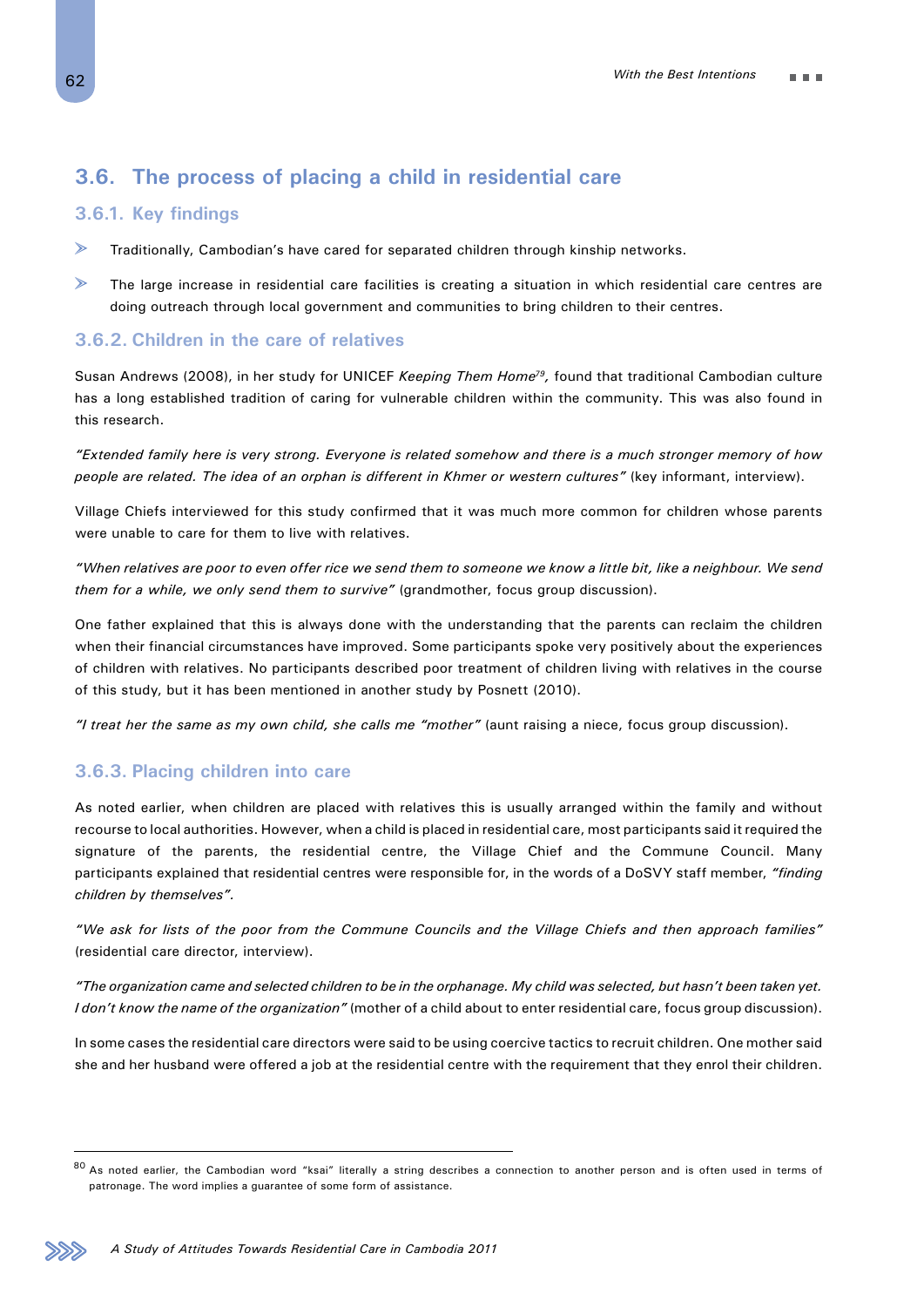*"The orphanage said if we did not bring our children to the orphanage, we couldn't work for them, so the whole family had to go"* (mother with child in residential care, interview).

In another case a family working for the residential centre said they were not being paid a living wage so they were forced to send their children to the residential centre to survive. In one case a mother said that she used to 'squat' on pagoda land, but the residential care director had paid to build a house on his land and given her a job on the understanding that she would send her children to the residential centre. She explained that they were not allowed to sleep with her at night, but had to sleep in the institution. This situation was not an isolated incident. In another place, a residential centre had built a house for a family directly outside the gate of the centre, but again, only the parents were allowed to live in it. The children were required to live inside the institution. One director described parents as suspicious of his motives, saying:

*"One time I gave clothes to a family and when I came back they hid from me, they thought that since I had given them clothes they would have to send their children to the orphanage" (residential care director, interview).*

Some families said that other members of the community had connected them with residential care. Some mentioned neighbours, who were usually described as relatives of residential care staff members or as having children in care themselves. Others said village teachers had approached them to tell them about specific residential care centres. Many families described the people who had introduced them to the centre as their "string/connection".80 One key informant said that parents felt reassured by the "string" and as a result did not evaluate the residential centre themselves:

#### *"They just followed the string regardless of the quality."*

Some residential care directors said that children already at the centre would recruit their younger siblings. The directors described this as a sign of their success:

*"Families will bring one child and when they visit home and talk to the second child they will want to come too. It is a good thing for the orphanage to attract another child" (residential care director, interview).*

Many parents and residential care directors explained that families were evaluated to make sure they were poor before their children were accepted.

Finally, in the few focus groups in which participants explained that they had no direct connections to a residential care centre, families said that all vulnerable children remained in the village. In these cases families said that they had never had a child<sup>81</sup> leave the village and that children whose parents were unable to care for them lived with relatives.

*"There are twelve children whose parents have died in this village, they all live with relatives"* (father caring for his child at home, focus group discussion).

This suggests that a personal connection to a residential centre is a determining factor in sending a child to live in the centre. Parents do not appear to knock on the doors of institutions, but are lead there by people they know in their own communities.

It is important to note however, that these families also said that they were poor, received no NGO support and many of their children dropped out of school. They were looking for help.



<sup>81</sup> To clarify, a child under the age of 16.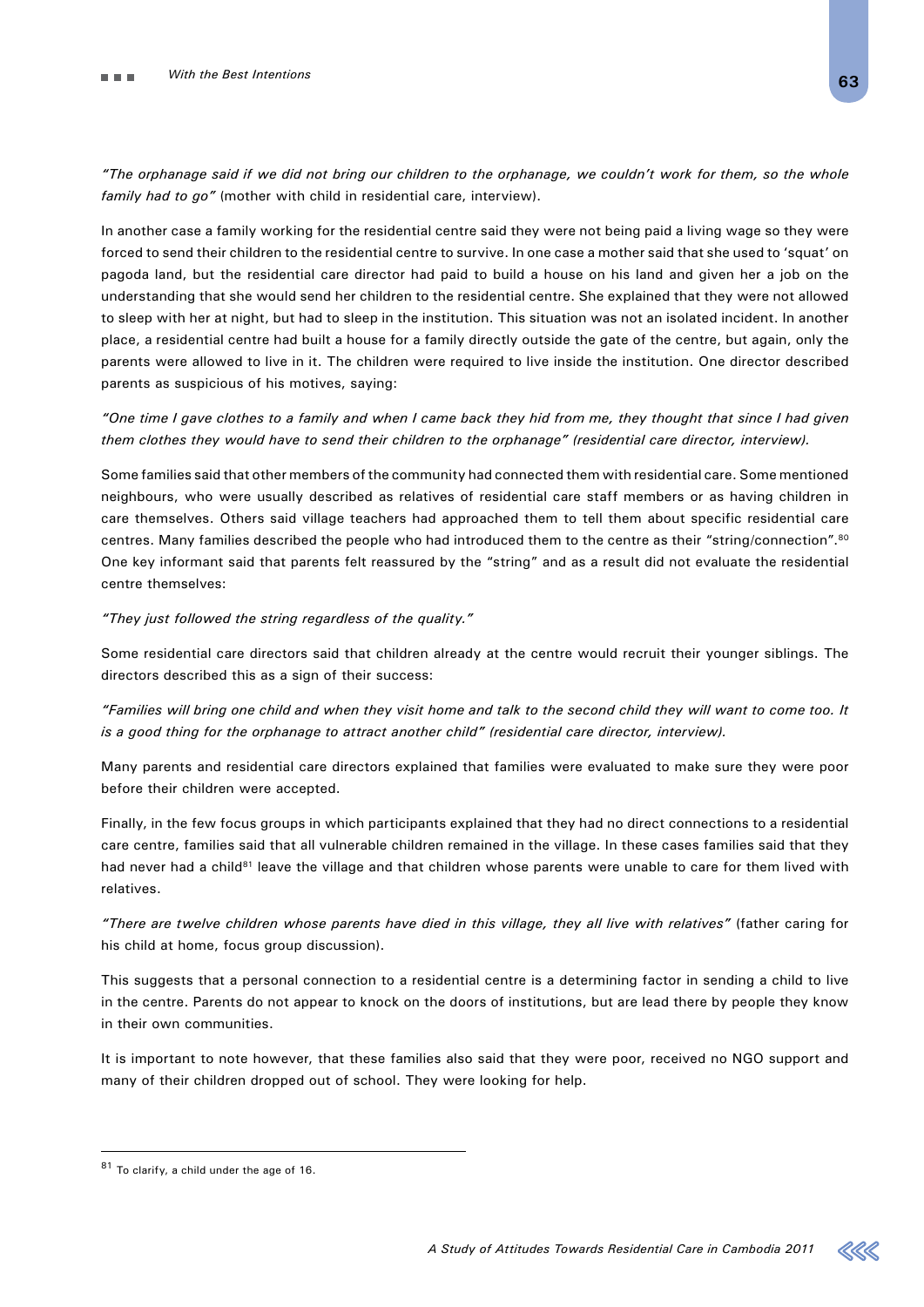*"I have never heard of an orphanage. What is it and how can it help us?"* (mother caring for her child at home, interview).

In these circumstances, if a residential centre staff member approached the village, it would probably find families willing to give up their children.

# **3.7. Child protection issues**

The purpose of this report was to examine attitudes towards residential care. It was not intended to be an evaluation of residential care in Cambodia. However, during the research, several participants made comments about conditions in residential care that were a cause for concern. These comments are not representative of residential care as a whole and more research is needed on conditions in institutions within Cambodia. They are included here due to an ethical obligation to report situations in which children are placed at risk.

#### *Lack of background checks*

Several participants and residential care promotional documents noted that neither staff working within institutions nor volunteers are subjected to background checks.

#### *Sleeping arrangements*

Several participants noted that children of all ages sleep together in the same room in some institutions. There were also reports of staff sharing beds with children. Although it is common for families to sleep together in Cambodia, when this situation is replicated in an institution, it places the children at risk of sexual abuse.

#### *Bullying*

Some participants explained that it was common for older children to bully younger children in residential care.

#### *Neglect*

Many young people living in residential care spoke of emotional neglect from staff. The very low staff-to-child ratio in many residential care facilities supports their claims.

*"I've seen babies with bottles propped into mouths, children sitting in their own urine in bed, lead paint on beds, bloody diarrhoea, scabies on every head"* (volunteer, interview).



 $82$  The interview was terminated at this point because of ethical concerns and a report was made to a local organization that investigated the situation and offered the baby help.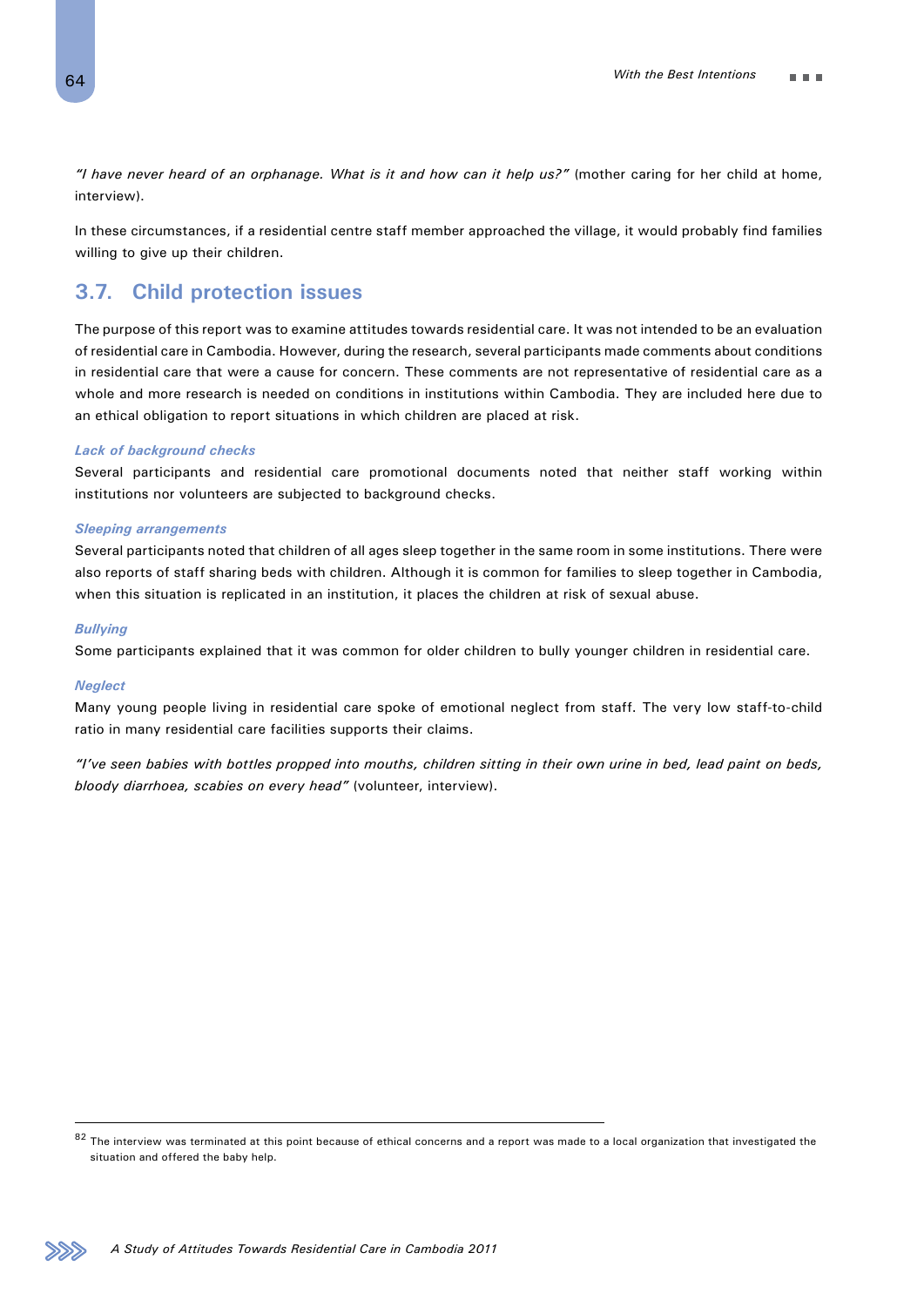

Global research has found that residential care has a negative impact on the development of children. It has been shown to result in delays in physical and mental development and to affect the long-term ability of children to find a place in society. Children in residential care are also more at risk of health problems and abuse. Communitybased care allows children to grow up in a family environment and within their own culture, placing them in a better position to become fully functioning members of society later in life. Moreover, community-based care costs significantly less to implement than residential care.

The results of this research study were in line with several international findings. Children were described as showing several symptoms of institutionalization and were extremely anxious about their ability to adapt to the outside world. Moreover, several participants described situations in which children were at risk of harm or abuse. Most adults working in residential care did not appear to have undergone any background checks and children of all ages were described as sharing the same room and, in some cases, the same sleeping mats. Some residential care centres forced children to perform in dangerous situations, such as bars, in order to solicit funds. Children were described as being bullied, neglected, and physically and emotionally abused.

The rapid increase in residential care facilities in Cambodia is therefore cause for concern. Although it is part of a worldwide trend that cannot be explained by a single cause, this report has outlined attitudes toward residential care that have contributed towards the increase of residential care centres within Cambodia.

Foreigners play a significant role in founding and maintaining residential care centres in Cambodia. They do this, for the most part, with the best intentions and in the hope of having a new challenging experience. Since foreigners are known to give money, residential care centres have begun to solicit more funds through 'orphanage' tourism. This puts a burden on children and at its worst exposes them to risk. In some cases residential care facilities are being used to raise money in a way that begins to resemble a business. Tourism also generates funds that are often unmonitored and therefore more susceptible to corruption. Moreover, funds raised in this manner are unreliable, since individuals often change their minds, do not sign binding contracts and are often unable to make good on their promises. As a result, many residential care centres cannot engage in long-term planning. This funding insecurity places children in a dangerous situation in which basic needs are sometimes not met and children face an uncertain future.

The Government of Cambodia supports family- and community-based care and views residential care as a last resort. MoSVY promotes family-based care through the Policy on Alternative Care for Children and the Minimum Standards, however strong barriers still exist to the success of MoSVY's monitoring system, in particular with regard to enforcement of standards where they are deemed inadequate and in the case of unregistered residential care centres. A great deal of confusion still exists as to where a residential care centre should be registered and there are no specific qualifications required to start a facility. As the law now stands, theoretically anyone can open a residential care centre. This lack of clarity poses challenges for MoSVY to successfully enforce the Policy on Alternative Care and the Minimum Standards, promote reintegration of children in family- and communitybased care where feasible, for monitoring as well as inspection in case of irregularities or allegations of abuse or neglect of children in care.

At the level of local government, most Village Chiefs favour residential care. Residential care directors reported locating poor families with children through Village Chiefs, and Village Chiefs said they had tried to persuade families

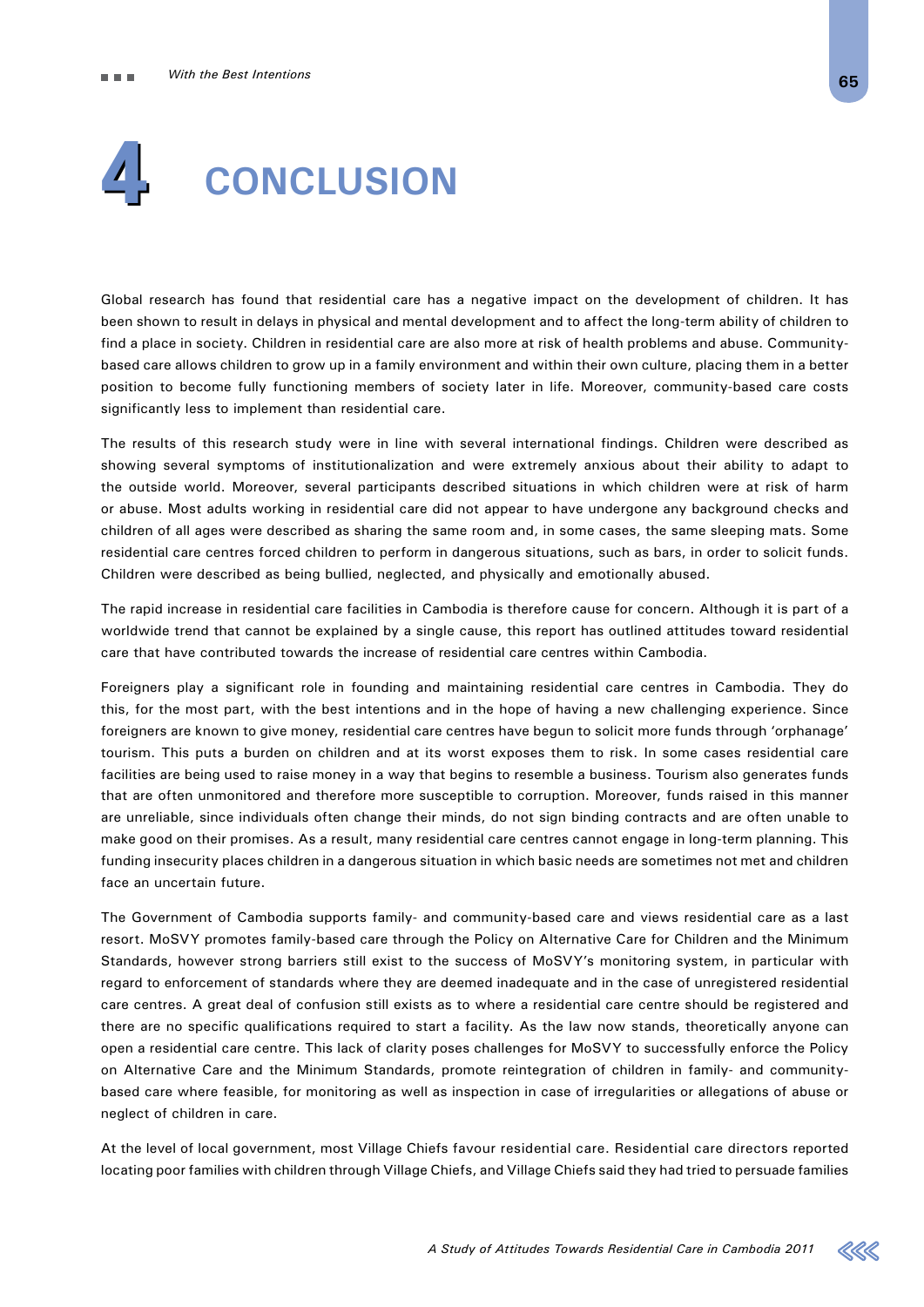to place children into residential care. Village Chiefs play a pivotal role in the process of placing a child in care, since their signature is usually required before a facility will accept the child. Most Village Chiefs had not heard of community-based alternatives to residential care, but those who knew about other options were happy to use them.

Almost all families interviewed for this study described themselves as very poor, with many saying they had difficulty meeting basic daily needs. Indeed, 30.1 per cent of Cambodians live below the poverty line (World Bank, 2009). Many families explained that poverty had caused them to place their children in residential care. They mentioned the effect of rising food prices, in particular rice. Families also mentioned specific factors that had contributed to their decision. Some families said a physical or mental illness had caused them to go into debt. Others said that the death of a child had caused them to make the decision. Many participants said that women who were raising children alone or were married to alcoholic men were unable to adequately provide for their children. In some cases children were placed in care because one of the parents had remarried, and families who lacked land noted that they had a difficult time feeding their children.

Migration also increased the vulnerability of children. Parents were described as leaving Cambodia to look for work and leaving the children in the care of relatives or elderly grandparents. In some cases the parents never returned. The grandparents expressed concern about what would happen to the young children when the grandparents died or were too old to work.

Poverty alone was not the deciding factor in the decision to place children in residential care. Almost all families interviewed for the study were poor and not all of them decided to place their children in institutions. It seems instead that poor families sought support and residential care was most often the only support they could find. When families found community-based support instead, they expressed their happiness at being able to keep their children at home.

Residential care was also found to be acting as a social welfare service. Cambodia lacks a comprehensive social protection system. As a result, when families are in need due to poverty or other vulnerabilities, including abuse or disability in the household, local government will often direct them to the only form of care available: residential care.

Education was an important factor in families' decisions to place children in care. Parents describe themselves as trapped in a cycle of poverty and unable to afford informal school fees and associated costs. Most families interviewed who had children in care were illiterate and worked in the fields as farmers or labourers. They said they wanted an easier life for their children. Education was described by families as offering more than knowledge and those who had attended school were described as better people. Education was also assumed to assure a bright future and a professional or office job. Families said they did not have enough money to pay for school and saw residential care as the only option.

At the same time, most residential care facilities send children to local primary schools. Many children, aged 15-23, living in residential care said they were not studying at grade level. Some were even illiterate. In some cases the family's faith in the ability of the facility to provide education was misplaced.

While many families believed that placing children in residential care is in the best interests of the child, the children themselves did not uphold this view. Both residential care directors and children in care described the shortcomings of residential care, noting a lack of material and emotional provisions for children. Children and directors felt that residential care staff were not able to offer children enough love or attention and directors described behaviours in children consistent with institutionalization. Children spoke eloquently about their fears of the future. They were afraid they would be alone, unable to adapt to the outside world and, lacking a social support network, would be forced to break the law in order to survive.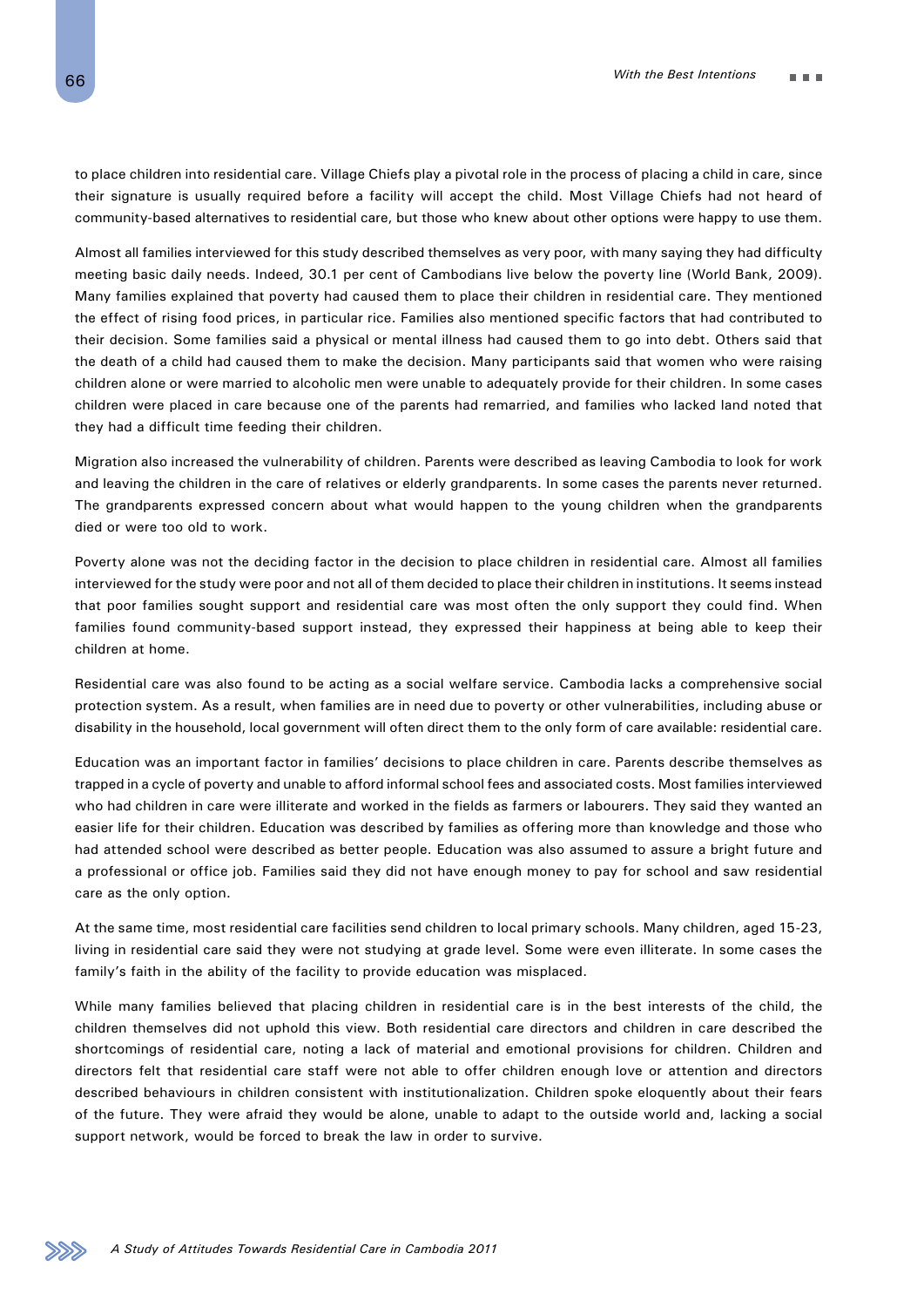# **Recommendations and Commitments 5**

# **5.1 Overseas donors**

- $\geqslant$ Inform overseas donors of the negative impacts of residential care and the benefits of family-based and community-based care, which preserve existing family units. Organizations that represent or raise funds from individuals should be targeted, including:
	- **E** UNICEF National Committees
	- **Rotary Club International**
	- Church councils, committees and groups
- ↘ Advocate for a change of policy amongst for-profit volunteer organizations to stop facilitating volunteer placements in residential care facilities.
- $\triangleright$ Advocate against orphanage tourism and for the promotion of family- and community-based care through online sources, including weblogs and sites frequented by tourists, volunteers and other key stakeholders. Examples include websites of development organizations, travel/hotel booking and review sites and the main travel blogs.

# **5.2 Donors in Cambodia**

- $\rightarrow$ Advocate with donors for family-based and community-based care. Provide a package of information to NGOs wishing to register residential care facilities and their donors on the negative impact of residential care and alternatives that promote family-and community-based support initiatives. This package might include the Minimum Standards, fact sheets and contact information for organizations already working in community-based care.
- $\geq$ Develop advocacy materials for various stakeholders. These could include leaflets and posters directed at tourists and donors. These leaflets should explain the adverse effects of residential care and promote family-and community-based support initiatives that help preserve families.
- $\geqslant$ Identify innovative advocacy models among key actors or facilitators of the residential tourism business, such as tuk-tuk drivers.
- $\geqslant$ Expansion of social protection measures, including social transfer programmes targeting vulnerable households, with the explicit objective of family preservation and reunification and de-institutionalization of children.
- UNICEF, multi-lateral donors and NGOs identify, support and expand community-based services that provide economic and welfare support and create opportunities for vulnerable households and children.
- $\geqslant$ Link local government with community-based care programmes and school-support programmes so that they can help make families aware of the available support options that enable them to keep their children at home.

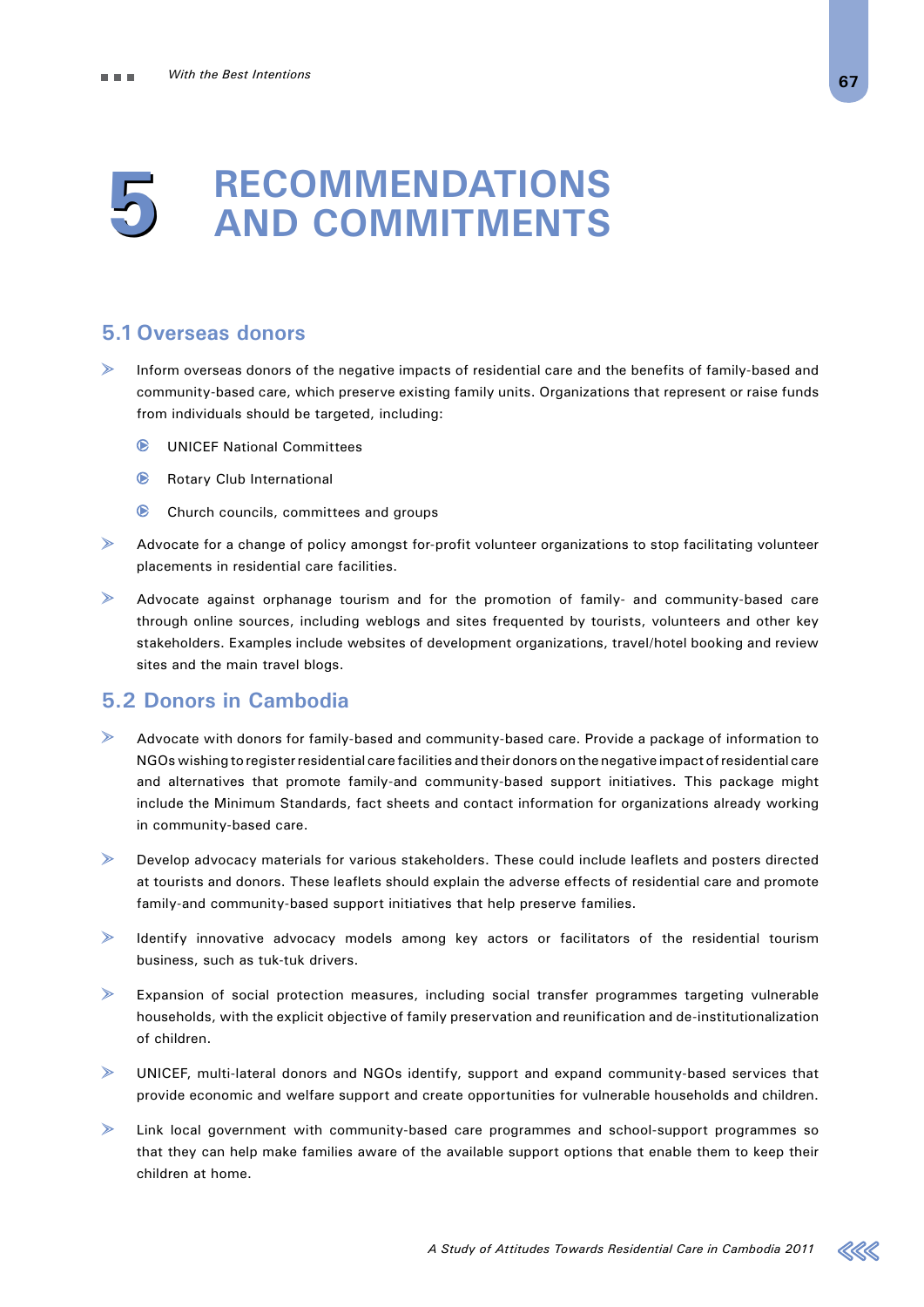$\mathcal{P}$ Further researchis needed into the conditions of residential care facilities in Cambodia. This is of upmost importance given the child protection abuses alleged by participants in this study. During the course of this study, the research team became aware of the large population of children who live in pagoda-based care. Only two small-scale studies have looked at this subject $83$ , which warrants further research.

### **5.3 Families**

 $\mathbb{Z}$ Create radio spots that promote the value of raising vulnerable children at home, stressing the importance of not "cutting feelings" and the role of the Khmer family, thus addressing the peer pressure that families feel to send their children into care.

# **5.4 National Government**

- $\mathbf{L}$ Raise awareness among donors that, in adherenceto the UN Convention on the Rights of the Child, children have a right to be cared for in a family environment rather than an institution, and that residential care in Cambodia puts children at risk.
- $\geqslant$ Implement the National Social Protection Strategy and promote the development of child-sensitive social protection and preventative measures, including social transfers that support vulnerable households to continue to care for their children.

#### *The Ministry of Social Affairs, Veterans and Youth Rehabilitation, in particular:*

- ↘ Reinforce its mandate to:
	- $\bullet$ Regulate, monitor and inspect unregistered residential care facilities.
	- Close residential facilities that repeatedly fail to meet the Minimum Standards on Alternative Care for Children and oversee the development of reintegration plans for children living within residential facilities.
	- $\bullet$  Reject requests from organizations to start new residential care facilities, if those they already run repeatedly fail to meet the government's Minimum Standards on Alternative Care for Children.
	- Encourage organizations that attempt to establish residential care facilities to instead support programmes oriented towards community- and family-based care and support.
- $\gg$ Develop a procedure that requires the Ministry of Interior (MoI) and the Ministry of Foreign Affairs (MoFA) and other relevant ministries involved in the registration of organizations providing alternative care to inform MoSVY of all NGOs that are registered to provide any form of care for children.
- $\mathcal{P}$ Advocate for the MoI and MoFA to require that all organizations wishing to provide care for children provide documentation within a specified timeframe to show that they have contacted MoSVY to initiate the procedure of evaluation for registration.
- $\mathcal{P}$ Ensure that all ministries involved in the registration of organizations providing care for children liaise upon a new request for registration to ensure that requests to open new orphanages are re-considered and directed to community-based support assisting vulnerable families to care for their children at home.
- $\mathcal{P}$ In collaboration with partners, put in place a quality and regularly updated data-management system on children living in alternative care settings that supports monitoring, oversight and enforcement of procedures.

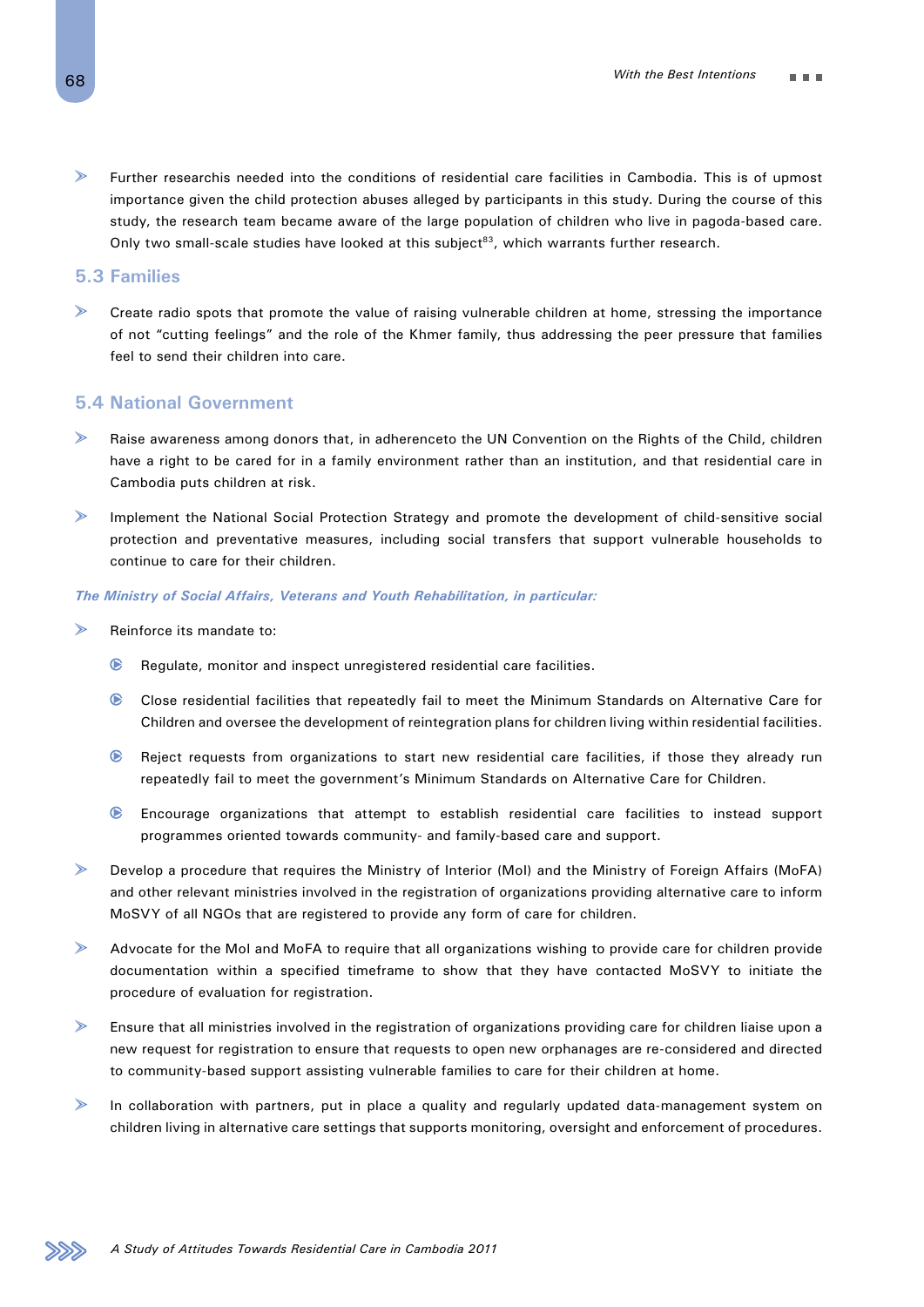- $\geqslant$ In collaboration with partners, develop procedures to enforce the application of the Minimum Standards on Alternative Care for Children and lay down the roles and responsibilities of government actors at all levels in oversight, management, inspection, placement, review and permanency planning and follow-up of children in alternative care. Procedures should address action taken against residential care facilities which repeatedly or seriously fail to comply with the Minimum Standards on Alternative Care for Children and support children in the event of such institutional centres closing down.
- $\triangleright$ Ensure that any closure of residential care facilities due to a shift in policy is gradual, measured and based on a thorough review of the needs of the children. Residential care facilities should only be closed if there is an articulated and funded plan for the placement of children with families, preferably by being reintegrated within their communities.
- $\geqslant$ Develop procedures for reintegration and permanency planning of children currently living in residential care, in close collaboration with residential care facilities and partners.

# **5.5 Local Government**

- Offer training to sub-national officials of relevant ministries (including MoSVY, MoEYS, MoH, MoRD, MoI), as well as Commune Councils and Village Chiefs on roles and responsibilities relating to alternative care for children, including the benefits of raising vulnerable children within the family or with relatives, and the adverse effects of residential care.
- $\geqslant$ Village Chiefs and Commune Councils identify vulnerable children and their families and connect them with community-based social protection programmes, which support families to keep their children at home. The widely distributed National Directory of Services for Vulnerable People is a valuable resource (available at http://www.novctf.gov.kh).

# **5.6 Residential care**

- $\triangleright$ All residential care facilities should conform to the government's legal and regulatory framework, including the Minimum Standards on Alternative Care for Children and the Policy on Alternative Care for Children, as well as the UN Convention on the Rights of the Child.
- ➣ Residential care providers must register with MoSVY and allow access to government inspectors.
- $\geqslant$ Residential care providers should strengthen gate-keeping procedures and regularly review the situation of children in their care, with the aim of reintegrating children into their families and communities wherever possible.
- $\mathbf{v}$ Residential care providers have the responsibility to communicate the advantages of community and familybased care to their donors and to support these alternatives as the preferred option for vulnerable children. The measures taken by the institution to implement community- and family-based options should also be shared with the donors.



<sup>83</sup> They were mentioned in briefin: HOSEA (2004) The HOSEA Project Survey of the Level and Quality of Child-Care in the Temples of Kandal Province, Phnom Penh, Cambodia, and an unpublished study by Susan Andrews in 2009, Keeping Them Home, UNICEF: Phnom Penh, Cambodia.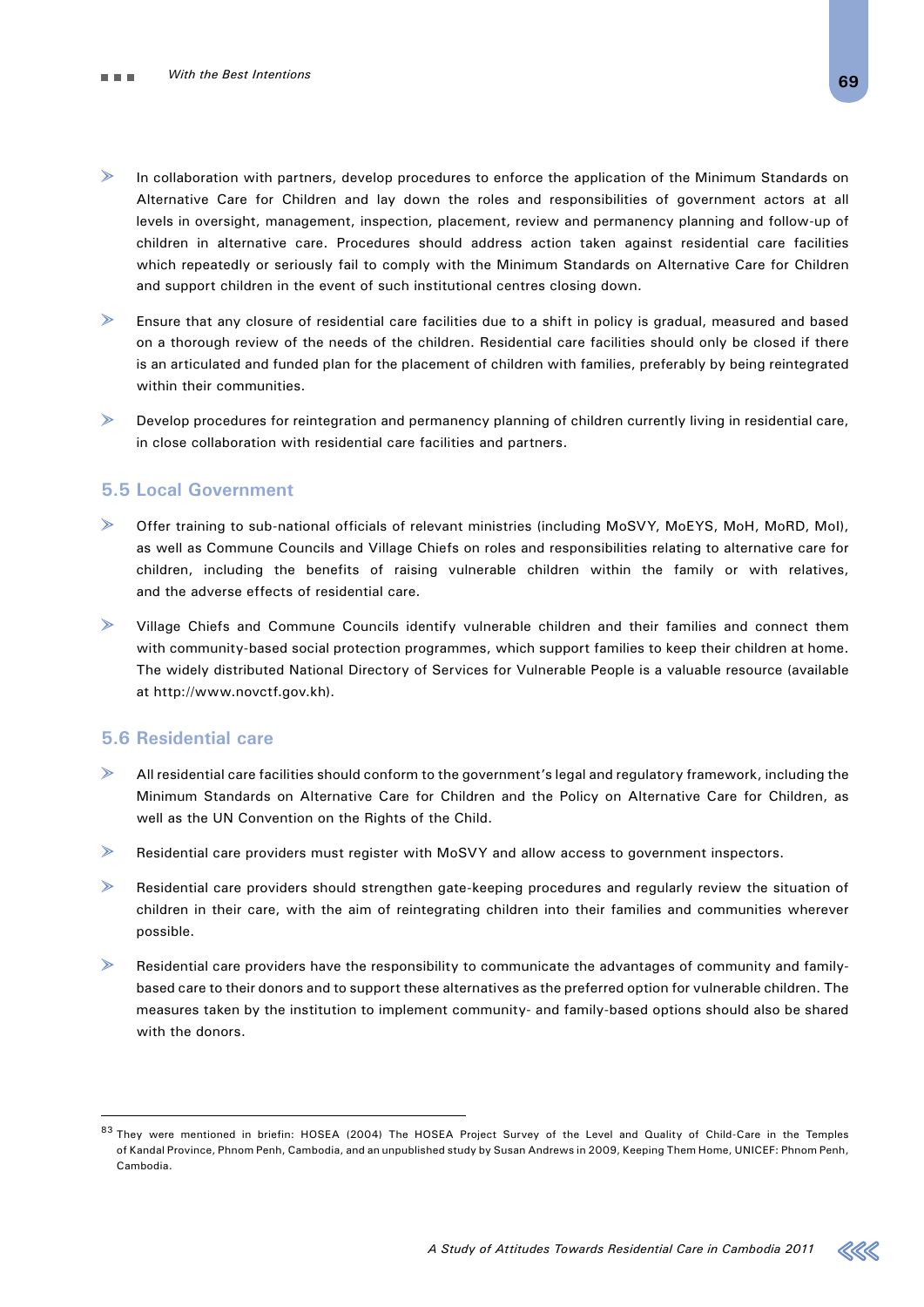# **References**

Ainsworth, S. Bell, L. and Stayton, D., 'Infant-mother attachment and social development: 'socialisation' as a product of reciprocal responsiveness to signals', in Richards, M (editor), *The Integration of a Child into a Social World,* London, 1974.

American Academy of Pediatrics, *Red Book,* Committee on Infectious Disease, 1994.

Andrews, *S., Keeping them home,* UNICEF, Phnom Penh, 2008.

Arensen, *L., Preventing trafficking of women: a study of origins and vulnerability factors for trafficking victims and direct sex workers in four Cambodian cities,* Pact Cambodia, Phnom Penh, 2004.

Bowlby, *J., Maternal care and mental health,* World Health Organization, Geneva, 1951.

Campbell, *P., Foster Care and the Community,* UNICEF, Phnom Penh, 2006.

Carter, *R., Family Matters: A study of institutional childcare in Central and Eastern Europe and the Former Soviet Union,* Every Child, London, 2005.

Chan Than, P., Article in Cambodia Daily, 4 November 2009.

Csaky, *C., Keeping children out of harmful institutions,* Save the Children, London, 2009.

Daigle, G. and Dybdal, A., The national survey of providers of alternative care for children in Cambodia, Ministry of Social Affairs, Veterans and Youth Rehabilitation, Phnom Penh, 2001.

Decanay, W. Balanon, L. del Castillo, L. and Manuel, *M., Alternative care for children without primary caregivers in tsunami-affected countries: Indonesia, Malaysia, Myanmar and Thailand,* UNICEF, Thailand, 2006.

Frank, D.Klass, P. Earls, F. and Eisenberg, L., 'Infants and Young Children in Orphanages: One View from Pediatrics and Child Psychiatry', *Pediatrics,* vol. 97, pp. 569-578, Illinoi, 1996.

Goldfarb W., 'Effects of psychological deprivation in infancy and subsequent stimulation', *American Journal of Psychiatry,* vol. 102: pp. 18-33, New York, 1945.

Gourley, S., The Middle Way: Closing the Gap Between Children's Rights and Cambodian Culture, NGO Committee on the Rights of the Child, Phnom Penh, 2009.

Greenfield, *C., The Gulf Between Rhetoric and Reality.* Research Dissertation for Massey University, Auckland, 2004.

Halliday, C., 'Mamma Khmer', in *The Age*, 9 November, 2003. Retrieved from http://www.theage.com.au/articles/ 2003/11/08/1068243304513.html, accessed November 2009.

Hostefter, M. Iverson, S. Dole, K. Johnson, D., 'Unsuspected infectious diseases and other medical diagnoses in the evaluation of internationally adopted children', *Pediatrics,*vol. 83, pp. 559-564, 1989.

Human Rights Watch, *Abandoned to the state: Cruelty and neglect in Russian orphanages,* Human Rights Watch, New York, 1998.

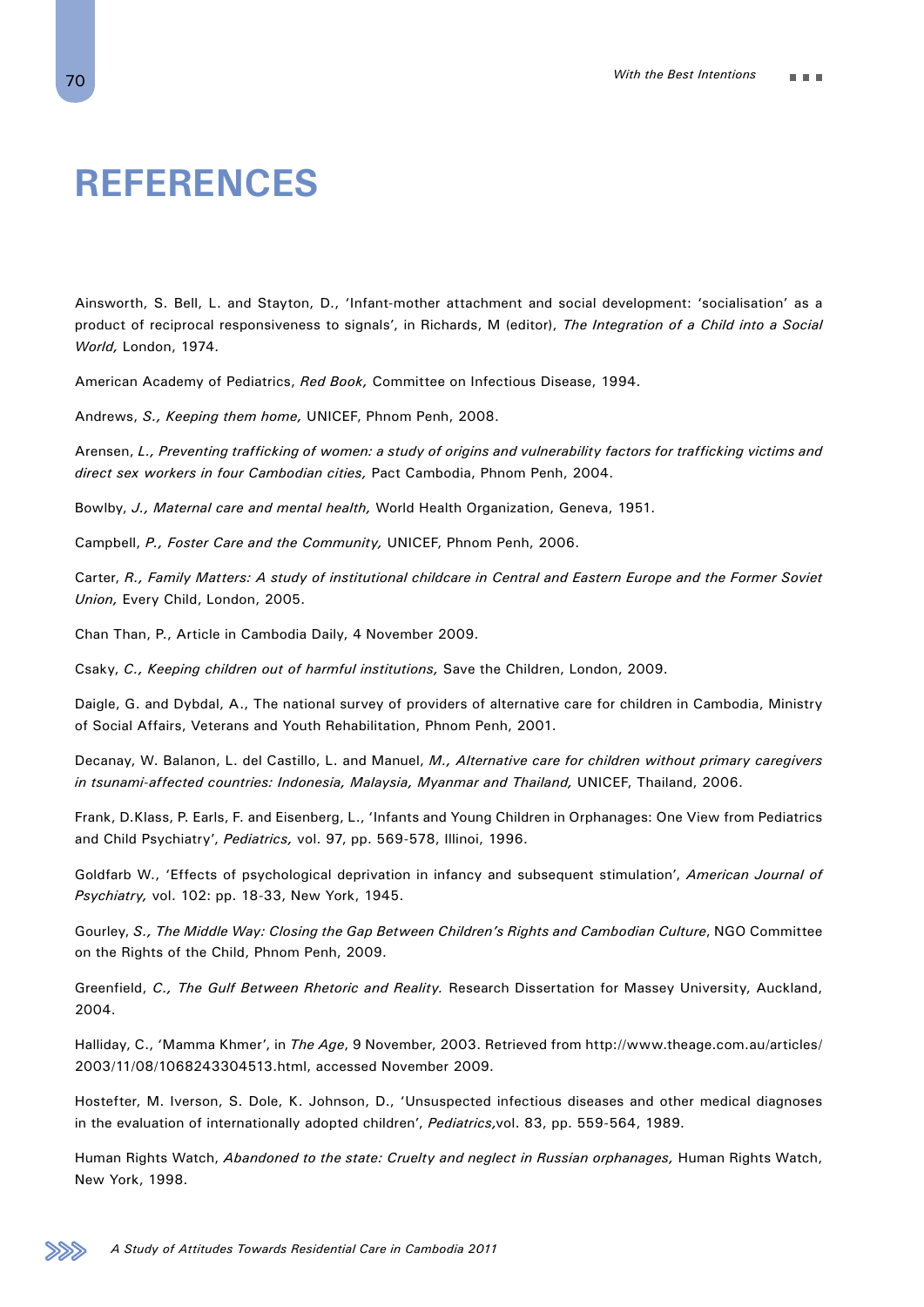ICC-HOSEA Project, The Project Survey of Alternative Child Care in Phnom Penh and Kandal, HOSEA, Sarah Chhin, Phnom Penh, Cambodia, 2001.

ICC, The HOSEA Project Survey of the Level and Quality of Child-Care in the Temples of Kandal Province, Sarah Chhin, Phnom Penh, 2004.

Jordanwood, *M, Child Participation Research,* Save the Children, Phnom Penh, 2008.

Kacker, L. Varadan, S. and Kumar *P., Study on child abuse, Ministry of Women and Child Development,* India, 2007.

Kuhn, C. and Schanberg, S., 'Responses to maternal separation: mechanism and mediators', *International Journal of Developmental Neuroscience,* Volume 16, Issues 3-4, 7 June 1998, pp. 261-270.

Llorente, M. Charlebois, L. Ducci, V. and Farias, *A., Children in institutions: the beginning or the end? The cases of Italy, Spain, Argentina, Chile and Uruguay,* UNICEF, London, 2003.

Lowrey, K.G., 'Personality distortion and early institutional care', *American Journal of Orthopsychiatry,* vol. 15: pp. 247-255, 1940.

Loy, R., 'Abused girl makes progress', *Phnom Penh Post,* issued on 3 December 2009.

Moulson, M. Fox, N. Westerlund, A. and Zeanah, C., 'The effects of early experience on face recognition: an event related potential study of institutionalized children in Romania', *Child Development,* vol. 80:4: pp. 1039- 1056, 2009.

National Institute of Statistics, Ministry of Planning and International Labour Organization, *Cambodia Child Labour Survey,* ILO, Phnom Penh, 2002.

Nelson, C. et al., 'Cognitive recovery in socially deprived young children: the Bucharest early intervention project', *Science,* vol. 318: pp. 1937-1940, 2007. Retrieved from http://www.sciencemag.org/cgi/content full/318/5858/1937

NGO Education Partnership, *The impact of informal school fees on family expenditures,* PAD, WDA and UNICEF, Phnom Penh, 2007.

NOVCTF, *Orphan children affected by HIV and other vulnerable children in Cambodia: a situation and response analysis,* MoSVY/National AIDS Authority, Cambodia, 2008, p. 15.

NOVCTF, *Making A Significant Difference: The National Plan of Action for Orphans, Children Affected by HIV and Other Vulnerable Children in Cambodia,* 2008–2010, MoSVY/National AIDS Authority, Cambodia, 2008.

O'Leary, M. and Nee, *M., Learning for transformation: a study of the relationship of culture, values, experience and development practice in Cambodia*, Krom Akphiwat Phum, Phnom Penh, 2001.

Parker, S. Nelson, C. and the Bucharest Early Intervention Project Core Group, 'The impact of institutional rearing on the ability to discriminate facial expressions of emotion: an event-related potential study', *Child Development,*  Vol.76, No.1, pp.54-72, January 2005.

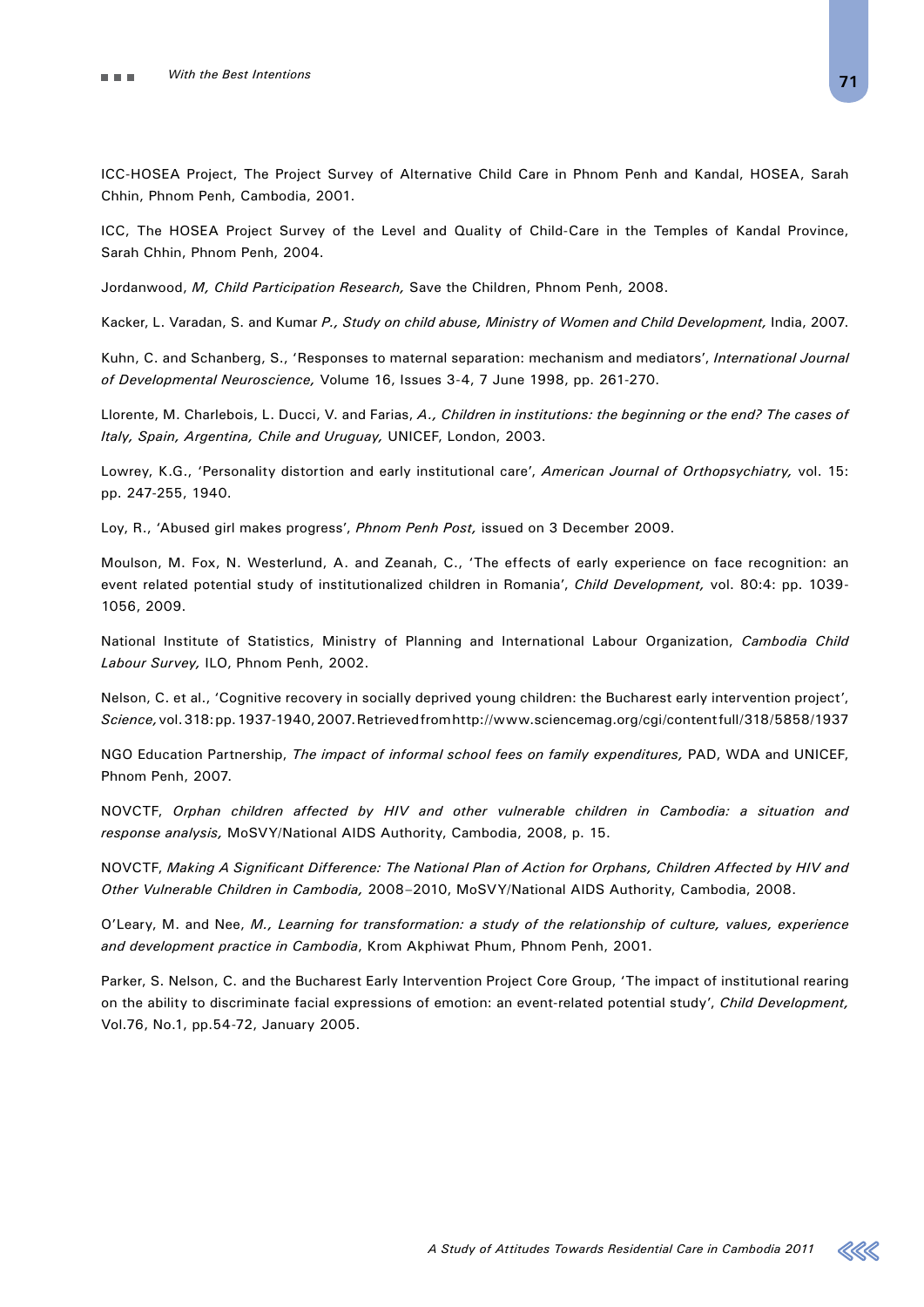Posnett, M., ICC Project Sky, Phnom Penh, 2010.

Raftery, M. and O'Sullivan, E., Suffer the Little Children: The Inside Story of Ireland's Industrial Schools, 2nd Ed., New York, Continuum Publishers, 2001.

Rollinson, *R., Residential child care in England 1948-1975: a history and report,* The Irish Commission to Enquire into Child Abuse, Ireland, 2009.

Royal Government of Cambodia, Labour Code, Kram dated 13 March 1997 on the Labour Law.

Rutter, M. and Quinton, D., 'Long-term follow-up of women institutionalized in childhood: factors promoting good functioning in adult life', *British Journal of Development Psychology,* Vol.2, pp.191-204, 1984.

Rutter, *M., Maternal Deprivation Reassessed,* 2nd edition, Harmondsworth, Penguin Books, London, 1981.

Save the Children, A last resort: the growing concern about children in residential care, International Save the Children Alliance, London, 2003.

Scollay and Nara, *Article in Phnom Penh Post,* issued 4-17 January 2002.

Simasathien, S. Duangmani, C. and Echeverria, P., 'Haemophilusinfluenzae type B resistant to ampicillin and chloramphenicol in an orphanage in Thailand'. *The Lancet,* Vol.2, pp.1214-1217, 1980.

Smart, *R., Policies for orphans and vulnerable children: a framework for moving ahead,* Policy, USA, 2003.

Spitz, R., 'Hospitalism: An inquiry into the genesis of psychiatric conditions in early childhood', *Psychoanalytic Study of the Child,* Vol.1, pp.53-74, 1945.

Stativa, *E., Survey on Child Abuse in Residential Care Institutions in Romania,* ABSUR, Romania, 2000. Retrieved from: http://www.crin.org/docs/resources/treaties/crc.40/GDD \_ 2005 \_ stativa4%20eng.pdf (accessed on 25 April 2011).

Thurman, T. and Lavin, *B., Well-being of children living in transit homes in Chennai, India, World Vision and Rally, India,* 2009.

Tizard, B. and Hodges, J., 'The effect of institutional rearing on the development of 8-year-old children', *Journal of Child Psychology and Psychiatry,* Vol.19, pp.99-118, 1978.

Tizard, B. and Rees, J., 'The effect of early institutional rearing on the behavior problems and affectional relationships of four-year-old children', *Journal of Child Psychology, Psychiatry and Allied Disciplines,* Vol.27, pp.61-73, 1975.

Tolfree, *D., Community Based Care for Separated Children,* Save the Children, Stockholm, 2003.

Tolfree, *D., Roofs and Roots: care for separated children in the developing world,* Save the Children London, 1995.

UNAIDS, *The framework for the protection, care and support of orphans and vulnerable children living in a world with HIV and AIDS,* UNAIDS, New York, 2004.

United Nations, UN inter-agency study on the impact of food prices on child labour and education in Cambodia, Phnom Penh, 2009.

United Nations, *Draft UN Guidelines for the Appropriate Use and Conditions of Alternative Care for Children,* 2007. Retrieved from the Better Care Network website: http://www.bettercarenetwork.org (accessed on December 2009).

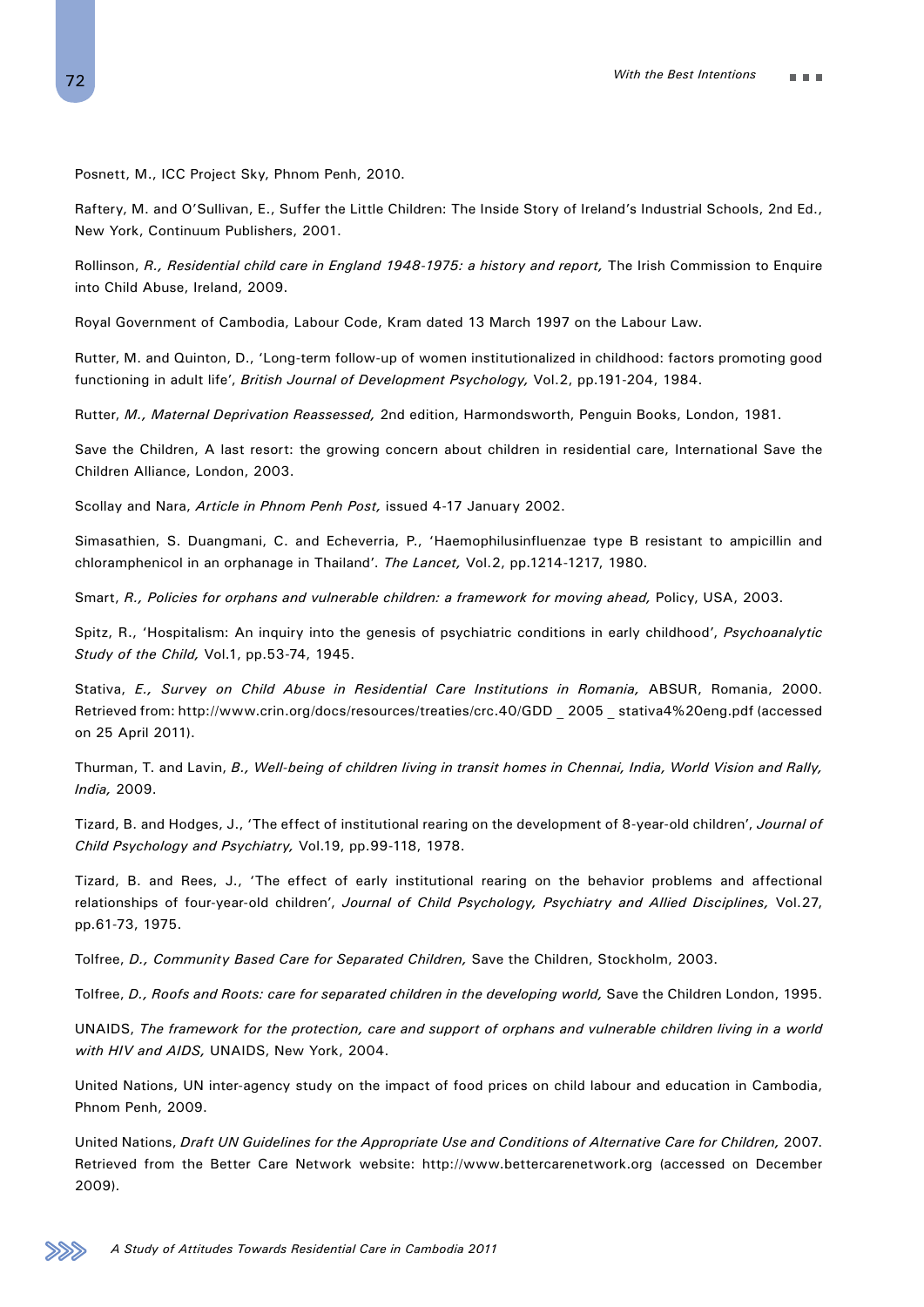Vijghen, *J., Child Recovery Centres: Intentions versus reality,* COSECAM, Phnom Penh, 2004.

Vuthy, D. and Sophanna, *M., Foster care programs in Cambodia: Is foster care a suitable option for children in need of alternative care?* The Asia Foundation, Hagar and International Organization for Migration, Phnom Penh, 2006.

World Bank, *Quality Basic Education for All,* Phnom Penh, 2005.

World Bank, *Cambodia Socio-economic Survey for 2007,* East Asia and Pacific Regional Office, Phnom Penh, 2009.

World Health Organization, *The ICD-10 classification of mental and behavioral disorders: Clinical descriptions and diagnostic guidelines,* Geneva, 1992.

World Health Organization, *Mapping the numbers and characteristics of children under three in institutions across Europe at risk of harm,* Geneva, 2005.

World Health Organization and the University of Birmingham, *EC DAPHNE Program Report,* WHO Regional Office for Europe, 2005.

World Vision International, *Analysis and programming suggestions for community-based care models,* USA, 2009.

Zeanah, C. Smyke, A. and Koga, S., 'Attachment in Institutionalized and Community Children in Romania', *Child Development,* September/October 2005, Vol. 76, pp. 1015-1028, 2005.

Alternative Report of Non-Governmental Organizations of Kazakhstan, 2002. Retrieved from: www.crin.org/docs/ resources/treaties/crc.33/kazakhstan \_ ngo \_ report.pdf (accessed in November 2009).

## **Internet resources**

Al-Jazeera Television, *Cambodia's fake orphans,* broadcast on 8 November 2008: http://www.youtube.com/ watch?v=emYlQf-7piA (accessed in November 2009).

Central Intelligence Agency, *The World* Factbook: https://www.cia.gov/library/publications/the-world-factbook/ geos/cb.html (accessed in December 2009).

Foursquare Cambodia: http://www.foursquareorphans.org/about \_ fcop.htm (accessed on 30 November 2009).

KarenO'Toole: http://www.karenotoole.org/cambodian.php (accessed in November 2009).

Projects Abroad: http://www.projects-abroad.org/ (accessed in October 2009).

## **Advocacy materials**

ACODO (Assisting Cambodian Orphans and the Disabled Organization), Promotional flyer: Siem Reap, 2009.

Pure! Volunteering and Supporting Children in Cambodia, promotional leaflet, 2009.